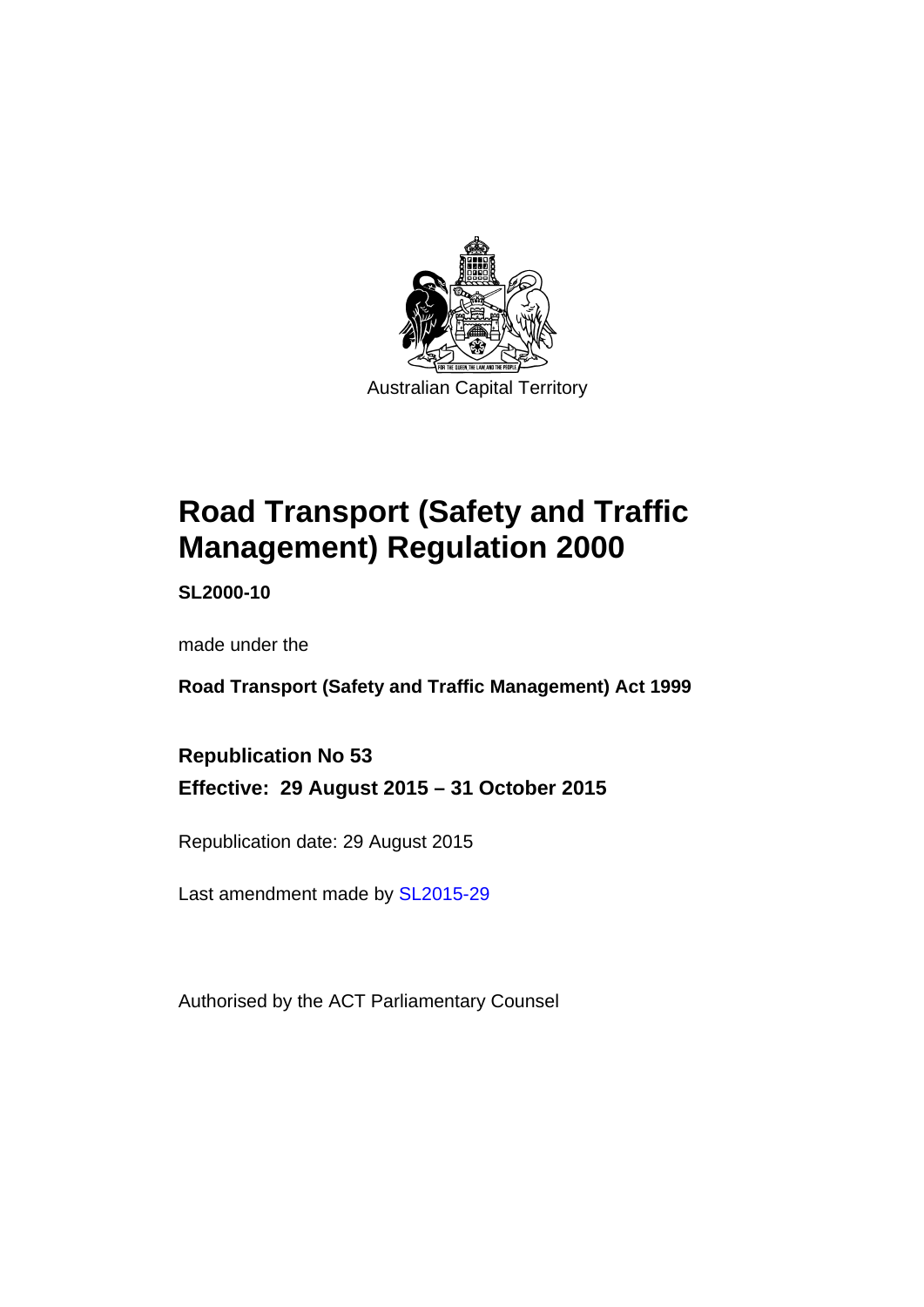### **About this republication**

#### **The republished law**

This is a republication of the *Road Transport (Safety and Traffic Management) Regulation 2000*, made under the *Road Transport (Safety and Traffic Management) Act 1999* (including any amendment made under the *[Legislation Act 2001](http://www.legislation.act.gov.au/a/2001-14)*, part 11.3 (Editorial changes)) as in force on 29 August 2015*.* It also includes any commencement, amendment, repeal or expiry affecting this republished law to 29 August 2015.

The legislation history and amendment history of the republished law are set out in endnotes 3 and 4.

#### **Kinds of republications**

The Parliamentary Counsel's Office prepares 2 kinds of republications of ACT laws (see the ACT legislation register at [www.legislation.act.gov.au](http://www.legislation.act.gov.au/)):

- authorised republications to which the *[Legislation Act 2001](http://www.legislation.act.gov.au/a/2001-14)* applies
- unauthorised republications.

The status of this republication appears on the bottom of each page.

#### **Editorial changes**

The *[Legislation Act 2001](http://www.legislation.act.gov.au/a/2001-14)*, part 11.3 authorises the Parliamentary Counsel to make editorial amendments and other changes of a formal nature when preparing a law for republication. Editorial changes do not change the effect of the law, but have effect as if they had been made by an Act commencing on the republication date (see *[Legislation Act 2001](http://www.legislation.act.gov.au/a/2001-14)*, s 115 and s 117). The changes are made if the Parliamentary Counsel considers they are desirable to bring the law into line, or more closely into line, with current legislative drafting practice.

This republication includes amendments made under part 11.3 (see endnote 1).

#### **Uncommenced provisions and amendments**

If a provision of the republished law has not commenced, the symbol  $\mathbf{U}$  appears immediately before the provision heading. Any uncommenced amendments that affect this republished law are accessible on the ACT legislation register [\(www.legislation.act.gov.au](http://www.legislation.act.gov.au/)). For more information, see the home page for this law on the register.

#### **Modifications**

If a provision of the republished law is affected by a current modification, the symbol  $\mathbf{M}$ appears immediately before the provision heading. The text of the modifying provision appears in the endnotes. For the legal status of modifications, see the *[Legislation Act 2001](http://www.legislation.act.gov.au/a/2001-14)*, section 95.

#### **Penalties**

At the republication date, the value of a penalty unit for an offence against this law is \$150 for an individual and \$750 for a corporation (see *[Legislation Act 2001](http://www.legislation.act.gov.au/a/2001-14)*, s 133).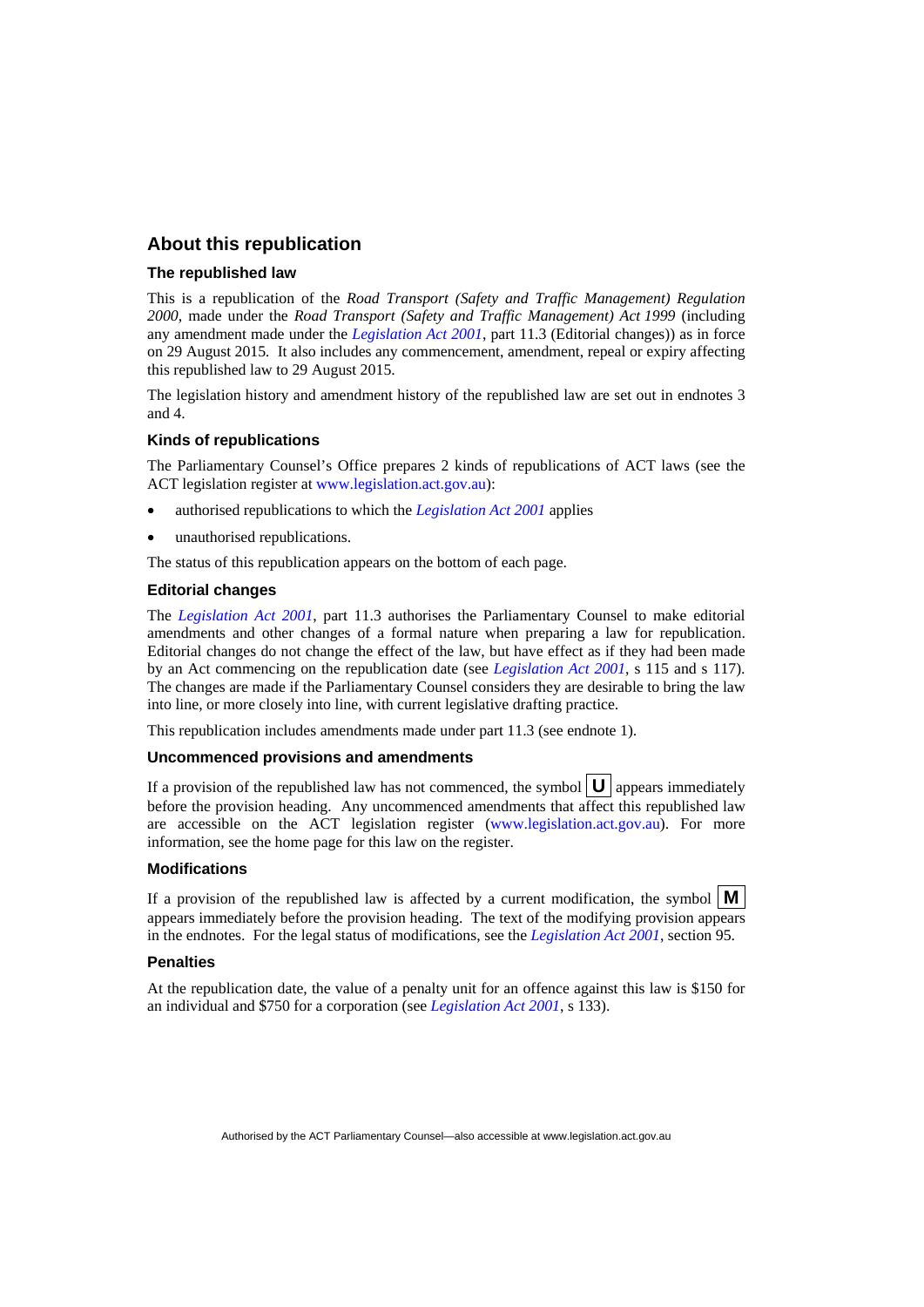

# **Road Transport (Safety and Traffic Management) Regulation 2000**

made under the

**Road Transport (Safety and Traffic Management) Act 1999** 

## **Contents**

Page

| <b>Chapter 1</b> | <b>Preliminary</b>                                           |            |
|------------------|--------------------------------------------------------------|------------|
|                  | Name of regulation                                           | 2          |
| 2                | Dictionary                                                   | 2          |
| 3                | Dictionary—application to Australian Road Rules              | 2          |
| 3A               | Road includes road related area                              | 2          |
| 3B               | Meaning of <i>park</i> and <i>stop</i>                       | 3          |
| 4                | <b>Notes</b>                                                 | 3          |
| 4A               | Offences against regulation-application of Criminal Code etc | 3          |
| 4B               | Offences against regulation are strict liability offences    | 4          |
| R <sub>53</sub>  | Road Transport (Safety and Traffic Management)               | contents 1 |
| 29/08/15         | <b>Regulation 2000</b>                                       |            |
|                  | Effective: 29/08/15-31/10/15                                 |            |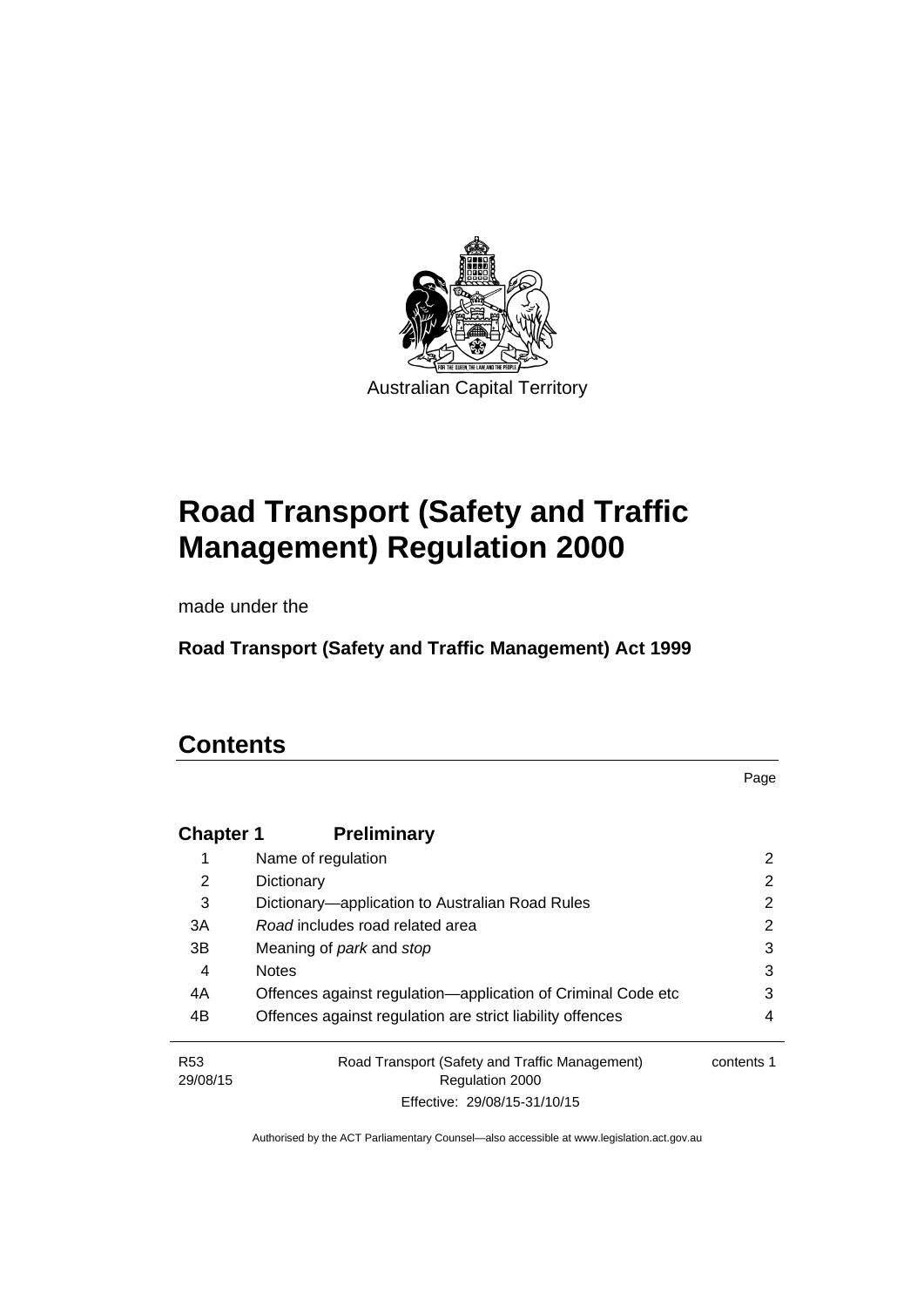| 4C               | General defence of accident or reasonable effort                                     | Page<br>4                   |
|------------------|--------------------------------------------------------------------------------------|-----------------------------|
| <b>Chapter 2</b> | <b>Australian Road Rules</b>                                                         |                             |
| <b>Part 2.1</b>  | <b>Incorporation into ACT law</b>                                                    |                             |
| 5                | Meaning of Australian Road Rules                                                     | 5                           |
| 6                | Incorporation of Australian Road Rules into ACT law                                  | 5                           |
| <b>Part 2.2</b>  | How the Australian Road Rules are<br>incorporated                                    |                             |
| Division 2.2.1   | <b>General</b>                                                                       |                             |
| $\overline{7}$   | References to another law of this jurisdiction etc                                   | $\overline{2}$              |
| Division 2.2.2   | Other provisions for the Australian Road Rules                                       |                             |
| 8                | ARR r 10 (2)-penalties for offences                                                  | 2                           |
| 9                | ARR r 95—emergency stopping lane only signs                                          | 2                           |
| 10               | ARR r 104-no truck signs                                                             | 3                           |
| 11               | ARR r 151 (3) (b)—riding a motorbike or bicycle alongside more than<br>1 other rider | 3                           |
| 12               | ARR r 158 (2) (c)—other vehicles permitted to travel in bus lanes                    | 3                           |
| 13               | ARR r 179 (1) (c)—stopping in a loading zone—goods and permit<br>vehicles            | 4                           |
| 13A              | ARR r 179 (1) (c) and (2) (c)-stopping in loading zone-taxis                         | 4                           |
| 13B              | ARR r 183-stopping in a bus zone                                                     | 5                           |
| 13C              | ARR r 195-stopping at or near a bus stop                                             | 6                           |
| 14               | ARR r 199 (2)-stopping near postbox                                                  | 6                           |
| 15               | ARR r 206 (2) (b), (c)—time extension for people with disabilities                   |                             |
|                  | permit                                                                               | 6                           |
| 16               | ARR r 207 (2) (a)—fees for parking in pay parking spaces                             | 7                           |
| 16A              | ARR r 213 (5)—making a motor vehicle secure—exception                                | 7                           |
| 17               | ARR r 215 (4)-lights required to be fitted to a vehicle                              | 7                           |
| 18               | ARR r 216 (3)-towing a vehicle at night or in hazardous weather<br>conditions        | 8                           |
| 19               | ARR r 220 (3)—using lights on vehicles that are stopped                              | 8                           |
| 20               | ARR r 221 (f)—using hazard warning lights on buses carrying children                 | 8                           |
|                  |                                                                                      |                             |
| contents 2       | Road Transport (Safety and Traffic Management)<br>Regulation 2000                    | R <sub>53</sub><br>29/08/15 |

Effective: 29/08/15-31/10/15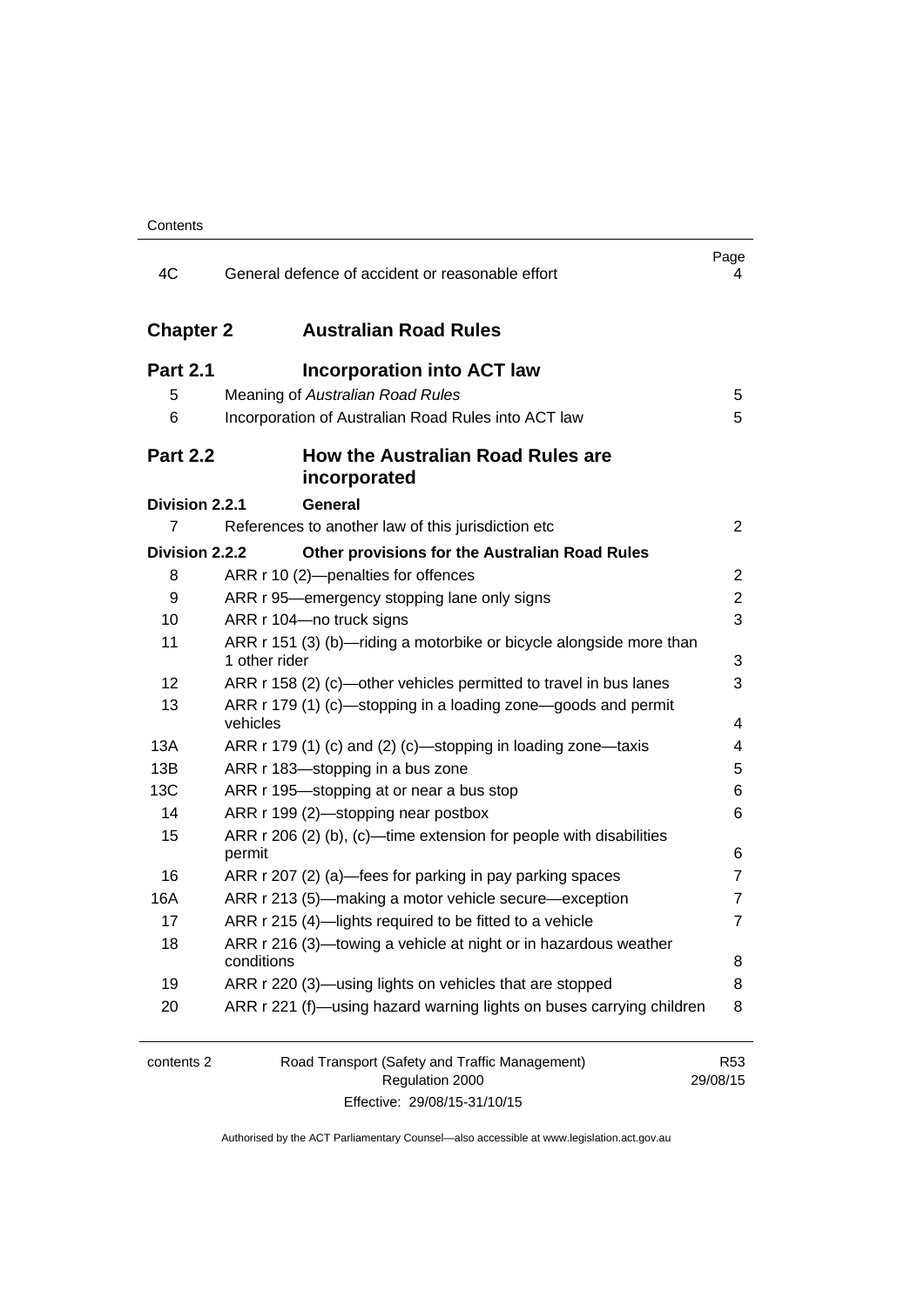|                 |                                                                        | Page |
|-----------------|------------------------------------------------------------------------|------|
| 21              | ARR r 222—using warning lights on buses carrying children              | 8    |
| 22              | ARR r 225-use of radar detectors                                       | 9    |
| 22A             | ARR r 236 (6)—hitchhiking, roadside commerce etc permitted             | 9    |
| 23              | ARR r 244C-motorised scooters not to be used                           | 10   |
| 24              | ARR r 266 (7)—wearing of seatbelts by passengers under 16 years<br>old | 10   |
| 26              | ARR r 270 (3)—wearing motorbike helmets                                | 10   |
| 27              | ARR r 271 (6)-riding on motorbikes                                     | 11   |
| 27A             | ARR r 280 (2) (a)—other vehicles to which B light rules apply          | 11   |
| 28              | ARR r 287 (3), (4)-duties of participants in crashes                   | 11   |
| 29              | ARR r 289 (1) (g)-driving on nature strip                              | 12   |
| 30              | ARR r 298-driving with a person in or on trailer                       | 13   |
| 31              | ARR r 310 (3), (4)—exemption for road workers etc                      | 14   |
| 32              | ARR r 313-postal workers                                               | 14   |
| 33              | ARR dict-definitions for dictionary                                    | 15   |
| <b>Part 2.3</b> | <b>Additional ACT road rules</b>                                       |      |
| Division 2.3.1  | Noise and other nuisances                                              |      |
| 37              | Making unnecessary engine noise                                        | 18   |
| 38              | Emission of waste oil or grease                                        | 18   |
| Division 2.3.2  | Driver and passenger safety                                            |      |
| 39              | Safety of persons on trailers                                          | 19   |
| 40              | Passengers in sidecars to be seated                                    | 20   |
| Division 2.3.3  | <b>Trailers and towing</b>                                             |      |
| 41              | Number of vehicles that may be drawn                                   | 21   |
| 42              | Towing by vehicles under 4.5t                                          | 22   |
| Division 2.3.4  | <b>Lights on vehicles</b>                                              |      |
| 43              | Lights on motor vehicles generally                                     | 24   |
| Division 2.3.5  | <b>Metered parking</b>                                                 |      |
| 44              | Metered parking-parking in spaces                                      | 25   |
| 44A             | Metered parking-parking fees                                           | 26   |
| 44B             | Metered parking-maximum length of stay                                 | 26   |
| 45              |                                                                        |      |
|                 | Metered parking-exceptions to s 44A and s 44B                          | 27   |

| R <sub>53</sub> | Road Transport (Safety and Traffic Management) | contents 3 |
|-----------------|------------------------------------------------|------------|
| 29/08/15        | Regulation 2000                                |            |
|                 | Effective: 29/08/15-31/10/15                   |            |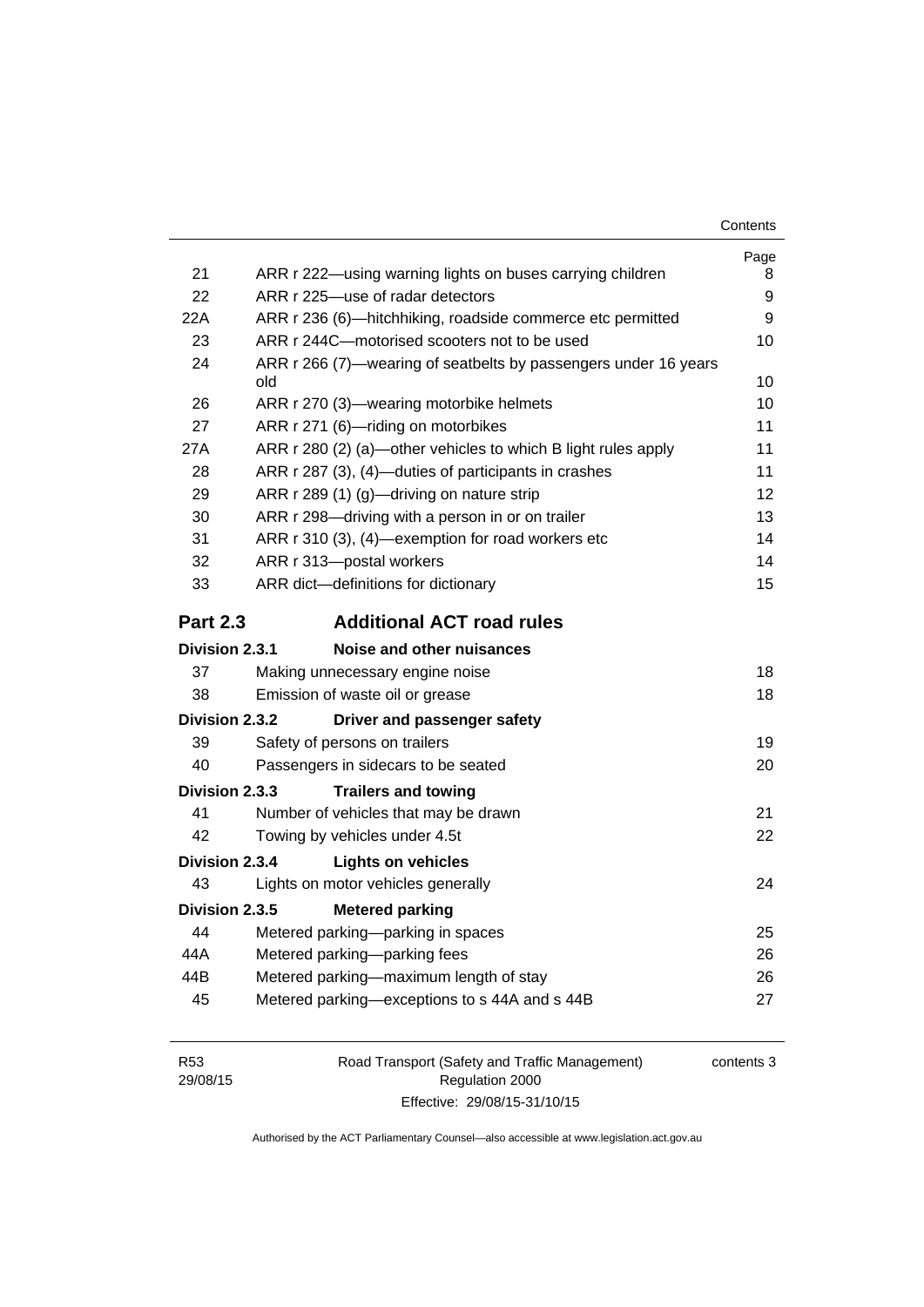| Contents |
|----------|
|----------|

|                 |                                                                                                         | Page |
|-----------------|---------------------------------------------------------------------------------------------------------|------|
| 46              | Temporary closure of metered parking spaces                                                             | 28   |
| 47              | Misuse of parking meters                                                                                | 28   |
| 48              | Interfering with parking meters etc                                                                     | 29   |
| Division 2.3.6  | <b>Ticket parking</b>                                                                                   |      |
| 49              | Ticket parking-parking in spaces                                                                        | 29   |
| 49A             | Ticket parking-display of tickets                                                                       | 30   |
| 49AA            | Ticket parking-e-payment                                                                                | 32   |
| 49B             | Ticket parking-maximum length of stay                                                                   | 32   |
| 50              | Ticket parking-exceptions to s 49A and s 49B                                                            | 33   |
| 51              | Temporary closure of ticket parking spaces and areas                                                    | 34   |
| 52              | Use of false or damaged parking tickets etc                                                             | 35   |
| 53              | Misuse of parking ticket machines                                                                       | 35   |
| 54              | Interfering with parking ticket machines etc                                                            | 36   |
| 55              | Interfering with parking tickets                                                                        | 36   |
| Division 2.3.7  | Other ACT road rules about stopping and parking                                                         |      |
| 56              | Unauthorised use of parking permits and mobility parking scheme                                         |      |
|                 | authorities                                                                                             | 37   |
| 56A             | Interfering with parking permits and mobility parking scheme<br>authorities                             | 38   |
| 57A             | Stopping public buses in bus zones and at bus stops                                                     | 38   |
| 58              | Stopping in an emergency etc or to comply with another law                                              | 39   |
| Division 2.3.8  | <b>Other ACT road rules</b>                                                                             |      |
| 60              | Interrupting funeral processions etc                                                                    | 40   |
| 61              | Driving on roads closed to traffic                                                                      | 41   |
| 62              | Use of wheeled recreational devices and wheeled toys on roads                                           | 41   |
| <b>Part 2.4</b> | <b>Other provisions</b>                                                                                 |      |
| 63              | Devices that are prescribed traffic control devices-Act, dict, def<br>prescribed traffic control device | 42   |
| 64              | Preventing prescribed traffic control devices being clearly visible                                     | 42   |
| 65              | Use of do not overtake turning vehicle sign                                                             | 43   |
| 66              | Approvals etc by road transport authority                                                               | 43   |
| 67              | Exemption from requirement about riding on motorbikes                                                   | 44   |
|                 |                                                                                                         |      |

| contents 4 | Road Transport (Safety and Traffic Management) | R53      |
|------------|------------------------------------------------|----------|
|            | Regulation 2000                                | 29/08/15 |
|            | Effective: 29/08/15-31/10/15                   |          |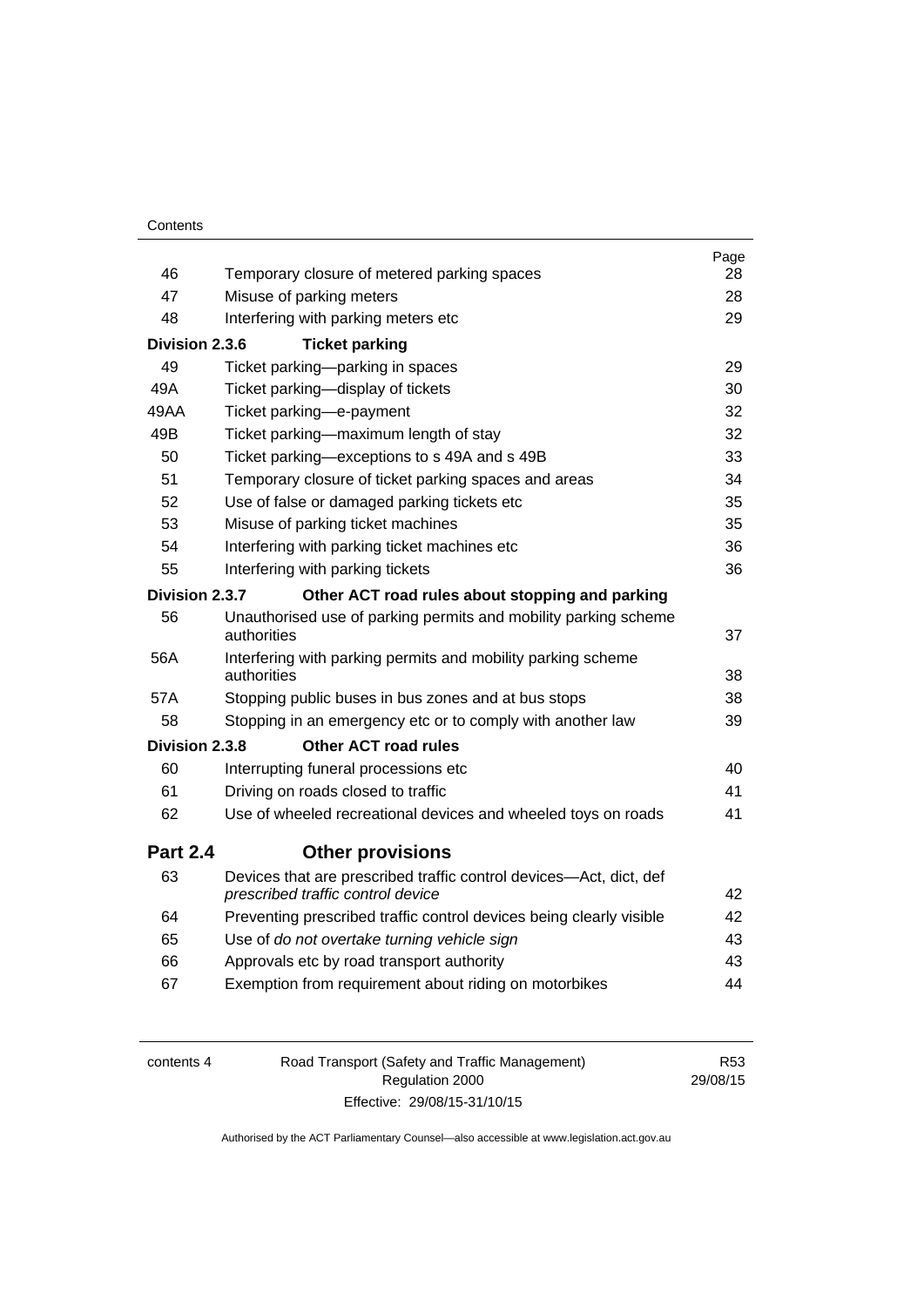|     |                                                                                           | Contents |
|-----|-------------------------------------------------------------------------------------------|----------|
| 68  | Defence of complying with direction of police officer or authorised                       | Page     |
|     | person                                                                                    | 44       |
| 69  | Exemption for driver of police vehicle—generally—Act, s 35                                | 44       |
| 69A | Exemption for driver of police vehicle—training and assessment                            | 45       |
| 70  | Exemption for driver of emergency vehicles                                                | 47       |
| 71  | Stopping and parking exemption for police and emergency vehicles<br>and authorised people | 47       |

## **[Chapter 3](#page-65-0) Parking**

| <b>Part 3.1</b> | <b>Parking schemes</b>         |
|-----------------|--------------------------------|
| Division 3.1.1  | <b>Metered parking schemes</b> |

| 72             | Metered parking schemes                                    | 49 |
|----------------|------------------------------------------------------------|----|
| 73             | Metered parking areas                                      | 49 |
| 74             | Parking meters                                             | 49 |
| 75             | Metered parking spaces                                     | 50 |
| Division 3.1.2 | <b>Ticket parking schemes</b>                              |    |
| 75A            | Parking authorities                                        | 50 |
| 75B            | Parking authority guidelines                               | 51 |
| 76             | Ticket parking schemes-road transport authority            | 51 |
| 76AA           | Approval of e-payment method                               | 51 |
| 76A            | Ticket parking schemes—parking authorities                 | 52 |
| 77             | Ticket parking areas                                       | 53 |
| 78             | <b>Ticket parking spaces</b>                               | 53 |
| 79             | <b>Ticket machines</b>                                     | 53 |
| 80             | Parking tickets                                            | 53 |
| 81             | Duration of parking tickets and e-payment parking period   | 54 |
| Division 3.1.3 | <b>Heavy vehicle parking</b>                               |    |
| 82             | Definitions-div 3.1.3                                      | 54 |
| 83             | References in div 3.1.3 to land adjoining residential land | 55 |
| 84             | Vehicle parked partly on residential land                  | 55 |
| 85             | Parking of certain vehicles on residential land prohibited | 55 |
| 85A            | No more than 1 heavy vehicle on residential land           | 56 |

| R <sub>53</sub>             | Road Transport (Safety and Traffic Management) | contents 5 |
|-----------------------------|------------------------------------------------|------------|
| 29/08/15<br>Regulation 2000 |                                                |            |
|                             | Effective: 29/08/15-31/10/15                   |            |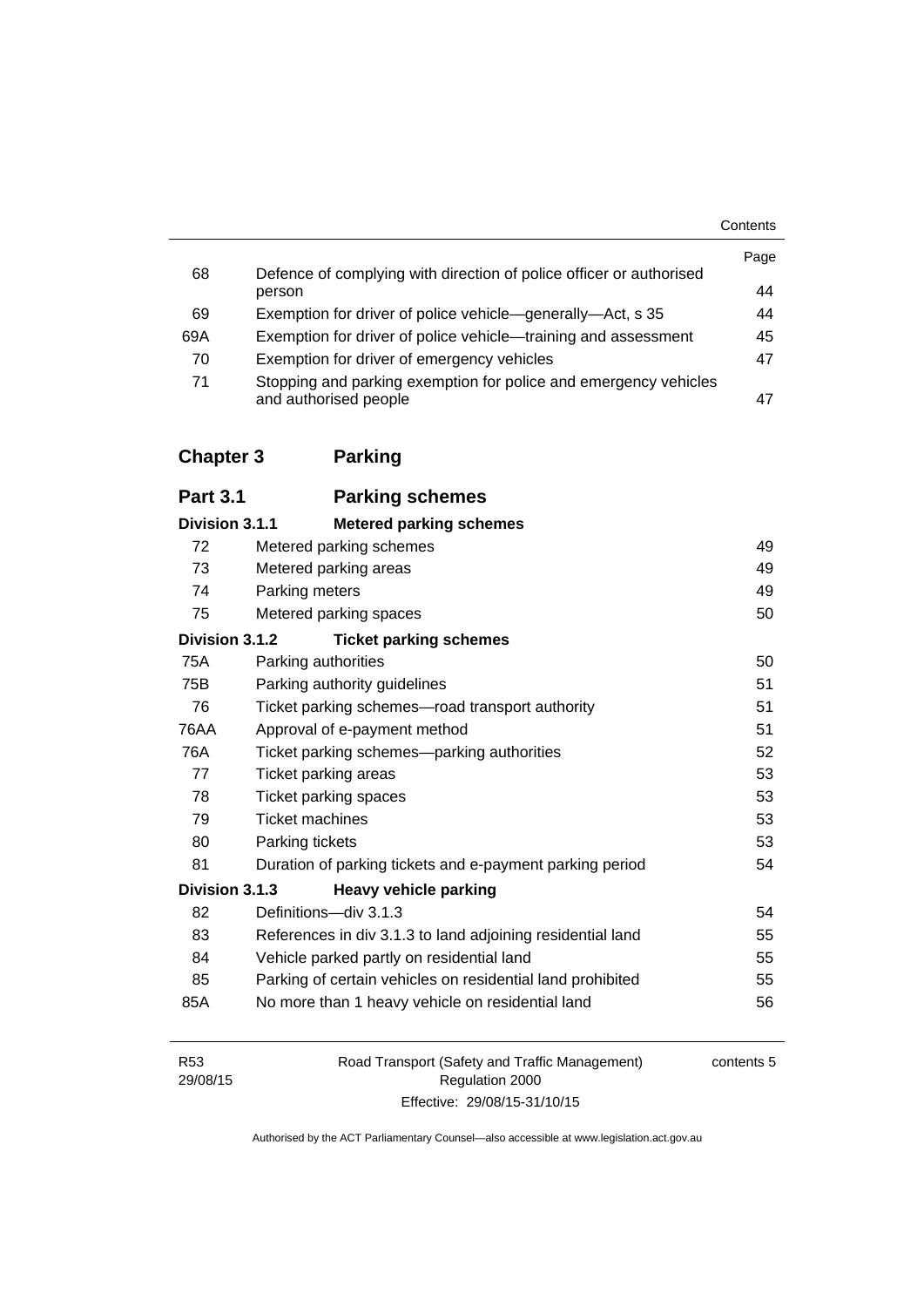#### **Contents**

| 85B             |                                                                                                                    | Page<br>56 |  |
|-----------------|--------------------------------------------------------------------------------------------------------------------|------------|--|
| 86              | Heavy vehicles to be parked away from residential land boundaries                                                  | 57         |  |
| 87              | Parking of certain vehicles on land adjoining residential land prohibited                                          |            |  |
| 87A             | Parking of certain commercial vehicles on land with multi-unit housing<br>57                                       |            |  |
| 87B             | No offence if reasonable necessity etc<br>Heavy vehicle refrigeration units not to be operated on residential land | 58<br>58   |  |
| 87C             | Prohibition on night operation of heavy vehicle                                                                    | 59         |  |
| 88              | Daily infringement                                                                                                 | 59         |  |
| Division 3.1.3A | Heavy vehicle parking-enforcement                                                                                  |            |  |
| 89              | Meaning of occupier-div 3.1.3A                                                                                     | 60         |  |
| 90              | Power to enter premises                                                                                            | 60         |  |
| 91              | Production of identity card                                                                                        | 61         |  |
| 92              | Consent to entry                                                                                                   | 61         |  |
| 93              | General powers on entry to premises                                                                                | 62         |  |
| 94              | Damage etc to be minimised                                                                                         | 63         |  |
| 95              | Compensation for exercise of enforcement powers                                                                    |            |  |
| Division 3.1.4  | <b>Miscellaneous</b>                                                                                               | 63         |  |
| 97A             | Other powers to provide pay parking                                                                                | 64         |  |
| 98              | Overlapping schemes                                                                                                | 64         |  |
| 98A             | Income from ticket parking scheme                                                                                  | 64         |  |
| 98B             | Costs of ticket parking scheme                                                                                     | 65         |  |
| 99              | Trailers not separately chargeable                                                                                 | 65         |  |
|                 |                                                                                                                    |            |  |
| <b>Part 3.2</b> | Parking permits and mobility parking scheme                                                                        |            |  |
|                 | authorities                                                                                                        |            |  |
| 100             | Parking permits                                                                                                    | 66         |  |
| 101             | Mobility parking scheme authorities                                                                                | 67         |  |
| 101A            | Parking permits and mobility parking scheme authorities-cancellation                                               | 68         |  |
| 101B            | Parking permits and mobility parking scheme authorities—return when<br>cancelled                                   | 69         |  |
| <b>Part 3.3</b> | <b>Parking-other provisions</b>                                                                                    |            |  |
| 101C            | Marking tyres by parking inspectors                                                                                | 70         |  |
|                 |                                                                                                                    |            |  |

| contents 6 |
|------------|
|------------|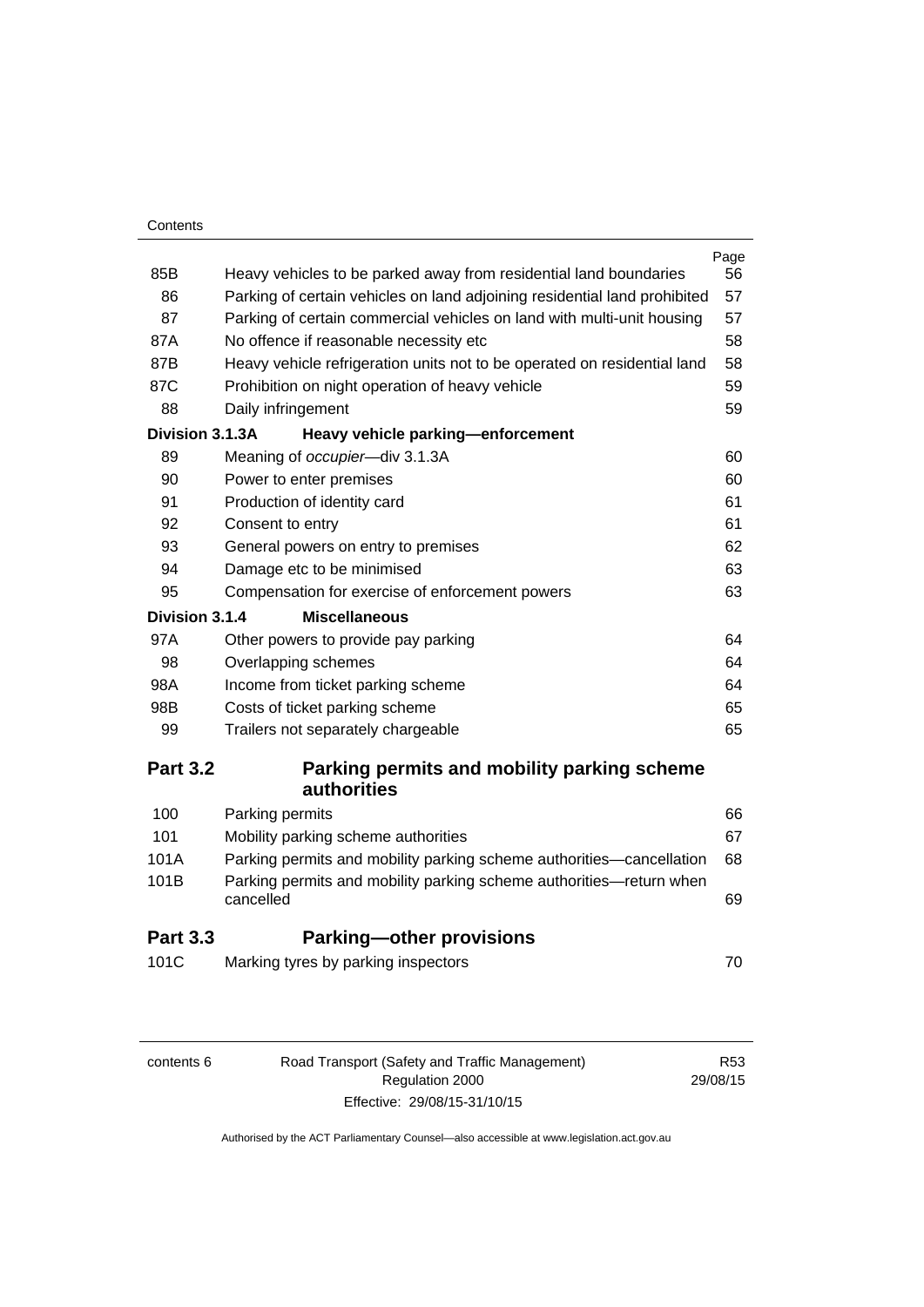#### **Contents**

|                  |                                                                                                                                         | Page |
|------------------|-----------------------------------------------------------------------------------------------------------------------------------------|------|
| <b>Chapter 4</b> | <b>Traffic offence detection devices</b>                                                                                                |      |
| 102              | Definitions-ch 4                                                                                                                        | 71   |
| 103              | Approved traffic offence detection devices                                                                                              | 73   |
| 103A             | Approval of police vehicle speedometers                                                                                                 | 74   |
| 103B             | Average speed detection systems—Act, s 22AA, s 23B and s 24 (2)                                                                         | 74   |
| 104              | Major testing of laser speed measuring devices                                                                                          | 78   |
| 104A             | Major testing of other traffic offence detection devices                                                                                | 79   |
| 104B             | Certification and sealing of traffic offence detection devices                                                                          | 81   |
| 105              | Use of certain digital camera detection devices                                                                                         | 81   |
| 105A             | Use of certain laser speed measuring devices                                                                                            | 83   |
| 105B             | Use of certain radar speed measuring devices                                                                                            | 84   |
| 106              | Approved people—testing and sealing                                                                                                     | 85   |
| 107              | Approved people-use                                                                                                                     | 85   |
| 107A             | Recording of camera detection device image files—Act, s 23 (2) (c) (ii)                                                                 | 85   |
| 107B             | Verification of camera detection device image files—Act,<br>s 23 (2) (c) (iii)                                                          | 86   |
| 108              | Meaning of codes etc on image taken by approved camera detection<br>device or approved average speed detection system—Act, s 24 (2) (a) | 87   |

## **Chapter 5 [Miscellaneous](#page-107-0)**

| 109  | Additional powers of police                        | 91 |
|------|----------------------------------------------------|----|
| 110  | Prohibition on car minding                         | 91 |
| 111  | Removal of unattended vehicles-Act, s 32 (1) (c)   | 92 |
| 112  | Disposal of impounded vehicles—Act, s 10K          | 92 |
| 112A | Disposal of forfeited vehicles-Act, s 10K          | 94 |
| 113  | Responsible person to inspect driver licence       | 94 |
| 114  | Responsible person's consent                       | 94 |
| 115  | Standards for safe carriage of loads—Act, s 14 (2) | 95 |
| 116  | Tracked vehicle-Act, dict, def vehicle, par (b)    | 95 |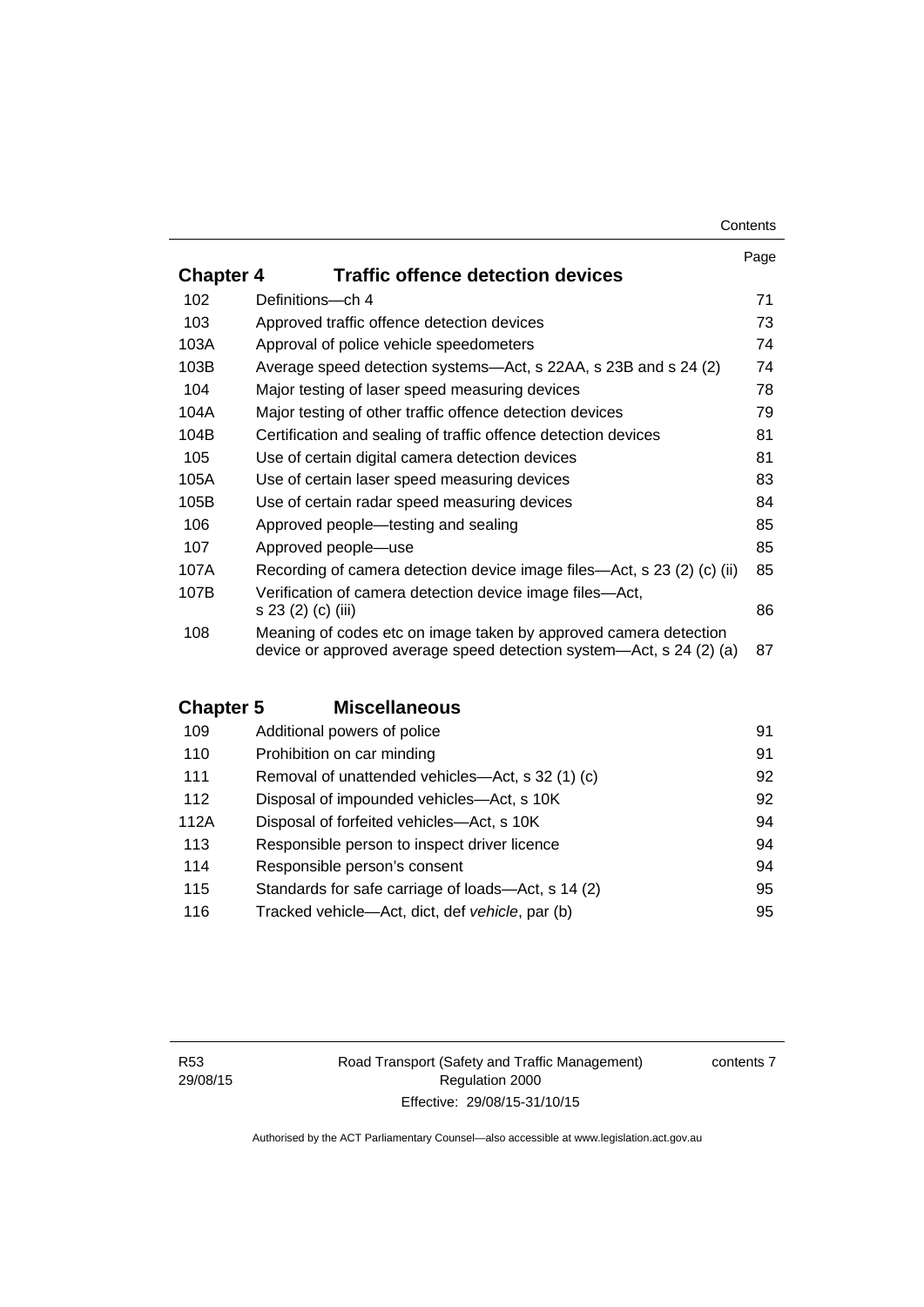**Contents** 

## Page **Dictionary [96](#page-112-0) [Endnotes](#page-123-0)** 1 [About the endnotes 106](#page-123-1) 2 [Abbreviation key 106](#page-123-2) 3 [Legislation history 107](#page-124-0) 4 [Amendment history 116](#page-133-0) 5 [Earlier republications 134](#page-151-0)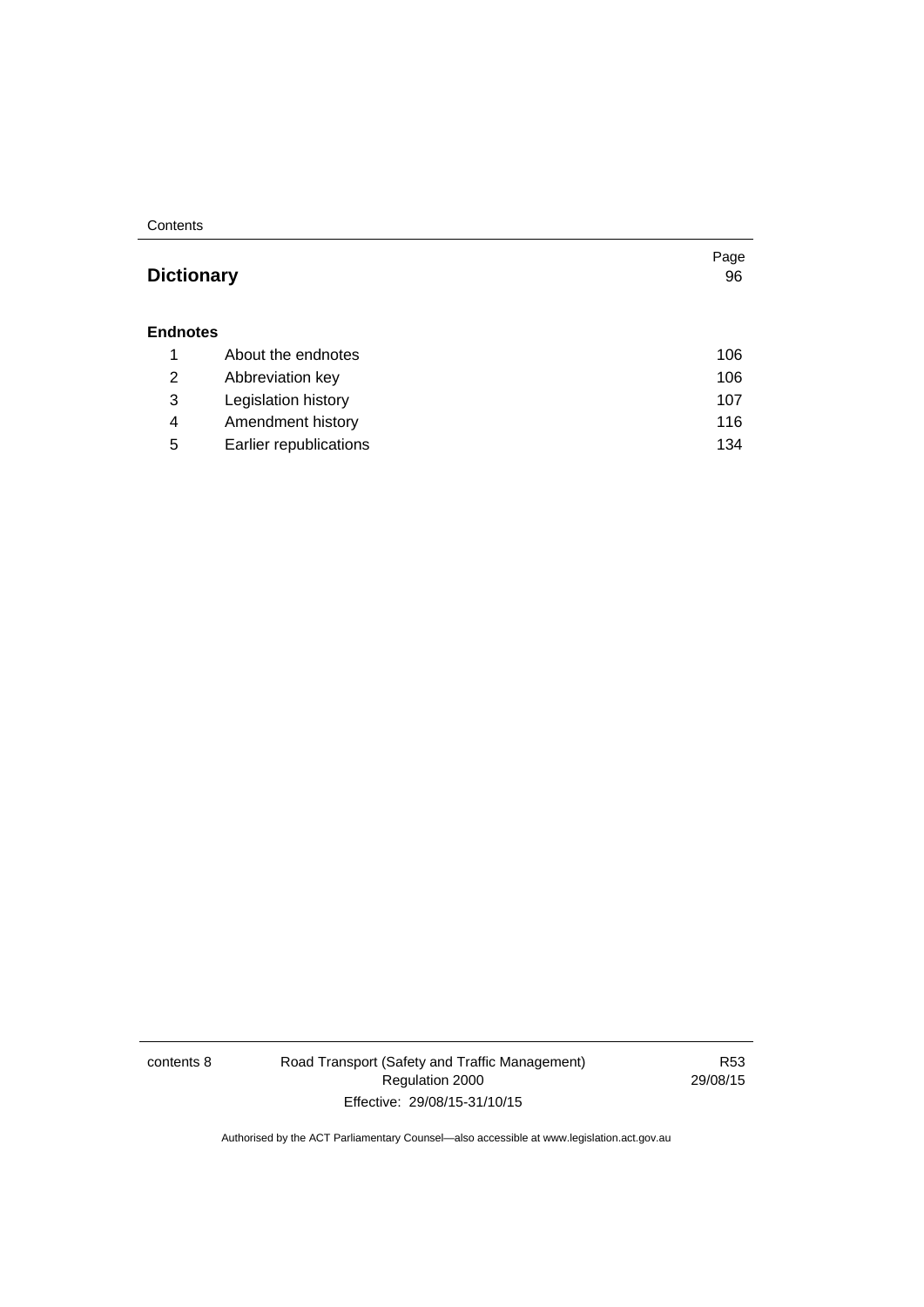

# **Road Transport (Safety and Traffic Management) Regulation 2000**

made under the

**[Road Transport \(Safety and Traffic Management\) Act 1999](http://www.legislation.act.gov.au/a/1999-80)**

R53 29/08/15

Ī

Road Transport (Safety and Traffic Management) Regulation 2000 Effective: 29/08/15-31/10/15

page 1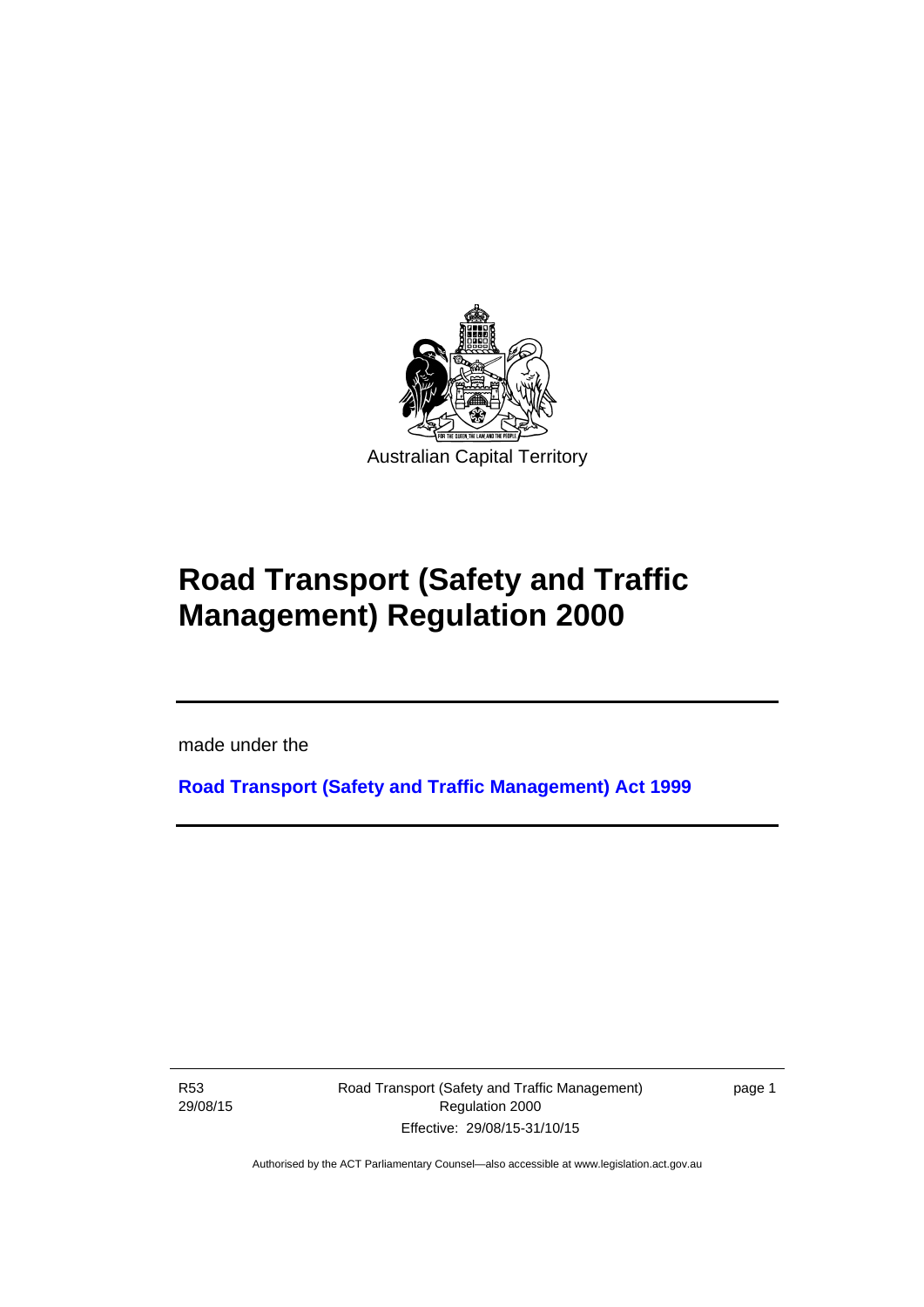## <span id="page-11-0"></span>**Chapter 1** Preliminary

#### <span id="page-11-1"></span>**1 Name of regulation**

This regulation is the *Road Transport (Safety and Traffic Management) Regulation 2000*.

#### <span id="page-11-2"></span>**2 Dictionary**

The dictionary at the end of this regulation is part of the regulation.

*Note 1* The dictionary at the end of this regulation defines certain terms used in this regulation, and includes references (*signpost definitions*) to other terms defined elsewhere.

> For example, the signpost definition '*semitrailer*—see the *[Road](http://www.legislation.act.gov.au/sl/2000-12)  [Transport \(Vehicle Registration\) Regulation 2000](http://www.legislation.act.gov.au/sl/2000-12)*, dictionary.' means that the term 'semitrailer' is defined in that dictionary and the definition applies to this regulation.

*Note 2* A definition in the dictionary (including a signpost definition) applies to the entire regulation unless the definition, or another provision of the regulation, provides otherwise or the contrary intention otherwise appears (see [Legislation Act,](http://www.legislation.act.gov.au/a/2001-14) s 155 and s 156 (1)).

#### <span id="page-11-3"></span>**3 Dictionary—application to Australian Road Rules**

The definitions in the dictionary do not apply to the Australian Road [Rules](http://www.legislation.act.gov.au//ni/db_37271/default.asp) unless this regulation provides otherwise.

*Note* See div 2.2.1, note 2 for the relevant provisions of this regulation.

#### <span id="page-11-4"></span>**3A** *Road* **includes road related area**

In this regulation:

*road* includes a road related area.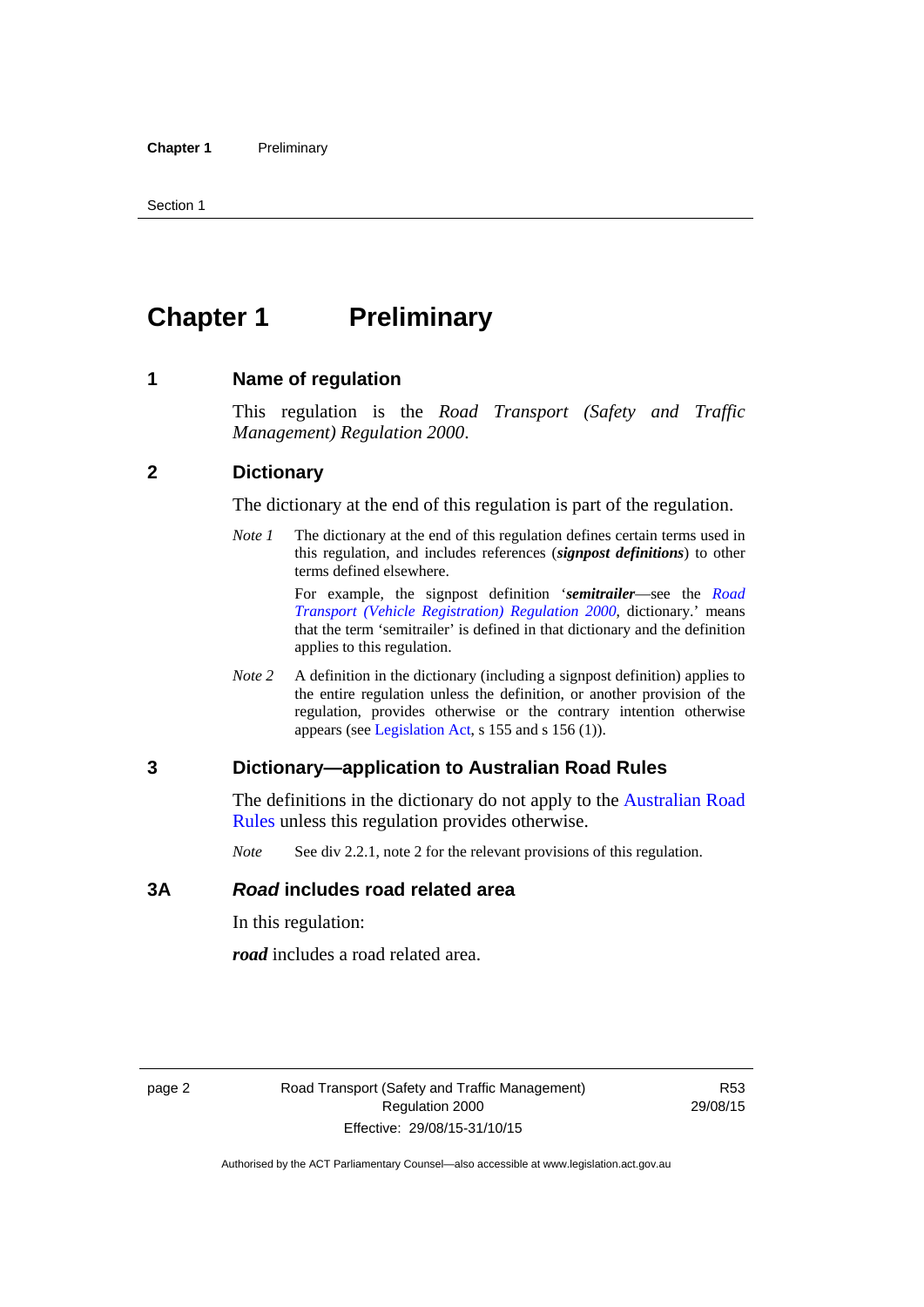## <span id="page-12-0"></span>**3B Meaning of** *park* **and** *stop*

In this regulation:

*park*, in relation to a driver, includes stop and allow the driver's vehicle to stay (whether or not the driver leaves the vehicle).

*stop*, for a driver, includes park, but does not include stop to reverse the driver's vehicle into a parking bay or other parking space.

#### <span id="page-12-1"></span>**4 Notes**

A note in this regulation is explanatory and is not part of this regulation.

*Note* See the [Legislation Act,](http://www.legislation.act.gov.au/a/2001-14) s 127 (1), (4) and (5) for the legal status of notes.

### <span id="page-12-2"></span>**4A Offences against regulation—application of Criminal Code etc**

Other legislation applies in relation to offences against this regulation (including the [Australian Road Rules](http://www.legislation.act.gov.au//ni/db_37271/default.asp)).

*Note 1 Criminal Code* The [Criminal Code,](http://www.legislation.act.gov.au/a/2002-51) ch 2 applies to an offence against this regulation (see Code, pt 2.1).

> The chapter sets out the general principles of criminal responsibility (including burdens of proof and general defences), and defines terms used for offences to which the Code applies (eg *conduct*, *intention*, *recklessness* and *strict liability*).

#### *Note 2 Penalty units*

The [Legislation Act](http://www.legislation.act.gov.au/a/2001-14), s 133 deals with the meaning of offence penalties that are expressed in penalty units.

*Note 3* The [Australian Road Rules](http://www.legislation.act.gov.au//ni/db_37271/default.asp) are to be read with, and as if they formed part of, this regulation (see s 6).

R53 29/08/15 page 3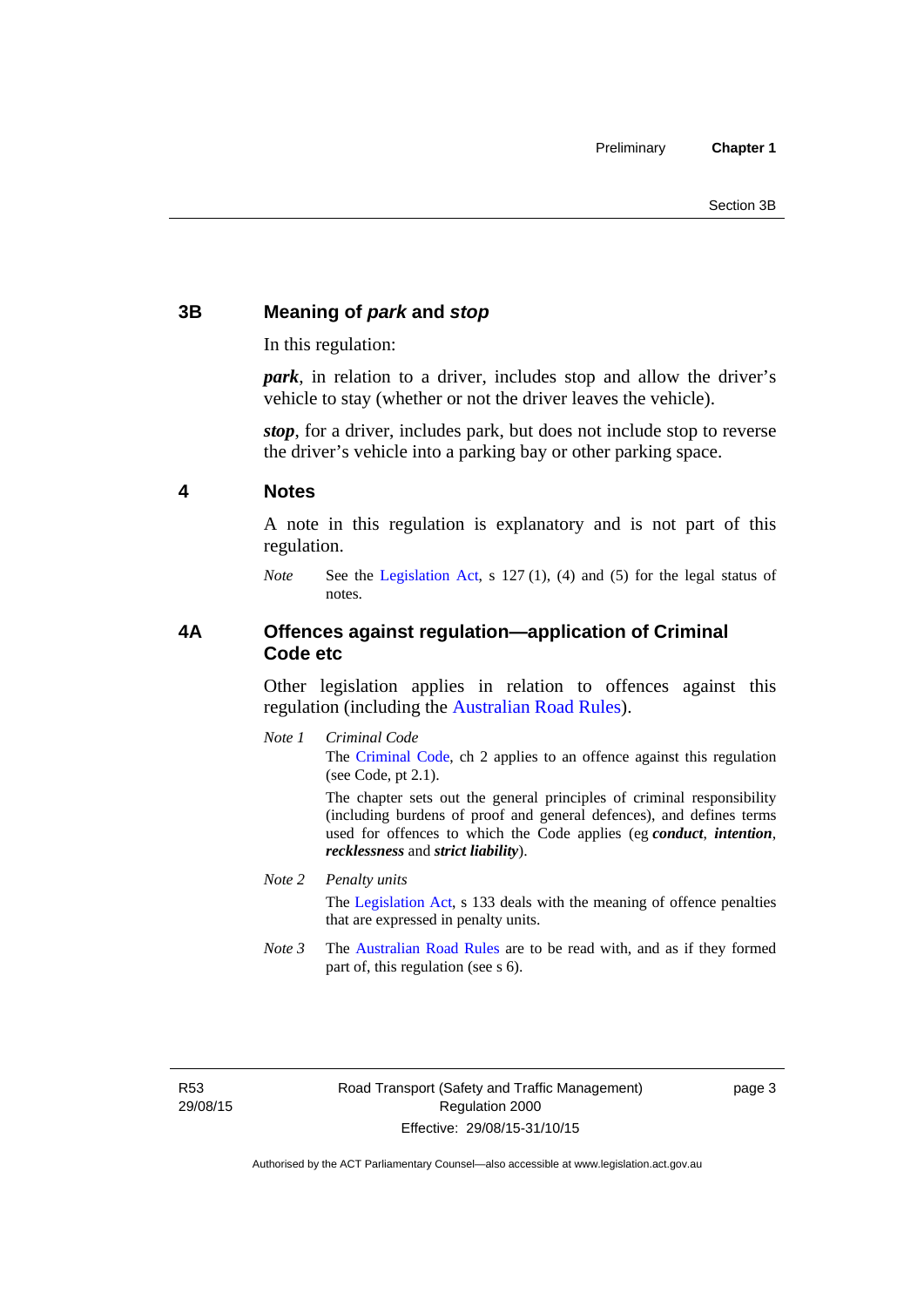#### **Chapter 1** Preliminary

Section 4B

### <span id="page-13-0"></span>**4B Offences against regulation are strict liability offences**

An offence against this regulation (including the [Australian Road](http://www.legislation.act.gov.au//ni/db_37271/default.asp)  [Rules](http://www.legislation.act.gov.au//ni/db_37271/default.asp)) is a strict liability offence.

## <span id="page-13-1"></span>**4C General defence of accident or reasonable effort**

Without limiting any other defence, it is a defence to an offence against this regulation (including the [Australian Road Rules\)](http://www.legislation.act.gov.au//ni/db_37271/default.asp) if the defendant proves that the offence—

- (a) was the result of an accident; or
- (b) could not have been avoided by any reasonable efforts by the defendant.

page 4 Road Transport (Safety and Traffic Management) Regulation 2000 Effective: 29/08/15-31/10/15

R53 29/08/15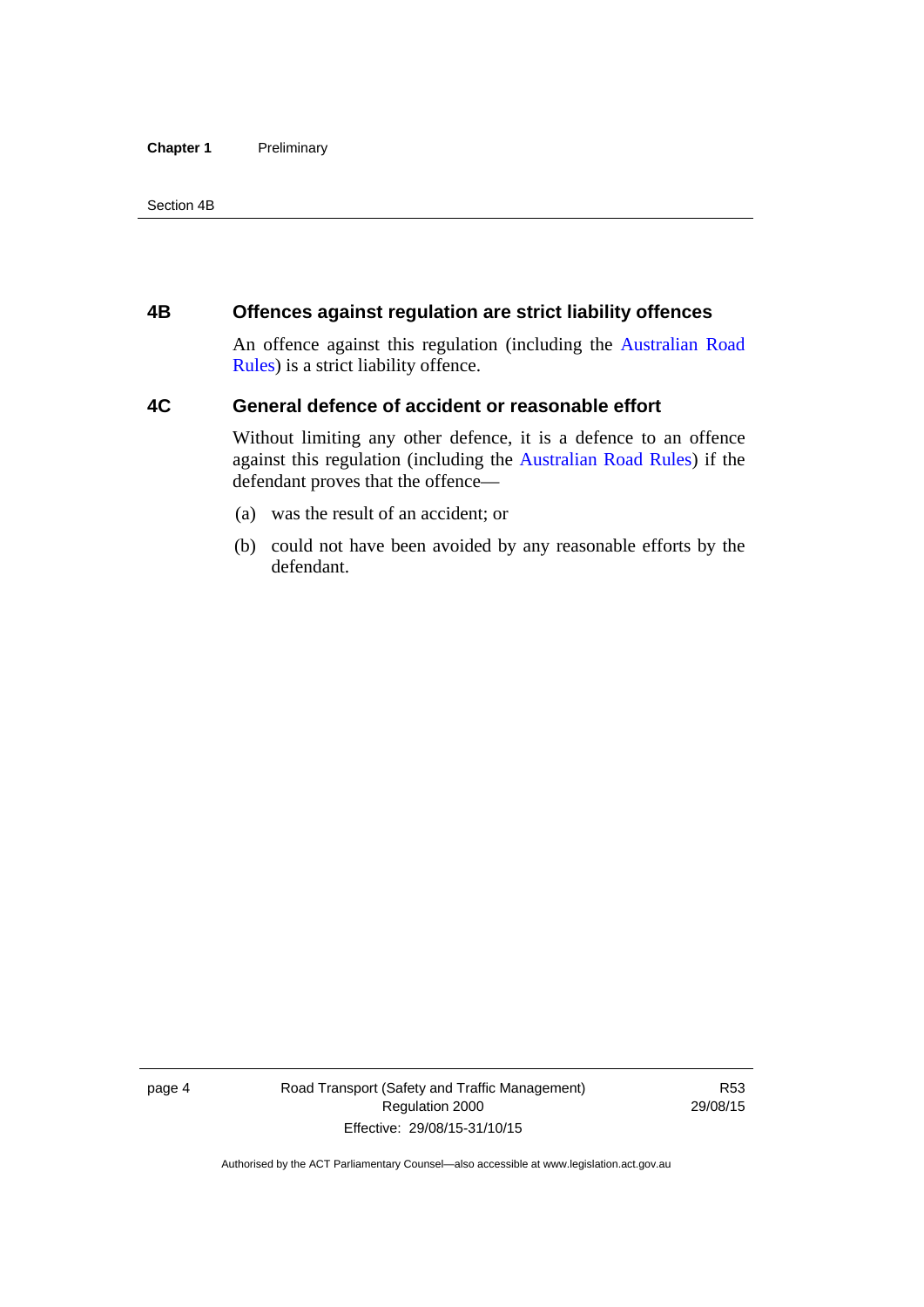## <span id="page-14-0"></span>**Chapter 2 Australian Road Rules**

## <span id="page-14-1"></span>**Part 2.1 Incorporation into ACT law**

#### <span id="page-14-2"></span>**5 Meaning of** *Australian Road Rules*

In this regulation:

*Australian Road Rules* means that part of the publication known as the [Australian Road Rules](http://www.legislation.act.gov.au//ni/db_37271/default.asp), ISBN 0 7240 8874 1 published by the National Transport Commission in February 2012 that consists of the rules approved by the Australian Transport Council under the *[National Transport Commission Act 2003](http://www.comlaw.gov.au/Series/C2004A01166)* (Cwlth).

*Note* The [Australian Road Rules](http://www.legislation.act.gov.au//ni/db_37271/default.asp) are accessible at [www.legislation.act.gov.au](http://www.legislation.act.gov.au/).

### <span id="page-14-3"></span>**6 Incorporation of Australian Road Rules into ACT law**

- (1) The [Australian Road Rules](http://www.legislation.act.gov.au//ni/db_37271/default.asp) (other than rule 2) are to be read with, and as if they formed part of, this regulation.
- (2) Subsection (1) has effect subject to this regulation.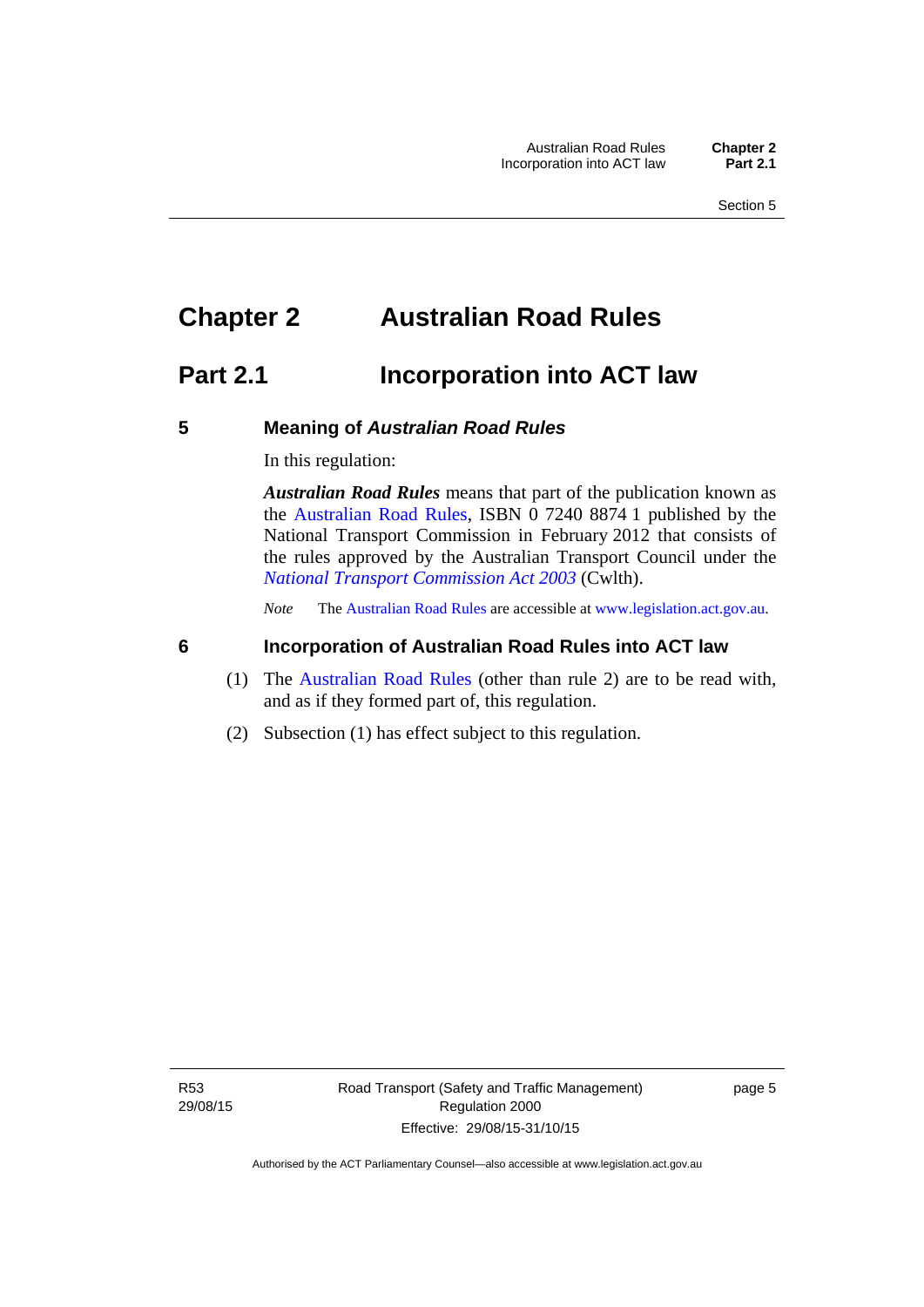## <span id="page-15-0"></span>**Part 2.2 How the Australian Road Rules are incorporated**

## <span id="page-15-1"></span>**Division 2.2.1 General**

*Note 1* The [Australian Road Rules](http://www.legislation.act.gov.au//ni/db_37271/default.asp) are not completely self-contained and need to be read with associated laws of each jurisdiction. Many of the rules provide for 'another law of this jurisdiction' to define terms used in the [Australian Road Rules](http://www.legislation.act.gov.au//ni/db_37271/default.asp) for application of the [Australian Road Rules](http://www.legislation.act.gov.au//ni/db_37271/default.asp) in the ACT, to permit things to be done in the ACT otherwise prohibited by the [Australian Road Rules](http://www.legislation.act.gov.au//ni/db_37271/default.asp) or to exempt persons in the ACT from complying with the [Australian Road Rules.](http://www.legislation.act.gov.au//ni/db_37271/default.asp)

| column 1<br>item | column <sub>2</sub><br><b>ARR</b> provision | column 3<br>provision of this regulation |
|------------------|---------------------------------------------|------------------------------------------|
| 1                | 10(2)                                       | 8                                        |
| $\mathbf{2}$     | 95                                          | 9                                        |
| $\mathfrak{Z}$   | 104                                         | 10                                       |
| 4                | 151(3)(b)                                   | 11                                       |
| 5                | 158(2)(c)                                   | 12                                       |
| 6                | 179(1)(c)                                   | 13                                       |
| 7                | 179 $(1)$ $(c)$ and $(2)$ $(c)$             | 13A                                      |
| 8                | 183(1)                                      | 13B                                      |
| 9                | 195(1)                                      | 13C                                      |
| 10               | 199(2)                                      | 14                                       |
| 11               | $206(2)$ (b) and (c)                        | 15                                       |
| 12               | 207(2)(a)                                   | 16                                       |
| 13               | 213(5)                                      | 16A                                      |
| 14               | 215(4)                                      | 17                                       |

*Note 2* The following table sets out the provisions of the [Australian Road Rules](http://www.legislation.act.gov.au//ni/db_37271/default.asp) for which provision is made by this part:

page 6 Road Transport (Safety and Traffic Management) Regulation 2000 Effective: 29/08/15-31/10/15

R53 29/08/15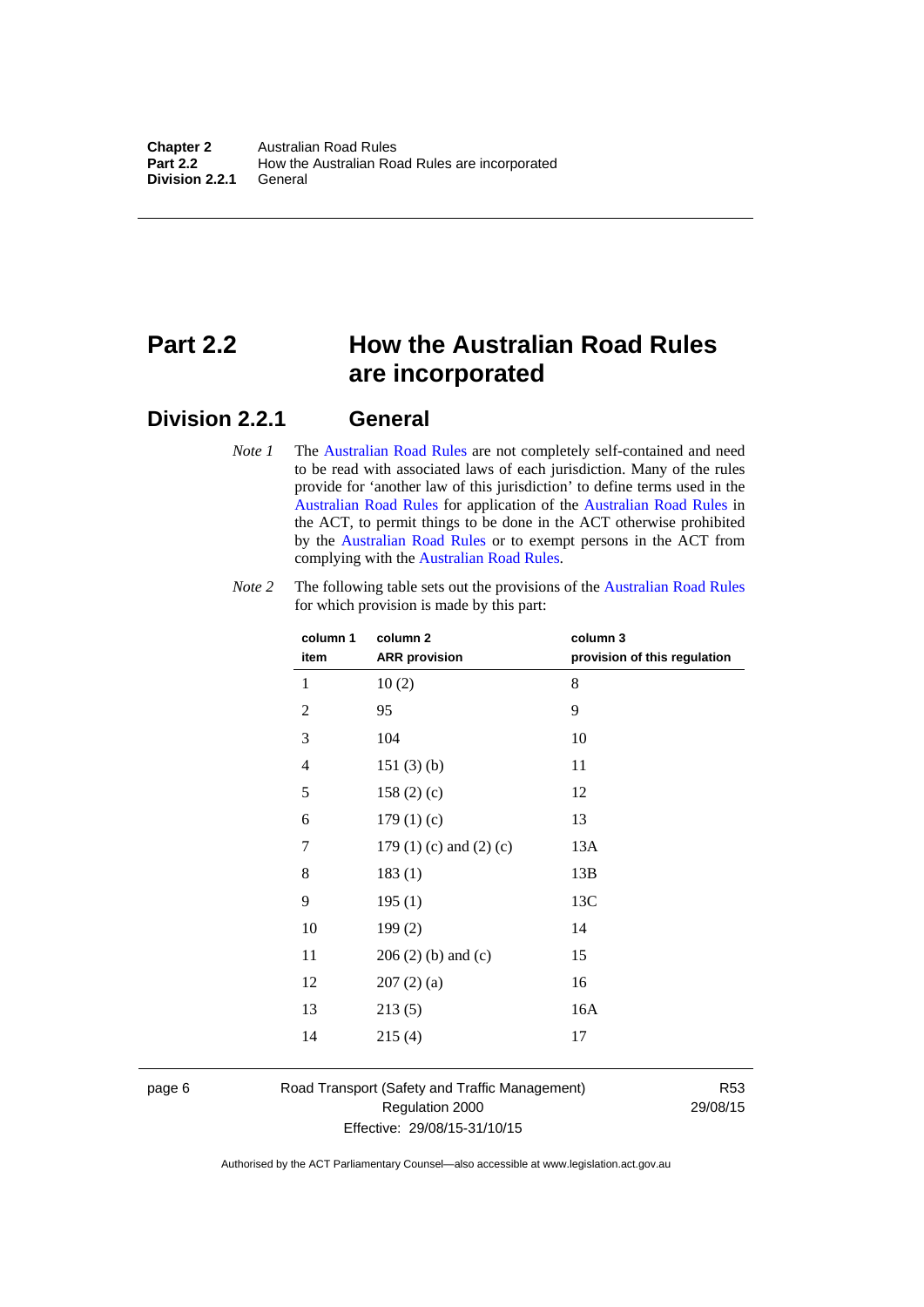| column 1<br>item | column <sub>2</sub><br><b>ARR</b> provision | column 3<br>provision of this regulation |
|------------------|---------------------------------------------|------------------------------------------|
| 15               | 216(3)                                      | 18                                       |
| 16               | 220(3)                                      | 19                                       |
| 17               | 221(f)                                      | 20                                       |
| 18               | 222                                         | 21                                       |
| 19               | 225                                         | 22                                       |
| 20               | 236(6)                                      | 22A                                      |
| 21               | 244C                                        | 23                                       |
| 22               | 266(7)                                      | 24                                       |
| 23               | 270(3)                                      | 26                                       |
| 24               | 271(6)                                      | 27                                       |
| 25               | 280(2)(a)                                   | 27A                                      |
| 26               | $287(3)$ (e) and (4)                        | 28                                       |
| 27               | 289(1)(g)                                   | 29                                       |
| 28               | 298                                         | 30                                       |
| 29               | $310(3)$ and $(4)$                          | 31                                       |
| 30               | 313                                         | 32                                       |
| 31               | dict, def approved bicycle<br>helmet        | 33(1)                                    |
| 32               | dict, def approved seatbelt                 | 33(1)                                    |
| 33               | dict, def <i>authorised</i> person          | 33(1)                                    |
| 34               | dict, def emergency worker                  | 33(1)                                    |
| 35               | dict, def GVM                               | 33(2)                                    |
| 36               | dict, def hazard warning<br>lights          | 33(3)                                    |
| 37               | dict, def mechanical<br>signalling device   | 33(1)                                    |
| 38               | dict, def oversize vehicle                  | 33(1)                                    |

R53 29/08/15 Road Transport (Safety and Traffic Management) Regulation 2000 Effective: 29/08/15-31/10/15

page 7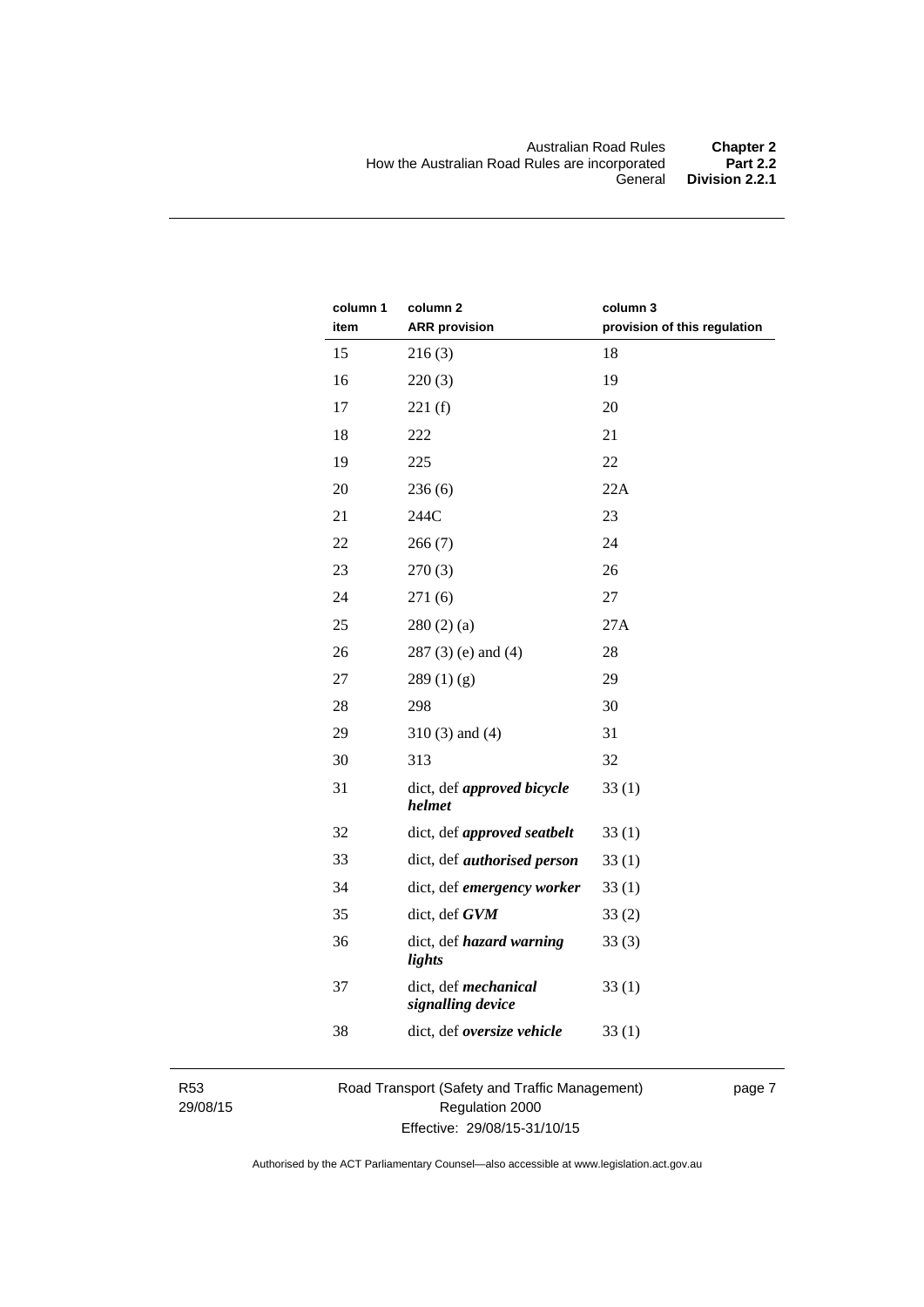| column 1<br>item | column 2<br><b>ARR</b> provision              | column 3<br>provision of this regulation |
|------------------|-----------------------------------------------|------------------------------------------|
| 39               | dict, def <i>police officer</i>               | 33 (1)                                   |
| 40               | dict, def <i>portable</i> warning<br>triangle | 33 (4)                                   |
| 41               | dict, def <i>postal</i> worker                | 33 (1)                                   |
| 42               | dict, def <i>public</i> bus                   | 33 (1)                                   |
| 43               | dict, def taxi                                | 33(1)                                    |

*Note 3* The following table sets out other provisions of the [Australian Road](http://www.legislation.act.gov.au//ni/db_37271/default.asp)  [Rules](http://www.legislation.act.gov.au//ni/db_37271/default.asp) for which provision is made by other territory laws (including provisions in other parts of this regulation):

| column 1<br>item | column 2<br><b>ARR</b> provision | column 3<br>other law                                                                     |
|------------------|----------------------------------|-------------------------------------------------------------------------------------------|
| 1                | 12(2)                            | Road Transport (General) Act 1999,<br>s 12                                                |
| 2                | 13(2)                            | Road Transport (General) Act 1999,<br>s 12                                                |
| 3                | $28(2)$ , n 3                    | this regulation, s 65                                                                     |
| 4                | $32(2)$ , n 3                    | this regulation, s 65                                                                     |
| 5                | 185(1)                           | this regulation, s 100                                                                    |
| 6                | $287(1)$ , n 2                   | Road Transport (Safety and Traffic<br>Management) Act 1999, s 16                          |
| 7                | 304                              | Road Transport (General)<br><i>Regulation 2000</i> , s 6 and s 7                          |
| 8                | 311(1)(c)                        | <i>Heavy Vehicle National Law (ACT)</i>                                                   |
| 9                | 312(3)(c)                        | Road Transport (Safety and Traffic<br><i>Management</i> ) <i>Act 1999</i> , s 31 and s 32 |

page 8 Road Transport (Safety and Traffic Management) Regulation 2000 Effective: 29/08/15-31/10/15

R53 29/08/15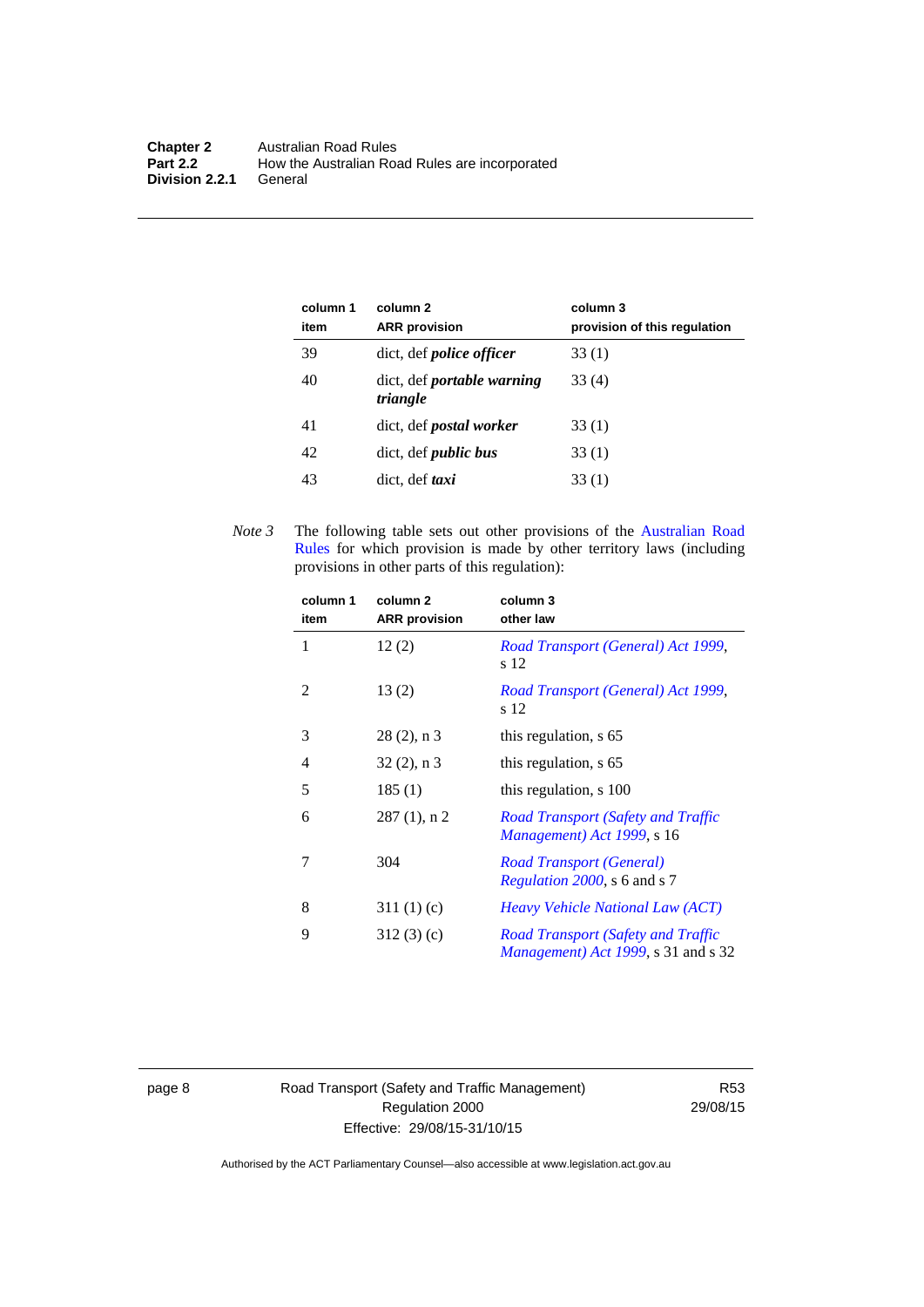| <b>Chapter 2</b> | <b>Australian Road Rules</b>                   |
|------------------|------------------------------------------------|
| <b>Part 2.2</b>  | How the Australian Road Rules are incorporated |
| Division 2.2.2   | Other provisions for the Australian Road Rules |

Section 7

| column 1<br>item | column 2<br><b>ARR</b> provision                                             | column 3<br>other law                                          |
|------------------|------------------------------------------------------------------------------|----------------------------------------------------------------|
| 10               | dict, def <i>parking</i><br><i>permit for</i><br>people with<br>disabilities | this regulation, s 101                                         |
| 11               | dict, def <i>bicycle</i>                                                     | Road Transport (General) Act 1999,<br>dict, def <i>bicycle</i> |

#### <span id="page-18-0"></span>**7 References to another law of this jurisdiction etc**

- (1) In the [Australian Road Rules,](http://www.legislation.act.gov.au//ni/db_37271/default.asp) a reference to *another law of this jurisdiction* includes a reference to the Act.
	- *Note* A reference to an Act includes a reference to the statutory instruments made or in force under the Act, including any regulation (see [Legislation Act,](http://www.legislation.act.gov.au/a/2001-14) s 104).
- (2) In the [Australian Road Rules](http://www.legislation.act.gov.au//ni/db_37271/default.asp):

*law of this jurisdiction* means a territory law or a law applying as a territory law.

*this jurisdiction* means the Australian Capital Territory.

## <span id="page-18-1"></span>**Division 2.2.2 Other provisions for the Australian Road Rules**

#### <span id="page-18-2"></span>**8 ARR r 10 (2)—penalties for offences**

For the [Australian Road Rules,](http://www.legislation.act.gov.au//ni/db_37271/default.asp) rule 10 (2), the penalty for an offence against the [Australian Road Rules](http://www.legislation.act.gov.au//ni/db_37271/default.asp) is a maximum penalty of 20 penalty units.

#### <span id="page-18-3"></span>**9 ARR r 95—emergency stopping lane only signs**

For the [Australian Road Rules](http://www.legislation.act.gov.au//ni/db_37271/default.asp), rule 95, the driver of a police vehicle or emergency vehicle is permitted to drive in an emergency stopping lane.

page 2 Road Transport (Safety and Traffic Management) Regulation 2000 Effective: 29/08/15-31/10/15

R53 29/08/15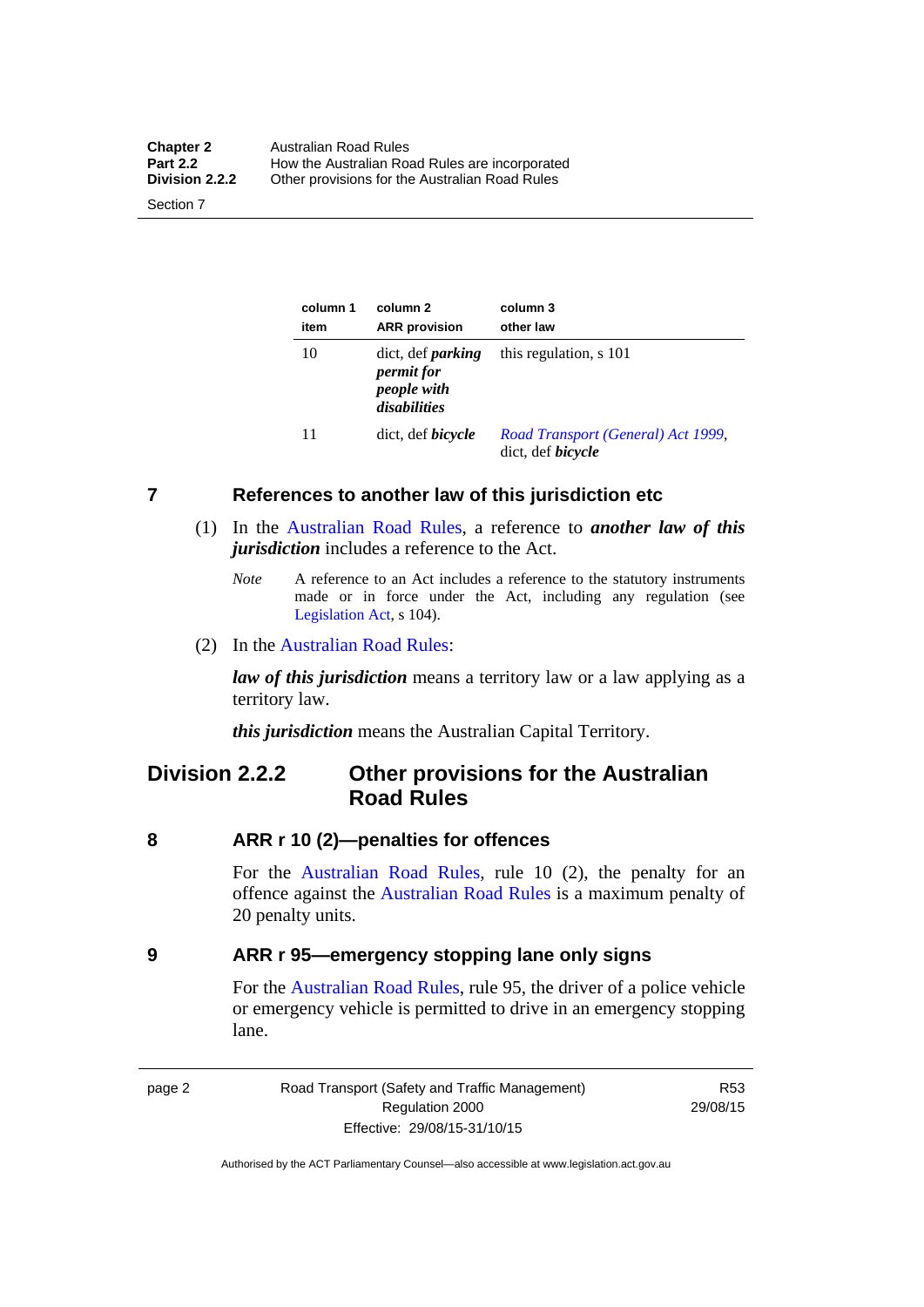#### <span id="page-19-0"></span>**10 ARR r 104—no truck signs**

For the [Australian Road Rules,](http://www.legislation.act.gov.au//ni/db_37271/default.asp) rule 104, a driver is permitted to drive the vehicle on a road (or a bridge, causeway, ramp or similar structure forming part of a road) past a *no trucks sign* mentioned in rule 104 (1), (2) or (3) if the destination of the driver's vehicle is a place on or reached from the road (or structure) and there is no alternative route by which to reach the destination.

#### <span id="page-19-1"></span>**11 ARR r 151 (3) (b)—riding a motorbike or bicycle alongside more than 1 other rider**

For the [Australian Road Rules](http://www.legislation.act.gov.au//ni/db_37271/default.asp), rule 151 (3) (b), the rider of a motorbike or bicycle is permitted to ride alongside more than 1 rider if each of the riders is taking part in an event approved by the road transport authority for this section.

### <span id="page-19-2"></span>**12 ARR r 158 (2) (c)—other vehicles permitted to travel in bus lanes**

The drivers of the following vehicles are permitted to drive in a bus lane:

- (a) taxis;
- (b) hire cars;
- (c) demand responsive service vehicles;
- (d) motorbikes.
- *Note* Section 27A applies the B light rules to drivers of taxis, hire cars, demand responsive service vehicles and motorbikes.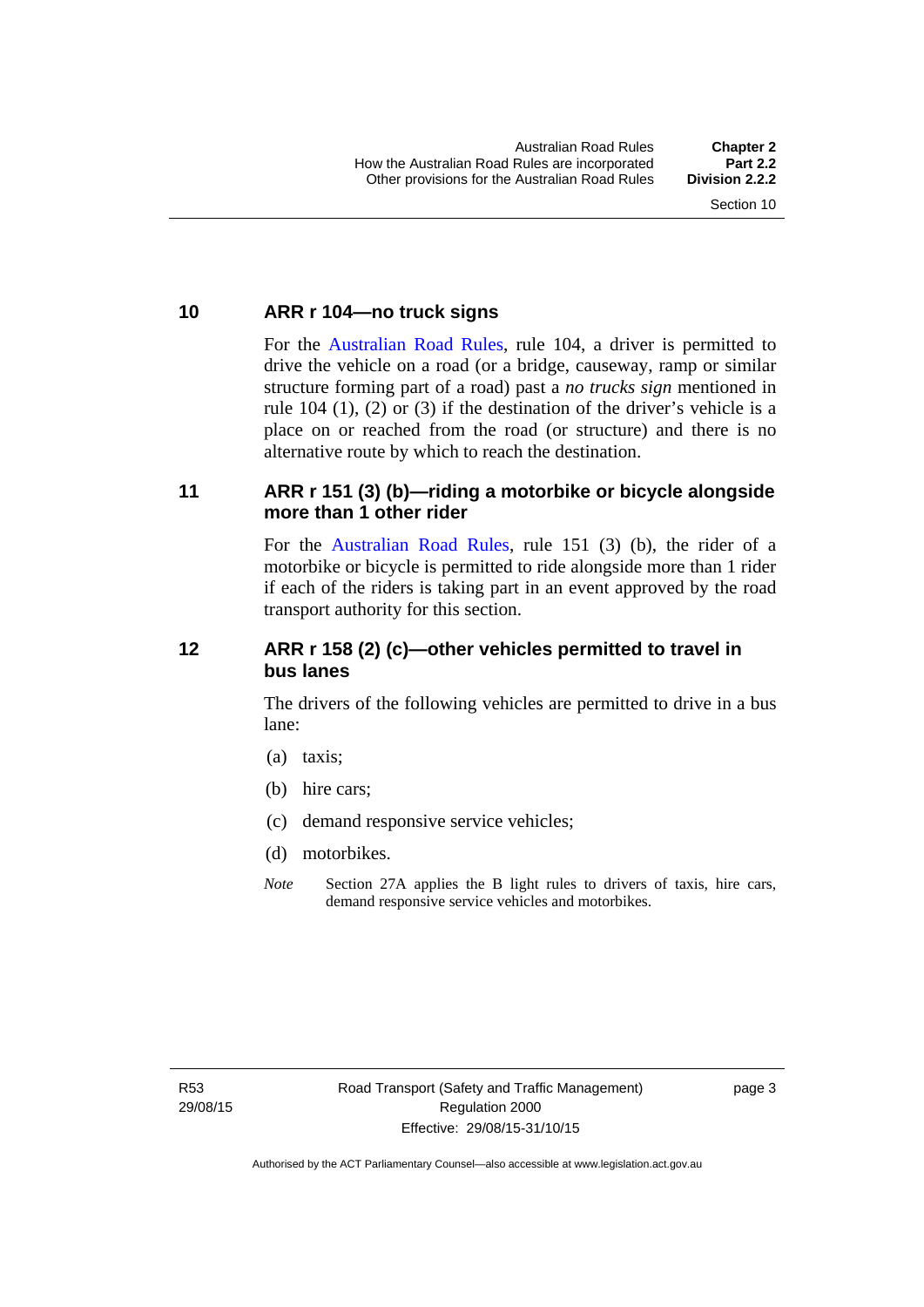## <span id="page-20-0"></span>**13 ARR r 179 (1) (c)—stopping in a loading zone—goods and permit vehicles**

- (1) For the [Australian Road Rules,](http://www.legislation.act.gov.au//ni/db_37271/default.asp) rule 179 (1) (c), the following vehicles are permitted to stop in a loading zone:
	- (a) a motor vehicle that is built mainly for the transport of goods if the vehicle is dropping off, or picking up, goods;
	- (b) a vehicle displaying a current loading zone permit if the vehicle is complying with the conditions of the permit.
- (2) In this section:

Section 13

*loading zone permit* means a loading zone permit issued under section 100.

### <span id="page-20-1"></span>**13A ARR r 179 (1) (c) and (2) (c)—stopping in loading zone taxis**

- (1) For the [Australian Road Rules,](http://www.legislation.act.gov.au//ni/db_37271/default.asp) rule 179 (1) (c), a taxi that is dropping off, or picking up, a passenger is permitted to stop in a loading zone if—
	- (a) the driver of the taxi does not leave the taxi unattended, otherwise than to comply with a passenger assistance requirement; and
	- (b) the driver complies with subsection (2).
- (2) For the [Australian Road Rules,](http://www.legislation.act.gov.au//ni/db_37271/default.asp) rule 179 (2) (c), the driver must complete the dropping off, or picking up, of the passenger, and drive on—
	- (a) within 2 minutes; or
	- (b) if the driver is required to comply with a passenger assistance requirement—as soon as possible after the driver complies with the requirement.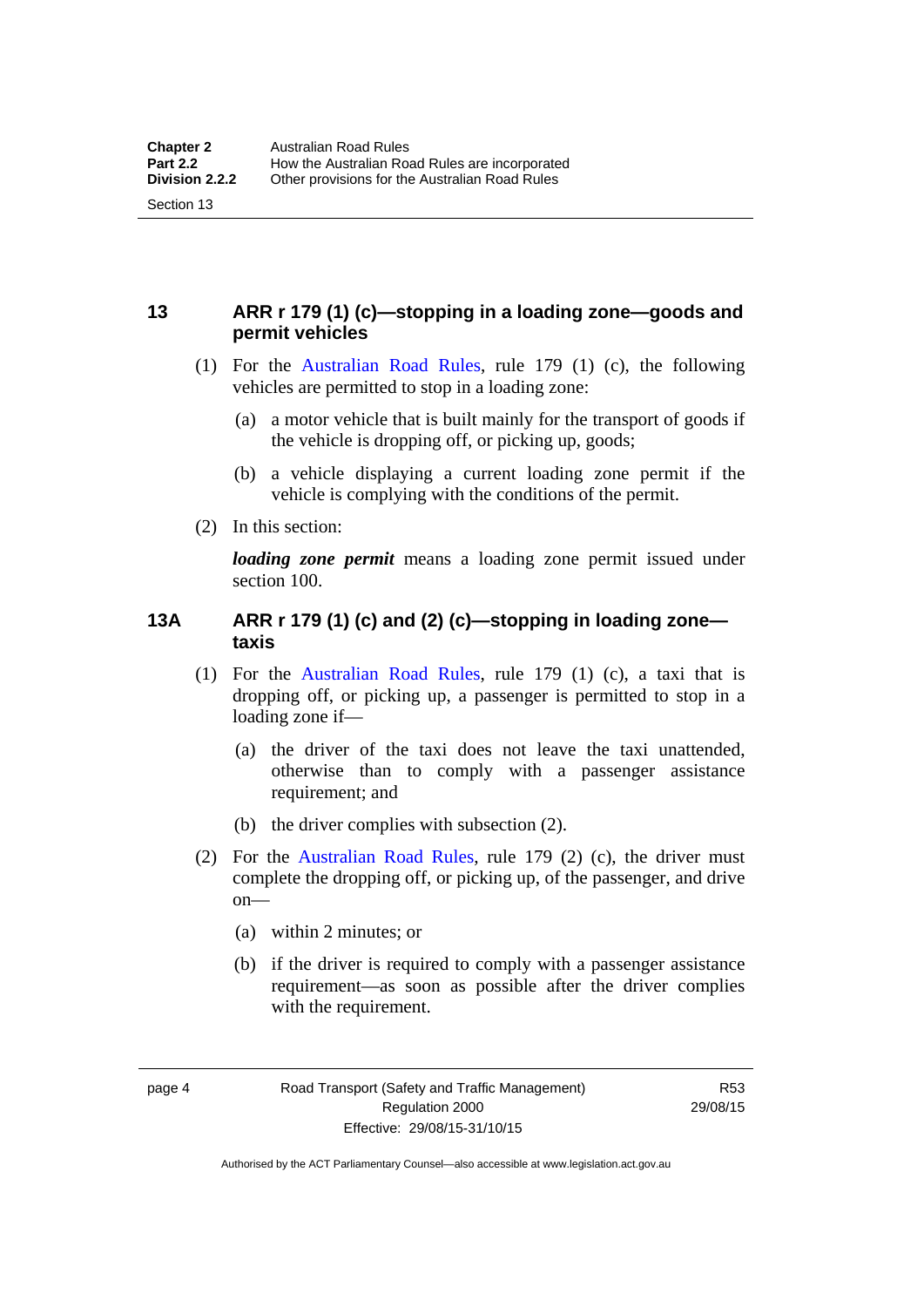(3) In this section:

*passenger assistance requirement* means a requirement under the *[Road Transport \(Public Passenger Services\) Regulation 2002](http://www.legislation.act.gov.au/sl/2002-3)*—

- (a) section 132 (5) (which requires the driver of a wheelchair-accessible taxi to provide reasonable assistance in loading and unloading a wheelchair, or a person in a wheelchair, into or from the taxi); or
- (b) section 135 (5) (which requires a taxi driver to provide reasonable assistance with a passenger's goods).
	- *Note Goods* includes luggage (see *[Road Transport \(Public Passenger](http://www.legislation.act.gov.au/sl/2002-3)  [Services\) Regulation 2002](http://www.legislation.act.gov.au/sl/2002-3)*, dict).

*unattended*—a driver leaves a taxi *unattended* if the driver leaves the taxi so the driver is over 3m from the closest point of the taxi.

### <span id="page-21-0"></span>**13B ARR r 183—stopping in a bus zone**

- (1) Despite the [Australian Road Rules](http://www.legislation.act.gov.au//ni/db_37271/default.asp), rule 183 (1), the driver of a demand responsive service vehicle may stop in a bus zone if—
	- (a) the driver is dropping off, or picking up, a passenger; and
	- (b) the vehicle is authorised to stop in the bus zone.
- (2) In this section:

*authorised to stop*, in a bus zone, for a DRS vehicle, means a bus zone that the demand responsive service vehicle is authorised to stop in under an authority under the *[Road Transport \(Public](http://www.legislation.act.gov.au/sl/2002-3)  [Passenger Services\) Regulation 2002](http://www.legislation.act.gov.au/sl/2002-3)*, section 305 (1) (DRS vehicles—bus stop and bus zone authorities).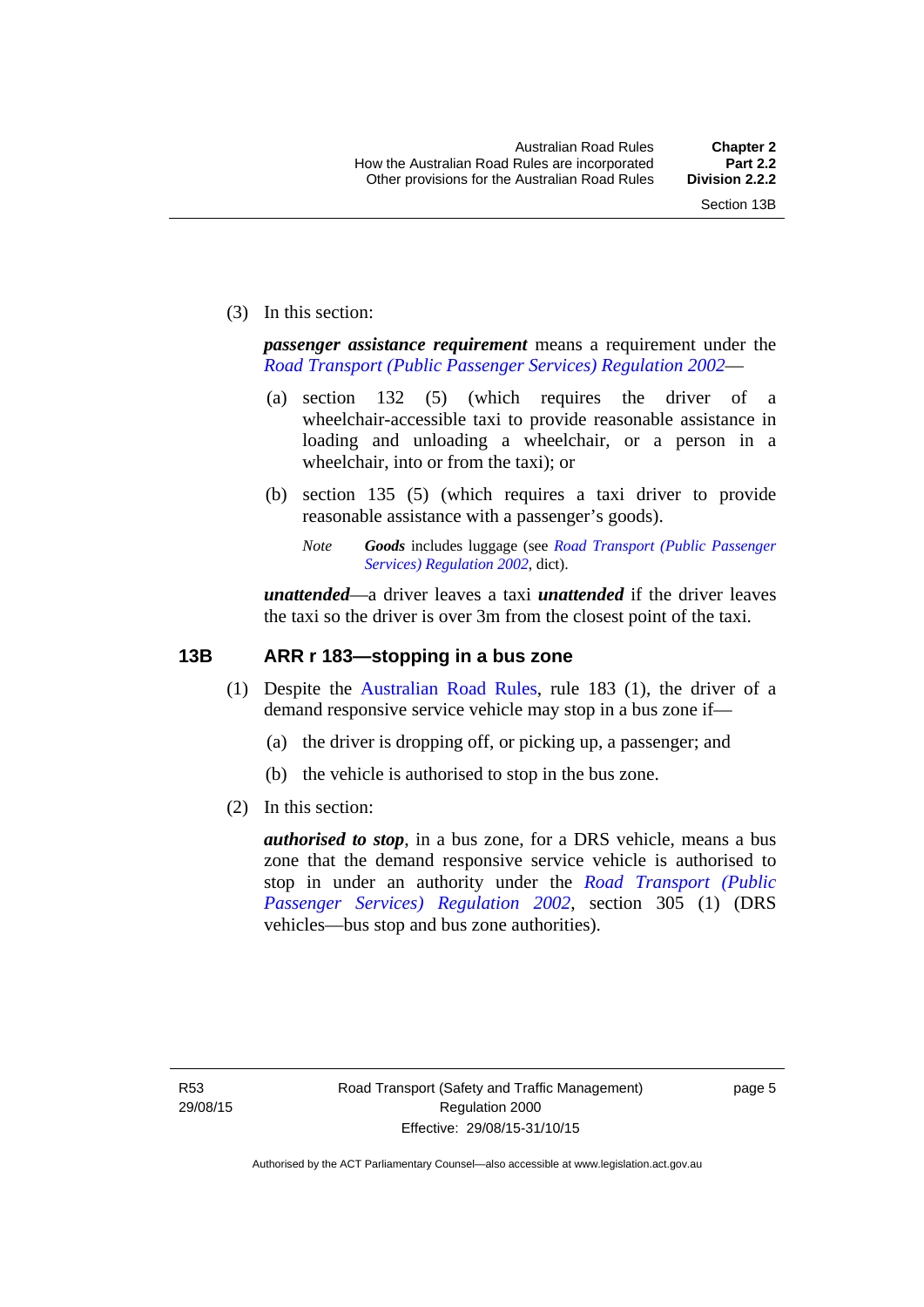#### <span id="page-22-0"></span>**13C ARR r 195—stopping at or near a bus stop**

- (1) Despite the [Australian Road Rules](http://www.legislation.act.gov.au//ni/db_37271/default.asp), rule 195 (1), the driver of a demand responsive service vehicle may stop at a bus stop, or on the road, within 20m before a sign on the road that indicates the bus stop, and 10m after the sign, if—
	- (a) the driver stops at a place on a length of road, or in an area, to which a parking control sign applies and the driver is permitted to stop at that place under the [Australian Road Rules;](http://www.legislation.act.gov.au//ni/db_37271/default.asp) or
	- (b) the driver is dropping off, or picking up, passengers and the vehicle is authorised to stop at the bus stop.
- (2) In this section:

Section 13C

*authorised to stop*, at a bus stop, for a DRS vehicle, means a bus stop that the demand responsive service vehicle is authorised to stop at under an authority under the *[Road Transport \(Public Passenger](http://www.legislation.act.gov.au/sl/2002-3)  [Services\) Regulation 2002](http://www.legislation.act.gov.au/sl/2002-3)*, section 305 (1) (DRS vehicles—bus stop and bus zone authorities).

#### <span id="page-22-1"></span>**14 ARR r 199 (2)—stopping near postbox**

For the [Australian Road Rules,](http://www.legislation.act.gov.au//ni/db_37271/default.asp) rule 199 (2):

*public postbox* means a postbox erected, maintained or used by Australia Post.

#### <span id="page-22-2"></span>**15 ARR r 206 (2) (b), (c)—time extension for people with disabilities permit**

 (1) For the [Australian Road Rules](http://www.legislation.act.gov.au//ni/db_37271/default.asp), rule 206 (2) (b), a driver to whom the [Australian Road Rules](http://www.legislation.act.gov.au//ni/db_37271/default.asp), rule 206 applies may park for not longer than 2 hours on a length of road, or in an area, to which a *permissive parking sign* applies if the maximum period of parking allowed by the sign is not longer than 30 minutes.

page 6 Road Transport (Safety and Traffic Management) Regulation 2000 Effective: 29/08/15-31/10/15

R53 29/08/15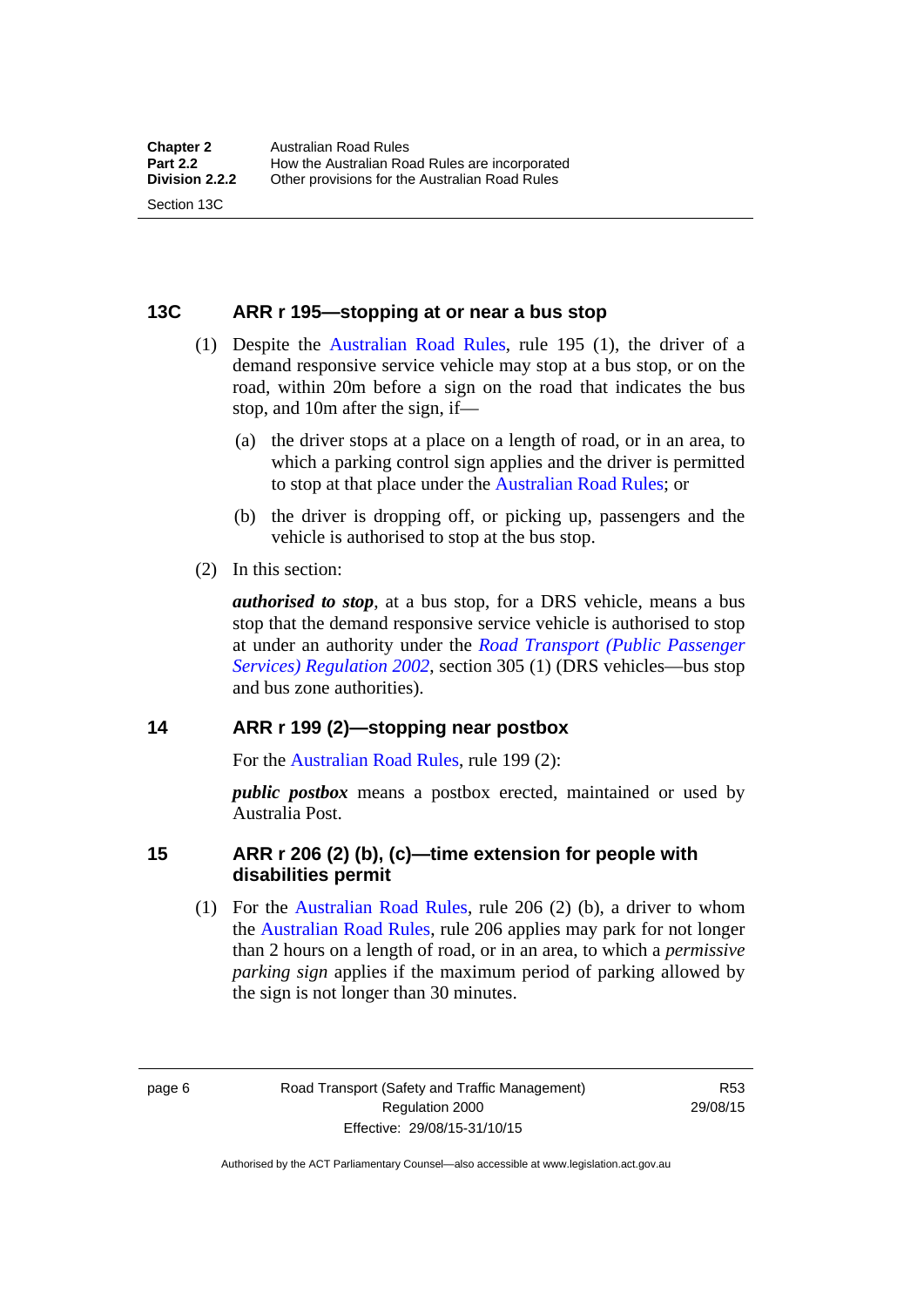(2) For the [Australian Road Rules,](http://www.legislation.act.gov.au//ni/db_37271/default.asp) rule 206 (2) (c), a driver to whom the [Australian Road Rules](http://www.legislation.act.gov.au//ni/db_37271/default.asp), rule 206 applies may park for an unlimited period on a length of road, or in an area, to which a *permissive parking sign* applies if the maximum period of parking allowed by the sign is longer than 30 minutes.

#### <span id="page-23-0"></span>**16 ARR r 207 (2) (a)—fees for parking in pay parking spaces**

- (1) For the [Australian Road Rules,](http://www.legislation.act.gov.au//ni/db_37271/default.asp) rule 207 (2) (a), if a *permissive parking sign* applies to a length of road or area that is (or is part of) a pay parking area, the relevant parking fee is payable for parking in a pay parking space on the road or in the area.
- (2) For this section, the relevant parking fee does not become payable under subsection (1) until immediately after a vehicle is parked in the pay parking space concerned.
	- *Note* Pt 3.1 of this regulation makes provision for the administration of pay parking schemes (including the designation of pay parking areas by the erection of permissive parking signs and the fixing of fees).

### <span id="page-23-1"></span>**16A ARR r 213 (5)—making a motor vehicle secure exception**

Every driver is exempt from the [Australian Road Rules](http://www.legislation.act.gov.au//ni/db_37271/default.asp), rule 213 (5).

#### <span id="page-23-2"></span>**17 ARR r 215 (4)—lights required to be fitted to a vehicle**

For the [Australian Road Rules,](http://www.legislation.act.gov.au//ni/db_37271/default.asp) rule 215 (4), the lights required to be fitted to a vehicle are the lights required to be fitted to the vehicle under the *[Road Transport \(Vehicle Registration\) Regulation 2000](http://www.legislation.act.gov.au/sl/2000-12),*  schedule 1.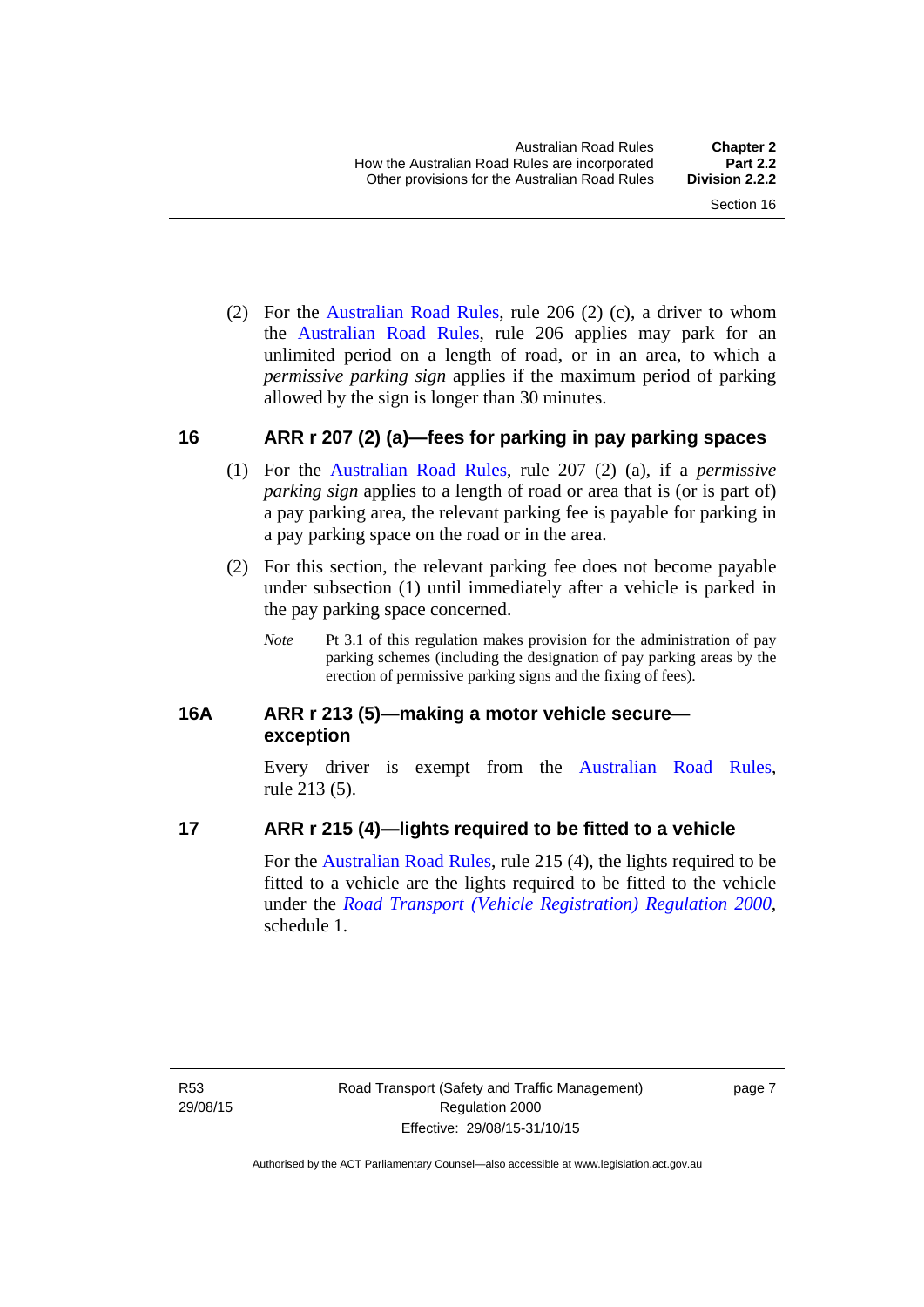## <span id="page-24-0"></span>**18 ARR r 216 (3)—towing a vehicle at night or in hazardous weather conditions**

For the [Australian Road Rules,](http://www.legislation.act.gov.au//ni/db_37271/default.asp) rule 216 (3):

*dangerous goods*—see the *[Dangerous Goods \(Road Transport\)](http://www.legislation.act.gov.au/a/2009-34)  [Act 2009](http://www.legislation.act.gov.au/a/2009-34)*, dictionary.

*placard load*—see the *[Dangerous Goods \(Road Transport\)](http://www.legislation.act.gov.au/a/2009-34)  [Act 2009](http://www.legislation.act.gov.au/a/2009-34)*, dictionary.

## <span id="page-24-1"></span>**19 ARR r 220 (3)—using lights on vehicles that are stopped**

For the [Australian Road Rules](http://www.legislation.act.gov.au//ni/db_37271/default.asp), rule 220 (3), a light of a kind required to be fitted to a vehicle is a light of that kind required to be fitted to the vehicle under the *[Road Transport \(Vehicle Registration\)](http://www.legislation.act.gov.au/sl/2000-12)  [Regulation 2000](http://www.legislation.act.gov.au/sl/2000-12)*, schedule 1.

## <span id="page-24-2"></span>**20 ARR r 221 (f)—using hazard warning lights on buses carrying children**

- (1) This section applies to a bus that is carrying children and is fitted with hazard warning lights in accordance with the *[Road Transport](http://www.legislation.act.gov.au/sl/2000-12)  [\(Vehicle Registration\) Regulation 2000](http://www.legislation.act.gov.au/sl/2000-12)*, schedule 1, but is not fitted with any other warning lights in accordance with that schedule.
- (2) For the [Australian Road Rules](http://www.legislation.act.gov.au//ni/db_37271/default.asp), rule 221 (f), if the driver of the bus stops the bus to drop off or pick up a child, the driver is permitted to operate the hazard warning lights.

## <span id="page-24-3"></span>**21 ARR r 222—using warning lights on buses carrying children**

(1) This section applies to a bus that is carrying children and is fitted with warning lights (other than hazard warning lights) in accordance with the *[Road Transport \(Vehicle Registration\) Regulation 2000](http://www.legislation.act.gov.au/sl/2000-12)*, schedule 1.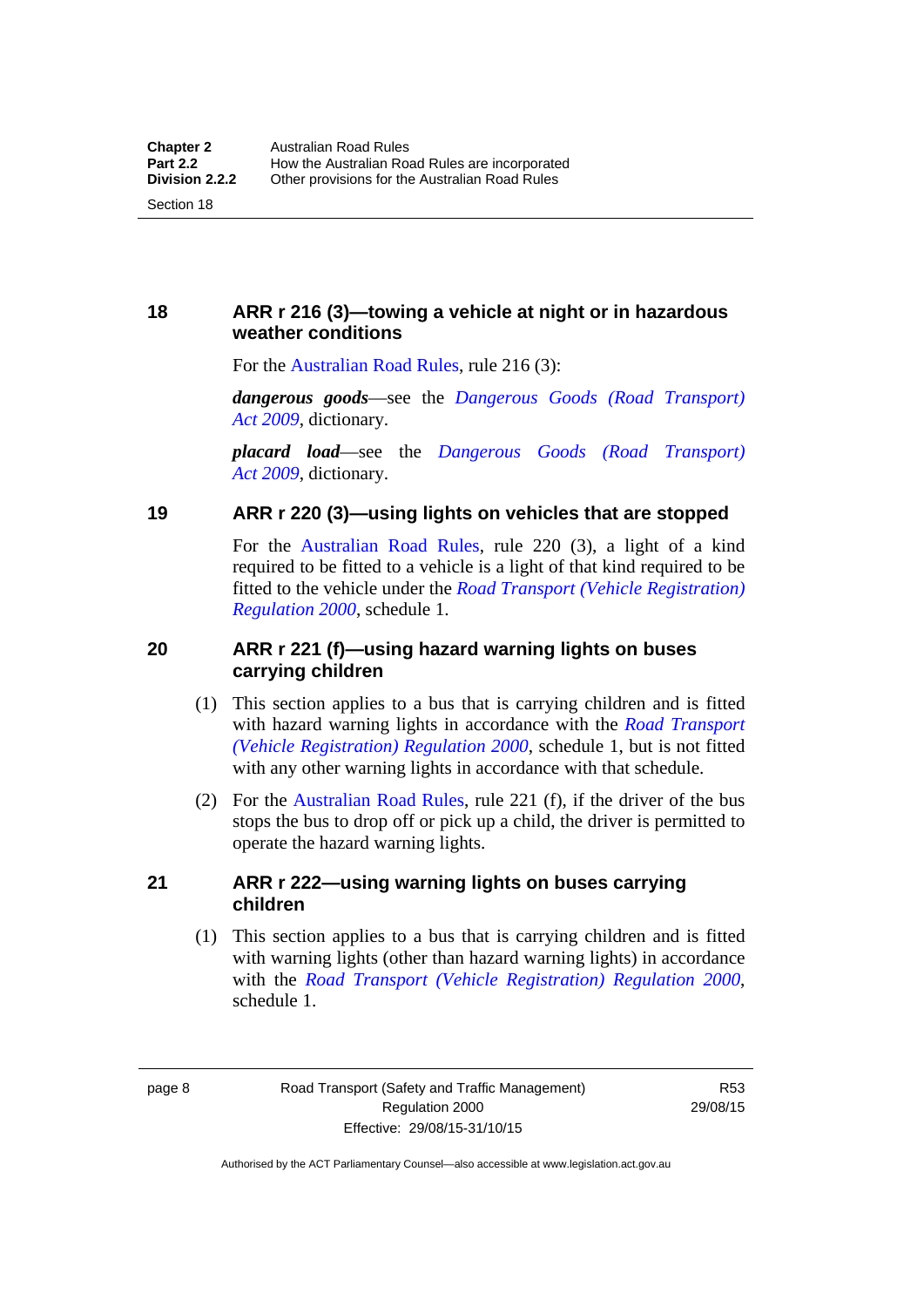(2) For the [Australian Road Rules](http://www.legislation.act.gov.au//ni/db_37271/default.asp), rule 222, the driver of the bus must operate the warning lights by activating them.

#### <span id="page-25-0"></span>**22 ARR r 225—use of radar detectors**

Every driver is exempt from rule 225 of the [Australian Road Rules.](http://www.legislation.act.gov.au//ni/db_37271/default.asp)

*Note* The [Australian Road Rules](http://www.legislation.act.gov.au//ni/db_37271/default.asp), r 225 is superfluous in the ACT because the [Act,](http://www.legislation.act.gov.au/a/1999-80/default.asp) s 9 (2) makes it an offence for a person to drive or park a motor vehicle on a road or road related area if a traffic offence evasion device is fitted to, applied to, or carried in the vehicle.

### <span id="page-25-1"></span>**22A ARR r 236 (6)—hitchhiking, roadside commerce etc permitted**

- (1) For the [Australian Road Rules](http://www.legislation.act.gov.au//ni/db_37271/default.asp), rule 236 (6)—
	- (a) a pedestrian may stand on, or move onto, a road to—
		- (i) solicit contributions, employment or business from an occupant of a vehicle; or
		- (ii) hitchhike; or
		- (iii) display an advertisement; or
		- (iv) sell or offer articles for sale; or
		- (v) wash or clean, or offer to clean, the windscreen of a vehicle; and
	- (b) a person in a vehicle may buy, or offer to buy, an article or service from a person standing on a road.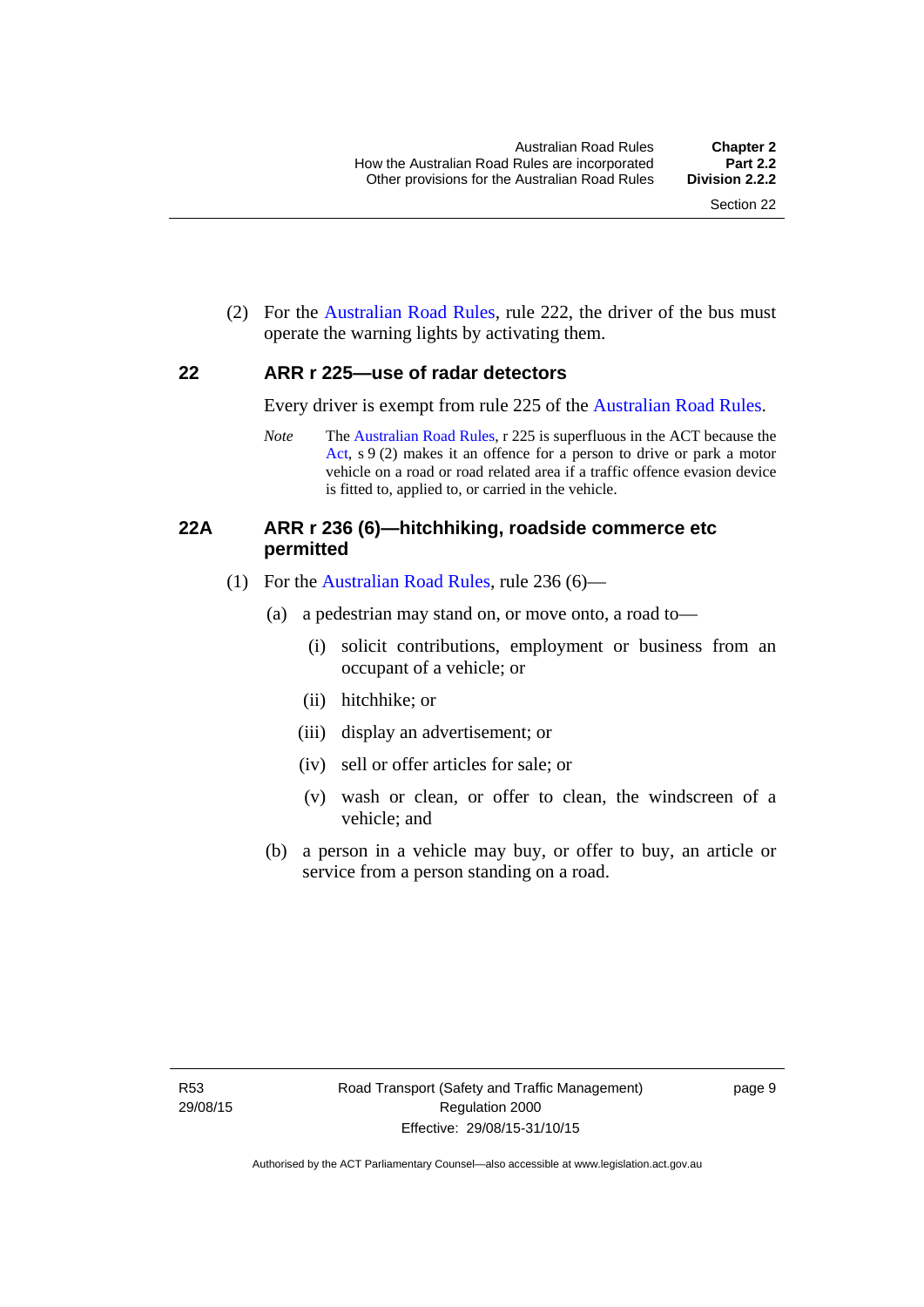(2) In this section:

*road* includes any shoulder of the road, and any median strip, painted island or traffic island, but does not include any other roadrelated area.

*Note Median strip*, *painted island* and *traffic island* are defined in the [Australian Road Rules](http://www.legislation.act.gov.au//ni/db_37271/default.asp), dictionary, *shoulder* is defined in [ARR,](http://www.legislation.act.gov.au//ni/db_37271/default.asp) r 12, and *road-related area* is defined in the [ARR,](http://www.legislation.act.gov.au//ni/db_37271/default.asp) r 13.

#### <span id="page-26-0"></span>**23 ARR r 244C—motorised scooters not to be used**

For the [Australian Road Rules](http://www.legislation.act.gov.au//ni/db_37271/default.asp), rule 244C, a person must not use a motorised scooter on a road or road related area.

#### <span id="page-26-1"></span>**24 ARR r 266 (7)—wearing of seatbelts by passengers under 16 years old**

For the [Australian Road Rules,](http://www.legislation.act.gov.au//ni/db_37271/default.asp) rule 266 (7):

*approved booster seat* means a booster seat that is approved by the road transport authority under section 66 (1) (b) (Approvals etc by road transport authority).

*approved child restraint* means a child restraint that is approved by the road transport authority under section 66 (1) (c) (Approvals etc by road transport authority).

*approved child safety harness* means a child safety harness that is approved by the road transport authority under section 66 (1) (d) (Approvals etc by road transport authority).

#### <span id="page-26-2"></span>**26 ARR r 270 (3)—wearing motorbike helmets**

For the [Australian Road Rules,](http://www.legislation.act.gov.au//ni/db_37271/default.asp) rule 270 (3):

*approved motor bike helmet* means a protective helmet for motorbike riders that is approved by the road transport authority under section 66 (1) (e) (Approvals etc by road transport authority).

page 10 Road Transport (Safety and Traffic Management) Regulation 2000 Effective: 29/08/15-31/10/15

R53 29/08/15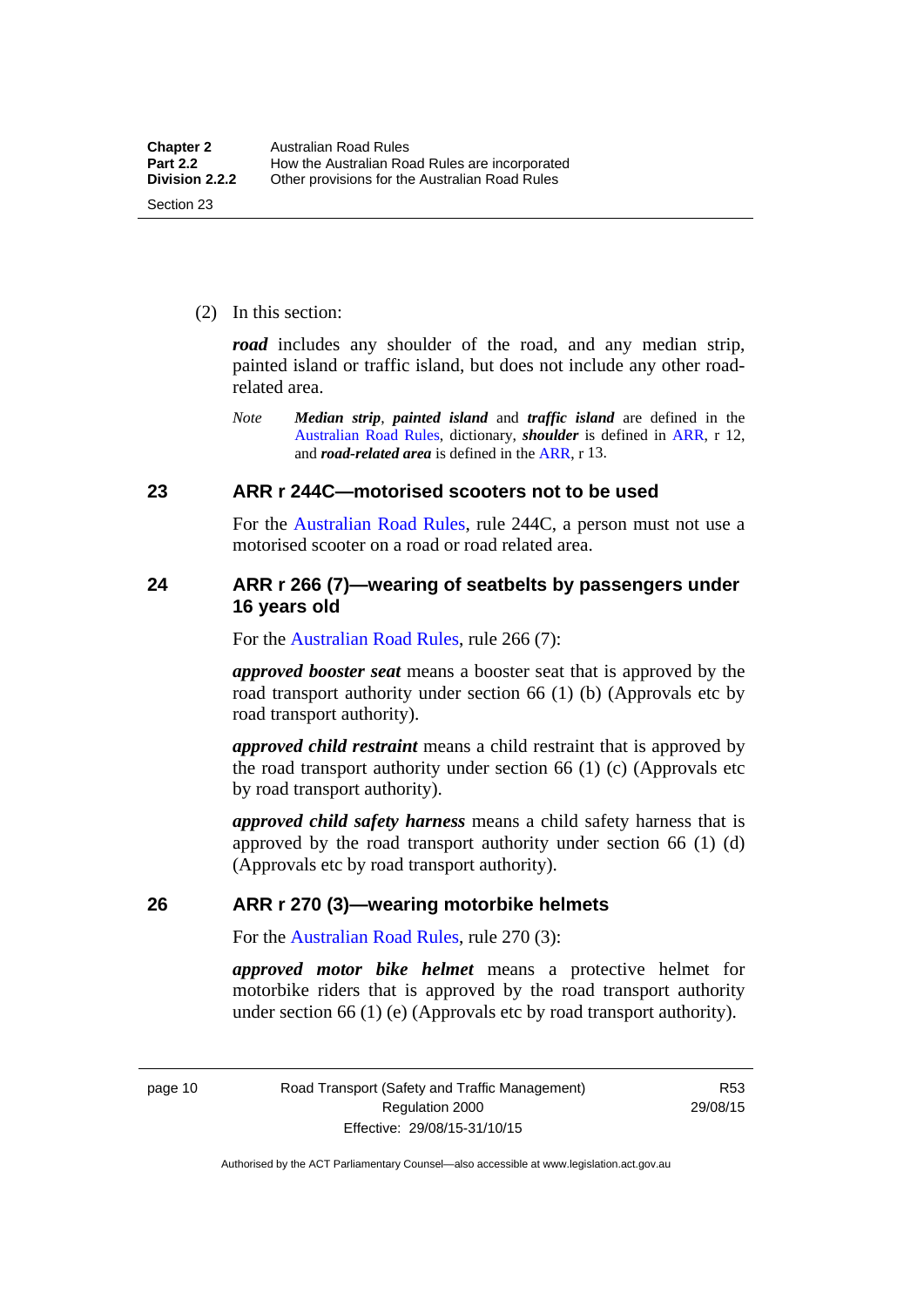## <span id="page-27-0"></span>**27 ARR r 271 (6)—riding on motorbikes**

For the [Australian Road Rules](http://www.legislation.act.gov.au//ni/db_37271/default.asp), rule 271 (6):

- (a) the [Australian Road Rules,](http://www.legislation.act.gov.au//ni/db_37271/default.asp) rule 271 (2) does not apply to a passenger on a motorbike to the extent that the passenger is exempt from the subrule under section 67 (Exemption from requirement about riding on motorbikes); and
- (b) the [Australian Road Rules](http://www.legislation.act.gov.au//ni/db_37271/default.asp), rule 271 (3) does not apply to the rider of a motorbike in relation to a passenger to the extent that, under paragraph (a), rule 271 (2) does not apply to the passenger.

## <span id="page-27-1"></span>**27A ARR r 280 (2) (a)—other vehicles to which B light rules apply**

The following classes of vehicles are specified:

- (a) taxis;
- (b) hire cars;
- (c) demand responsive service vehicles;
- (d) motorbikes.
- *Note* This section applies the B light rules to drivers of taxis, hire cars, demand responsive service vehicles and riders of motorbikes who, under s 12, are allowed to drive in bus lanes.

## <span id="page-27-2"></span>**28 ARR r 287 (3), (4)—duties of participants in crashes**

 (1) For the [Australian Road Rules,](http://www.legislation.act.gov.au//ni/db_37271/default.asp) rule 287 (3), a driver of a motor vehicle involved in a crash is taken to have given the driver's required particulars to a police officer if the driver supplies the particulars in accordance with the requirements of the crash reporting website.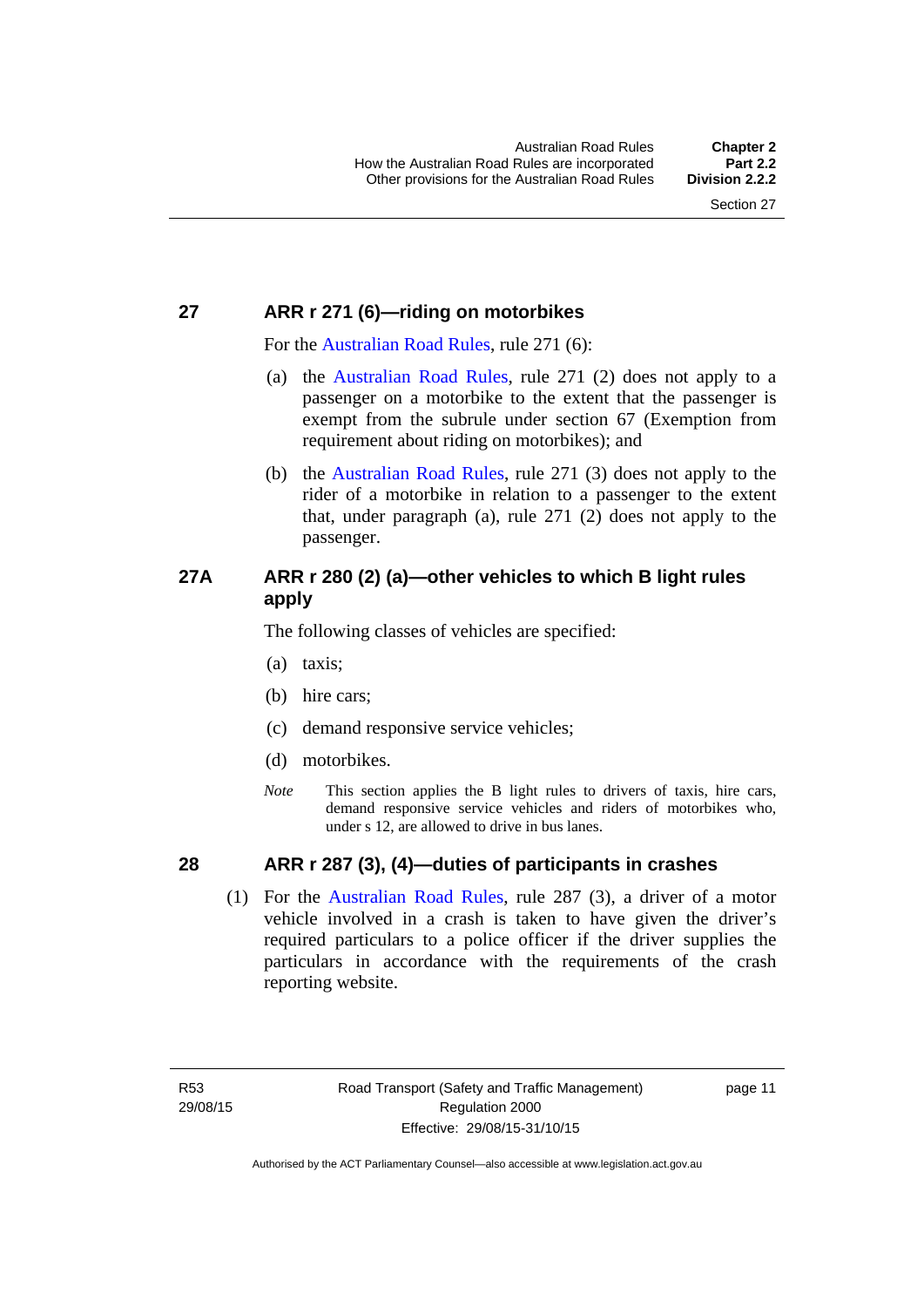- (2) For the [Australian Road Rules](http://www.legislation.act.gov.au//ni/db_37271/default.asp), rule 287 (3) (e), every crash not mentioned in the [Australian Road Rules,](http://www.legislation.act.gov.au//ni/db_37271/default.asp) rule 287 (3) (a) to (d) must be reported to a police officer.
	- *Note* The [Australian Road Rules](http://www.legislation.act.gov.au//ni/db_37271/default.asp), r 287 (3) (e) requires the driver (or the driver's representative) to give the driver's required particulars, within the required time, about a crash to a police officer if the crash is required to be reported to a police officer under another law of this jurisdiction.
- (3) For the [Australian Road Rules](http://www.legislation.act.gov.au//ni/db_37271/default.asp), rule 287 (4), definition of *required particulars*, information required to be given to a police officer about a crash includes an explanation of the circumstances of the crash.
- (4) In this section:

Section 29

*crash reporting website* means the website operated by the Territory for the purpose of receiving information about crashes.

*Note* The crash reporting website can be accessed through the Canberra Connect website [\(www.canberraconnect.act.gov.au](http://www.canberraconnect.act.gov.au/)). The website can also be accessed through the website for police services in the ACT [\(www.afp.gov.au\)](http://www.afp.gov.au/).

## <span id="page-28-0"></span>**29 ARR r 289 (1) (g)—driving on nature strip**

For the [Australian Road Rules](http://www.legislation.act.gov.au//ni/db_37271/default.asp), rule 289 (1) (g), a driver may drive the driver's vehicle on a nature strip adjacent to a length of road in a built-up area if the vehicle—

- (a) is a motor vehicle (other than a ride-on lawnmower) that is built and used solely for cutting grass, or for purposes incidental to cutting grass; or
- (b) is a motor vehicle that is designed for cleaning footpaths and is being driven on the nature strip for the purpose of cleaning a footpath and is displaying an amber flashing light; or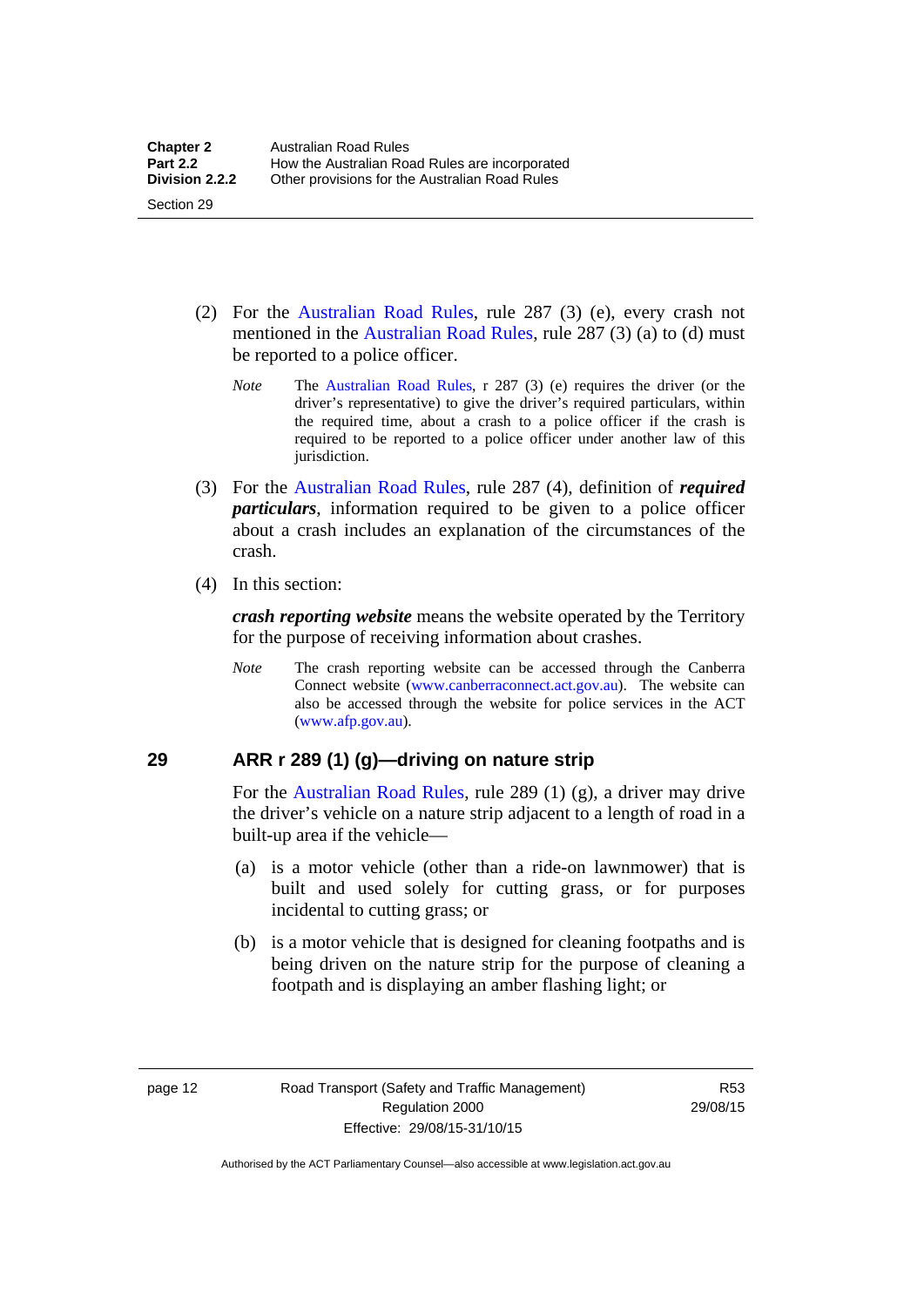- (c) is being used to transport goods or materials for use in (or for the purposes of) the construction or maintenance of roads by or on behalf of the Territory; or
- (d) is a postal vehicle that is  $-$ 
	- (i) a motorbike with an engine capacity of not more than 110mL; and
	- (ii) being driven at a speed of not more than 10km/h.
- (e) is being used by a person in the course of his or her duties as a person authorised under this regulation to use a traffic offence detection device.

#### <span id="page-29-0"></span>**30 ARR r 298—driving with a person in or on trailer**

- (1) For the [Australian Road Rules](http://www.legislation.act.gov.au//ni/db_37271/default.asp), rule 298, a trailer is exempt if—
	- (a) the trailer is being towed by a police vehicle or emergency vehicle; or
	- (b) the carriage of passengers is permitted in a part of the trailer and anyone in the trailer is in that part; or
	- (c) anyone who is in the trailer is engaged in the door-to-door delivery or collection of goods, or in the collection of waste or garbage, and the trailer is not travelling faster than 25 km/h; or
	- (d) in all the circumstances, there is no reasonable danger of anyone in the trailer falling from the trailer or being injured.
- (2) For this section, the carriage of passengers is permitted in a part of a trailer if the part is designed primarily for—
	- (a) the carriage of passengers; or
	- (b) the carriage of goods, but is enclosed.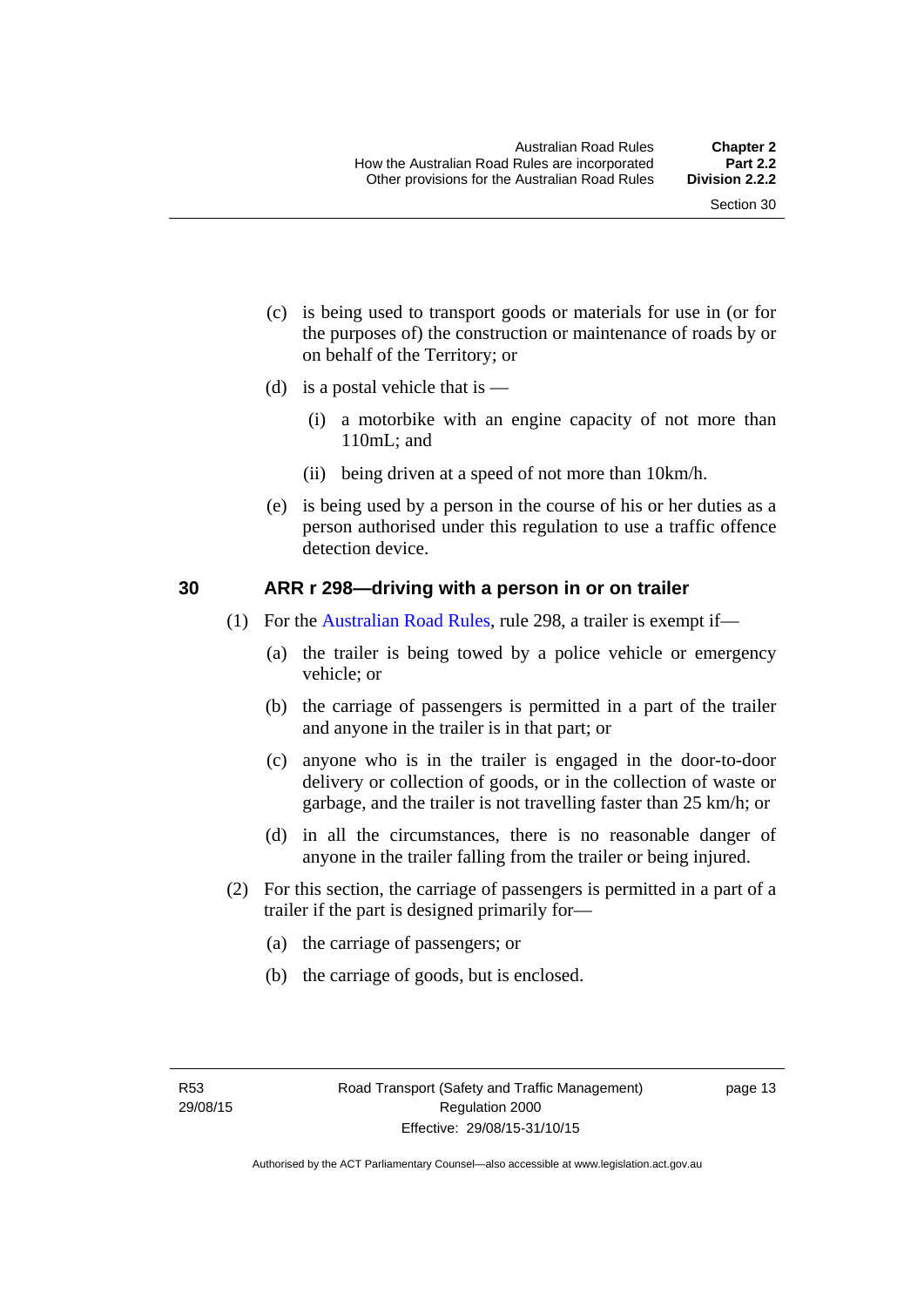(3) In this section:

*enclosed*, for a part of a trailer, means enclosed by—

- (a) the structure of the trailer; or
- (b) a canopy, cage or other device fitted to the trailer that is of a kind approved by the road transport authority under section 66 (1) (f) (Approvals etc by road transport authority).

*in* includes on.

#### <span id="page-30-0"></span>**31 ARR r 310 (3), (4)—exemption for road workers etc**

- (1) For the [Australian Road Rules](http://www.legislation.act.gov.au//ni/db_37271/default.asp), rule 310 (3) (b), the road transport authority may authorise a person to engage in speed zoning tests.
- (2) For the [Australian Road Rules,](http://www.legislation.act.gov.au//ni/db_37271/default.asp) rule 310 (4), definition of *roadworks*, the road transport authority may authorise—
	- (a) installation or maintenance work on, above or below a road; or
	- (b) installation or maintenance of a traffic control device; or
	- (c) a traffic survey.
- (3) This section is additional to, and does not limit, any other power of the road transport authority or anyone else under a territory law to authorise something mentioned in this section.
	- *Note* Under the Act, the road transport authority can authorise a person to install or display (or to interfere with, change or remove) a prescribed traffic control device.

#### <span id="page-30-1"></span>**32 ARR r 313—postal workers**

For the [Australian Road Rules,](http://www.legislation.act.gov.au//ni/db_37271/default.asp) rule 313—

 (a) the [Australian Road Rules,](http://www.legislation.act.gov.au//ni/db_37271/default.asp) rule 186 (Stopping in a mail zone) does not apply to the driver of a postal vehicle; and

page 14 Road Transport (Safety and Traffic Management) Regulation 2000 Effective: 29/08/15-31/10/15

R53 29/08/15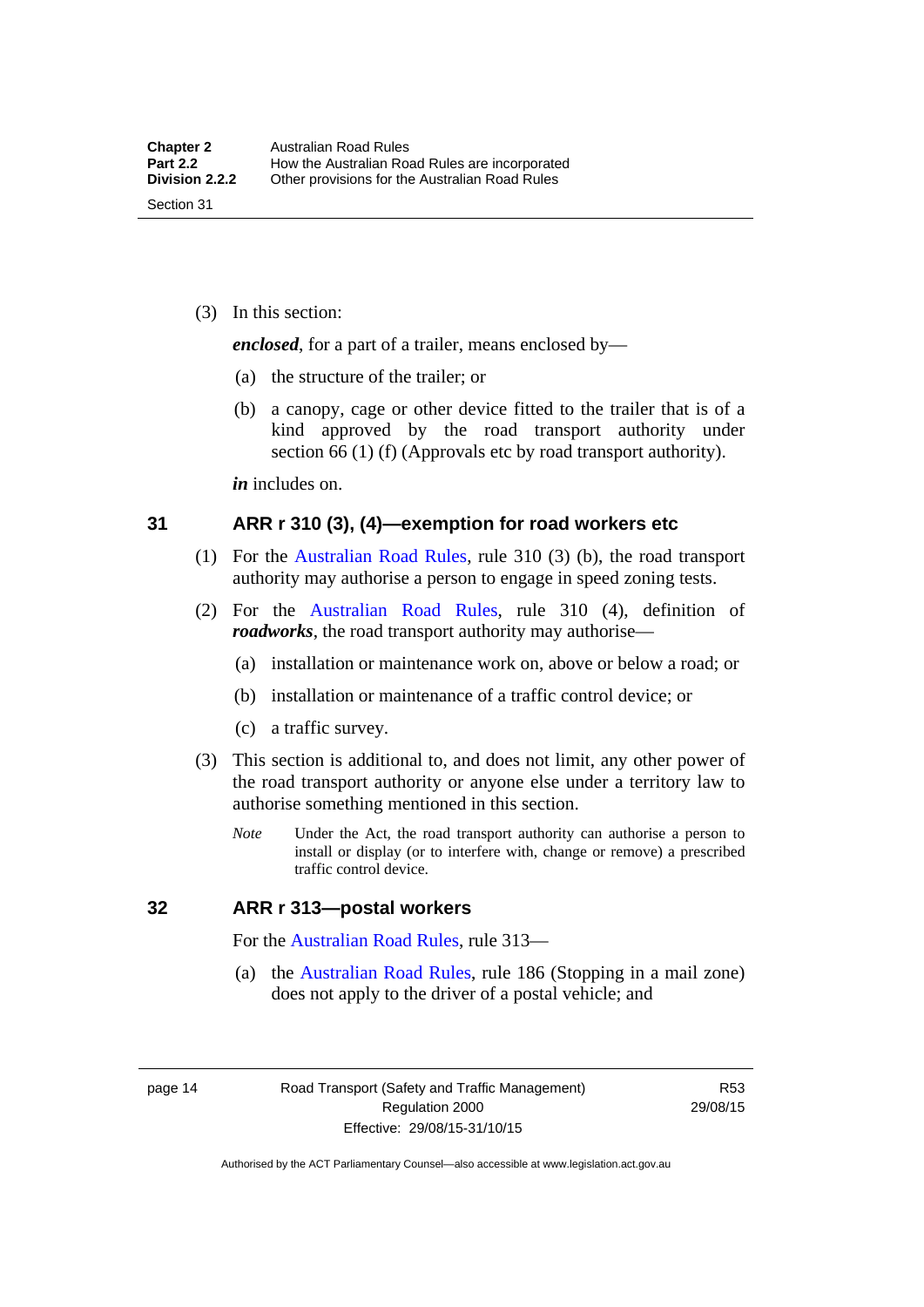- (b) the [Australian Road Rules](http://www.legislation.act.gov.au//ni/db_37271/default.asp), rule 288 (Driving on a path) does not apply to the driver of a postal vehicle if—
	- (i) the vehicle is a motorbike with an engine capacity of not more than 110mL; and
	- (ii) the vehicle is being driven at a speed of not more than  $10km/h$ .

#### <span id="page-31-0"></span>**33 ARR dict—definitions for dictionary**

(1) For the [Australian Road Rules](http://www.legislation.act.gov.au//ni/db_37271/default.asp), dictionary:

*approved bicycle helmet* means a protective helmet for bicycle riders that is approved by the road transport authority under section 66 (1) (a) (Approvals etc by road transport authority).

*approved seatbelt* means a seatbelt that complies with ADR 4 or ADR 68.

*authorised person,* for a provision of the [Australian Road Rules](http://www.legislation.act.gov.au//ni/db_37271/default.asp), means a person who is appointed as, or prescribed to be, an authorised person under the *[Road Transport \(General\) Act 1999](http://www.legislation.act.gov.au/a/1999-77)* for the [Australian Road Rules](http://www.legislation.act.gov.au//ni/db_37271/default.asp) or the provision.

#### *emergency worker* means—

- (a) a member of the ambulance service rendering or providing transport for sick or injured people; or
- (b) a member of the ambulance service, the fire brigade, the rural fire service or the SES providing transport in an emergency; or
- (c) a person who is declared by the road transport authority under section 66 (1) (g) (Approvals etc by road transport authority) to be an emergency worker.

*mechanical signalling device*, in relation to a vehicle, means a device that—

(a) is fitted to the vehicle; and

R53 29/08/15 page 15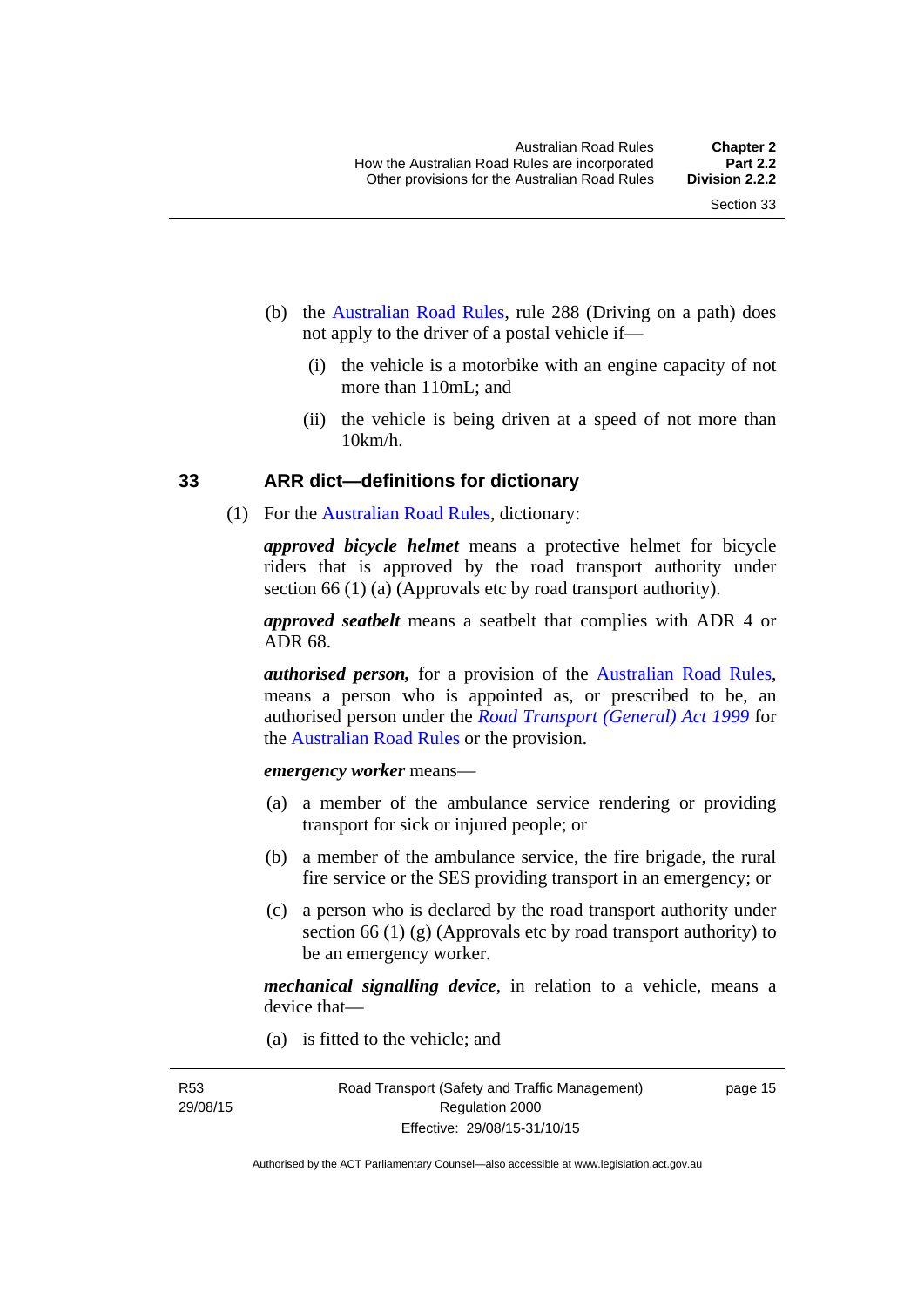Section 33

 (b) is a mechanical signalling device or turn signal that complies with the *[Road Transport \(Vehicle Registration\)](http://www.legislation.act.gov.au/sl/2000-12)  [Regulation 2000](http://www.legislation.act.gov.au/sl/2000-12)*, schedule 1.

*oversize vehicle* means a vehicle with a dimension that, including the dimension of any load, exceeds a relevant dimension limit under—

- (a) the *[Heavy Vehicle National Law \(ACT\)](http://www.legislation.act.gov.au/a/db_49155/default.asp)*; or
- (b) the *[Road Transport \(Vehicle Registration\) Regulation 2000](http://www.legislation.act.gov.au/sl/2000-12)*.
- *Note* A reference to an Act includes a reference to the statutory instruments made or in force under the Act, including any regulation (see [Legislation Act,](http://www.legislation.act.gov.au/a/2001-14) s 104).

*police officer*—see the [Legislation Act](http://www.legislation.act.gov.au/a/2001-14), dictionary, part 1.

*postal worker* means an employee of Australia Post or anyone else engaged by Australia Post to deliver post.

*public bus*—see the *[Road Transport \(Public Passenger Services\)](http://www.legislation.act.gov.au/a/2001-62)  [Act 2001](http://www.legislation.act.gov.au/a/2001-62)*, dictionary.

*taxi*—

- (a) see the *[Road Transport \(Public Passenger Services\) Act 2001](http://www.legislation.act.gov.au/a/2001-62)*, section 45 (Meaning of *taxi*); and
- (b) except in the [Australian Road Rules,](http://www.legislation.act.gov.au//ni/db_37271/default.asp) rule 182 (which is about stopping in taxi zones), includes a hire car.
- (2) For the [Australian Road Rules](http://www.legislation.act.gov.au//ni/db_37271/default.asp), dictionary, definition of *GVM*, paragraph (b):

#### *vehicle registration authority* means:

- (a) the road transport authority; or
- (b) the corresponding authority of another jurisdiction.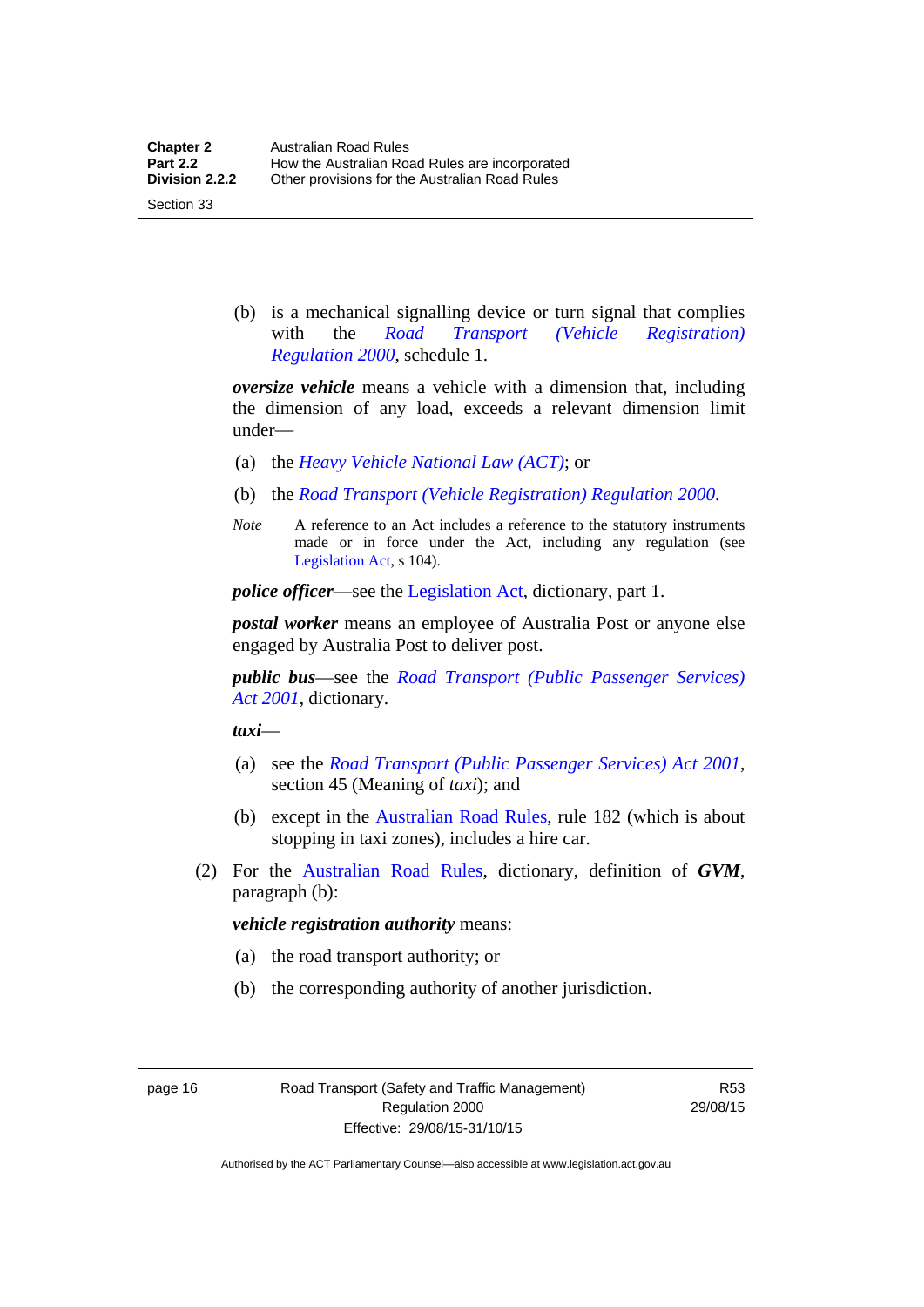(3) For the [Australian Road Rules,](http://www.legislation.act.gov.au//ni/db_37271/default.asp) dictionary, definition of *hazard warning lights*:

*another law of this jurisdiction* means the *[Road Transport \(Vehicle](http://www.legislation.act.gov.au/sl/2000-12)  [Registration\) Regulation 2000](http://www.legislation.act.gov.au/sl/2000-12)*, schedule 1.

- (4) For the [Australian Road Rules](http://www.legislation.act.gov.au//ni/db_37271/default.asp), dictionary, definition of *portable warning triangle*, a portable warning triangle is approved if it—
	- (a) is in the form of an equilateral triangle; and
	- (b) has a minimum height of 300mm; and
	- (c) has, on the front and back, red reflecting sheeting or material, or 9 red reflectors arranged in a triangular shape, causing a red reflection that would be clearly visible to a driver at night when the upper beam of light from any headlight on the vehicle (complying with the relevant provisions to the *[Road](http://www.legislation.act.gov.au/sl/2000-12)  [Transport \(Vehicle Registration\) Regulation 2000](http://www.legislation.act.gov.au/sl/2000-12)*), schedule 1 is projected directly onto the sign from a distance of 200m; and
	- (d) is of a robust and durable construction, capable of being readily erected to stand in an upright position and capable of remaining unaffected (to any material degree) by any reasonable force of wind or variation in weather conditions.
- (5) In this section:

*ADR* (or *Australian Design Rule*)—see the *[Road Transport](http://www.legislation.act.gov.au/sl/2000-12)  [\(Vehicle Registration\) Regulation 2000](http://www.legislation.act.gov.au/sl/2000-12)*, schedule 1, section 1.11 and section 1.13.

*Note* The *[Road Transport \(Vehicle Registration\) Regulation 2000](http://www.legislation.act.gov.au/sl/2000-12)* defines *ADR* as a national standard under the *[Motor Vehicle Standards](http://www.comlaw.gov.au/Series/C2004A03813)  [Act 1989](http://www.comlaw.gov.au/Series/C2004A03813)* (Cwlth).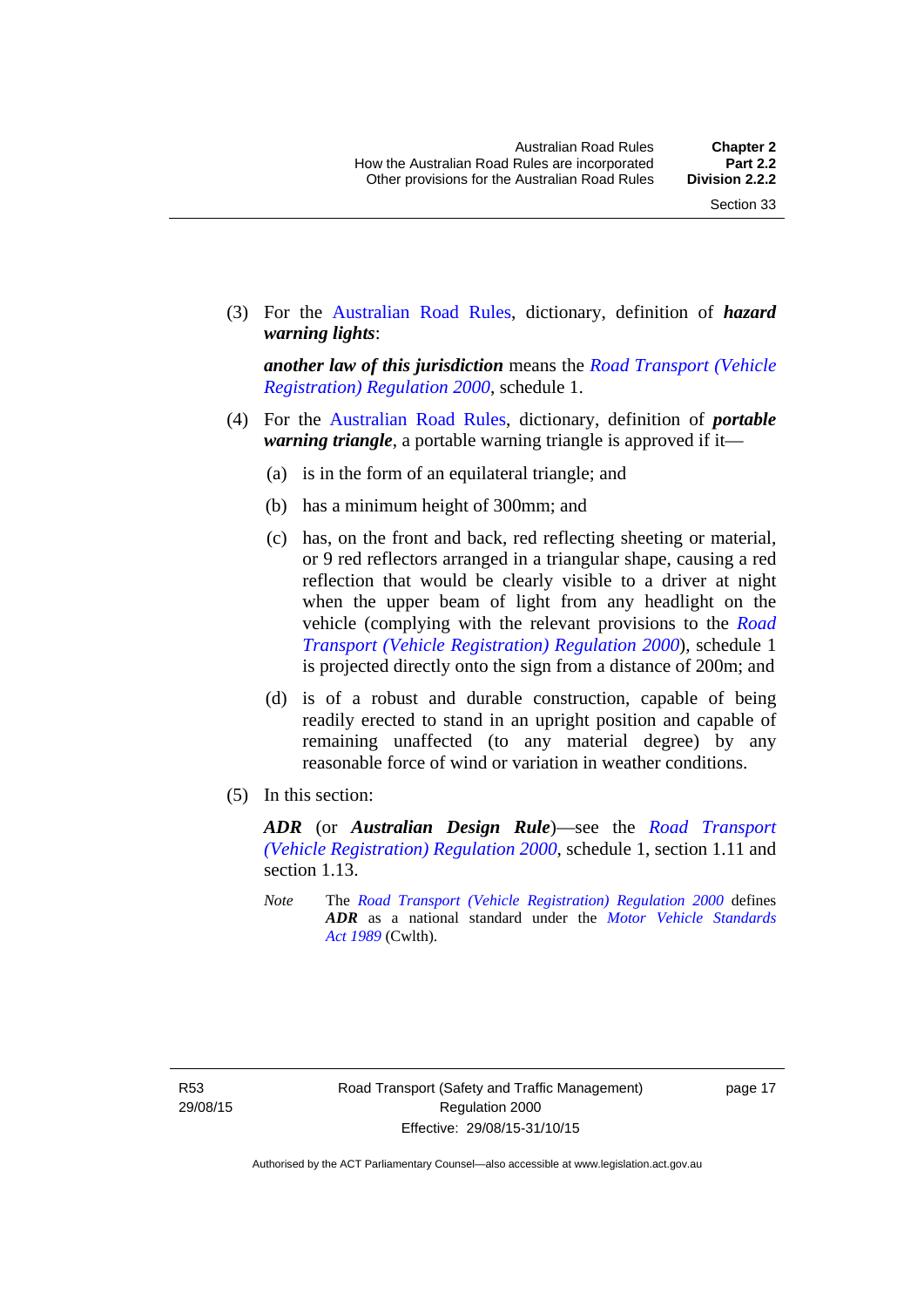**Chapter 2 Australian Road Rules**<br>**Part 2.3 Additional ACT road rules Part 2.3** Additional ACT road rules<br>**Division 2.3.1** Noise and other nuisances **Division 2.3.1** Noise and other nuisances

Section 37

## <span id="page-34-0"></span>**Part 2.3 Additional ACT road rules**

*Note* The [Australian Road Rules](http://www.legislation.act.gov.au//ni/db_37271/default.asp) are not completely self-contained and need to be read with associated laws of each jurisdiction. This part sets out some of the associated laws that are particular to the ACT. Provisions of Acts and other regulations included in the road transport legislation contain other provisions that are particular to the ACT.

## <span id="page-34-1"></span>**Division 2.3.1 Noise and other nuisances**

#### <span id="page-34-2"></span>**37 Making unnecessary engine noise**

The driver of a motor vehicle on a road must not make unnecessary noise by turning on, running or failing to turn off the vehicle's engine.

Maximum penalty: 20 penalty units.

*Note* Under the [Australian Road Rules,](http://www.legislation.act.gov.au//ni/db_37271/default.asp) r 291 it is an offence to start or drive a vehicle in a way that makes unnecessary noise or smoke.

#### <span id="page-34-3"></span>**38 Emission of waste oil or grease**

 (1) A person must not use a motor vehicle or trailer on a road unless adequate precautions have been taken to prevent waste oil or grease from the machinery or from any other part of the vehicle from dropping onto the roadway.

Maximum penalty: 20 penalty units.

- *Note* The [Australian Road Rules,](http://www.legislation.act.gov.au//ni/db_37271/default.asp) r 293 requires the driver of a vehicle to remove oil or grease that falls from the vehicle in certain circumstances.
- (2) Without limiting the liability of anyone else, the responsible person for a motor vehicle or trailer must take reasonable steps to prevent a contravention of subsection (1) in relation to the vehicle.

Maximum penalty: 20 penalty units.

page 18 Road Transport (Safety and Traffic Management) Regulation 2000 Effective: 29/08/15-31/10/15

R53 29/08/15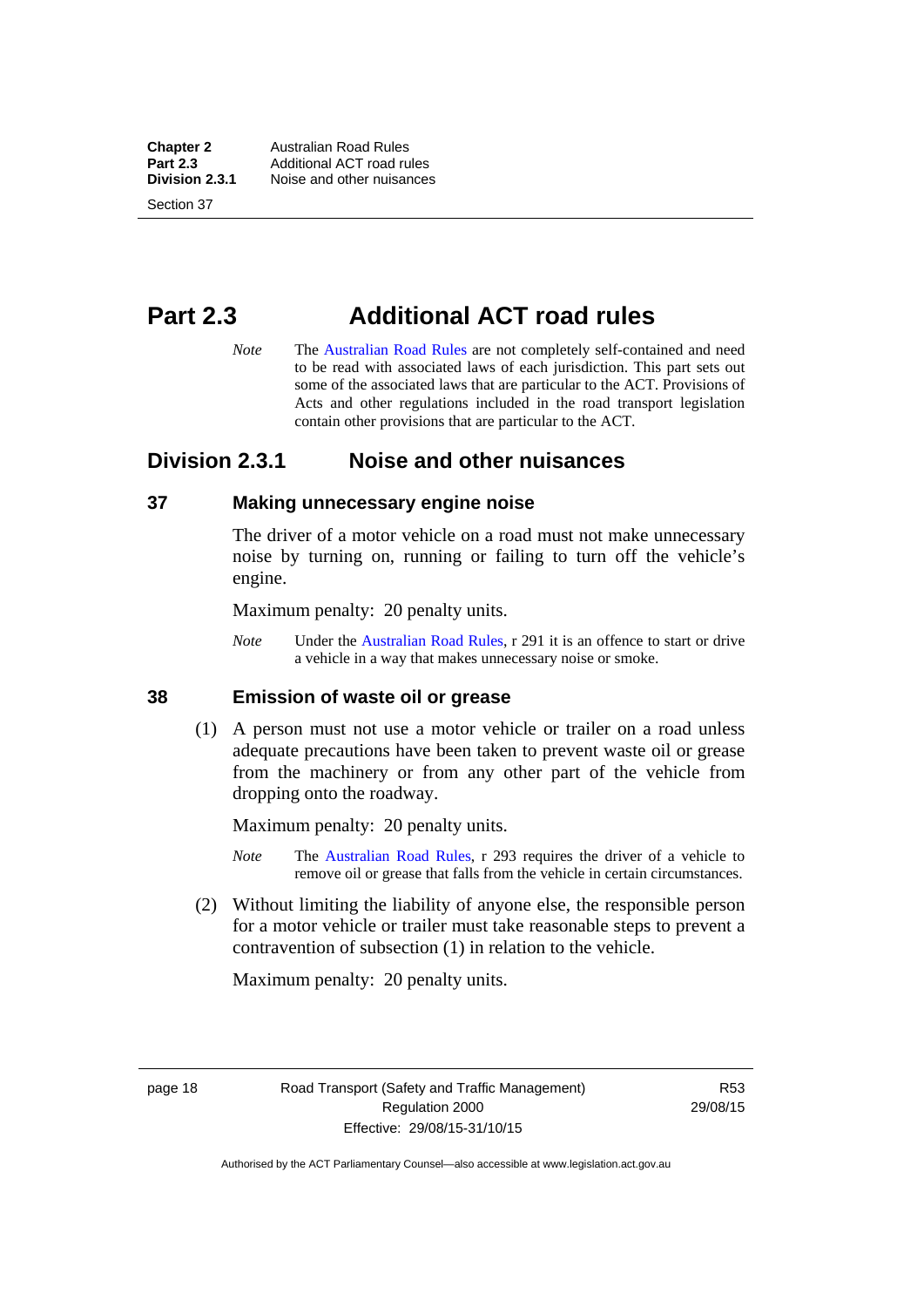## <span id="page-35-0"></span>**Division 2.3.2 Driver and passenger safety**

## <span id="page-35-1"></span>**39 Safety of persons on trailers**

 (1) A person must not travel on a road in or on any part of a trailer that is not a part designed primarily for the carriage of passengers or goods.

Maximum penalty: 20 penalty units.

 (2) A person must not travel on a road in or on any part of a trailer that is a part designed primarily for the carriage of goods if the part is not enclosed.

Maximum penalty: 20 penalty units.

- (3) This section does not apply to a person—
	- (a) who is in or on a police vehicle or emergency vehicle; or
	- (b) engaged in the door-to-door delivery or collection of goods, or in the collection of waste or garbage, in or on a trailer that is not travelling faster than 25km/h; or
	- (c) if, in all the circumstances, there is a no reasonable danger of the person falling or being thrown from the trailer, or being injured, because the person is travelling in a way prohibited by this section.
- (4) In this section:

*enclosed*, for a part of a trailer, means enclosed by—

(a) the structure of the trailer; or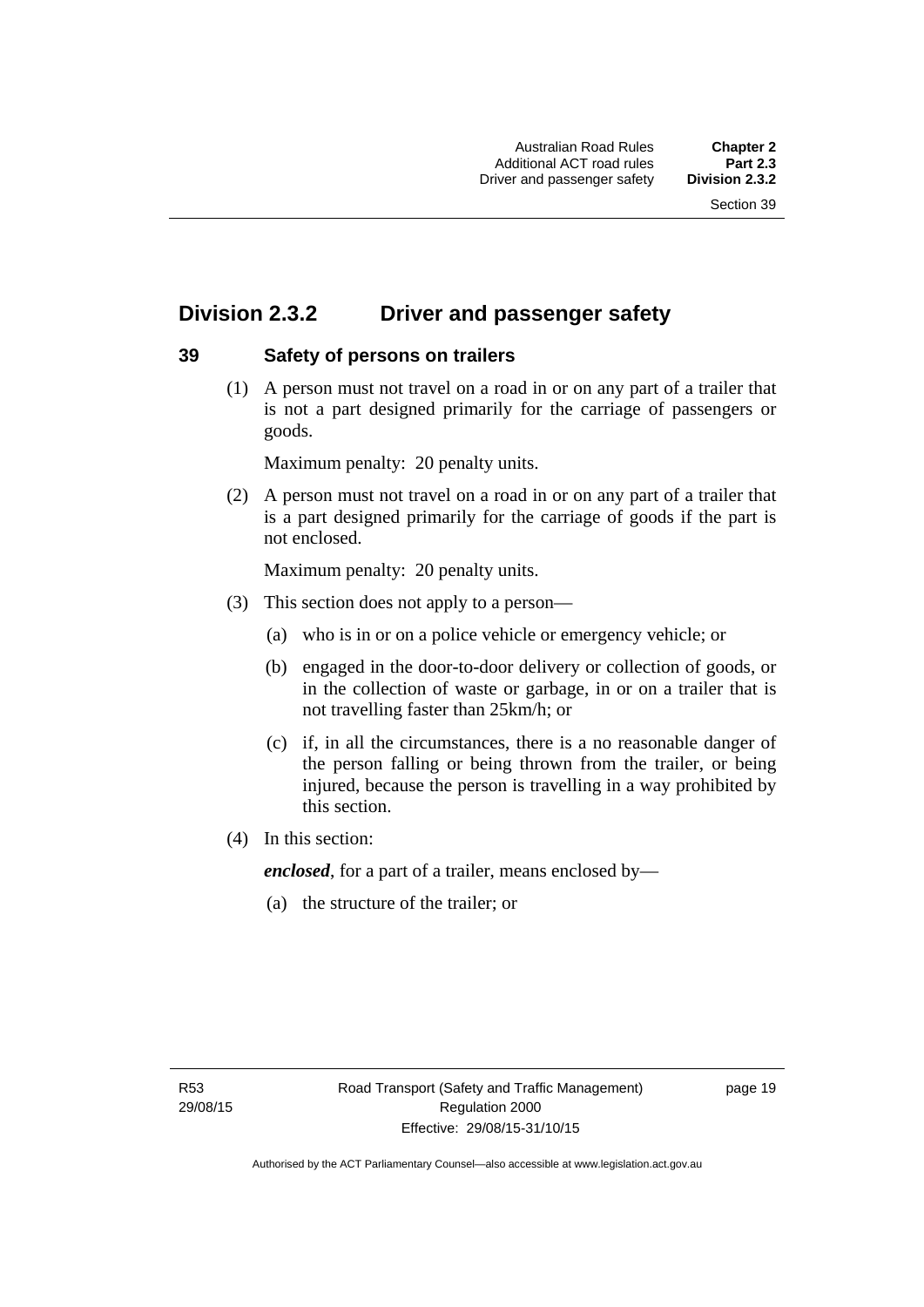Section 40

 (b) a canopy, cage or other device fitted to the trailer that is of a kind approved by the road transport authority under section 66 (1) (f) (Approvals etc by road transport authority).

*Note* The [Australian Road Rules](http://www.legislation.act.gov.au//ni/db_37271/default.asp), r 298 prohibits a driver from driving a motor vehicle towing a trailer with a person in or on the trailer, unless the trailer is exempt from the rule under another law of this jurisdiction. Section 30 provides the exemption from the rule.

#### **40 Passengers in sidecars to be seated**

 (1) A passenger in a sidecar attached to a motorbike that is moving, or is stationary but not parked, on a road must sit in a place in the sidecar designed for use by a passenger.

Maximum penalty: 20 penalty units.

 (2) The rider of a motorbike must not ride with a passenger in a sidecar unless the passenger complies with subsection (1).

Maximum penalty: 20 penalty units.

## **Division 2.3.3 Trailers and towing**

- *Note* The following rules of the [Australian Road Rules](http://www.legislation.act.gov.au//ni/db_37271/default.asp) apply to the towing of vehicles:
	- r 216 (which is about the lights that must be used when towing a vehicle at night or in hazardous weather conditions)
	- r 254 (which is about the towing of bicycles)
	- r 257 (which is about riding with a person on a bicycle trailer)
	- r 292 (which is about towing a vehicle with an insecure or overhanging load)
	- r 294 (which is about keeping control of a motor vehicle or trailer being towed)
	- r 295 (which is about towing another vehicle with a towline)
	- r 298 (which is about driving with a person in a trailer)
	- r 312 (which provides certain exemptions for tow truck drivers).

page 20 Road Transport (Safety and Traffic Management) Regulation 2000 Effective: 29/08/15-31/10/15

R53 29/08/15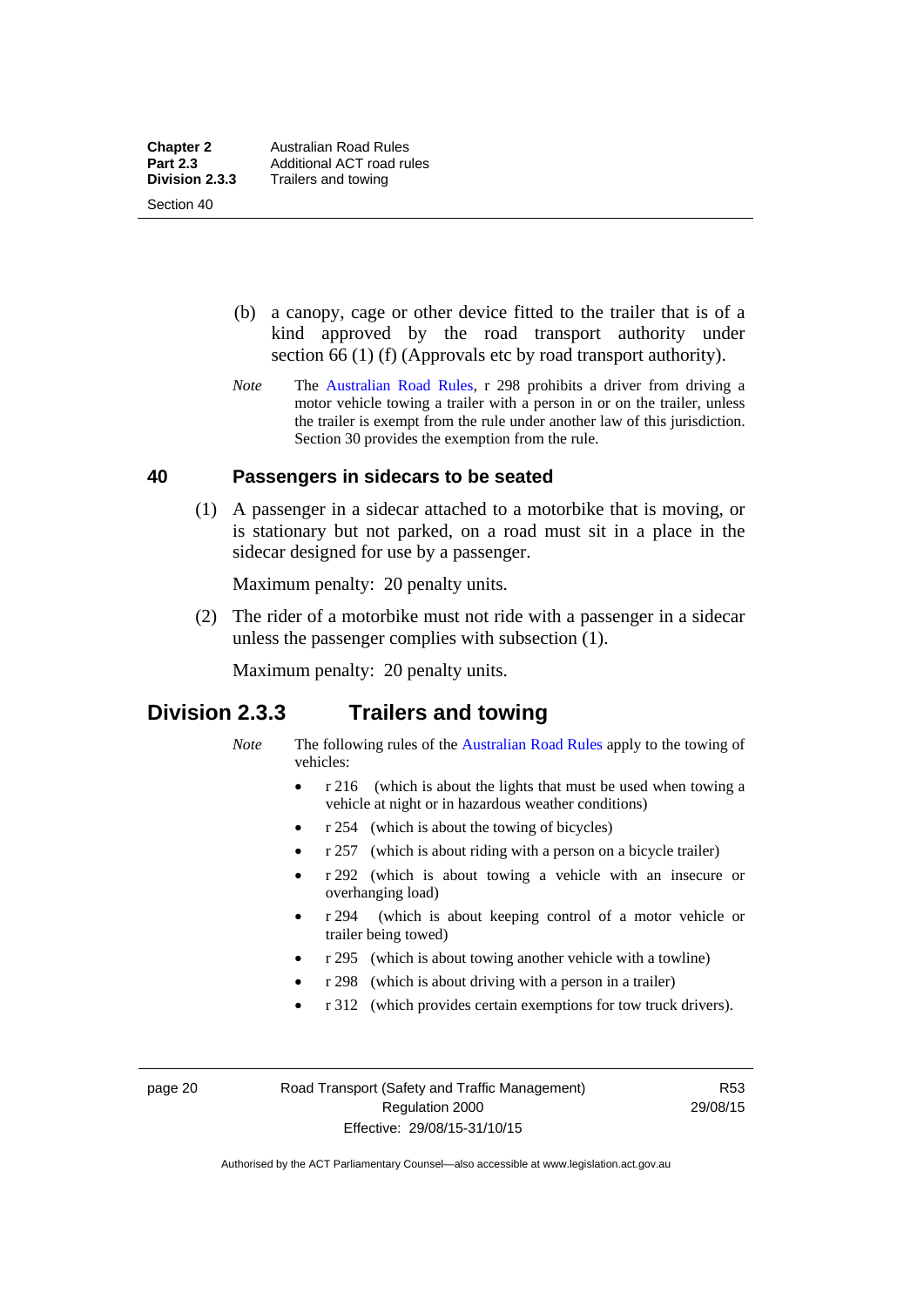#### **41 Number of vehicles that may be drawn**

 (1) The driver of an articulated vehicle must not tow any other vehicle on a road.

Maximum penalty: 20 penalty units.

 (2) The driver of a motor vehicle must not tow more than 1 other vehicle on a road.

Maximum penalty: 20 penalty units.

- (3) The road transport authority may exempt a vehicle or person from subsection (1) or (2).
- (4) Subsection (2) does not apply in relation to a tow truck that is towing an articulated vehicle (other than a B-double or road train) if—
	- (a) the articulated vehicle has broken down on a road and it is necessary for it to be towed away; or
	- (b) the articulated vehicle has been involved in a crash on a road and it is necessary for it to be towed away.
- (5) Subsection (2) does not apply to a motor vehicle that is towing another vehicle using a lift and tow trailer if—
	- (a) the other vehicle is partly supported by the lift and tow trailer; and
	- (b) the vehicle is not towed at faster than 60 km/h; and
	- (c) the combined weight of the towed vehicle and the lift and tow trailer is not more than the unladen weight of the towing vehicle.
- (6) Subsection (2) does not apply to—
	- (a) a tractor-harvester-cutting head trailer combination; or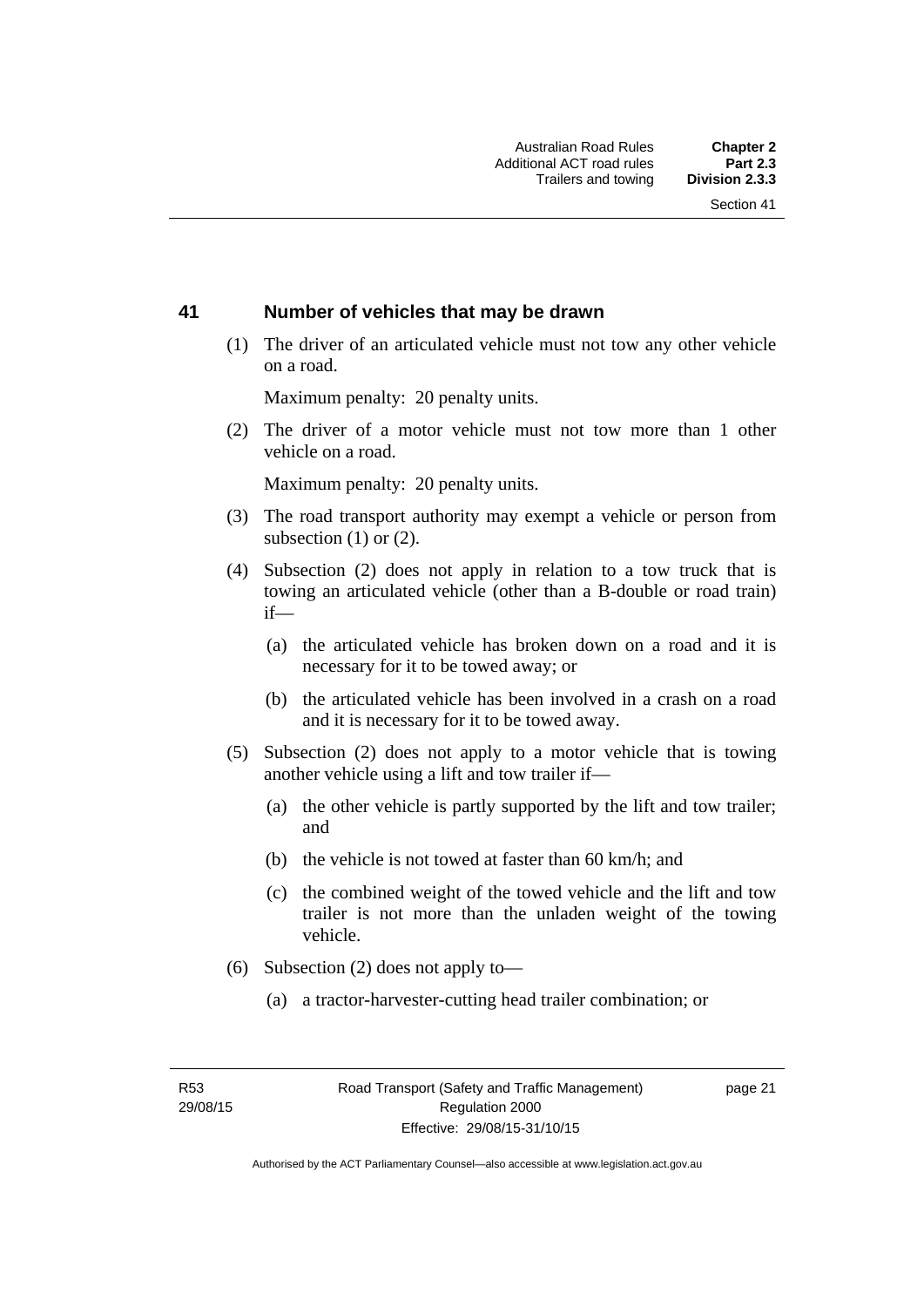Section 42

- (b) a tractor with multiple implements attached, if the implements are normally used as a single unit when performing agricultural operations; or
- (c) a tractor and implement combination towing a fuel trailer or laser tower; or
- (d) an articulated low-loader consisting of a prime mover towing a converter dolly and a semitrailer; or
- (e) a B-double, dog trailer or road train.

#### **42 Towing by vehicles under 4.5t**

- (1) The driver of a motor vehicle (the *towing vehicle*) must not tow another vehicle (the *towed vehicle*) on a road if the laden weight of the towed vehicle is more than—
	- (a) the capacity of the towing attachment fitted to the towing vehicle; or
	- (b) the maximum laden weight for the towed vehicle.

Maximum penalty: 20 penalty units.

- (2) Subsection (1) does not apply to the driver if the towing vehicle has a GVM over 4.5t.
- (3) The road transport authority may exempt a vehicle or person from subsection  $(1)$ .
- (4) In this section:

*maximum laden weight*, for the towed vehicle, means—

 (a) the maximum laden weight for a towed vehicle specified by the manufacturer of the towing vehicle in relation to the towing vehicle; or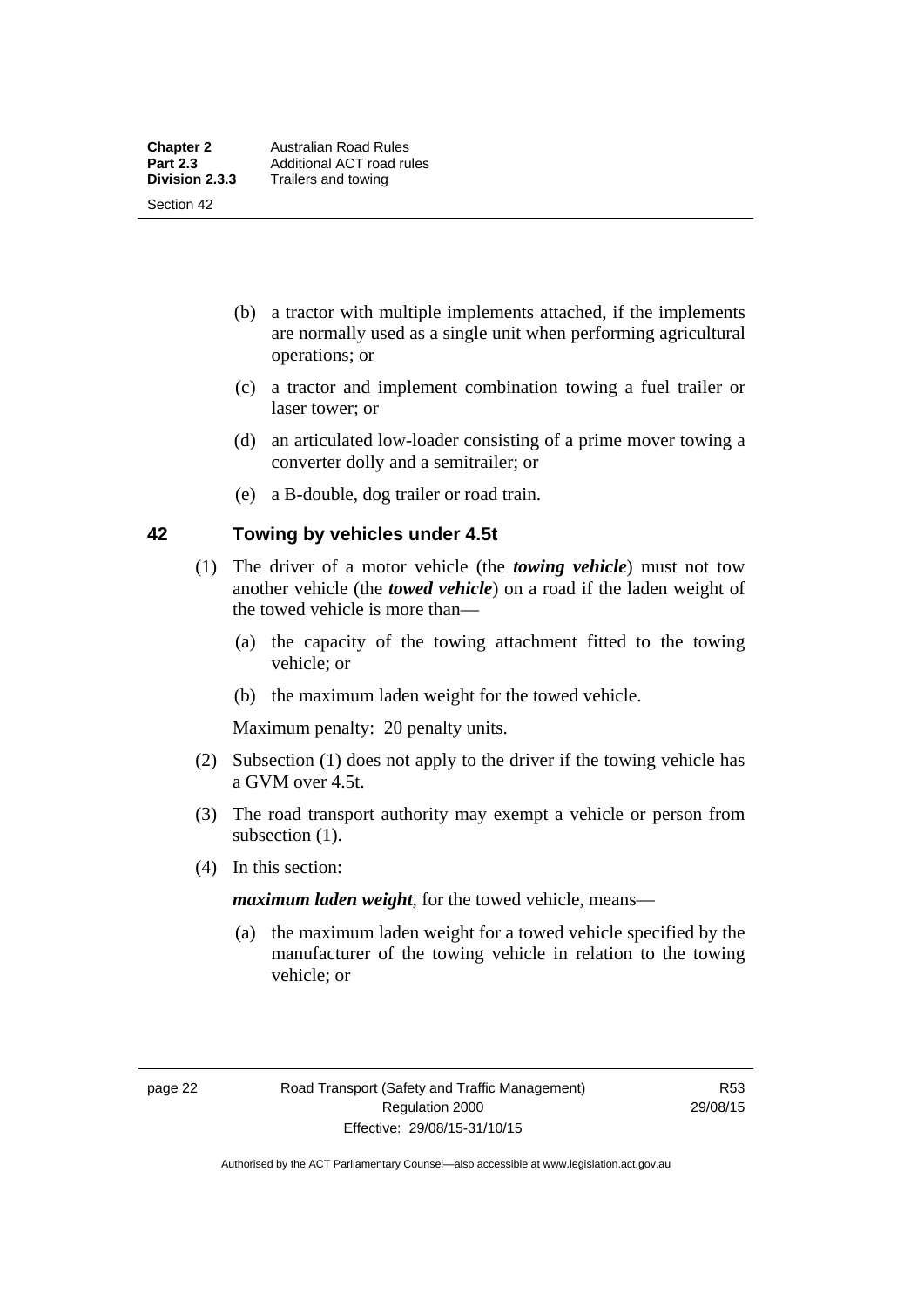- (b) if there is no such specification by the manufacturer, the manufacturer of the vehicle cannot be identified or the specification is not appropriate because the towing vehicle has been modified—
	- (i) 1.5 times the unladen weight of the towing vehicle if the towed vehicle is fitted with a braking system that is working properly; or
	- (ii) the unladen weight of the towing vehicle in any other case.

# **Division 2.3.4 Lights on vehicles**

- *Note* The following rules of the [Australian Road Rules](http://www.legislation.act.gov.au//ni/db_37271/default.asp) apply to lights on vehicles:
	- r 215 (which is about using lights when driving at night or in hazardous weather conditions)
	- r 216 (which is about the lights that must be used when towing a vehicle at night or in hazardous weather conditions)
	- r 217 (which is about using rear fog lights)
	- r 218 (which is about using headlights on high-beam)
	- r 219 (which is about not using lights to dazzle other road users)
	- r 220 (which is about the use of lights on a vehicle that is stopped)
	- r 221 (which is about using hazard warning lights)
	- r 222 (which is about the use of warning lights on buses carrying children)
	- r 223 (which is about using lights when riding an animal-drawn vehicle at night or in hazardous weather conditions)
	- r 259 (which is about using lights when riding a bicycle at night).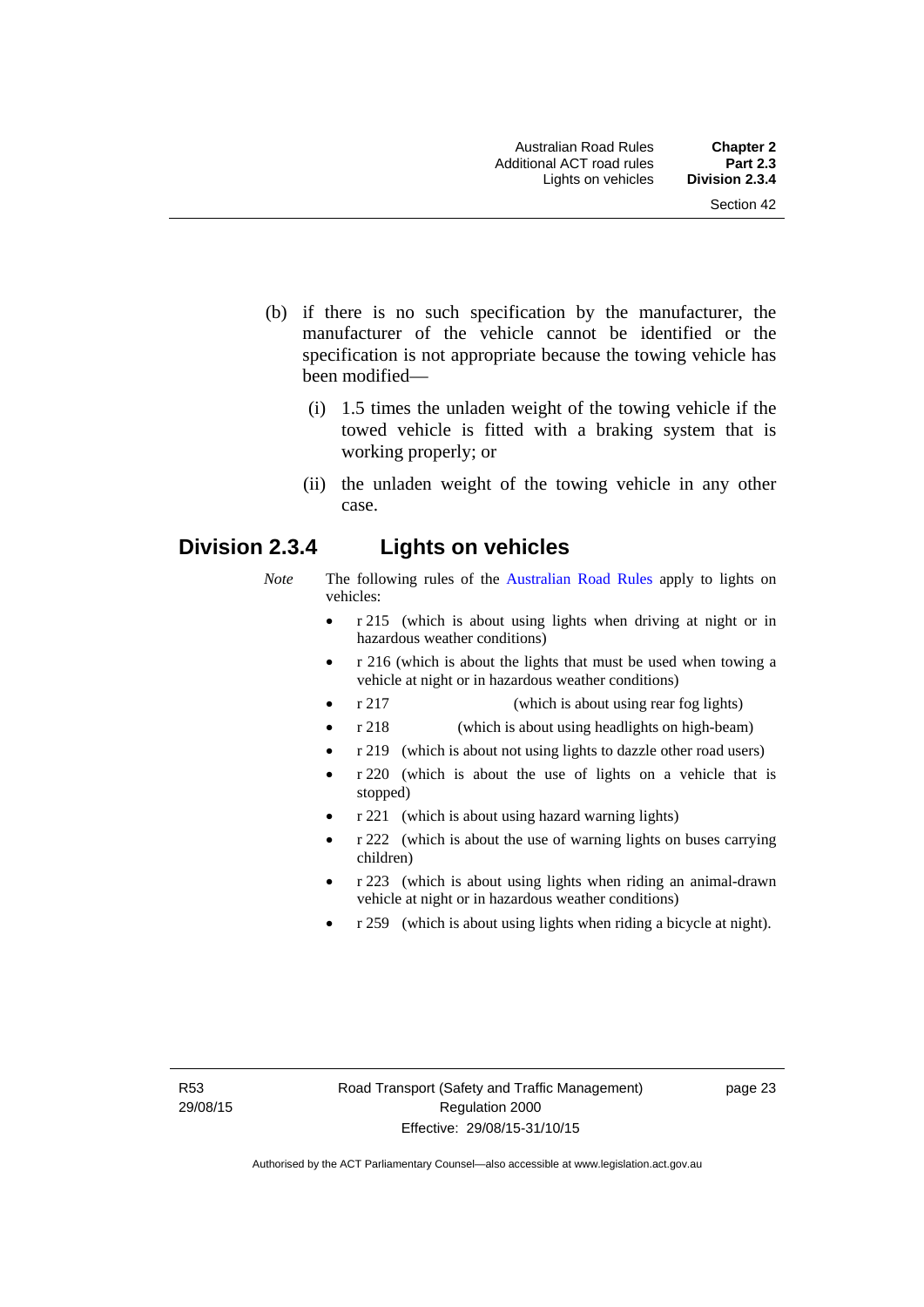Section 43

**43 Lights on motor vehicles generally**

- (1) The driver of a motor vehicle fitted with a spotlight or searchlight must not operate the light, or allow it to be operated, on a road unless—
	- (a) the vehicle is stationary, the light is operated only for examining or making adjustments or repairs to a vehicle, and light from it is not projected further than 6m; or
	- (b) the light is operated for the temporary purpose of reading or looking for a notice, sign, house number or something similar; or
	- (c) the vehicle is a police vehicle; or
	- (d) the vehicle is being used by the Territory, the Commonwealth or any public authority.

Maximum penalty: 20 penalty units.

- (2) The driver of a motor vehicle fitted with an additional headlight permitted to be fitted under the *[Road Transport \(Vehicle](http://www.legislation.act.gov.au/sl/2000-12)  [Registration\) Regulation 2000](http://www.legislation.act.gov.au/sl/2000-12)*, schedule 1 must not operate the headlight, or allow it to be operated, if—
	- (a) the vehicle is being driven on a length of road in a built-up area; or
	- (b) the driver is driving less than—
		- (i) 200m behind a vehicle travelling in the same direction as the driver; or
		- (ii) 200m from an oncoming vehicle.

Maximum penalty: 20 penalty units.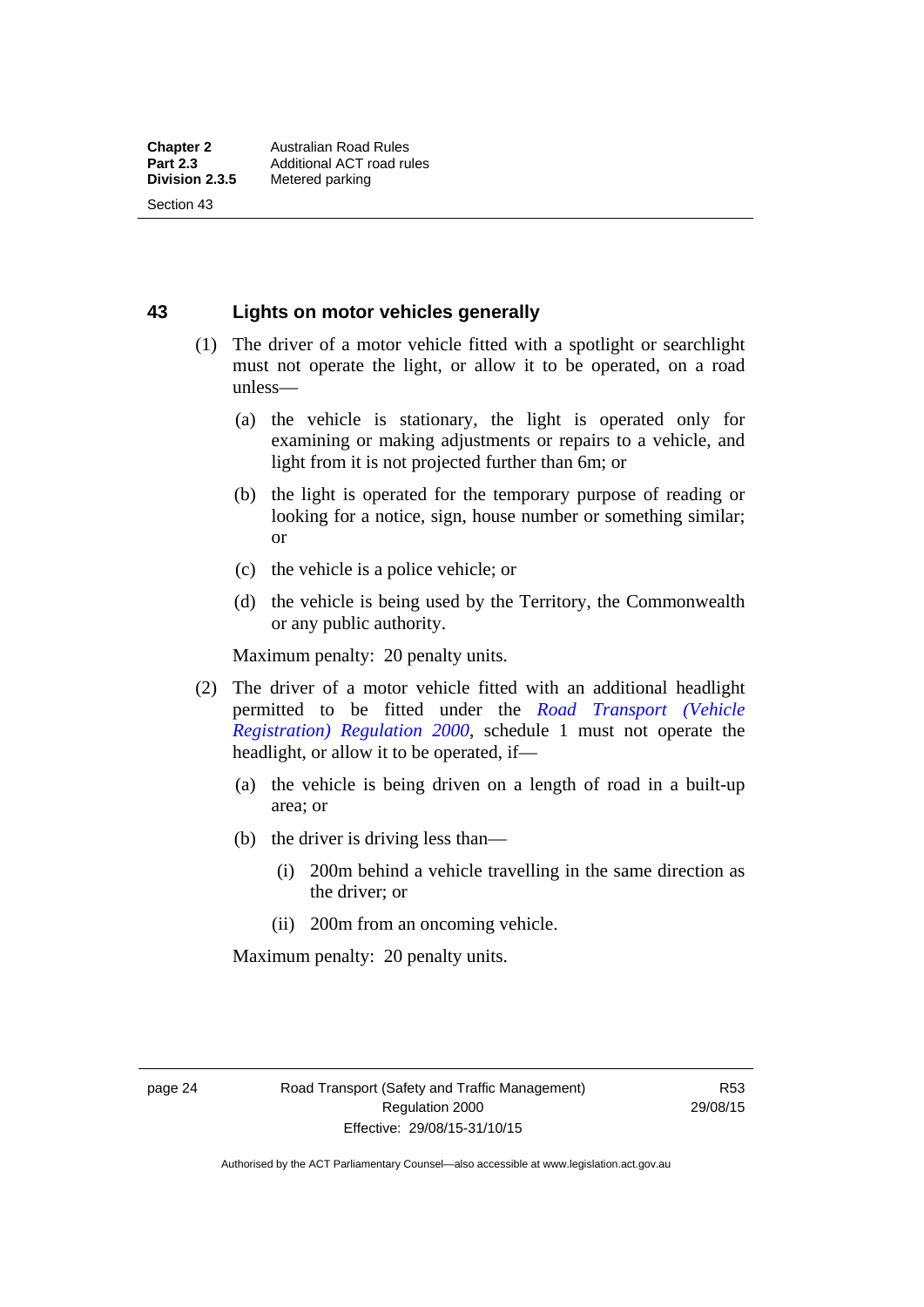# **Division 2.3.5 Metered parking**

- *Note* The rules of the [Australian Road Rules](http://www.legislation.act.gov.au//ni/db_37271/default.asp) that apply to the parking of vehicles include the following:
	- r 189 (which is about double parking)
	- r 203 (which is about stopping in a parking area for people with disabilities)
	- r 205 (which is about parking for longer than indicated)
	- r 207 (which is about parking where fees are payable)
	- r 208 (which is about parallel parking on a road, except in a median strip parking area)
	- r 209 (which is about parallel parking in a median strip parking area)
	- r 210 (which is about angle parking)
	- r 211 (which is about parking in parking bays).

#### **44 Metered parking—parking in spaces**

- (1) A driver commits an offence if—
	- (a) the driver parks in a metered parking area; and
	- (b) the driver's vehicle is not parked in a metered parking space.

Maximum penalty: 20 penalty units.

 (2) A driver must not park the driver's vehicle in a metered parking space if another vehicle is parked in the space.

Maximum penalty: 20 penalty units.

 (3) A driver who parks in a metered parking space must position the driver's vehicle completely within the space.

Maximum penalty: 20 penalty units.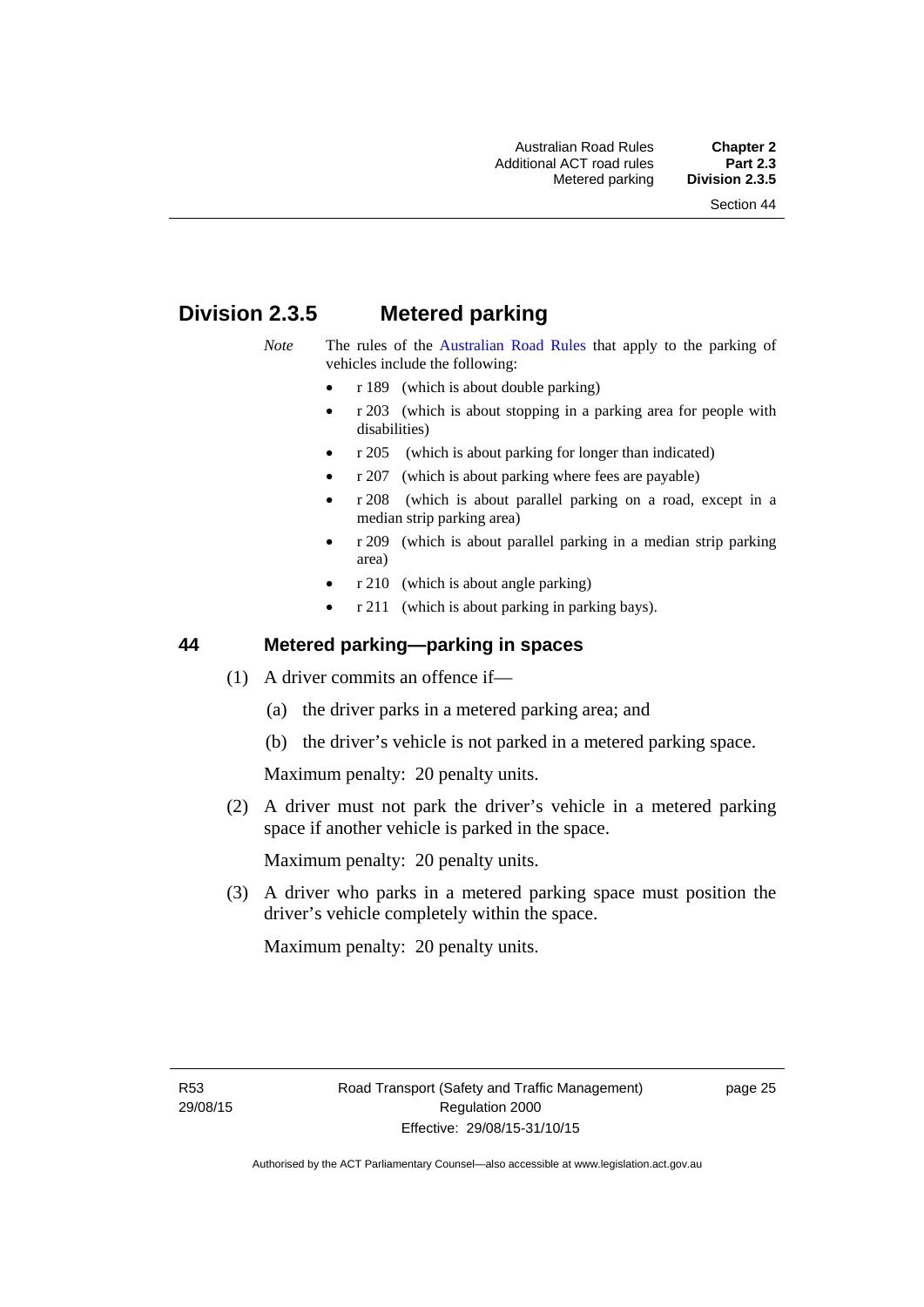Section 44A

#### **44A Metered parking—parking fees**

 (1) A driver must not park in a metered parking space without paying the relevant parking fee for the space.

Maximum penalty: 20 penalty units.

- (2) A driver does not commit an offence against subsection (1) if—
	- (a) the relevant parking fee for the metered parking space is paid immediately after the driver parks the driver's vehicle in the metered parking space; or
	- (b) the parking meter for the metered parking space indicates that the period for which parking in the space has been paid for has not expired; or
	- (c) the parking meter for the metered parking space—
		- (i) is not working; or
		- (ii) is covered with a parking meter hood bearing the words 'out of order time limit applies'.
	- *Note* For other exceptions to s (1), see s 45.

#### **44B Metered parking—maximum length of stay**

 (1) A driver must not allow the driver's vehicle to remain parked in a metered parking space if the parking meter for the space indicates that the period for which parking in the space has been paid for has expired.

Maximum penalty: 20 penalty units.

*Note* For exceptions to s (1), see s 45.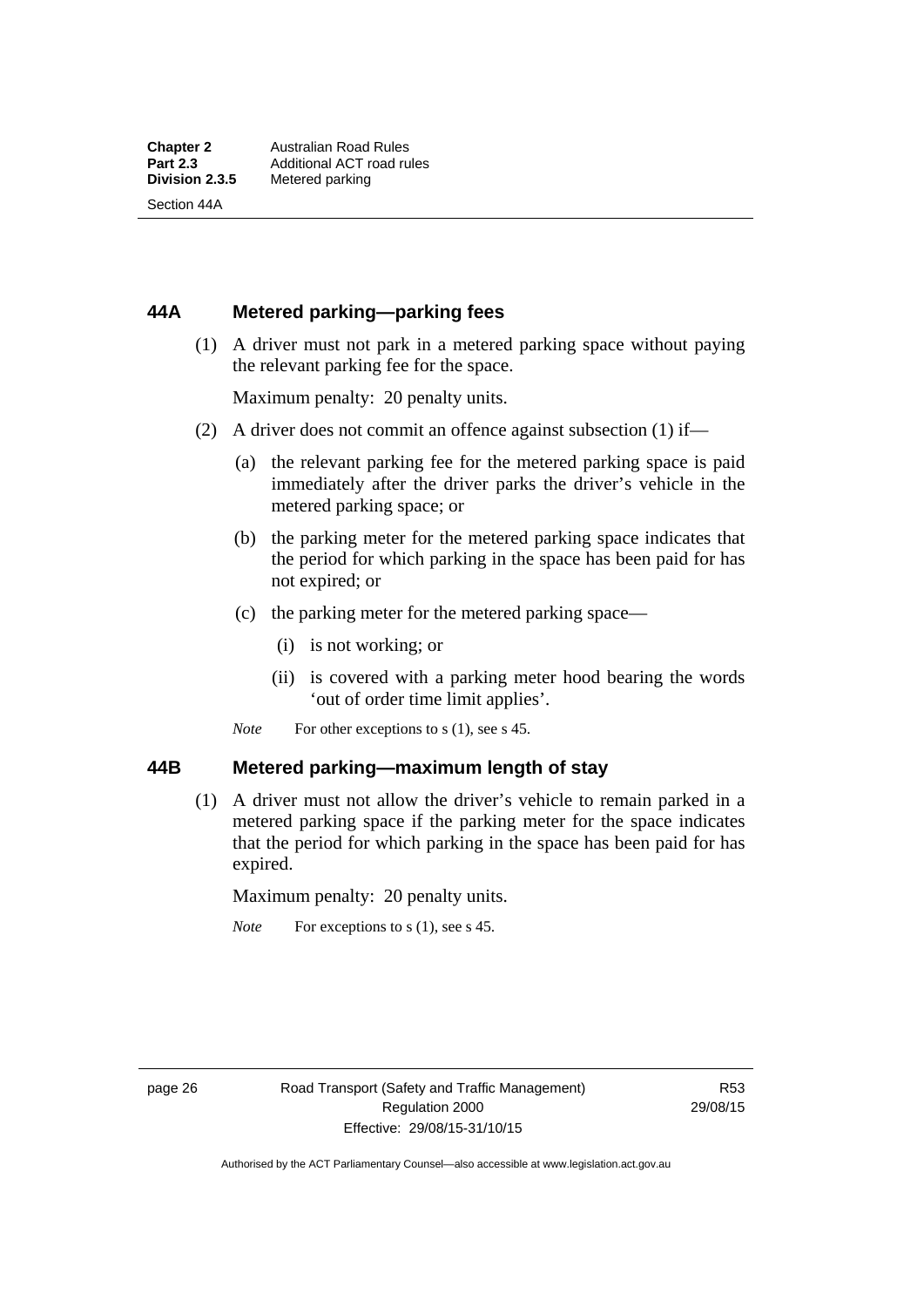(2) A driver must not allow the driver's vehicle to remain parked in a metered parking space for longer than the period (if any) indicated on the metered parking signs applying to the space as the maximum period for which a vehicle may be parked in the space.

Maximum penalty: 20 penalty units.

*Note* For exceptions to s (2), see s 45.

#### **45 Metered parking—exceptions to s 44A and s 44B**

Section 44A (Metered parking—parking fees) and section 44B (Metered parking—maximum length of stay) do not apply to—

- (a) a driver for any period the driver's vehicle is parked in a metered parking space outside the controlled parking hours for the space; or
- (b) a driver if—
	- (i) the driver's vehicle is parked in a metered parking space; and
	- (ii) the driver displays in or on the vehicle a current mobility parking scheme authority; and
	- (iii) the driver complies with the conditions (if any) of the authority; or
- (c) a driver if—
	- (i) the driver's vehicle is parked in a metered parking space designated by a *permit zone sign* for use by the holder of a stated kind of parking permit; and
	- (ii) the driver displays in or on the vehicle a current parking permit of that kind; and
	- (iii) the driver complies with the conditions (if any) of the permit.

R53 29/08/15 page 27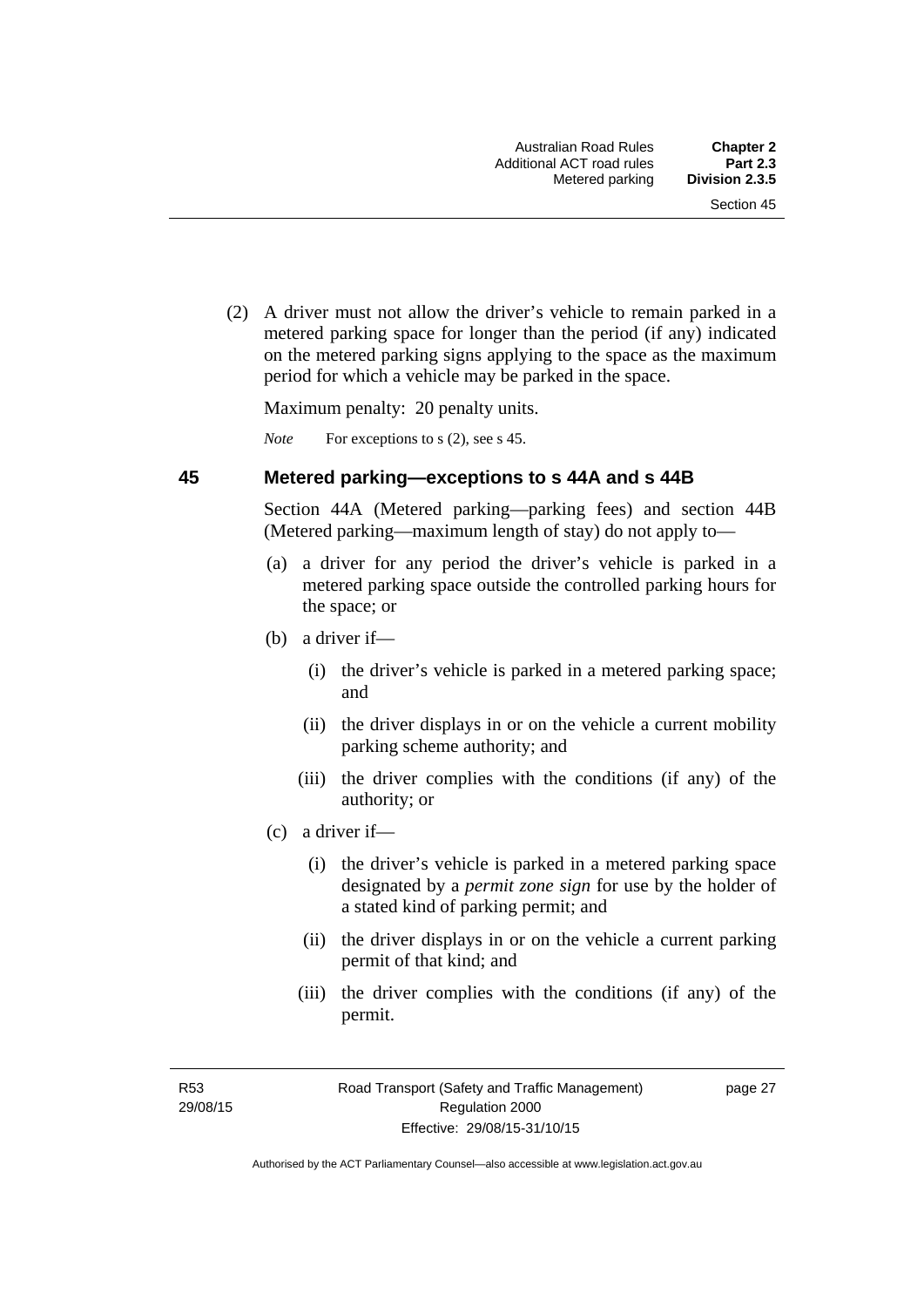Section 46

**46 Temporary closure of metered parking spaces**

- (1) If the road transport authority decides that the use of a metered parking space should be temporarily discontinued, the authority may close the space by—
	- (a) installing a sign, at or near the space, that displays words to the effect that the space is closed; or
	- (b) covering the parking meter applying to the space with a parking meter hood bearing the words 'no parking'.
- (2) A driver must not park in a metered parking space that has been closed under subsection (1).

Maximum penalty: 20 penalty units.

(3) In this section:

*sign* includes a board, device, plate, screen, words or anything else, whether or not installed with or on a traffic sign.

#### **47 Misuse of parking meters**

A person must not—

- (a) insert in a parking meter anything other than coins appropriate for the meter; or
- (b) attach anything (for example, advertising material) to a parking meter.

Maximum penalty: 20 penalty units.

*Note* An example is part of the regulation, is not exhaustive and may extend, but does not limit, the meaning of the provision in which it appears (see [Legislation Act,](http://www.legislation.act.gov.au/a/2001-14) s 126 and s 132).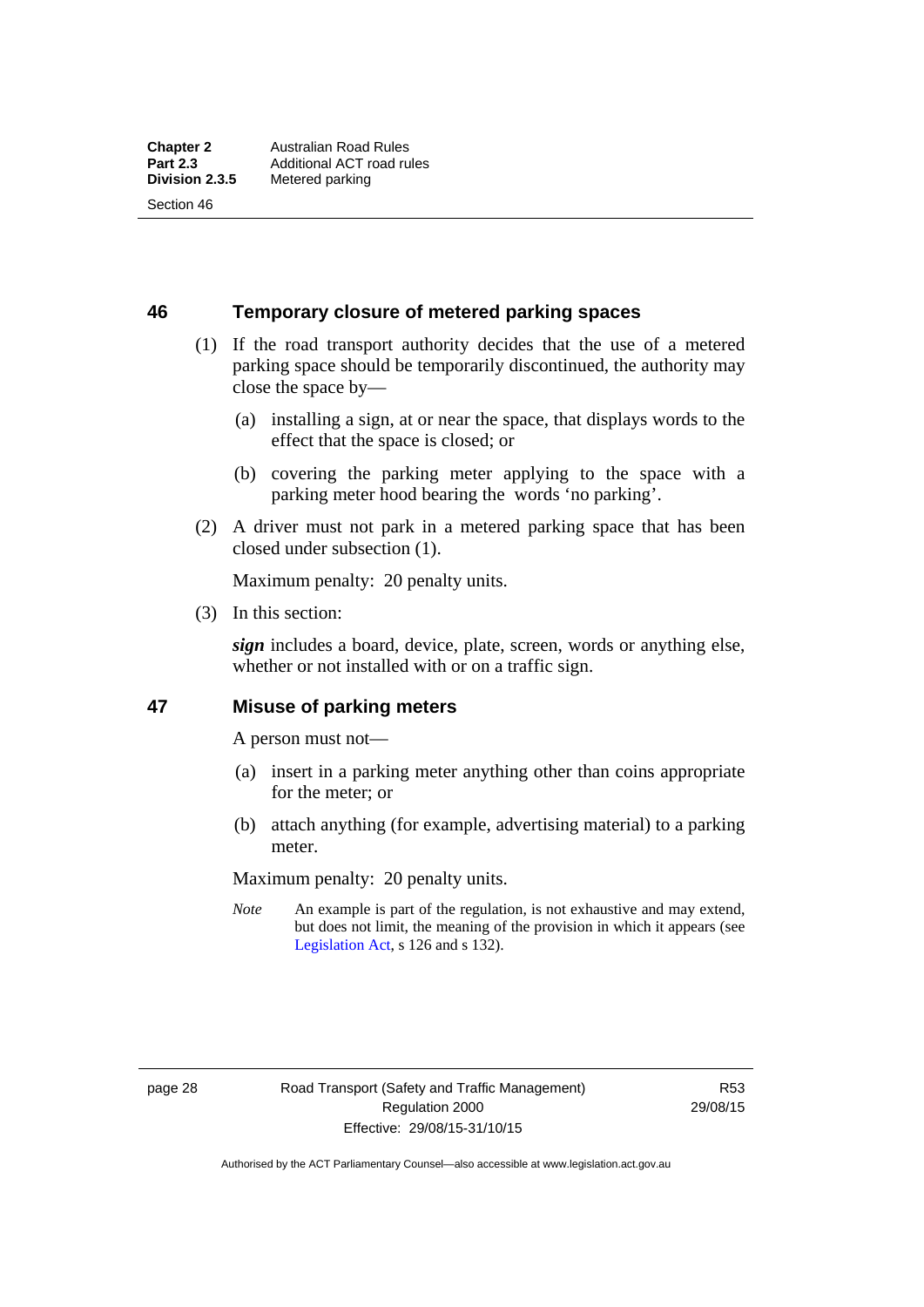#### **48 Interfering with parking meters etc**

A person must not—

- (a) do anything that interferes with (or is likely to interfere with) the proper working of a parking meter; or
- (b) fraudulently operate a parking meter.

Maximum penalty: 20 penalty units.

# **Division 2.3.6 Ticket parking**

#### **49 Ticket parking—parking in spaces**

- (1) A driver commits an offence if—
	- (a) the driver parks in a ticket parking area; and
	- (b) the driver's vehicle is not parked in a ticket parking space.

Maximum penalty: 20 penalty units.

- (2) However, the driver does not commit an offence against subsection (1) if the driver parks in a metered parking space within a ticket parking area and the driver complies with the provisions of division 2.3.5 (Metered parking) in relation to parking in the space.
- (3) A driver must not park the driver's vehicle in a ticket parking space if another vehicle is parked in the space.

Maximum penalty: 20 penalty units.

 (4) A driver who parks in a ticket parking space must position the driver's vehicle completely within the space.

Maximum penalty: 20 penalty units.

R53 29/08/15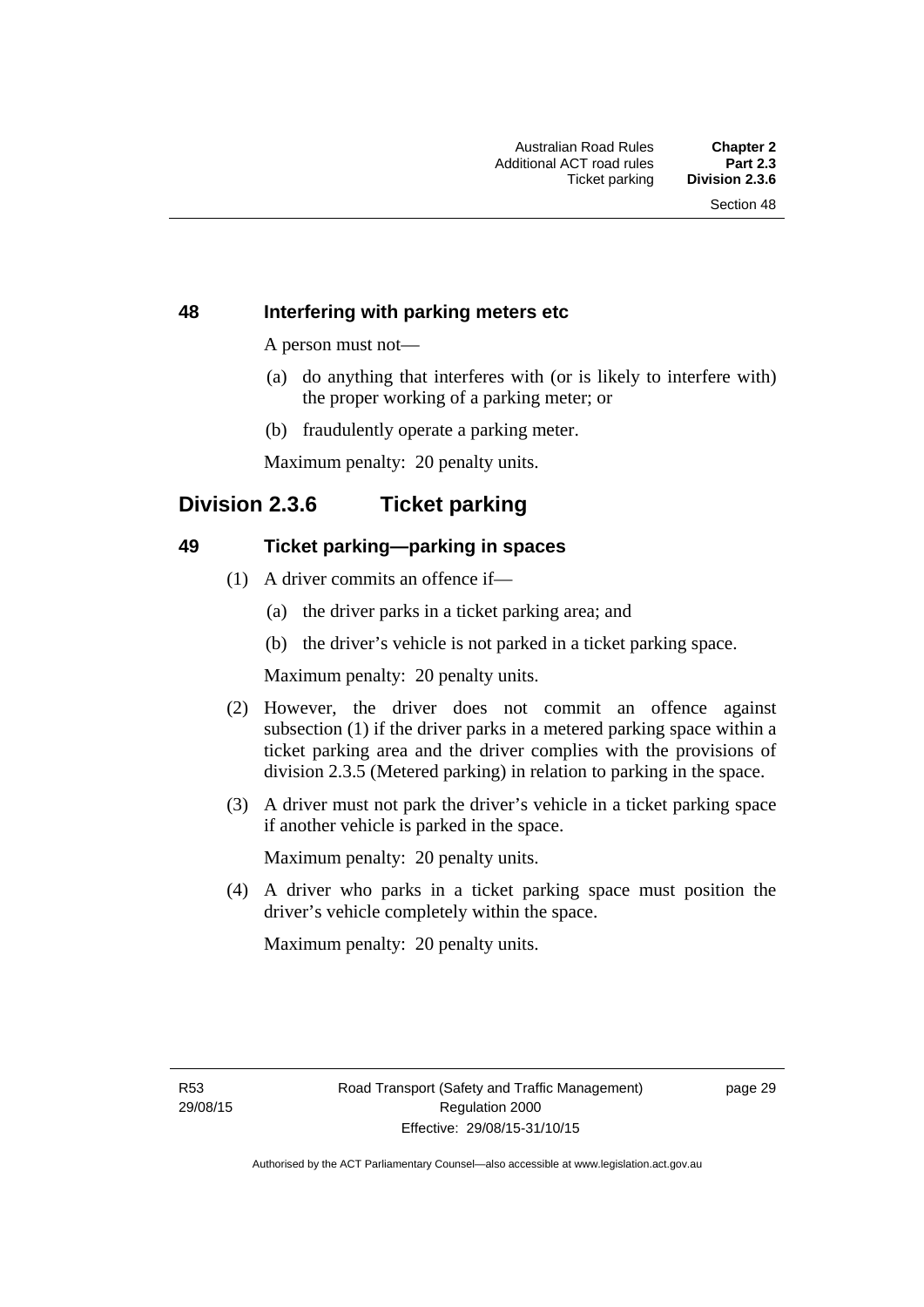#### **49A Ticket parking—display of tickets**

- (1) A driver may park the driver's vehicle in a ticket parking area only if—
	- (a) for an RTA multi-stay ticket parking area—
		- (i) a current parking ticket for the area is correctly displayed in or on the vehicle; or
		- (ii) a current part-day parking ticket for another RTA multi-stay ticket parking area is correctly displayed in or on the vehicle; or
		- (iii) a current equivalent all-day parking ticket for another RTA multi-stay ticket parking area is correctly displayed in or on the vehicle; or
	- (b) for any other ticket parking area—a current parking ticket for the area is correctly displayed in or on the vehicle.

Maximum penalty: 20 penalty units.

#### **Examples of ticket parking areas for par (b)**

- 1 a ticket parking area set up by the road transport authority in which parking up to a maximum of 4 hours is permitted by the ticket parking signs applying to the area
- 2 a ticket parking area set up by a parking authority
- *Note 1* Ticket parking areas may be set up by the road transport authority or a parking authority (see s 75A-s 76A).
- *Note 2* An example is part of the regulation, is not exhaustive and may extend, but does not limit, the meaning of the provision in which it appears (see [Legislation Act,](http://www.legislation.act.gov.au/a/2001-14) s 126 and s 132).
- (2) Subsection (1) (a) does not apply to a driver if, immediately after parking in the ticket parking area, the driver—
	- (a) obtains a parking ticket for the ticket parking area and the ticket is correctly displayed in or on the driver's vehicle; or

page 30 Road Transport (Safety and Traffic Management) Regulation 2000 Effective: 29/08/15-31/10/15

R53 29/08/15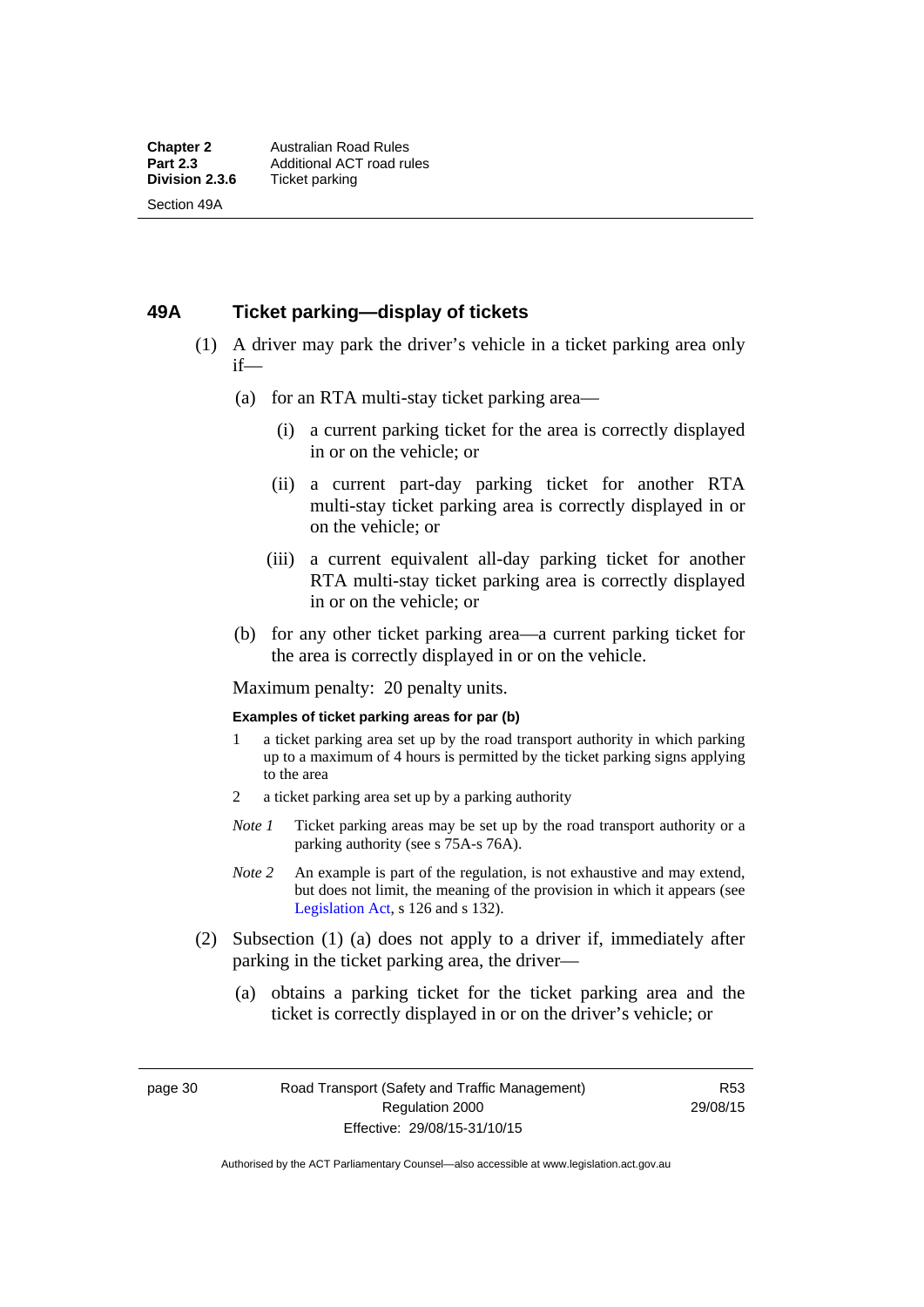- (b) correctly displays in or on the driver's vehicle a parking ticket mentioned in subsection  $(1)$   $(a)$   $(ii)$  or  $(iii)$ .
- (3) Subsection (1) (b) does not apply to a driver if, immediately after parking in the ticket parking area, the driver obtains a parking ticket for the ticket parking area and the ticket is correctly displayed in or on the driver's vehicle.
- (4) It is a defence to the prosecution of a driver for an offence against subsection (1) if the driver proves that—
	- (a) a parking ticket was displayed in accordance with the subsection; and
	- (b) the driver took reasonable steps to ensure that the ticket remained correctly displayed while the driver's vehicle was parked in the ticket parking area.
	- *Note* For other exceptions to s (1), see s 49AA and s 50.
- (5) In this section:

*all-day parking ticket*, for a ticket parking area, means a parking ticket for which the relevant parking fee for parking all-day in the area has been paid.

*correctly displayed*—a parking ticket is *correctly displayed* in or on a vehicle if the ticket is displayed—

- (a) in or on the front left-hand side of the vehicle or, if the ticket requires the driver to display the ticket in or on a part of the vehicle, in or on that part of the vehicle; and
- (b) in a way that its expiry date (and, for a parking ticket other than an all-day parking ticket, its expiry time) and the ticket parking area for which it is issued, are clearly visible from outside the vehicle.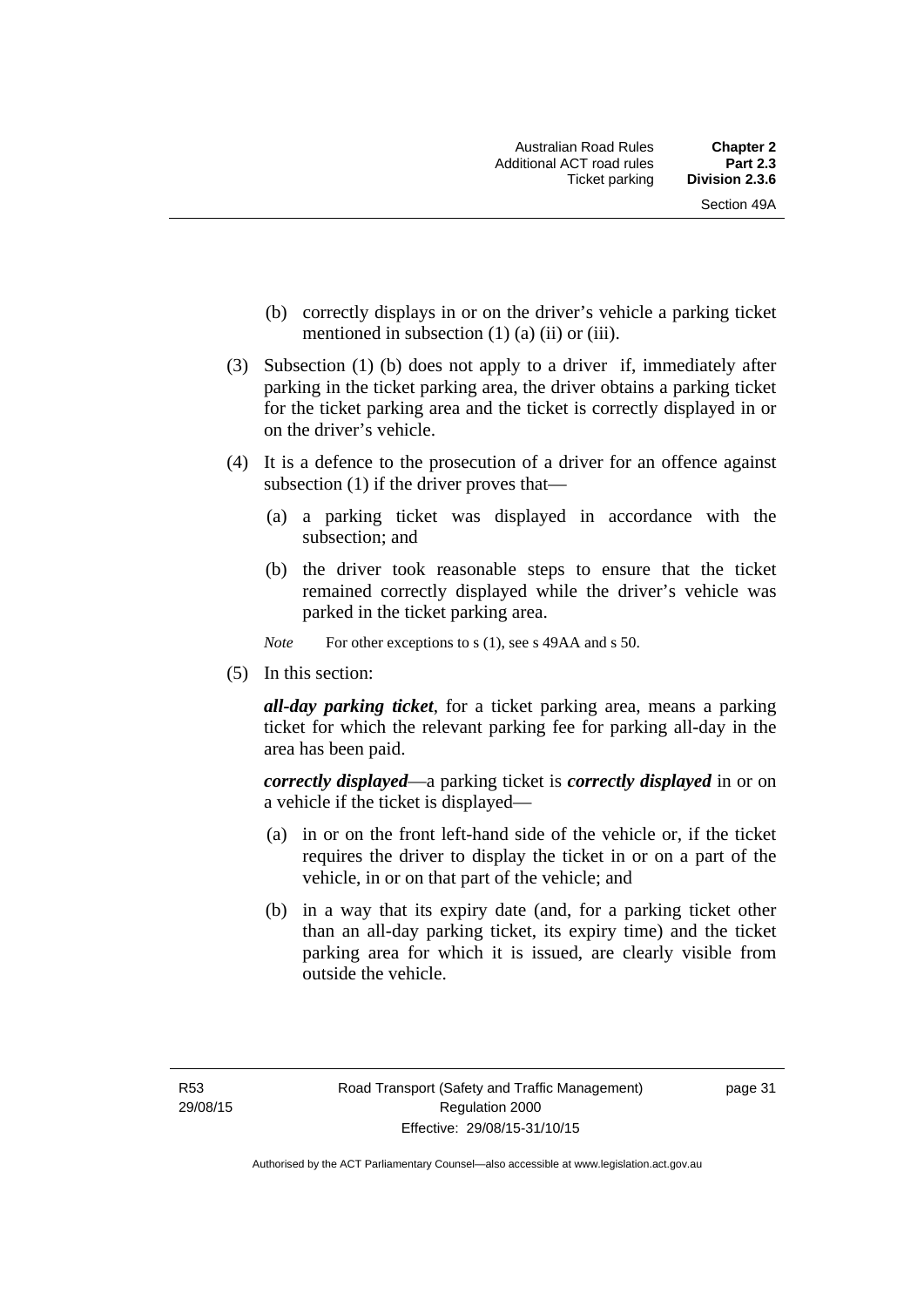**Chapter 2** Australian Road Rules<br>**Part 2.3** Additional ACT road ru **Part 2.3 Additional ACT road rules**<br>**Division 2.3.6** Ticket parking **Ticket parking** 

Section 49AA

*equivalent*, for a multi-stay ticket parking area, means another ticket parking area for which the relevant parking fee for an all-day parking ticket for the area is the same or higher.

*part-day parking ticket* means a parking ticket that is not an all-day parking ticket.

*RTA multi-stay ticket parking area* means a ticket parking area set aside under section 76 (2) (a) (Ticket parking schemes—road transport authority) where all-day parking is permitted by the ticket parking signs applying to the area.

#### **49AA Ticket parking—e-payment**

- (1) Section 49A (1) does not apply to a driver if—
	- (a) the driver's vehicle is parked in a parking space in a ticket parking area; and
	- (b) the driver has paid for the parking space using an approved e-payment method.
- (2) In this section:

*approved e-payment method*—see section 76AA.

## **49B Ticket parking—maximum length of stay**

(1) A driver must not allow the driver's vehicle to remain parked in a ticket parking area after the expiry of a parking ticket displayed in or on the vehicle.

Maximum penalty: 20 penalty units.

- *Note 1* For when a parking ticket expires, see s 81 (1).
- *Note* 2 For exceptions to s (1), see s 50.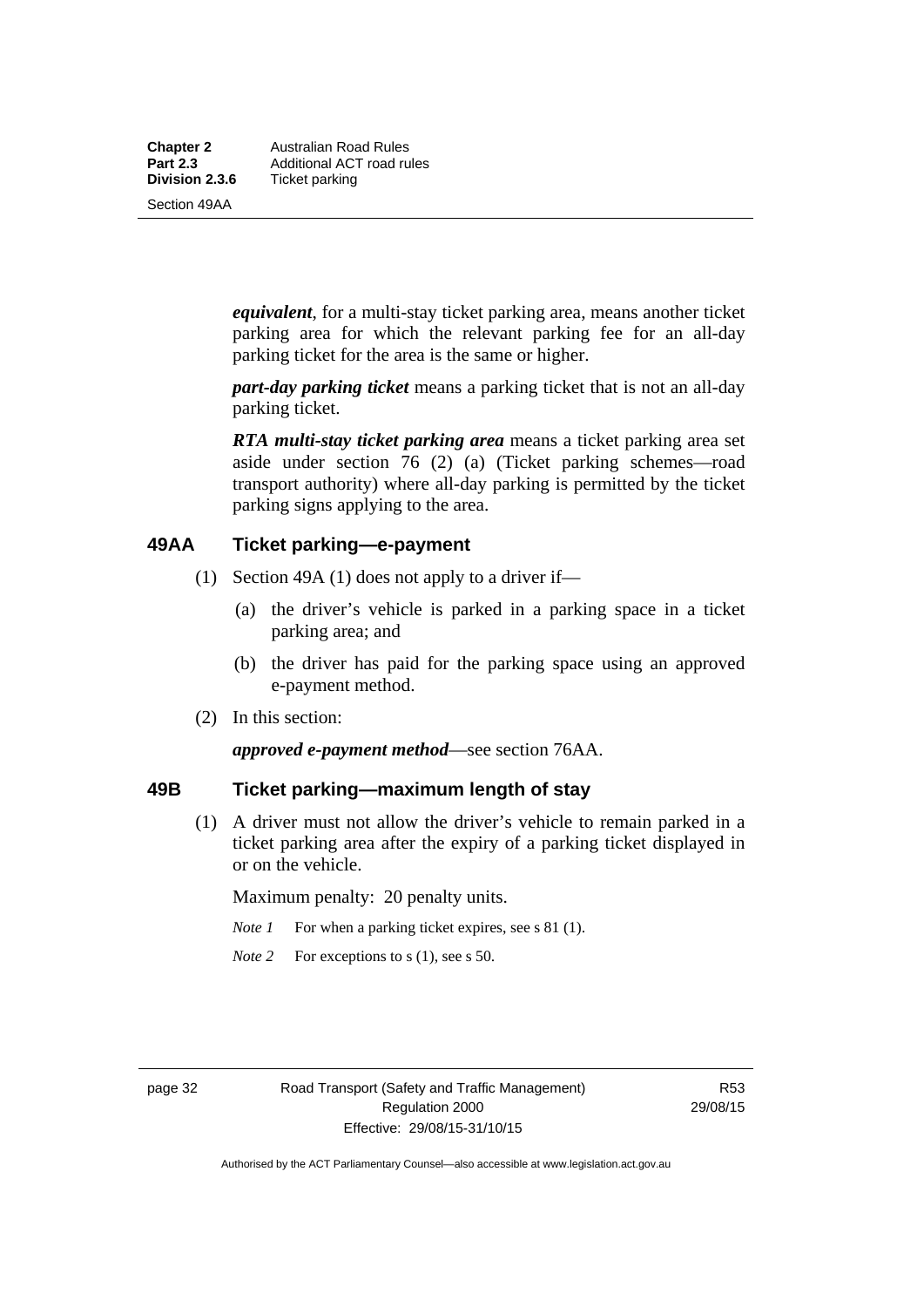(2) A driver who has used an approved e-payment method to pay for a parking space must not allow the driver's vehicle to remain parked in the parking space after the e-payment parking period for which parking in the space has been paid for ends.

Maximum penalty: 20 penalty units.

*Note 1* For when an e-payment ticket parking period ends, see s 81 (2).

*Note* 2 For exceptions to s (2), see s 50.

 (3) A driver must not allow the driver's vehicle to remain parked in a ticket parking area for longer than the period (if any) indicated on the ticket parking signs applying to the area as the maximum period for which a vehicle may be parked in the area.

Maximum penalty: 20 penalty units.

*Note* For exceptions to s (3), see s 50.

**50 Ticket parking—exceptions to s 49A and s 49B** 

Section 49A (Ticket parking—display of tickets) and section 49B (Ticket parking—maximum length of stay) do not apply to—

- (a) a driver if the driver parks the driver's vehicle in a metered parking space within a ticket parking area and the driver complies with the provisions of division 2.3.5 (Metered parking) in relation to parking in the space; or
- (b) a driver for any period the driver's vehicle is parked in a ticket parking space outside the controlled parking hours for the space; or
- (c) a driver if—
	- (i) the driver's vehicle is parked in a ticket parking space; and
	- (ii) the driver displays in or on the vehicle a current mobility parking scheme authority; and

R53 29/08/15 page 33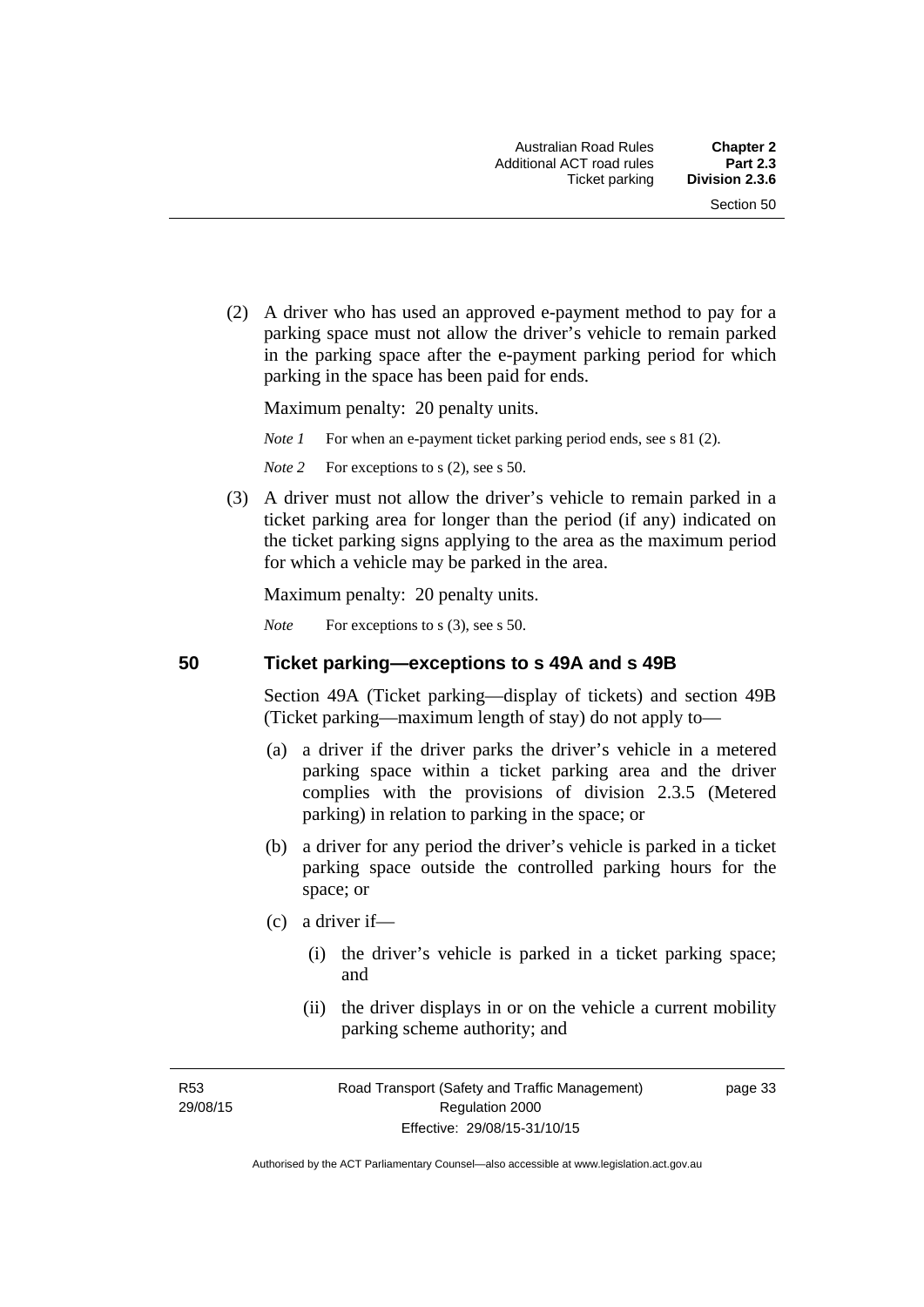Section 51

- (iii) the driver complies with the conditions (if any) of the authority; or
- (d) a driver if—
	- (i) the driver's vehicle is parked in a ticket parking space, or on a length of road in a ticket parking area, designated by a *permit zone sign* for use by the holder of a stated kind of parking permit; and
	- (ii) the driver displays in or on the vehicle a current parking permit of that kind; and
	- (iii) the driver complies with the conditions (if any) of the permit.

#### **51 Temporary closure of ticket parking spaces and areas**

- (1) If the road transport authority decides that the use of a ticket parking area, or ticket parking space, should be temporarily discontinued, the authority may close the area or space by—
	- (a) for the closure of a ticket parking area—installing a sign, at or near each traffic sign applying to the area, that displays words to the effect that the area is closed; or
	- (b) for the closure of a ticket parking space—installing a sign, at or near the space, that displays words to that effect.
- (2) If a parking authority decides that the use of a ticket parking area, or ticket parking space, within its area of operations should be temporarily discontinued, the authority may close the area or space  $by-$ 
	- (a) for the closure of a ticket parking area—installing a sign, at or near each traffic sign applying to the area, that displays words to the effect that the area is closed; or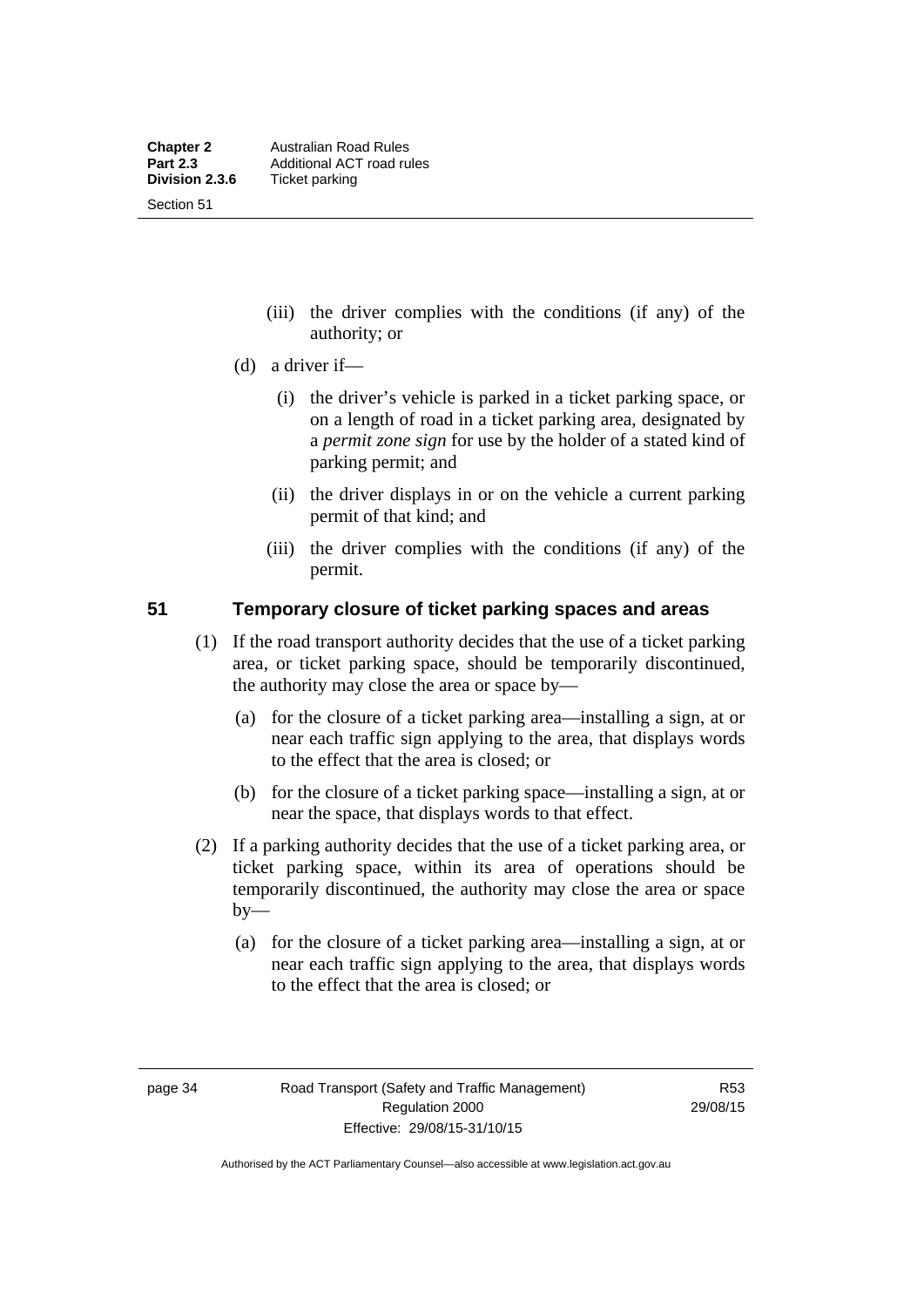- (b) for the closure of a ticket parking space—installing a sign, at or near the space, that displays words to that effect.
- *Note* Section 75A provides for the road transport authority to declare parking authorities and s 76A provides for the operation of ticket parking schemes by parking authorities.
- (3) A driver must not park in a ticket parking area or ticket parking space that has been closed under subsection (1) or (2).

Maximum penalty: 20 penalty units.

(4) In this section:

*sign* includes a board, device, plate, screen, words or anything else, whether or not installed with or on a traffic sign.

#### **52 Use of false or damaged parking tickets etc**

- (1) This section applies in relation to a vehicle that is parked in a ticket parking space within a ticket parking area.
- (2) A person must not display in or on the vehicle—
	- (a) anything resembling a parking ticket that falsely suggests that the relevant parking fee for parking in the space has been paid; or
	- (b) a parking ticket that has been changed, damaged or defaced.

Maximum penalty: 20 penalty units.

 (3) Subsection (2) does not apply if the parking ticket was not changed, damaged or defaced in a material particular.

#### **53 Misuse of parking ticket machines**

A person must not—

(a) insert in a parking ticket machine anything other than coins, or another means of payment, appropriate for the machine; or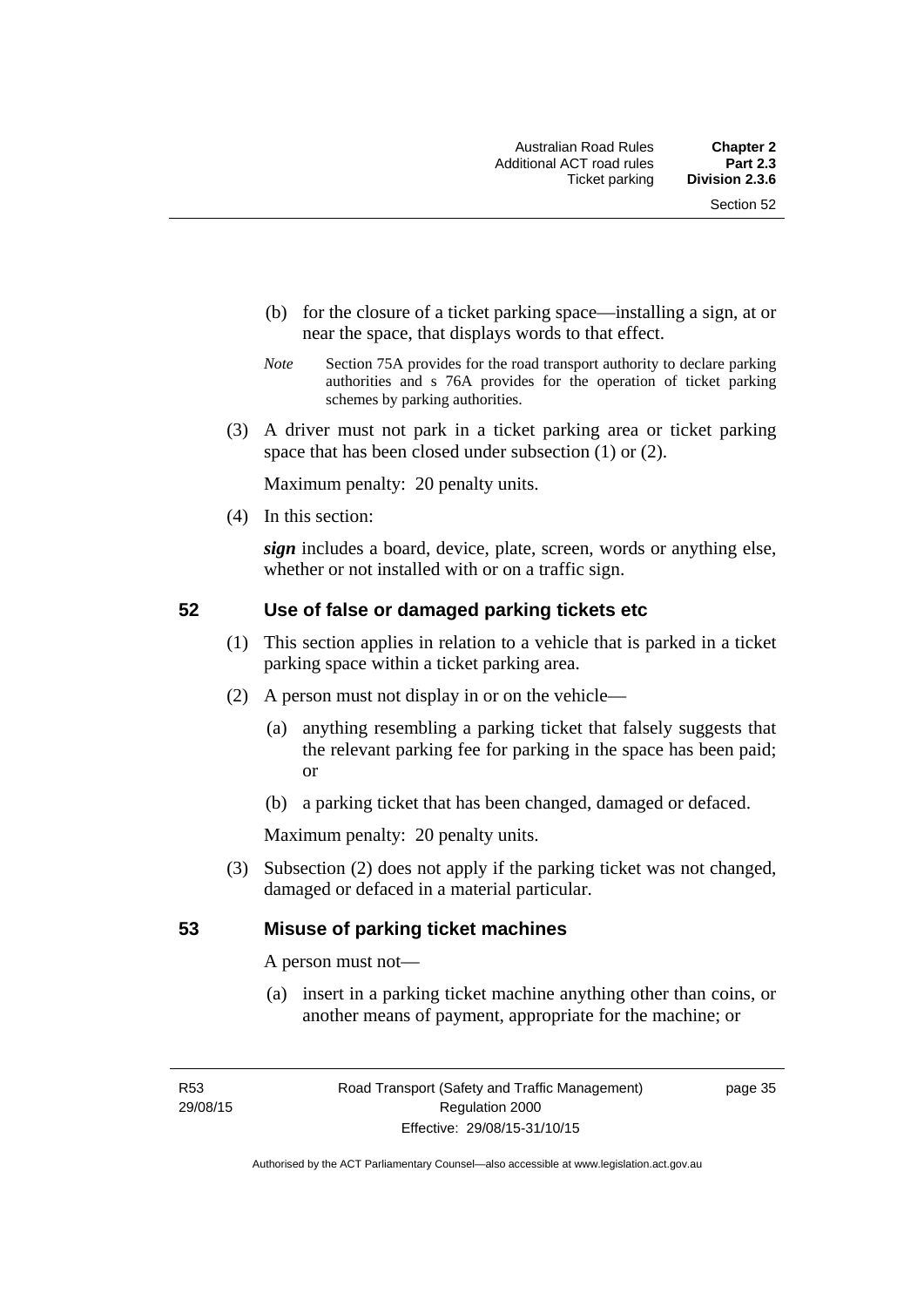Section 54

 (b) attach anything (for example, advertising material) to a parking ticket machine.

Maximum penalty: 20 penalty units.

*Note* An example is part of the regulation, is not exhaustive and may extend, but does not limit, the meaning of the provision in which it appears (see [Legislation Act,](http://www.legislation.act.gov.au/a/2001-14) s 126 and s 132).

#### **54 Interfering with parking ticket machines etc**

A person must not—

- (a) do anything that interferes with (or is likely to interfere with) the proper working of a parking ticket machine; or
- (b) fraudulently operate a parking ticket machine.

Maximum penalty: 20 penalty units.

#### **55 Interfering with parking tickets**

A person commits an offence if—

- (a) the person removes, changes, damages, defaces or otherwise interferes with a parking ticket that is in or on a vehicle; and
- (b) the vehicle is parked in a ticket parking area; and
- (c) the person is not—
	- (i) the driver of the vehicle; or
	- (ii) the responsible person for the vehicle.

Maximum penalty: 20 penalty units.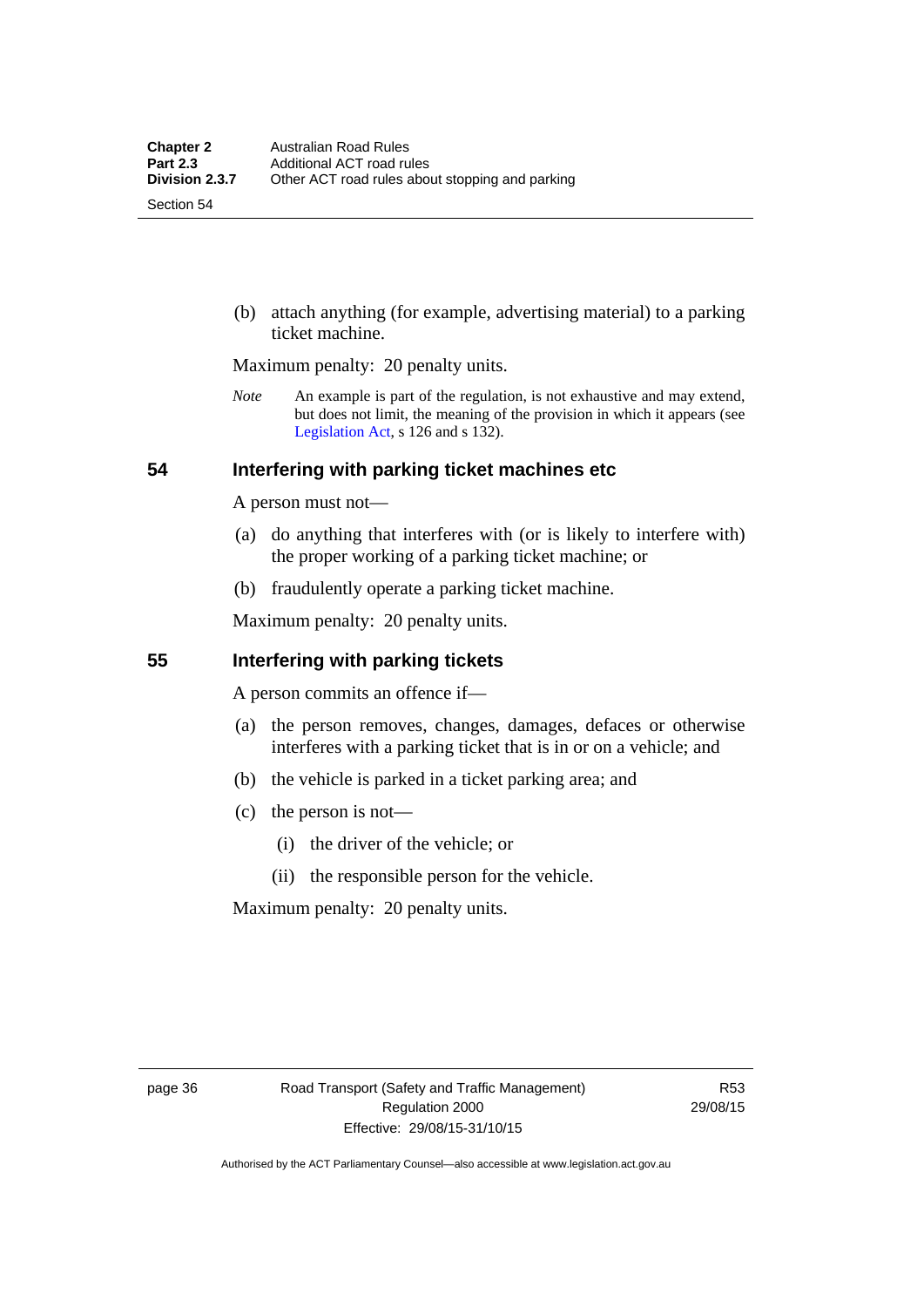# **Division 2.3.7 Other ACT road rules about stopping and parking**

*Note* The [Australian Road Rules](http://www.legislation.act.gov.au//ni/db_37271/default.asp) contains rules about the stopping and parking of vehicles, including the following:

- r 189 (which is about double parking)
- r 203 (which is about stopping in a parking area for people with disabilities)
- r 205 (which is about parking for longer than indicated)
- r 207 (which is about parking where fees are payable)
- r 208 (which is about parallel parking on a road, except in a median strip parking area)
- r 209 (which is about parallel parking in a median strip parking area)
- r 210 (which is about angle parking)
- r 211 (which is about parking in parking bays).

## **56 Unauthorised use of parking permits and mobility parking scheme authorities**

 (1) A driver must not display a parking permit in or on the driver's vehicle if the driver is not entitled to do so under the conditions of the permit.

Maximum penalty: 20 penalty units.

 (2) A driver must not display a mobility parking scheme authority in or on the driver's vehicle if the driver is not entitled to do so under the conditions of the authority.

Maximum penalty: 20 penalty units.

R53 29/08/15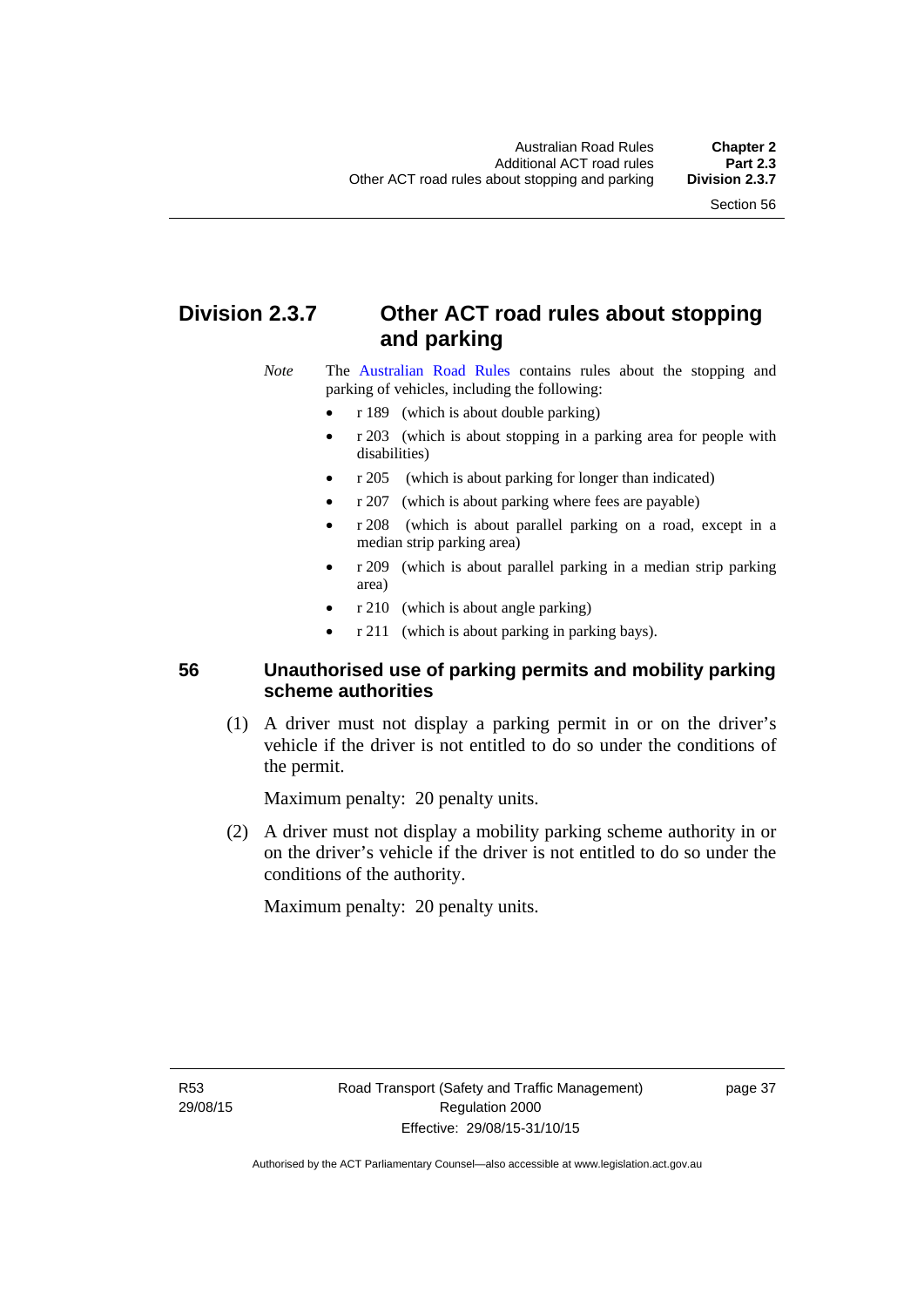Section 56A

## **56A Interfering with parking permits and mobility parking scheme authorities**

A person commits an offence if—

- (a) the person removes, changes, damages, defaces or otherwise interferes with a parking permit or mobility parking scheme authority that is in or on a vehicle; and
- (b) the person is not—
	- (i) the driver of the vehicle; or
	- (ii) the responsible person for the vehicle; or
	- (iii) the person to whom the permit or authority was issued.

Maximum penalty: 20 penalty units.

#### **57A Stopping public buses in bus zones and at bus stops**

- (1) The driver of a public bus must not stop in a bus zone unless the driver—
	- (a) is dropping off, or picking up, passengers; or
	- (b) is stopping for a regular route service.

Maximum penalty: 20 penalty units.

- (2) Subsection (1) does not apply to the driver of a public bus that is not permitted to stop in the bus zone by information on or with the *bus zone sign* applying to the bus zone.
	- *Note* The driver would contravene the [Australian Road Rules,](http://www.legislation.act.gov.au//ni/db_37271/default.asp) r 183.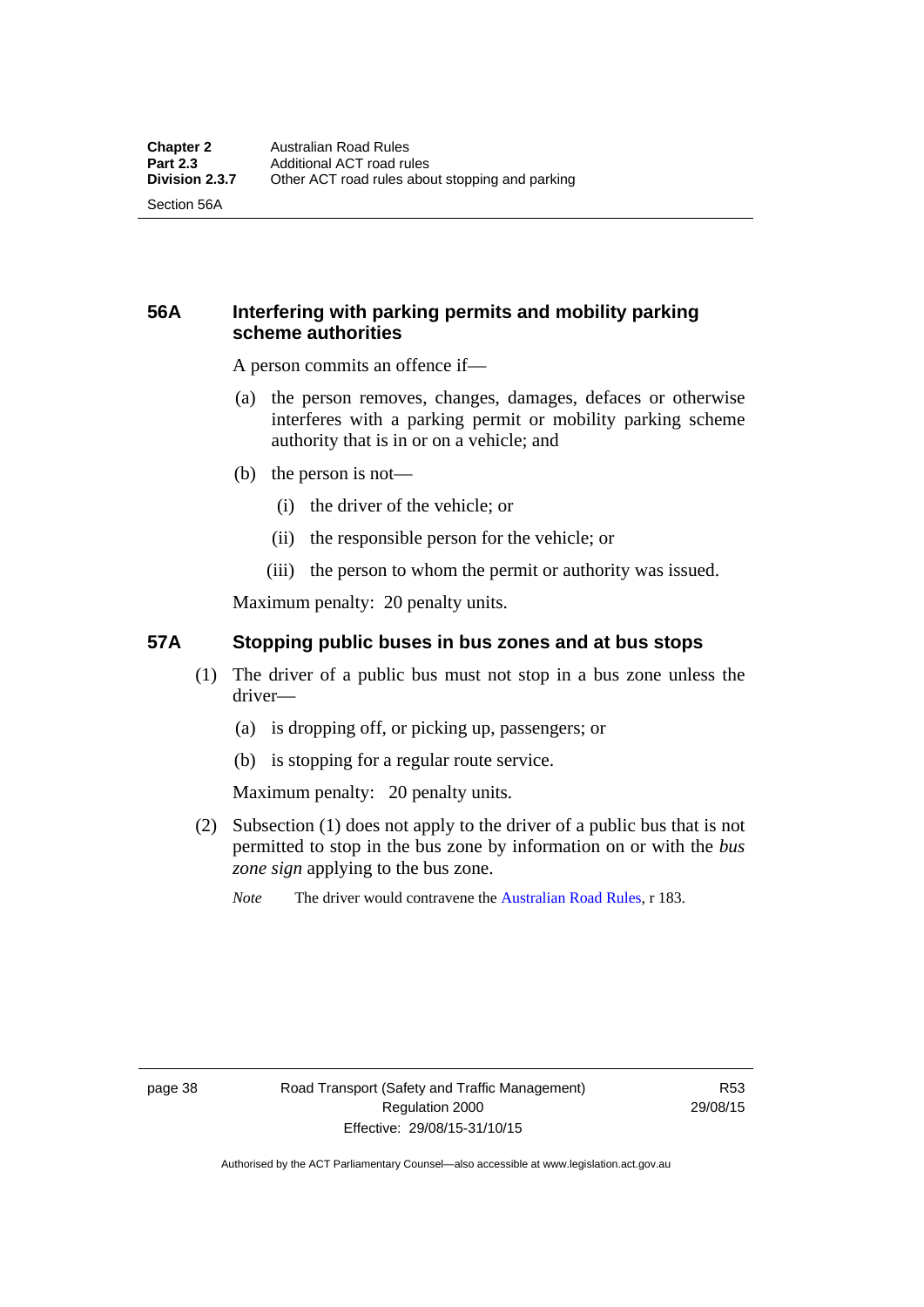- (3) The driver of a public bus must not stop at a bus stop, or on the road, within 20m before a sign on the road that indicates the bus stop, and 10m after the sign, unless the driver—
	- (a) stops at a place on a length of road, or in an area, to which a parking control sign applies and the driver is permitted to stop at that place under the [Australian Road Rules;](http://www.legislation.act.gov.au//ni/db_37271/default.asp) or
	- (b) is dropping off, or picking up, passengers; or
	- (c) is stopping for a regular route service.

Maximum penalty: 20 penalty units.

(4) In this section:

*bus stop***—see the [Australian Road Rules](http://www.legislation.act.gov.au//ni/db_37271/default.asp)**, rule 195.

*bus zone***—see the Australian Road Rules**, rule 183.

*bus zone sign*—see the [Australian Road Rules,](http://www.legislation.act.gov.au//ni/db_37271/default.asp) schedule 2, schedule 3, rule 314, rule 315 and rule 316.

*regular route service*—see the *[Road Transport \(Public Passenger](http://www.legislation.act.gov.au/a/2001-62)  Services*) *Act 2001*, section 12 (What is a regular route service?).

#### **58 Stopping in an emergency etc or to comply with another law**

(1) In this section:

*stopping or parking provision of this chapter* means a provision of the following divisions:

- (a) division 2.3.5 (Metered parking);
- (b) division 2.3.6 (Ticket parking);
- (c) division 2.3.7 (Other ACT road rules about stopping and parking).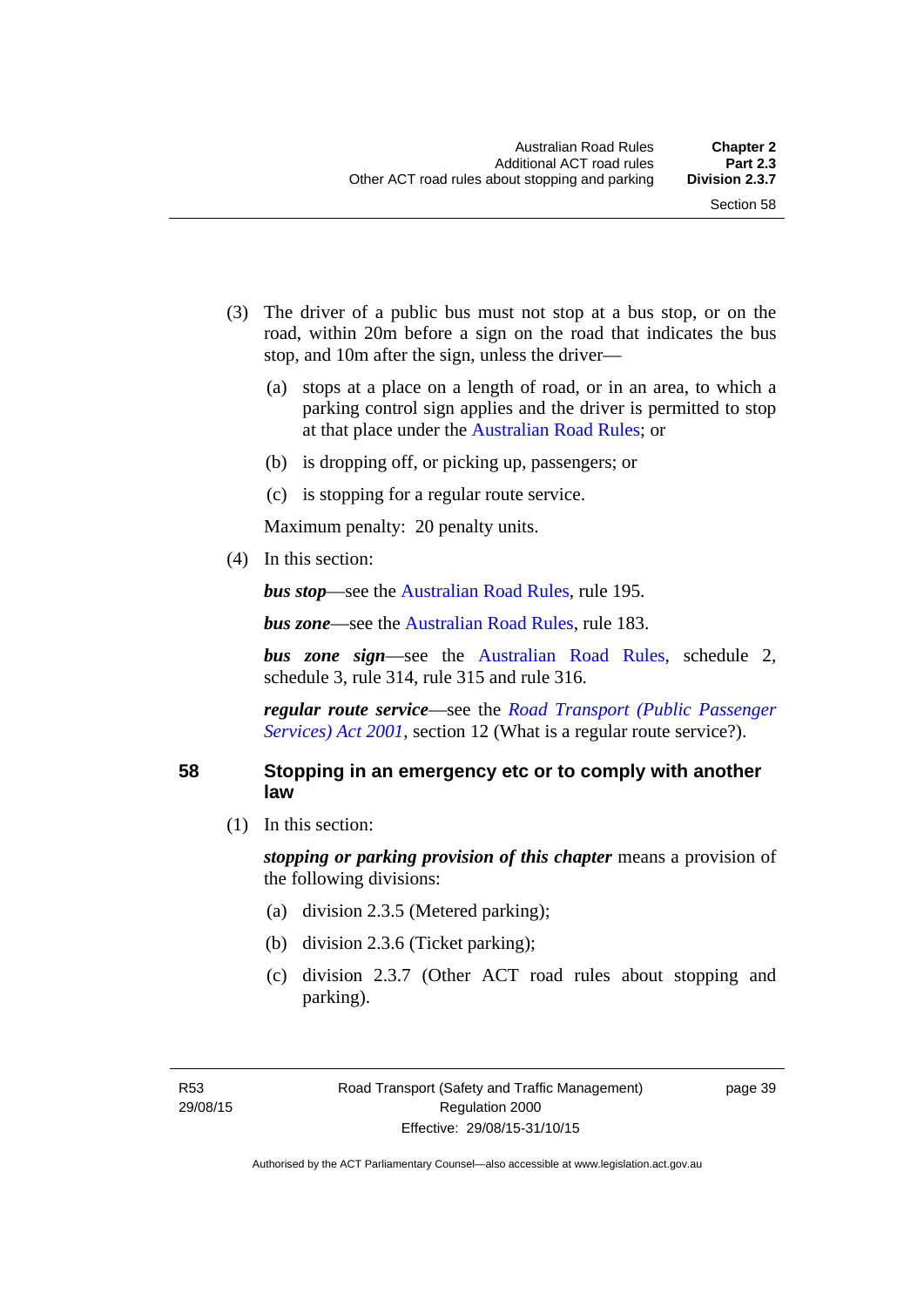- (2) A stopping or parking provision of this chapter does not apply to a driver if—
	- (a) the driver stops at a particular place, or in a particular way, to avoid a collision, and the driver stops for no longer than is necessary to avoid the collision; or
	- (b) the driver stops at a particular place, or in a particular way, because the driver's vehicle is disabled, and the driver stops for no longer than is necessary for the vehicle to be moved safely to a place where the driver is permitted to park the vehicle under the [Australian Road Rules](http://www.legislation.act.gov.au//ni/db_37271/default.asp) and a stopping or parking provision of this chapter; or
	- (c) the driver stops at a particular place, or in a particular way, to deal with a medical or other emergency, and the driver stops for no longer than is necessary in the circumstances; or
	- (d) the driver stops at a particular place, or in a particular way, because the condition of the driver, a passenger, or the driver's vehicle makes it necessary for the driver to stop in the interests of safety, and the driver stops for no longer than is necessary in the circumstances; or
	- (e) the driver stops at a particular place, or in a particular way, to comply with a provision of the [Australian Road Rules](http://www.legislation.act.gov.au//ni/db_37271/default.asp) or a provision of another law, and the driver stops for no longer than is necessary to comply with the provision.

# **Division 2.3.8 Other ACT road rules**

**60 Interrupting funeral processions etc**

A driver must not interfere with, or interrupt, the free passage of—

(a) a funeral procession or any other lawful procession; or

page 40 Road Transport (Safety and Traffic Management) Regulation 2000 Effective: 29/08/15-31/10/15

R53 29/08/15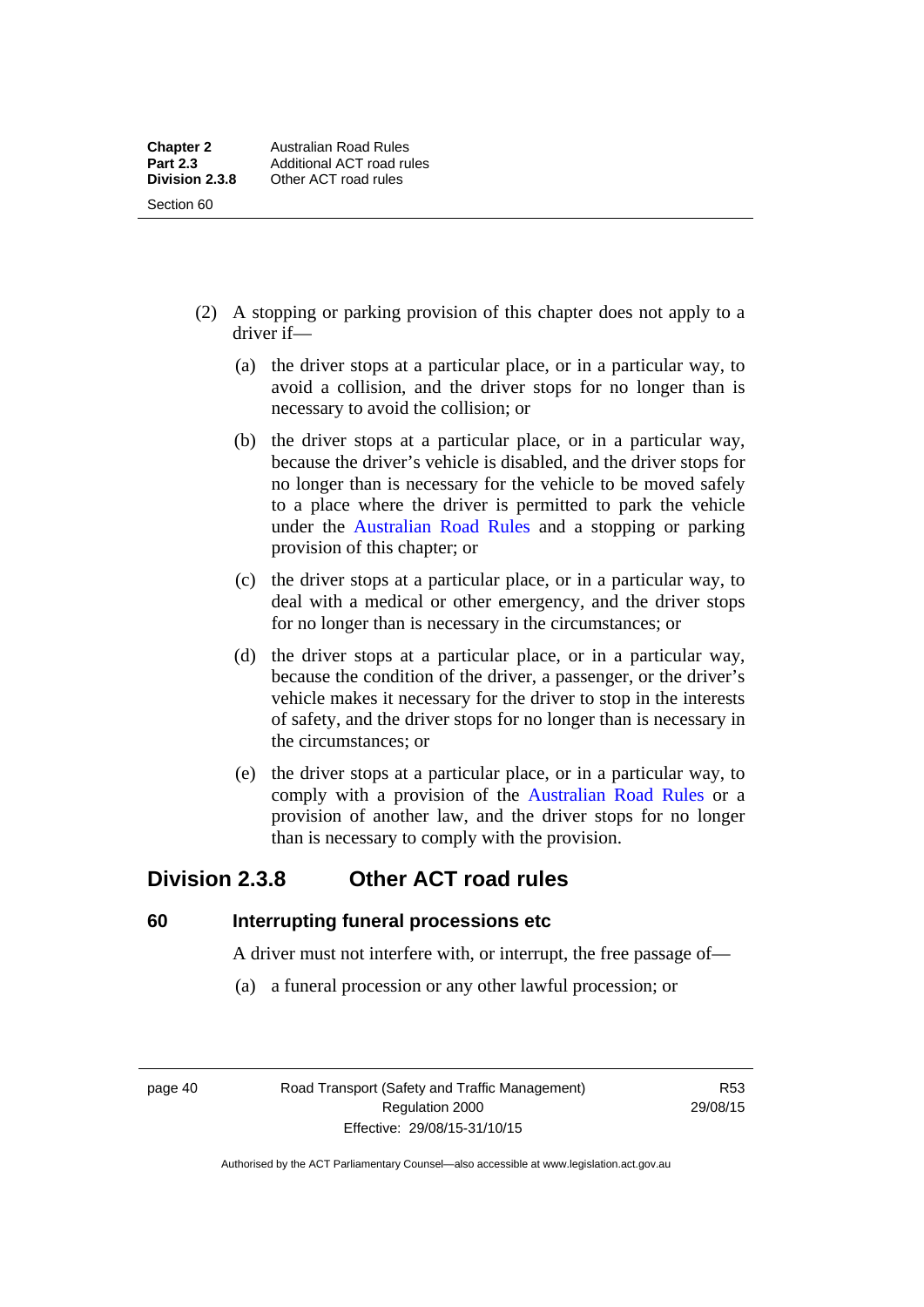(b) any vehicle or person forming part of a procession mentioned in paragraph (a).

Maximum penalty: 20 penalty units.

#### **61 Driving on roads closed to traffic**

A person must not drive a vehicle on a road that is closed to traffic under the [Act](http://www.legislation.act.gov.au/a/1999-80/default.asp), section 30.

Maximum penalty: 20 penalty units.

#### **62 Use of wheeled recreational devices and wheeled toys on roads**

 (1) A person must not travel in or on a wheeled recreational device or wheeled toy on a road while it is attached to another vehicle.

Maximum penalty: 20 penalty units.

 (2) A person travelling in or on a wheeled recreational device or wheeled toy on a road must not permit it to be drawn by another vehicle.

Maximum penalty: 20 penalty units.

 (3) A person must not travel in or on a wheeled recreational device or wheeled toy on a road if anyone travelling in or on it is completely or partly assisted in propelling it by means other than human power or gravity.

Maximum penalty: 20 penalty units.

R53 29/08/15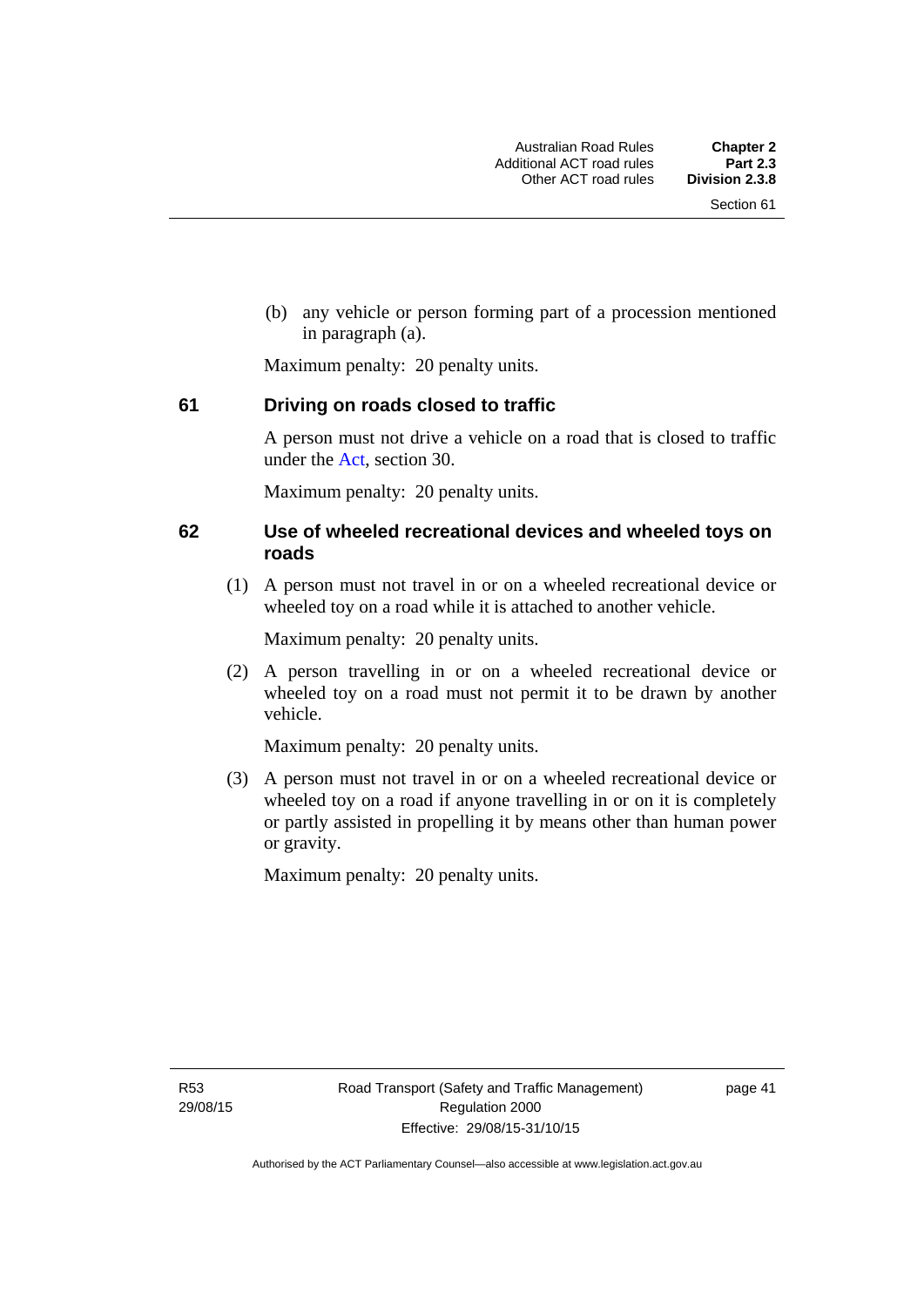# **Part 2.4 Other provisions**

#### **63 Devices that are prescribed traffic control devices—Act, dict, def** *prescribed traffic control device*

The following things are prescribed traffic control devices:

- (a) any traffic control device that has effect for the [Australian](http://www.legislation.act.gov.au//ni/db_37271/default.asp)  [Road Rules](http://www.legislation.act.gov.au//ni/db_37271/default.asp) under the [Australian Road Rules](http://www.legislation.act.gov.au//ni/db_37271/default.asp), rule 315;
- (b) any traffic-related item that has effect for the [Australian Road](http://www.legislation.act.gov.au//ni/db_37271/default.asp)  [Rules](http://www.legislation.act.gov.au//ni/db_37271/default.asp) under the [Australian Road Rules,](http://www.legislation.act.gov.au//ni/db_37271/default.asp) rule 319;
- (c) any pay parking device, pay parking sign and parking meter hood;
- (d) any device, plate, screen, words or anything else on or with anything mentioned in paragraph (a), (b) or (c).

#### **64 Preventing prescribed traffic control devices being clearly visible**

 (1) A person must not (except with the approval of the road transport authority) place anything in a position that prevents, or is likely to prevent, a prescribed traffic control device from being clearly visible to the road users to whom it is intended to apply.

Maximum penalty: 20 penalty units.

- *Note* The [Act](http://www.legislation.act.gov.au/a/1999-80/default.asp), s 19 (1) also makes it an offence for a person to install or display (or interfere, change or remove) a prescribed traffic control device without appropriate authority.
- (2) The road transport authority, a police officer or an authorised person—
	- (a) may, orally or in writing, direct a person who has contravened subsection (1) by placing something to remove the thing within a stated reasonable time; or

page 42 Road Transport (Safety and Traffic Management) Regulation 2000 Effective: 29/08/15-31/10/15

R53 29/08/15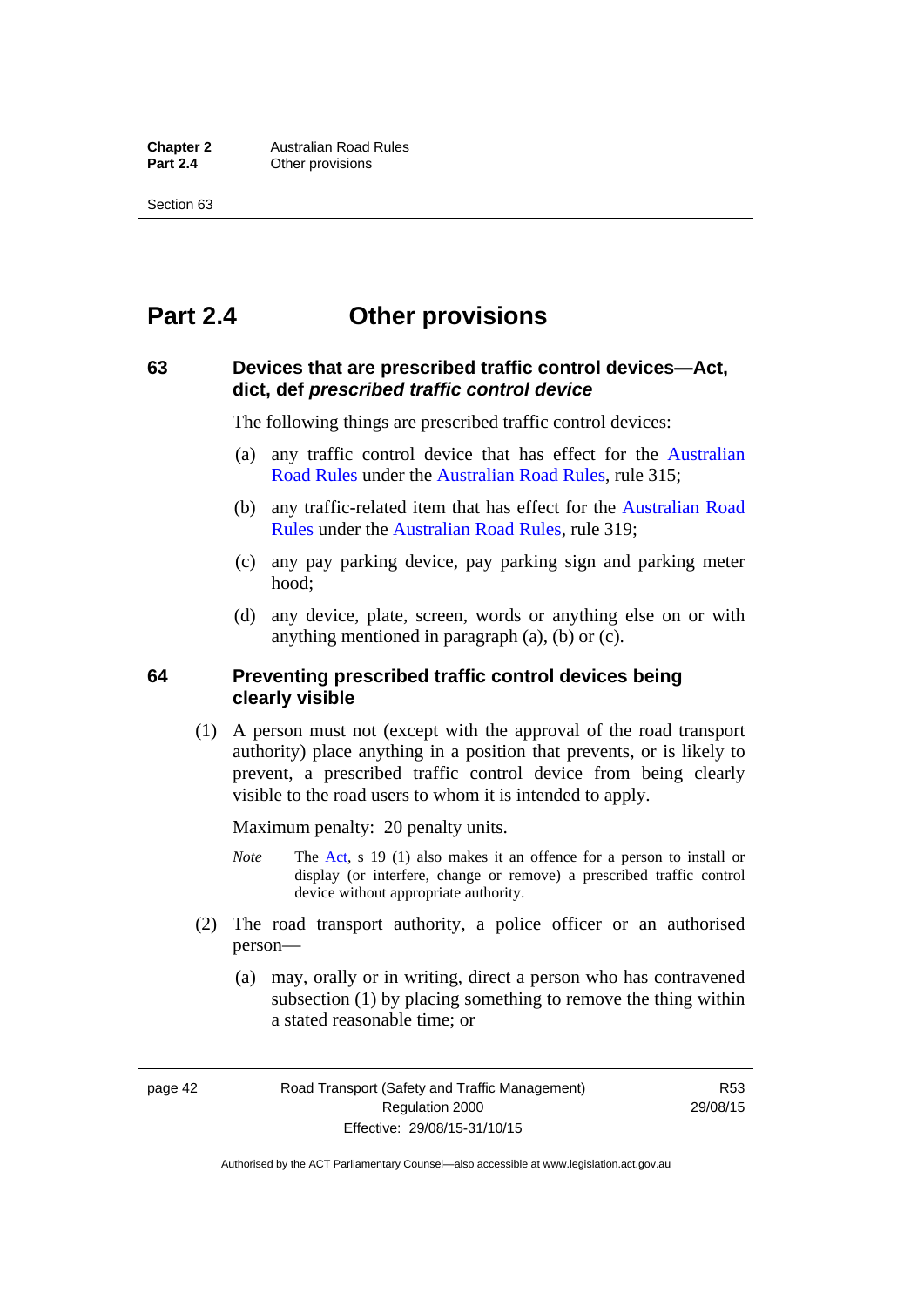- (b) may remove the thing.
- (3) If a person is given a direction under subsection (2) (a), the person must comply with the direction.

Maximum penalty: 20 penalty units.

#### **65 Use of** *do not overtake turning vehicle sign*

A person must not drive a motor vehicle or combination displaying a *do not overtake turning vehicle sign* unless the motor vehicle or combination, together with any load or projection, is at least 7.5m long.

Maximum penalty: 20 penalty units.

#### **66 Approvals etc by road transport authority**

- (1) For the [Australian Road Rules](http://www.legislation.act.gov.au//ni/db_37271/default.asp) and this regulation, the road transport authority may—
	- (a) approve a protective helmet for bicycle riders as an approved bicycle helmet; or
	- (b) approve a booster seat as an approved booster seat; or
	- (c) approve a child restraint as an approved child restraint; or
	- (d) approve a child safety harness as an approved child safety harness; or
	- (e) approve a protective helmet for motorbike riders as an approved motorbike helmet; or
	- (f) approve a canopy, cage or other device fitted to a vehicle; or
	- (g) declare a person to be an emergency worker.
- (2) An approval or declaration is a disallowable instrument.
	- *Note* A disallowable instrument must be notified, and presented to the Legislative Assembly, under the [Legislation Act.](http://www.legislation.act.gov.au/a/2001-14)

R53 29/08/15 page 43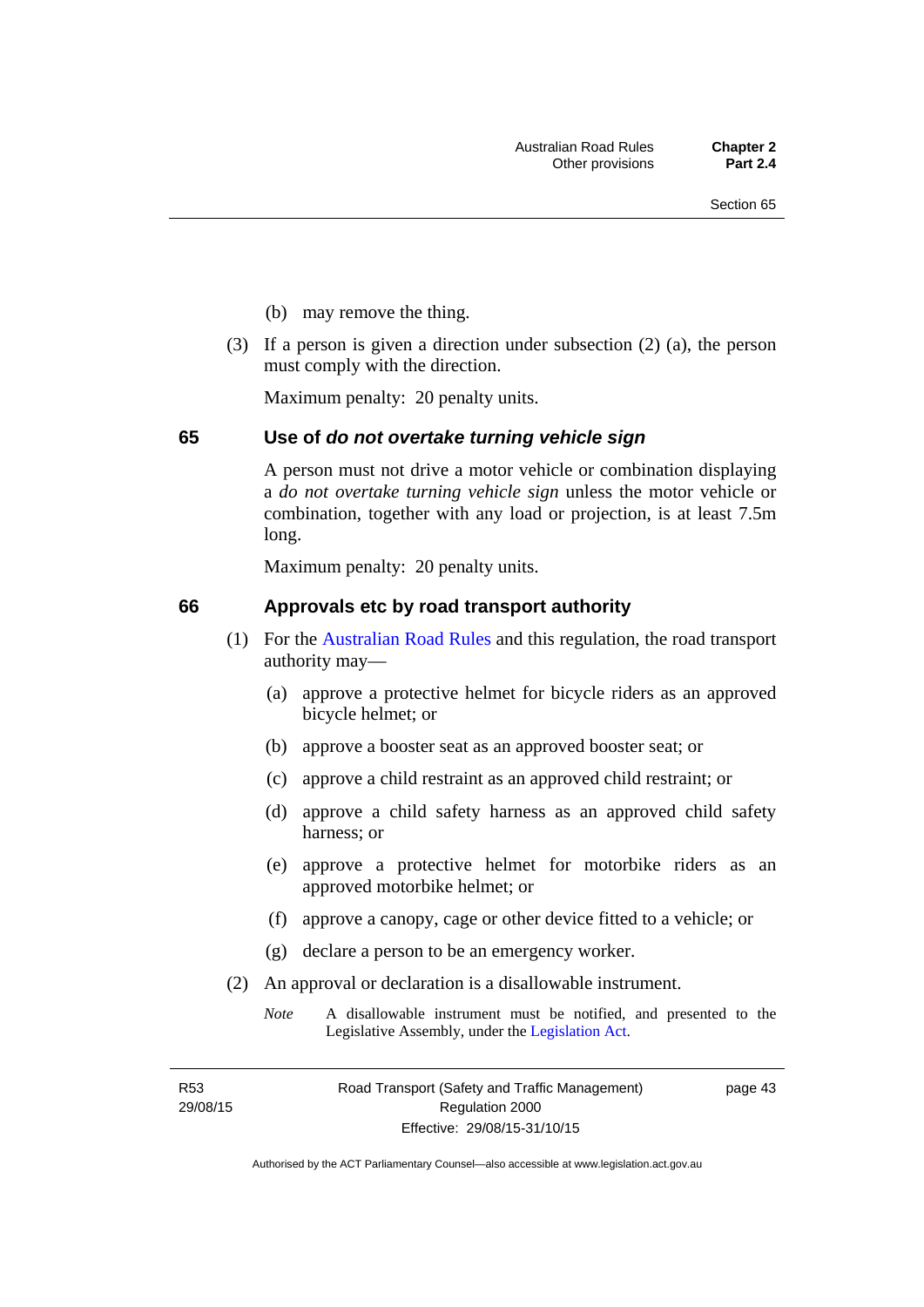#### **67 Exemption from requirement about riding on motorbikes**

The road transport authority may, for the purpose of allowing a sporting or similar event to be filmed, exempt a person from the [Australian Road Rules](http://www.legislation.act.gov.au//ni/db_37271/default.asp), rule 271 (2) to the extent that it requires the person to face forward while being carried as a passenger on a motorbike.

#### **68 Defence of complying with direction of police officer or authorised person**

- (1) It is a defence to a prosecution of a person for an offence against a provision of this chapter if, at the time of the offence, the person was obeying a direction given to the person under the [Australian](http://www.legislation.act.gov.au//ni/db_37271/default.asp)  [Road Rules,](http://www.legislation.act.gov.au//ni/db_37271/default.asp) rule 304 (1).
- (2) To remove any doubt, it is declared that a person must obey a direction given to the person under the [Australian Road Rules](http://www.legislation.act.gov.au//ni/db_37271/default.asp), rule 304 (1), whether or not the person may contravene a provision of this chapter by obeying the direction.

#### **69 Exemption for driver of police vehicle—generally—Act, s 35**

- (1) An exemption provision does not apply to the driver of a police vehicle if—
	- (a) in the circumstances—
		- (i) the driver is taking reasonable care; and
		- (ii) it is reasonable that the provision should not apply, having regard to the road and traffic conditions at the time; and
	- (b) if the vehicle is a motor vehicle that is moving—the vehicle is displaying a blue or red flashing light or sounding an alarm.
	- *Note* This section also applies to a rider of a police motorbike (see *[Road](http://www.legislation.act.gov.au/a/1999-77)  [Transport \(General\) Act 1999](http://www.legislation.act.gov.au/a/1999-77)*, dict defs *drive*, *driver*, *ride* and *vehicle*).

page 44 Road Transport (Safety and Traffic Management) Regulation 2000 Effective: 29/08/15-31/10/15

R53 29/08/15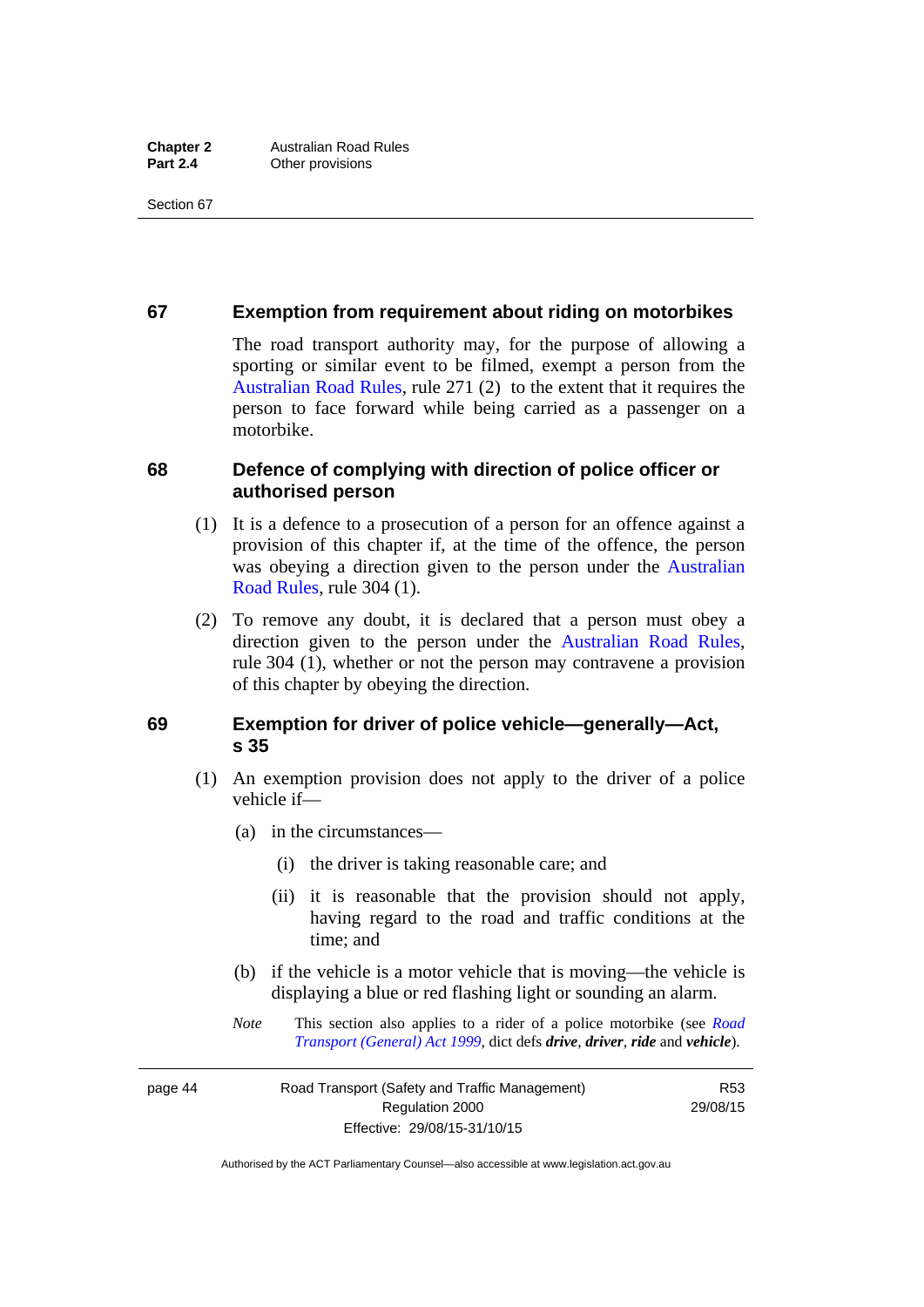- (2) Subsection (1) (b) does not apply to the driver if, in the circumstances, it is reasonable—
	- (a) not to display the light or sound the alarm; or
	- (b) for the vehicle not to be fitted or equipped with a blue or red flashing light or an alarm.
- (3) In this section:

#### *exemption provision* means—

- (a) the [Act](http://www.legislation.act.gov.au/a/1999-80/default.asp), section 5B (Burnouts and other prohibited conduct); or
- (b) the [Act](http://www.legislation.act.gov.au/a/1999-80/default.asp), section 7 (Furious, reckless or dangerous driving), to the extent the section relates to furious or dangerous driving; or
- (c) part 2.1 (Incorporation into ACT law); or
- (d) part 2.2 (How the [Australian Road Rules](http://www.legislation.act.gov.au//ni/db_37271/default.asp) are incorporated); or
- (e) part 2.3 (Additional ACT road rules).

#### **69A Exemption for driver of police vehicle—training and assessment**

- (1) An exemption provision does not apply to the driver of a police vehicle if—
	- (a) the driver is doing police driver training or police driver assessment; and
	- (b) in the circumstances—
		- (i) the driver is taking reasonable care; and
		- (ii) it is reasonable that the provision should not apply, having regard to the road and traffic conditions at the time; and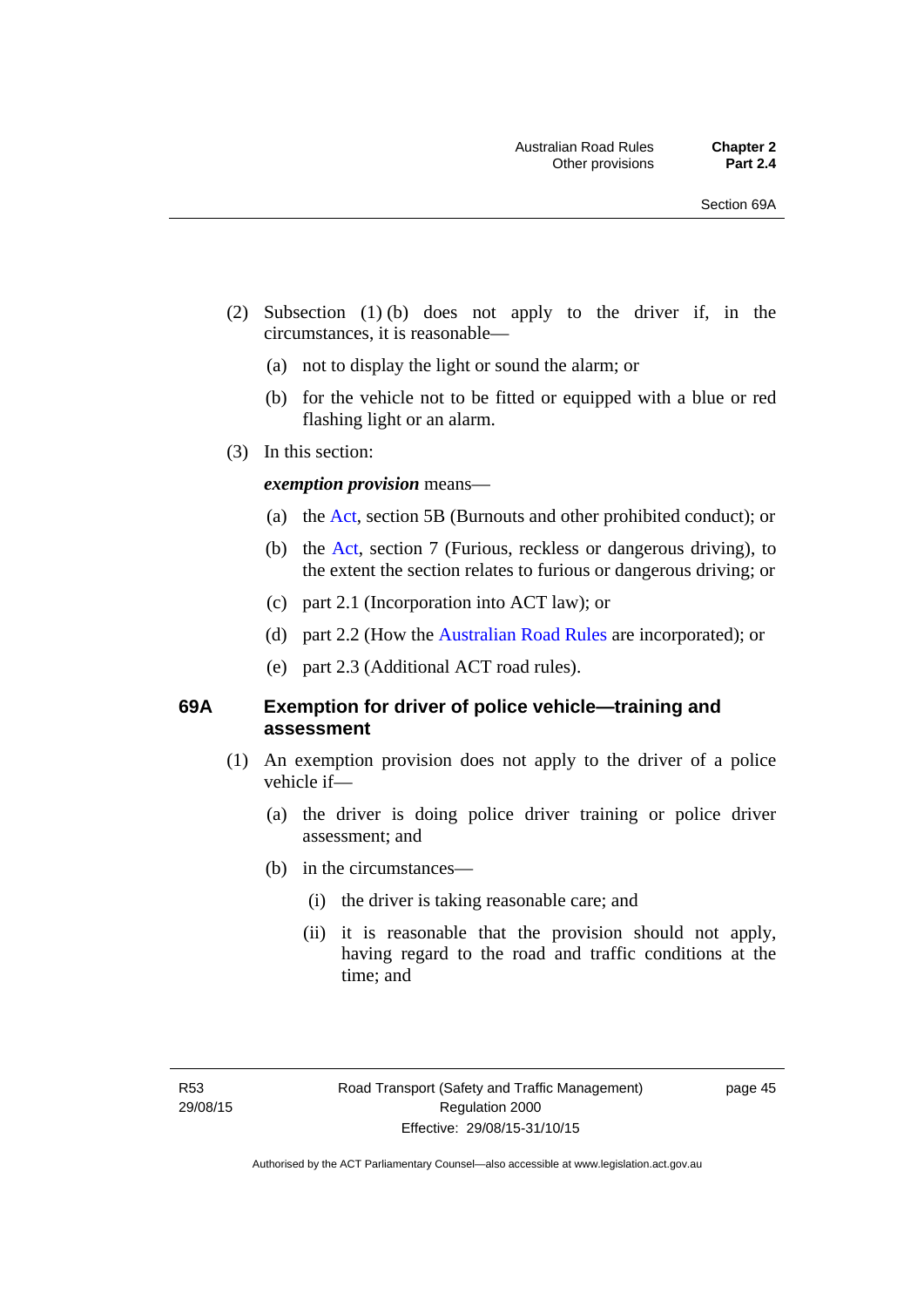- (c) if the vehicle is a motor vehicle that is moving—the vehicle is displaying a blue or red flashing light or sounding an alarm.
- *Note* This section also applies to a rider of a police motorbike (see *[Road](http://www.legislation.act.gov.au/a/1999-77)  [Transport \(General\) Act 1999](http://www.legislation.act.gov.au/a/1999-77)*, dict defs *drive*, *driver*, *ride* and *vehicle*).
- (2) Subsection (1) (c) does not apply to the driver if, in the circumstances, it is reasonable—
	- (a) not to display the light or sound the alarm; or
	- (b) for the vehicle not to be fitted or equipped with a blue or red flashing light or an alarm.
- (3) In this section:

*AFP* means the Australian Federal Police.

*exemption provision* means—

- (a) the [Act,](http://www.legislation.act.gov.au/a/1999-80/default.asp) section 5B (Burnouts and other prohibited conduct); or
- (b) the [Act](http://www.legislation.act.gov.au/a/1999-80/default.asp), section 7 (Furious, reckless or dangerous driving), to the extent the section relates to furious or dangerous driving; or
- (c) part 2.1 (Incorporation into ACT law); or
- (d) part 2.2 (How the [Australian Road Rules](http://www.legislation.act.gov.au//ni/db_37271/default.asp) are incorporated); or
- (e) part 2.3 (Additional ACT road rules).

*police driver assessment* means an assessment conducted by an AFP employee or contractor of a police officer's ability to drive a police vehicle in the exercise of the police officer's functions as a police officer.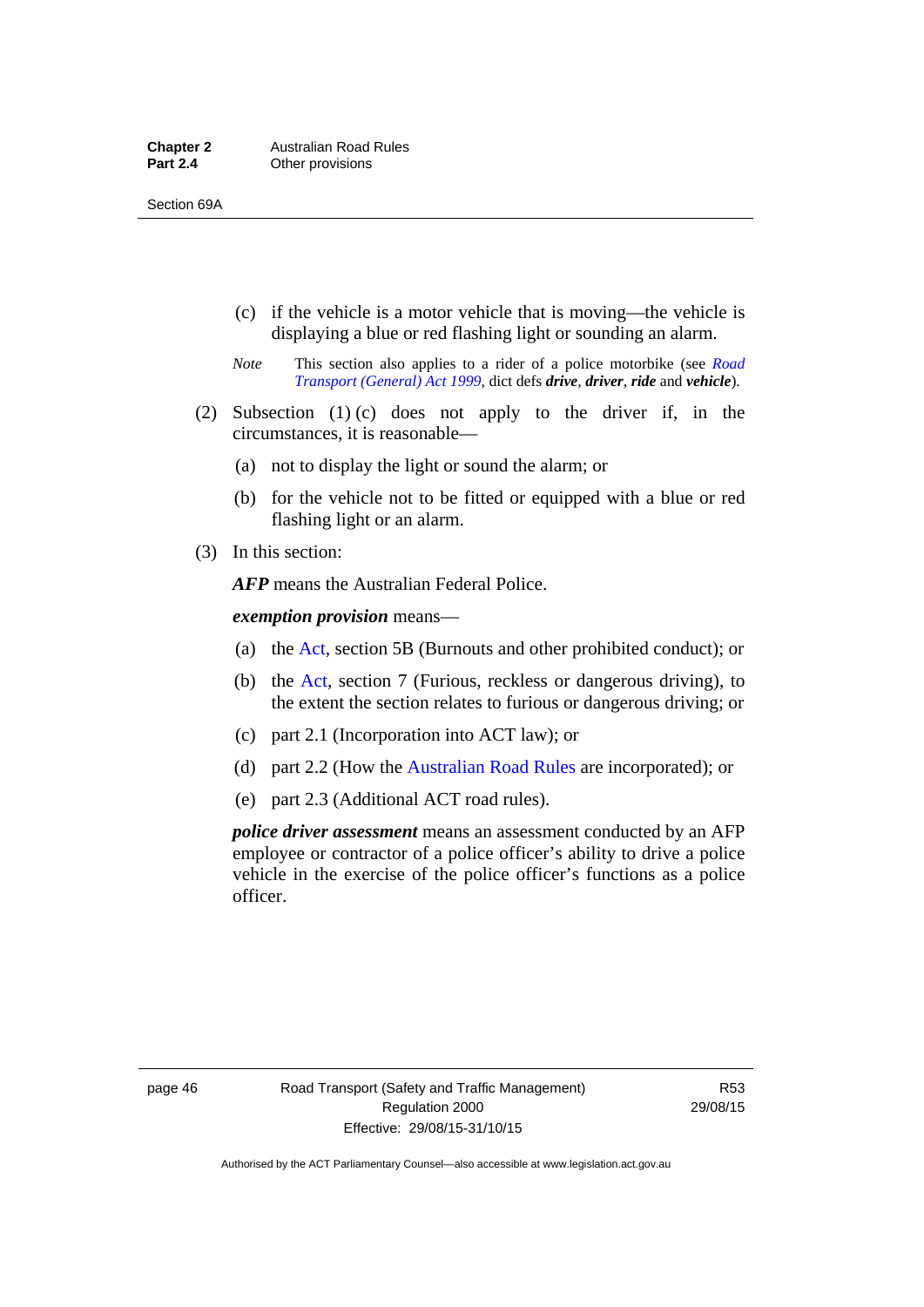*police driver training* means training provided by the AFP, or an AFP contractor, that teaches a police officer how to drive a police vehicle for the purpose of the exercise of the police officer's functions as a police officer.

*police officer* includes a person who is training to become a police officer.

#### **70 Exemption for driver of emergency vehicles**

A provision of this chapter does not apply to the driver of an emergency vehicle if—

- (a) in the circumstances—
	- (i) the driver is taking reasonable care; and
	- (ii) it is reasonable that the provision should not apply; and
- (b) if the vehicle is a motor vehicle that is moving—the vehicle is displaying a blue or red flashing light or sounding an alarm.

#### **71 Stopping and parking exemption for police and emergency vehicles and authorised people**

(1) In this section:

*stopping or parking provision of this chapter*—see section 58 (1).

- (2) A stopping or parking provision of this chapter does not apply to the driver of a police vehicle or emergency vehicle if, in the circumstances—
	- (a) the driver is taking reasonable care; and
	- (b) it is reasonable that the provision should not apply.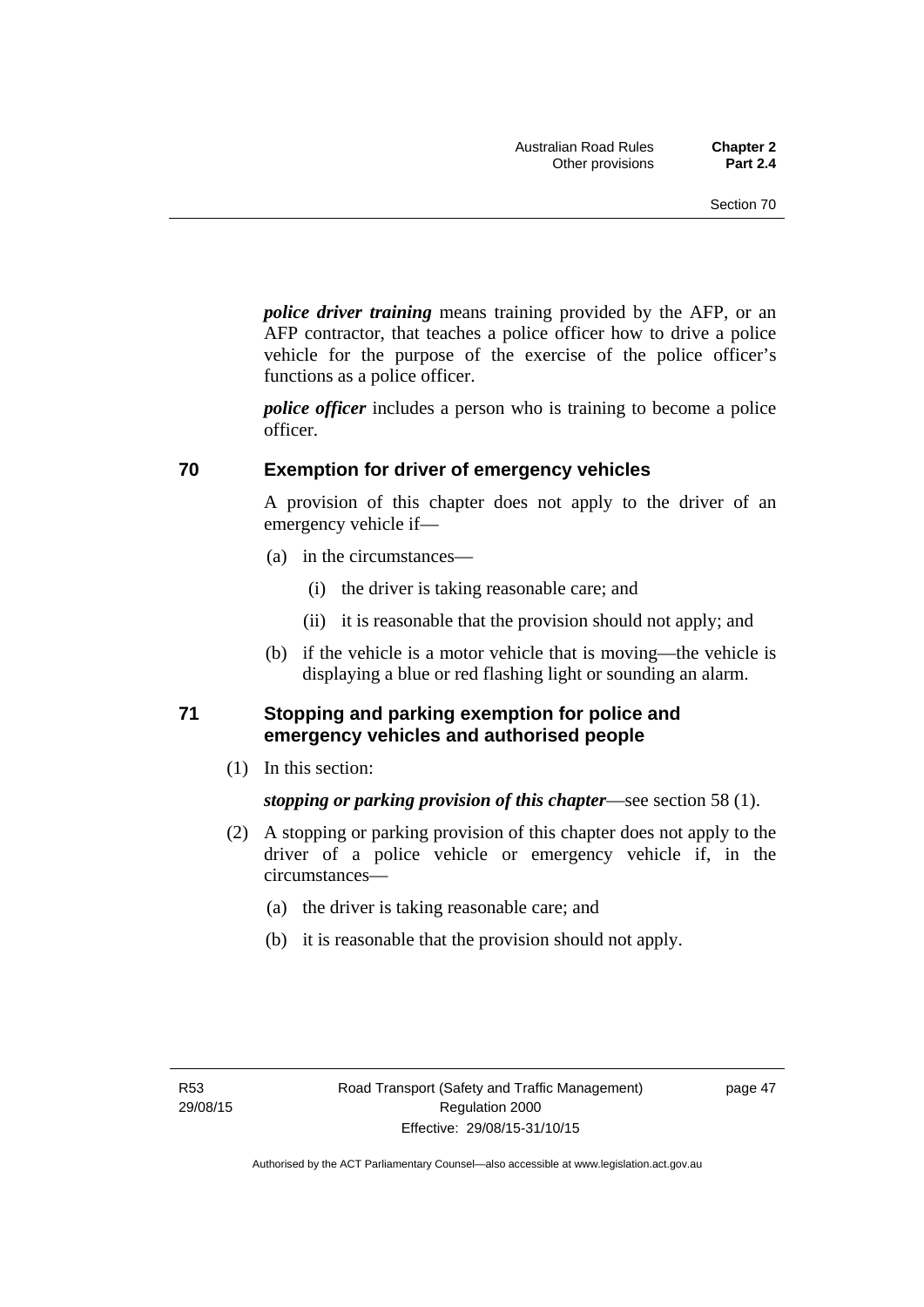- (3) A stopping or parking provision of this chapter does not apply to an authorised person who is driving a vehicle in the course of the person's duty as an authorised person if, in the circumstances—
	- (a) the person is taking reasonable care; and
	- (b) it is reasonable that the provision should not apply.

page 48 Road Transport (Safety and Traffic Management) Regulation 2000 Effective: 29/08/15-31/10/15

R53 29/08/15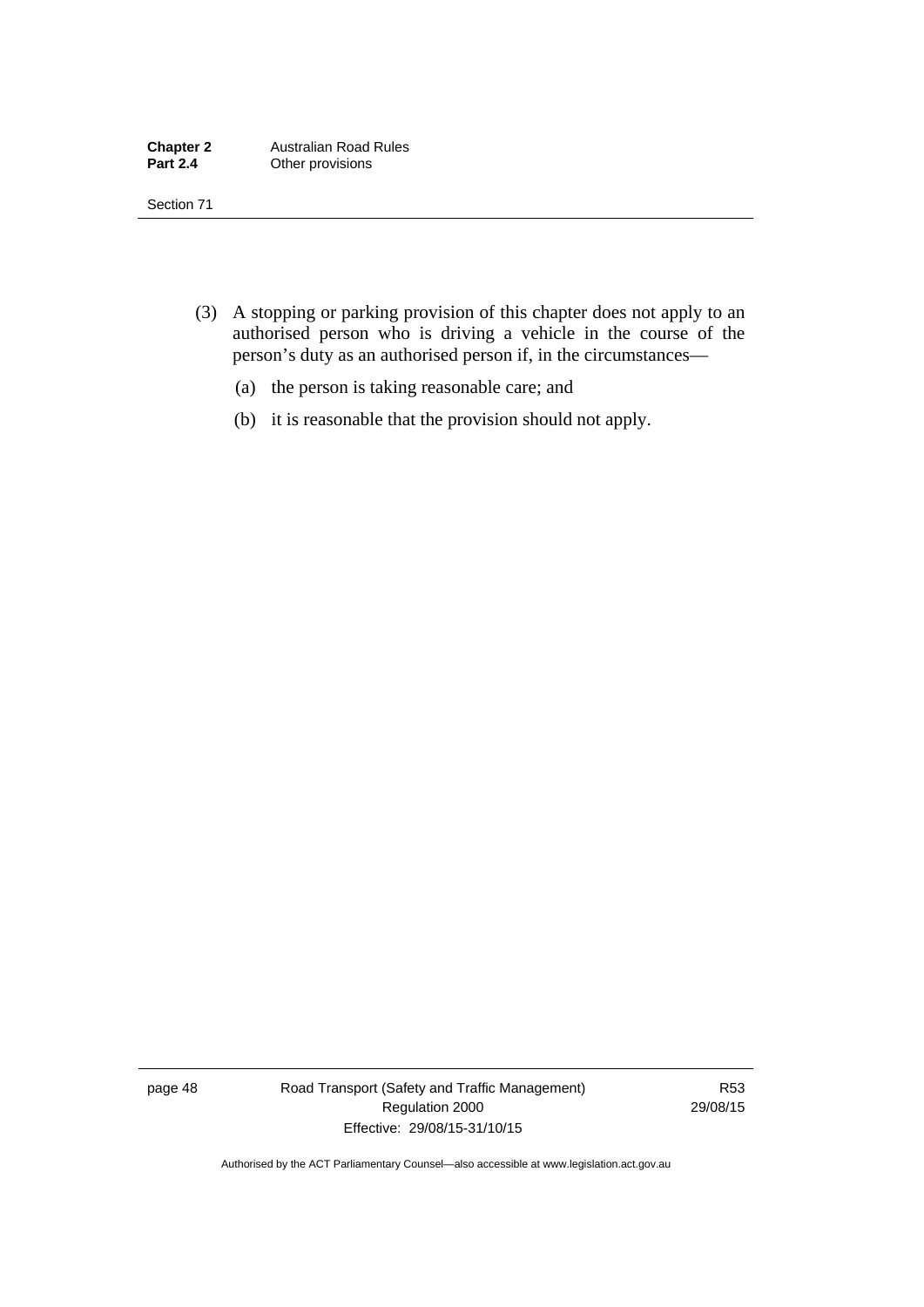# **Chapter 3 Parking**

# **Part 3.1 Parking schemes**

# **Division 3.1.1 Metered parking schemes**

## **72 Metered parking schemes**

- (1) The road transport authority may establish and operate metered parking schemes for any length of road or area.
- (2) For a metered parking scheme, the road transport authority—
	- (a) may set aside metered parking spaces; and
	- (b) may install parking meters for the payment of fees for metered parking spaces.

## **73 Metered parking areas**

- (1) The road transport authority may set aside a length of road or area as a metered parking area.
- (2) A metered parking area must be designated by metered parking signs.

## **74 Parking meters**

- (1) A parking meter must be installed at the space to which it applies or, if a parking meter applies to 2 or more spaces, close to the spaces.
- (2) The parking meter applying to a metered parking space must show or be capable of showing the fees fixed for the space under this division.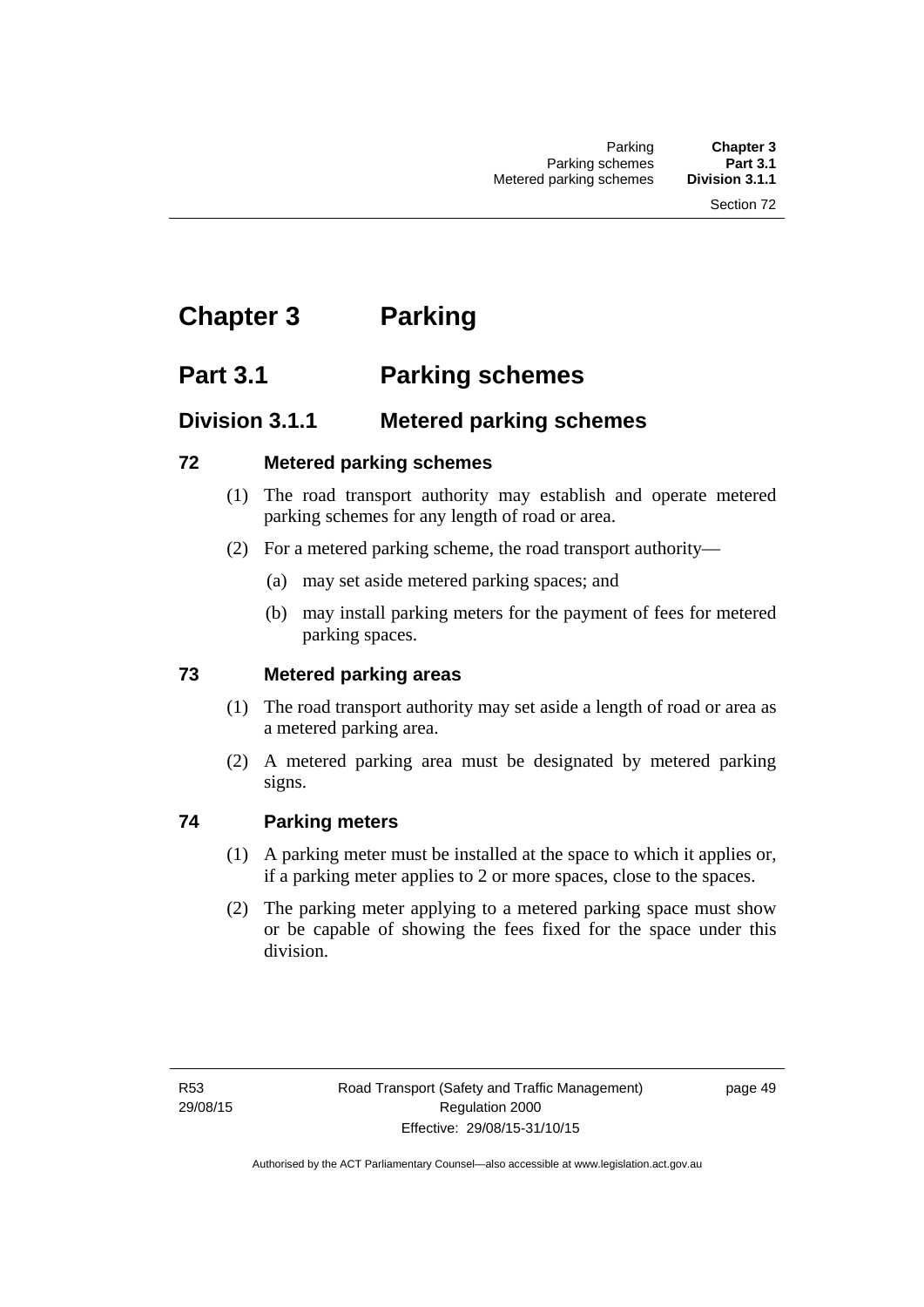- (3) A parking meter must clearly show, or be capable of clearly showing, whether the relevant parking fee for the parking of a vehicle in the metered parking space or spaces to which it applies has been paid.
- (4) A multi-space parking meter must also identify each metered parking space by its number.

#### **75 Metered parking spaces**

- (1) A metered parking space must be designated by a road marking.
- (2) For a metered parking space to which a multi-space parking meter applies, the number for the space and an arrow indicating the direction of the meter must be marked in or adjacent to the space.

## **Division 3.1.2 Ticket parking schemes**

*Note* The [Australian Road Rules](http://www.legislation.act.gov.au//ni/db_37271/default.asp), r 207 (2) provides that a driver who parks in a ticket parking area must pay the fee and obey the instructions on the ticket. See also s 16.

#### **75A Parking authorities**

- (1) A person may apply to the road transport authority to be a parking authority for a stated area.
- (2) The road transport authority may declare the person to be a parking authority for a stated area (the *area of operations*).
	- *Note* The power to make the declaration includes the power to amend or repeal it (see [Legislation Act,](http://www.legislation.act.gov.au/a/2001-14) s 46).
- (3) The declaration is a disallowable instrument.
	- *Note* A disallowable instrument must be notified, and presented to the Legislative Assembly, under the [Legislation Act.](http://www.legislation.act.gov.au/a/2001-14)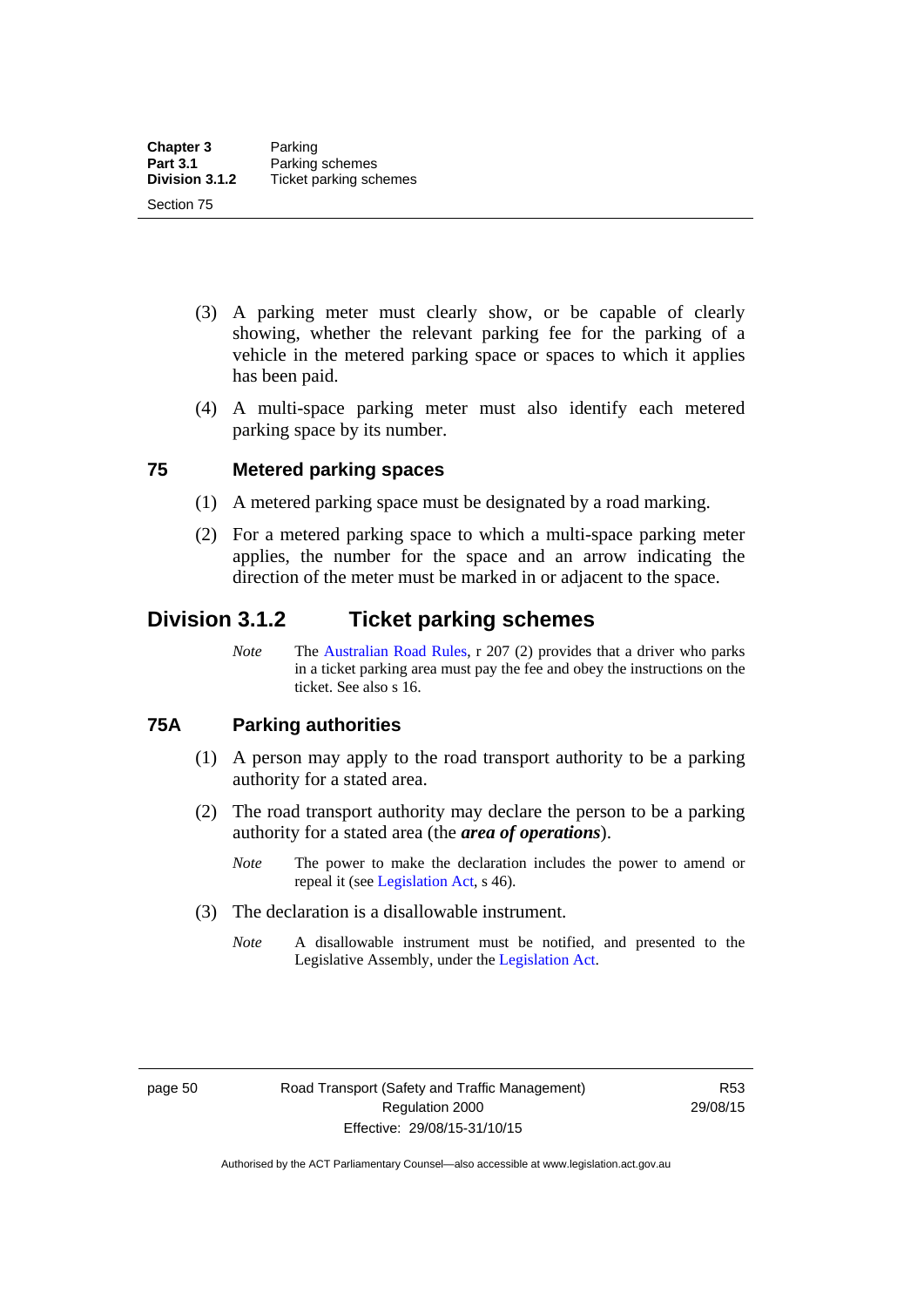#### **75B Parking authority guidelines**

- (1) The road transport authority must establish guidelines for section 76A (the *parking authority guidelines*).
- (2) The parking authority guidelines are a disallowable instrument.

- (3) A parking authority is not entitled to provide, or charge for, parking in a ticket parking area if the parking authority does not comply with the parking authority guidelines.
- (4) A parking authority is taken to comply with the parking authority guidelines until the contrary is proved.

#### **76 Ticket parking schemes—road transport authority**

- (1) The road transport authority may establish and operate a ticket parking scheme for any length of road or area.
- (2) For a ticket parking scheme, the road transport authority—
	- (a) may set aside a length of road or area as a ticket parking area; and
	- (b) may adopt the ways of, and schemes for, payment of the fees the authority considers appropriate; and
	- (c) may install pay parking devices.

#### **76AA Approval of e-payment method**

(1) The road transport authority may approve an e-payment method (an *approved e-payment method*) for a driver of a vehicle to pay for the use of a parking space in a ticket parking area.

*Note* A disallowable instrument must be notified, and presented to the Legislative Assembly, under the [Legislation Act.](http://www.legislation.act.gov.au/a/2001-14)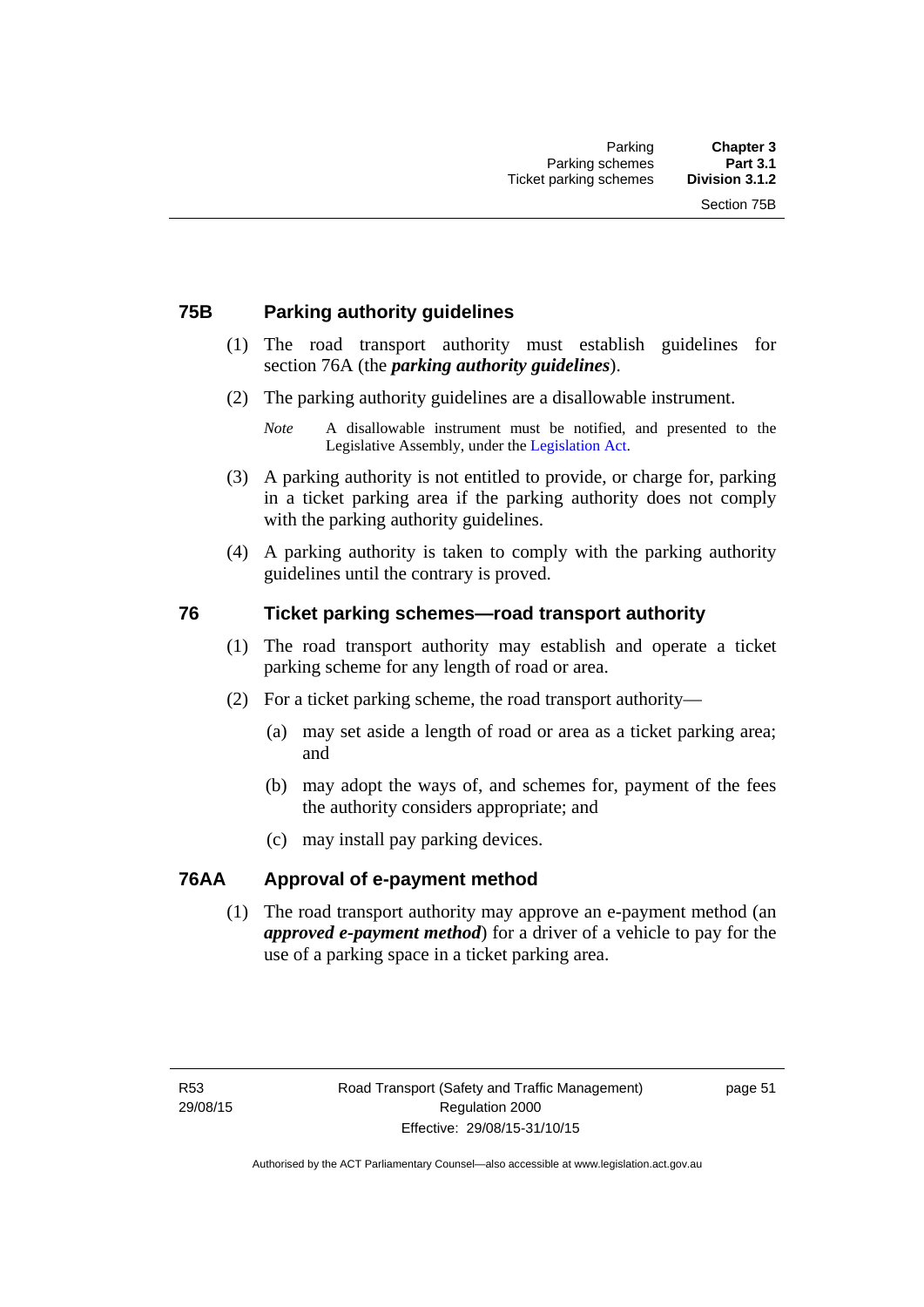- (2) The road transport authority may not approve an e-payment method unless satisfied that the system supporting the method is capable of—
	- (a) giving the road transport authority contemporary information about fees paid for parking spaces in ticket parking areas; and
	- (b) keeping a record of each transaction; and
	- (c) giving a person using the method an electronic receipt for the transaction.
- (3) An approval is a notifiable instrument.

*Note* A notifiable instrument must be notified under the [Legislation Act](http://www.legislation.act.gov.au/a/2001-14).

(4) In this section:

*e-payment method* means a method for payment using an electronic device.

#### **76A Ticket parking schemes—parking authorities**

- (1) A parking authority may, in accordance with the parking authority guidelines, establish and operate a ticket parking scheme for any length of road or area within its area of operations.
- (2) For a ticket parking scheme, the parking authority may, in accordance with the parking authority guidelines—
	- (a) set aside a length of road or area within its area of operations as a ticket parking area; and
	- (b) fix fees for the parking of vehicles in the area; and
	- (c) adopt the ways of, and schemes for, payment of the fees the authority considers appropriate; and
	- (d) install pay parking devices.
	- *Note* Section 75A provides for the road transport authority to declare parking authorities and s 75B provides for parking authority guidelines.

page 52 Road Transport (Safety and Traffic Management) Regulation 2000 Effective: 29/08/15-31/10/15

R53 29/08/15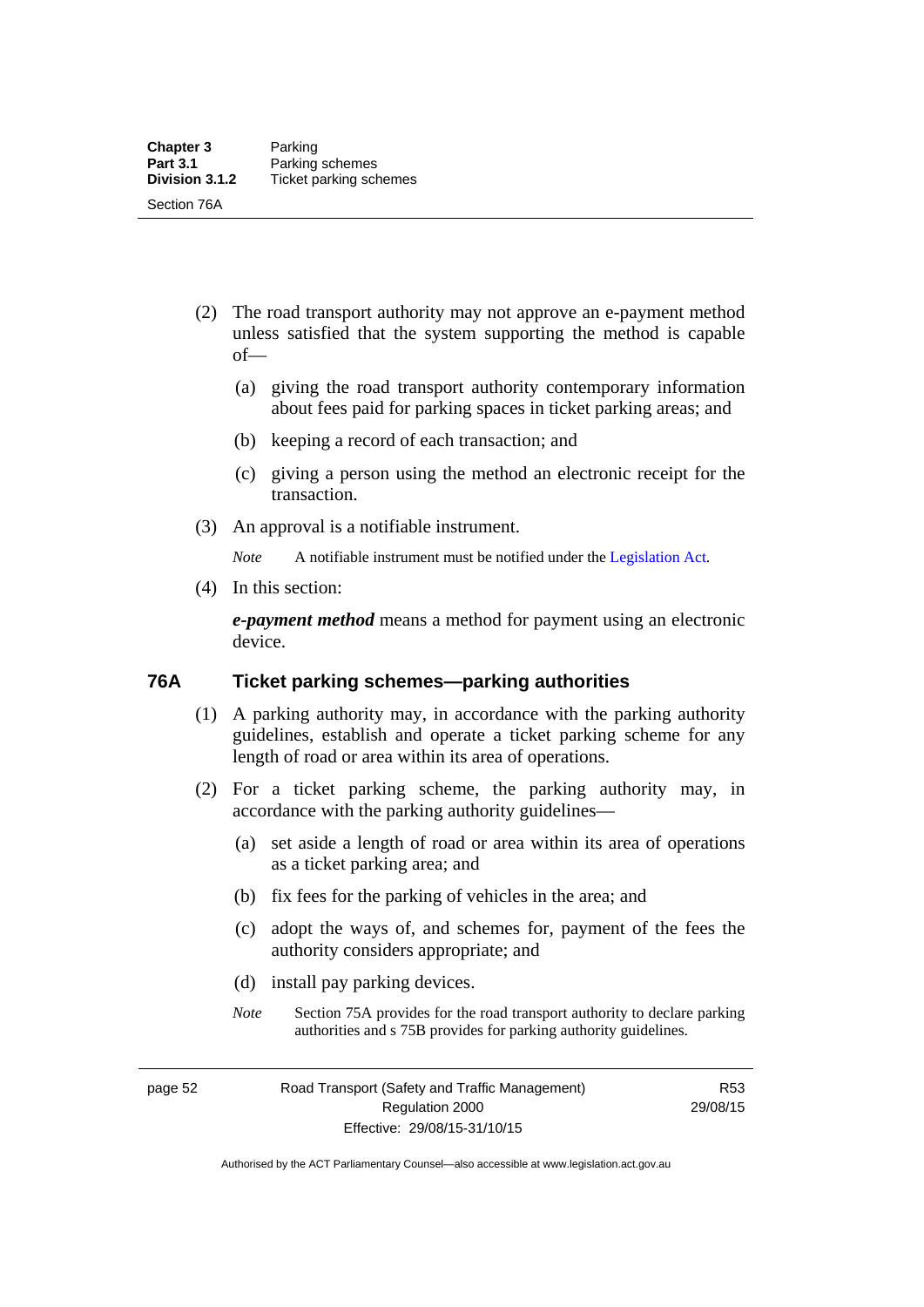## **77 Ticket parking areas**

- (1) A ticket parking area must be designated by ticket parking signs.
- (2) A ticket parking area is taken to include only such lengths of road and areas to which ticket parking signs apply as are lawfully available, apart from this division, for the parking of vehicles.

#### **78 Ticket parking spaces**

A ticket parking area may be divided into ticket parking spaces, of a size suitable for parking a single vehicle, by a road marking.

#### **79 Ticket machines**

The ticket machine for a ticket parking area must show or be capable of showing the fees fixed for the area under this division.

#### **80 Parking tickets**

- (1) The following information must be printed on a parking ticket:
	- (a) the expiry date (expressed as the day of the month, the month and the year);
	- (b) for a parking ticket other than an RTA periodic ticket—the expiry time (expressed in hours and minutes);
	- (c) the name of the authority issuing the ticket;
	- (d) an indication of the ticket parking area where or for which the ticket is issued;
	- (e) the fee paid for the issue of the ticket or, for an RTA periodic ticket (except a ticket issued at a concessional price), the daily value of the ticket;
	- (f) a serial number;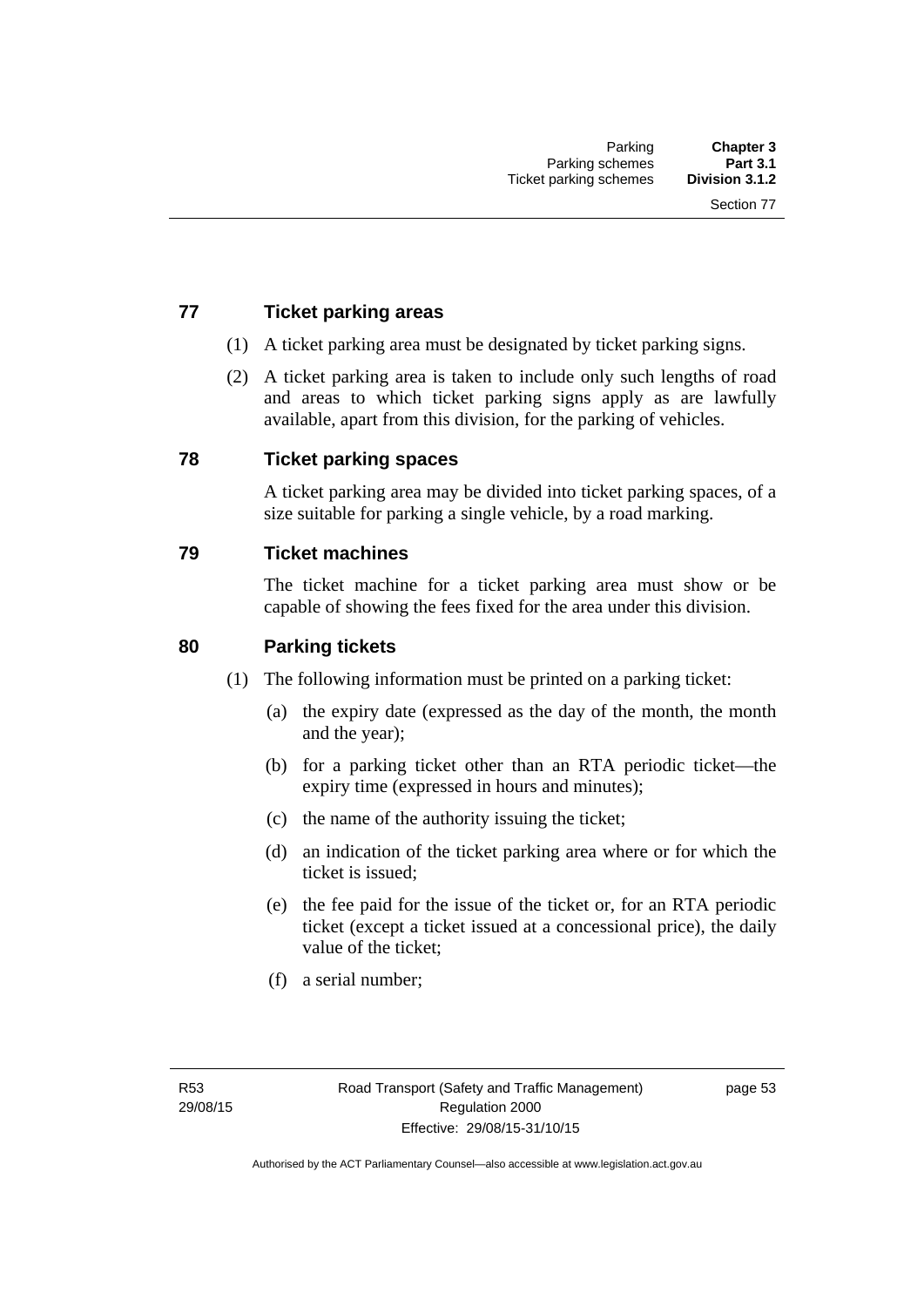Section 81

(g) instructions for use of the ticket.

#### **Examples for par (d)**

- 1 a code for the ticket parking area where the ticket is issued
- 2 the number of the parking ticket machine which issued the ticket
- 3 for an RTA periodic ticket—the daily value of the ticket or the area where the ticket may be used
- *Note* An example is part of the regulation, is not exhaustive and may extend, but does not limit, the meaning of the provision in which it appears (see [Legislation Act,](http://www.legislation.act.gov.au/a/2001-14) s 126 and s 132).
- (2) A parking ticket must be legible and of a size and design that enables it to be easily displayed in or on a vehicle.
- (3) In this section:

*RTA periodic ticket*, for a ticket parking area, means a ticket issued by the road transport authority that is valid for parking in the area for a stated period of not less than 1 week.

#### **81 Duration of parking tickets and e-payment parking period**

- (1) A parking ticket takes effect when it is issued and expires at the expiry time stated on the ticket.
- (2) An e-payment parking period begins when the parking period is initiated by a device in accordance with an approved e-payment method and ends when the period for which payment is made in accordance with the approved e-payment method ends.

## **Division 3.1.3 Heavy vehicle parking**

## **82 Definitions—div 3.1.3**

In this division:

*heavy vehicle* means a vehicle, whether loaded or unloaded, that is longer than 7.5m, has a GVM over 4.5t, and is used for commercial purposes.

page 54 Road Transport (Safety and Traffic Management) Regulation 2000 Effective: 29/08/15-31/10/15

R53 29/08/15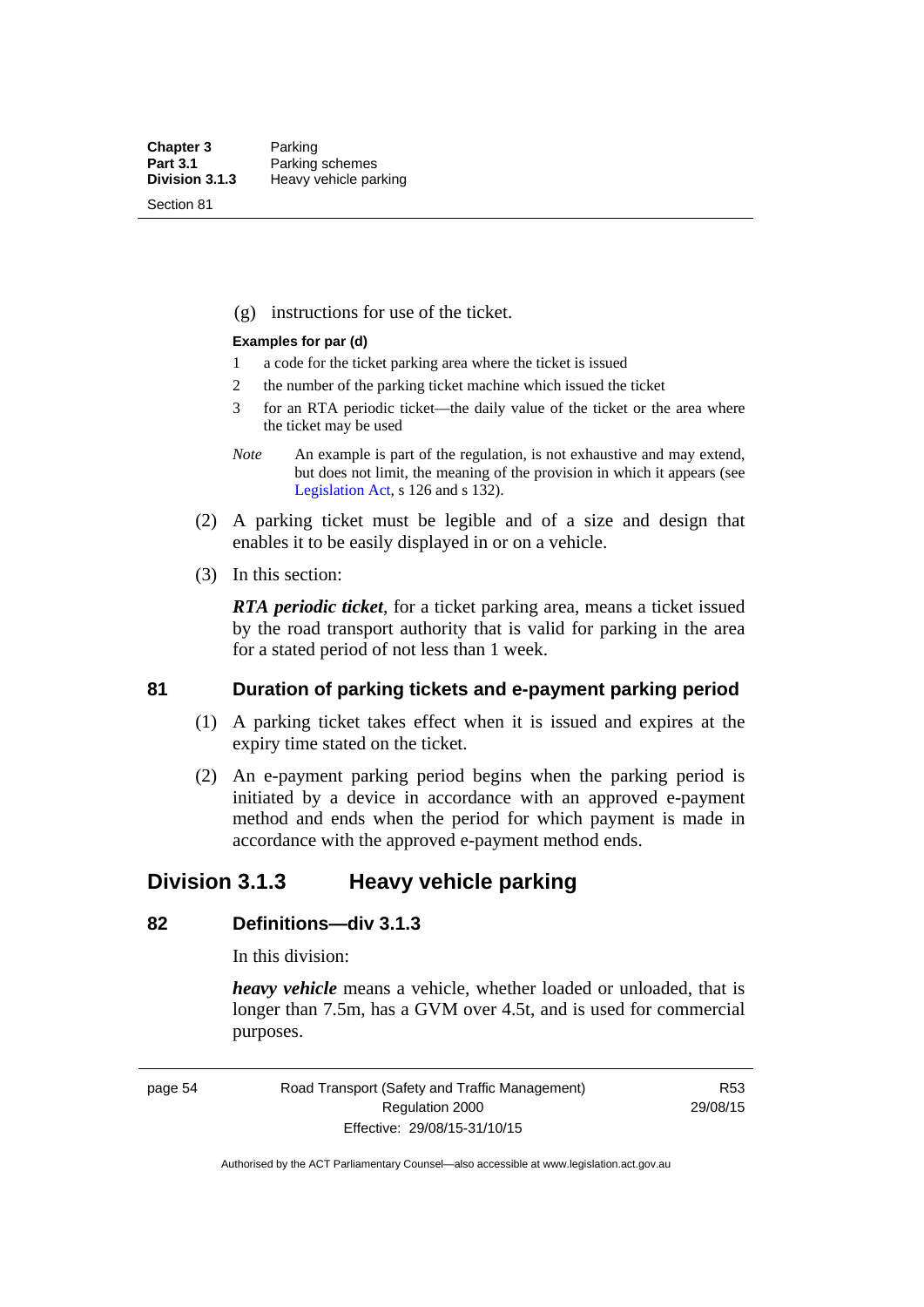#### *land adjoining residential land*—see section 83.

*residential land* means land leased for residential purposes.

*stock truck* means a vehicle that has a GVM over 4.5t and is built or used to transport livestock.

#### **83 References in div 3.1.3 to land adjoining residential land**

A reference in this division to *land adjoining residential land* includes a reference to land that would, apart from an intervening road, adjoin that land.

#### **84 Vehicle parked partly on residential land**

For this division, a vehicle that is parked partly on residential land, and partly on adjoining land that is not residential land, is taken not to be parked on residential land.

## **85 Parking of certain vehicles on residential land prohibited**

- (1) This section applies to a vehicle, whether loaded or unloaded, that is—
	- (a) a stock truck; or
	- (b) a semitrailer with the load space permanently enclosed by rigid construction or with sides enclosed by nonrigid material and a rigid roof; or
	- (c) higher than 3.6m and used for commercial purposes.
- (2) A person must not park a vehicle to which this section applies on residential land.

Maximum penalty: 20 penalty units.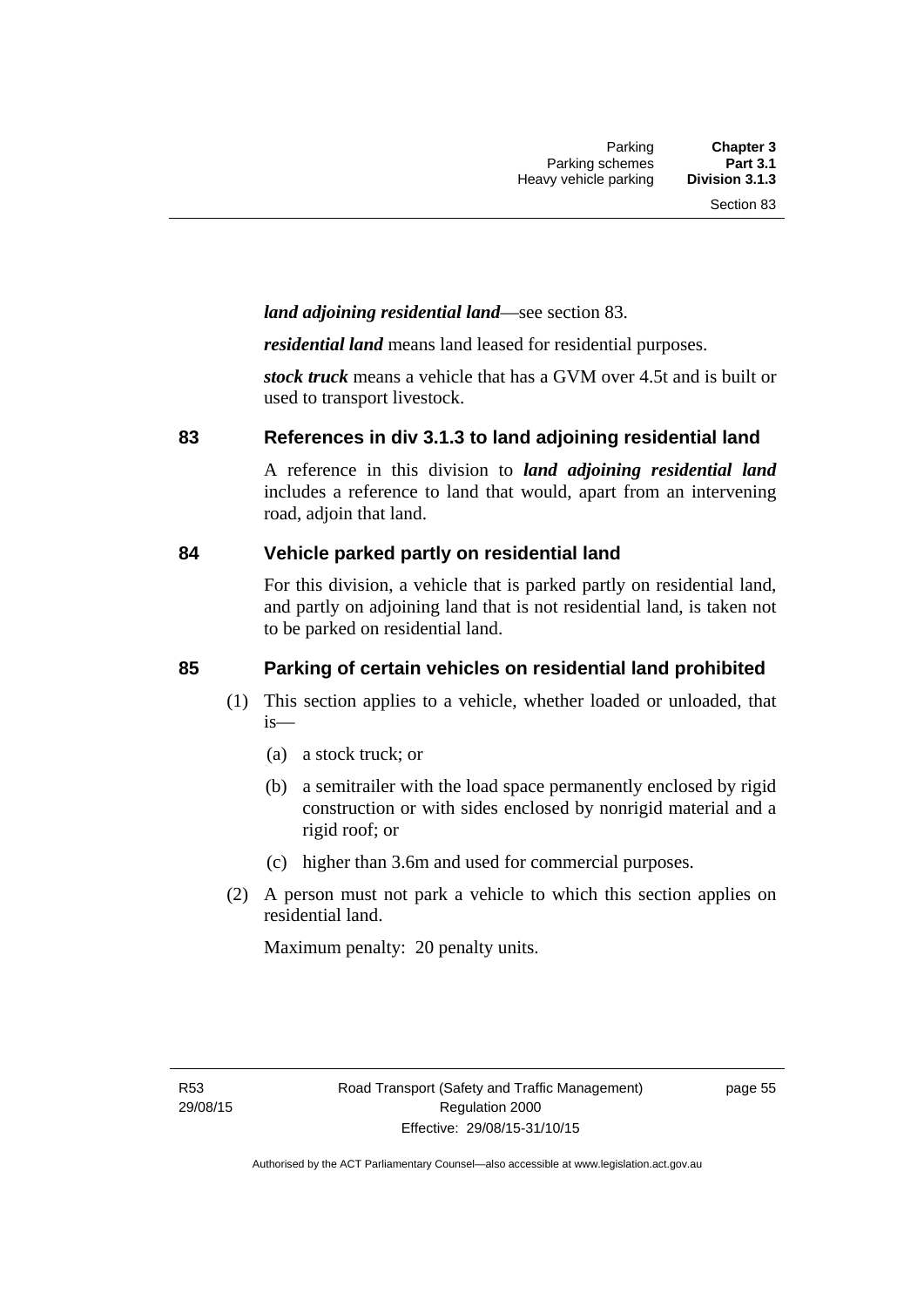### **85A No more than 1 heavy vehicle on residential land**

- (1) A person commits an offence if—
	- (a) the person parks 2 or more heavy vehicles on residential land; or
	- (b) the person parks a heavy vehicle on residential land and there is already another heavy vehicle parked on the land.

Maximum penalty: 20 penalty units.

- (2) Subsection (1) does not apply if—
	- (a) only 2 heavy vehicles are parked on the residential land; and
	- (b) 1 vehicle is plant that is parked on the other vehicle; and
	- (c) no part of either vehicle is higher than 3.6m from the ground.
- (3) In this section:

*plant* means a motor vehicle that consists solely of—

- (a) a machine or implement that cannot carry a load, other than tools and accessories usually carried in or on the vehicle; or
- (b) a crane, forklift truck or bobcat; or
- (c) a bobcat and excavation equipment.

### **85B Heavy vehicles to be parked away from residential land boundaries**

- (1) A person commits an offence if—
	- (a) the person parks a heavy vehicle on residential land; and
	- (b) any part of the vehicle when parked is—
		- (i) in front of the setback line of the front boundary of the land; or

page 56 Road Transport (Safety and Traffic Management) Regulation 2000 Effective: 29/08/15-31/10/15

R53 29/08/15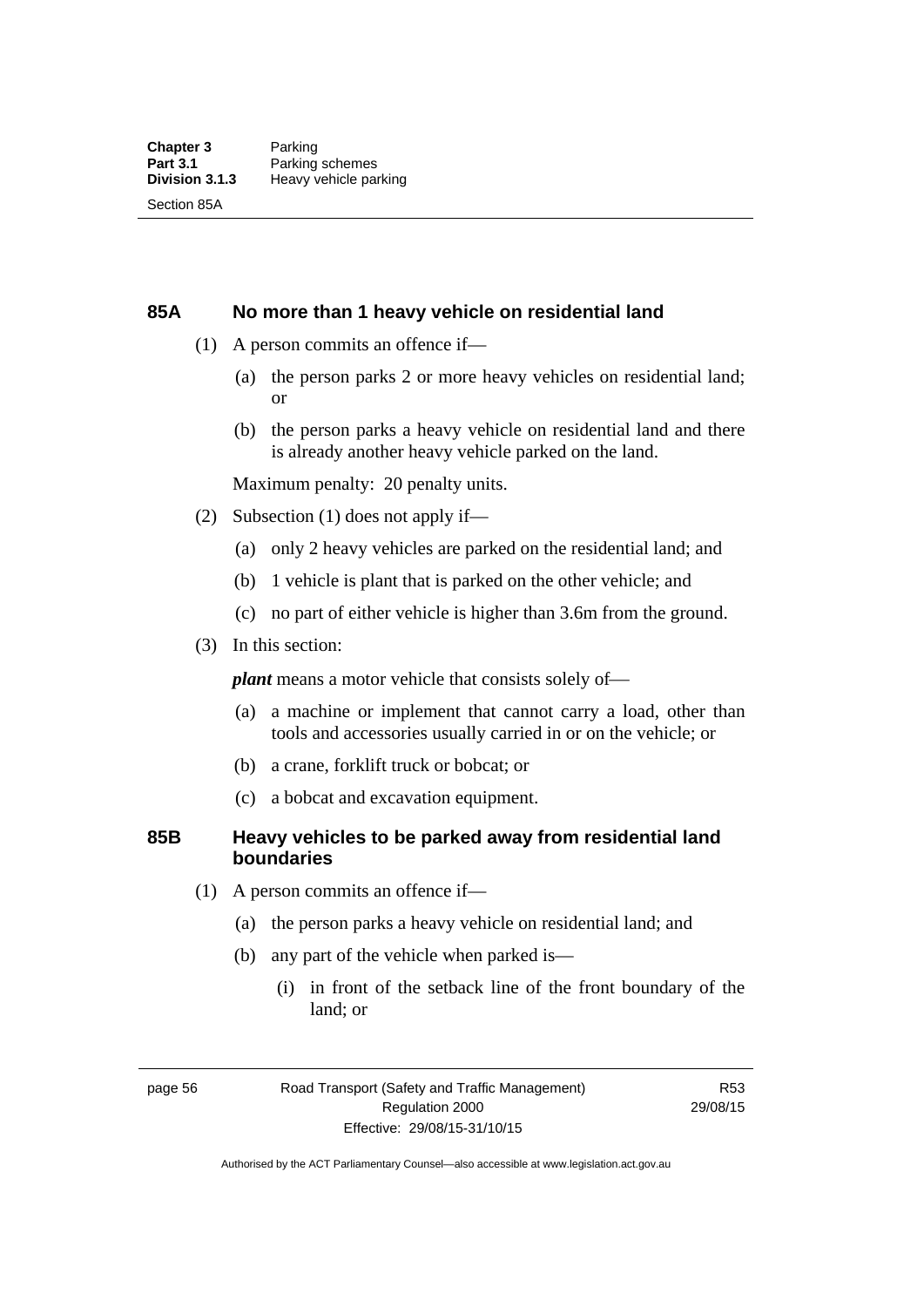(ii) less than 1.5m from any other boundary.

Maximum penalty: 20 penalty units.

(2) In this section:

*setback*, in relation to land—see the territory plan, part 13 (Definitions).

### **86 Parking of certain vehicles on land adjoining residential land prohibited**

- (1) This section applies to—
	- (a) a vehicle or combination, whether loaded or unloaded, that is longer than 7.5m; and
	- (b) a vehicle, whether loaded or unloaded, with a GVM over 4.5t.
- (2) A person must not park a vehicle or combination to which this section applies on land adjoining residential land for more than 1 hour.

Maximum penalty: 20 penalty units.

 (3) Subsection (2) does not apply to the vehicle or combination if the land where it is parked is residential land or land leased for commercial purposes.

### **87 Parking of certain commercial vehicles on land with multi-unit housing**

- (1) This section applies to a vehicle, whether loaded or unloaded, that is used for commercial purposes and is longer than 6m, higher than 2.6m or has a GVM over 3.75t.
- (2) A person must not park a vehicle to which this section applies on residential land with multi-unit housing.

Maximum penalty: 20 penalty units.

R53 29/08/15 page 57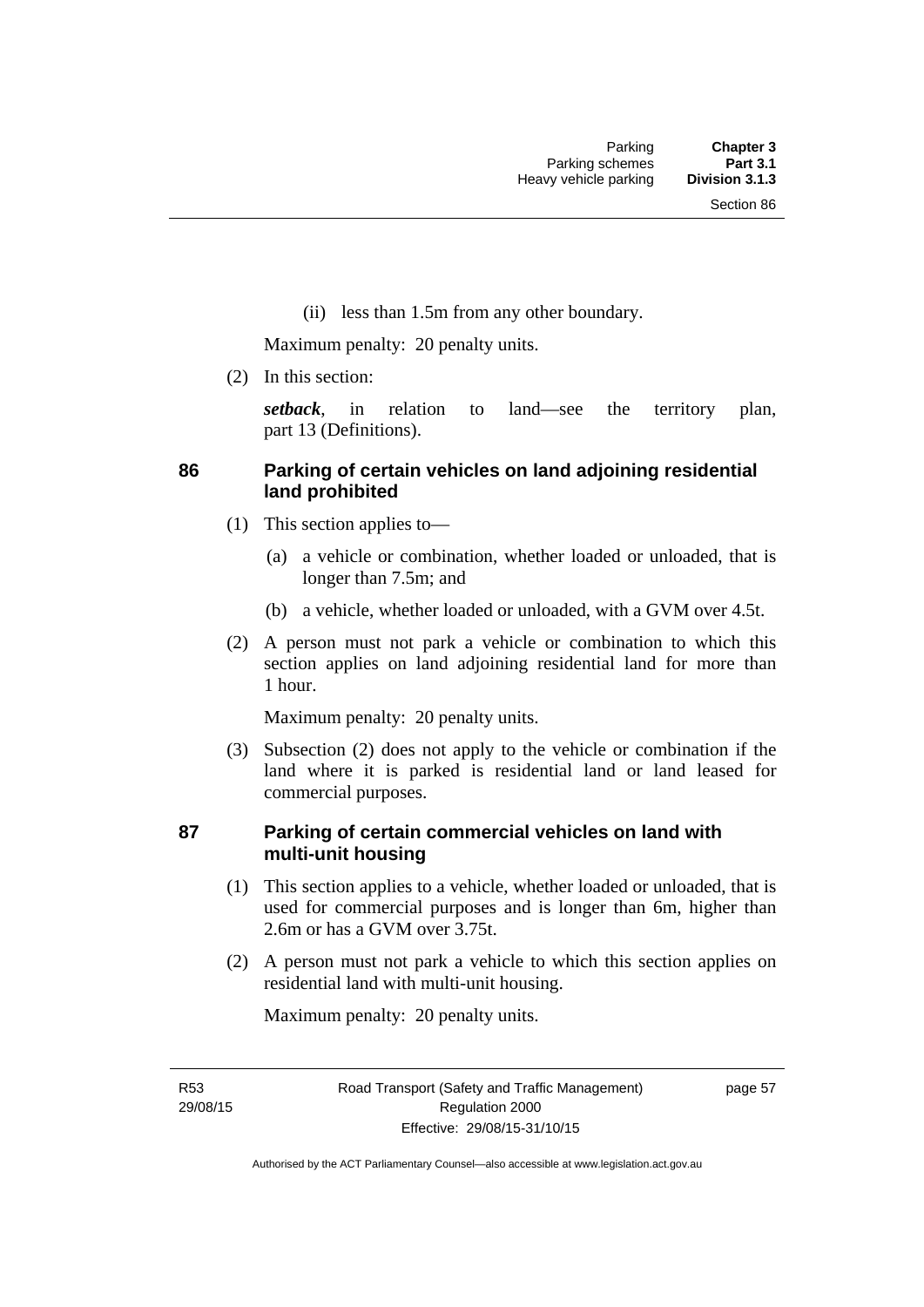- (3) For this section, residential land has multi-unit housing if the land has more than 1 dwelling on it.
- (4) In this section:

*dwelling—*see the territory plan.

*Note* The territory plan defines *dwelling* as meaning 'a building or part of a building used as a self contained residence which must include food preparation facilities, a bath or shower, and a closet pan and wash basin'.

### **87A No offence if reasonable necessity etc**

A person does not commit an offence against section 85, section 85A, section 85B, section 86 or section 87 if—

- (a) either of the following applies:
	- (i) it was reasonably necessary to park the vehicle on the land to avoid contravening the Act or another territory law;
	- (ii) the vehicle was parked on the land to deliver or collect goods or passengers, or to provide services; and
- (b) the vehicle was on the land no longer than was reasonable.

### **87B Heavy vehicle refrigeration units not to be operated on residential land**

A person commits an offence if—

- (a) the person parks a heavy vehicle that has a refrigeration unit on residential land; and
- (b) the refrigeration unit is running at any time while the vehicle is parked on the land.

Maximum penalty: 20 penalty units.

page 58 Road Transport (Safety and Traffic Management) Regulation 2000 Effective: 29/08/15-31/10/15

R53 29/08/15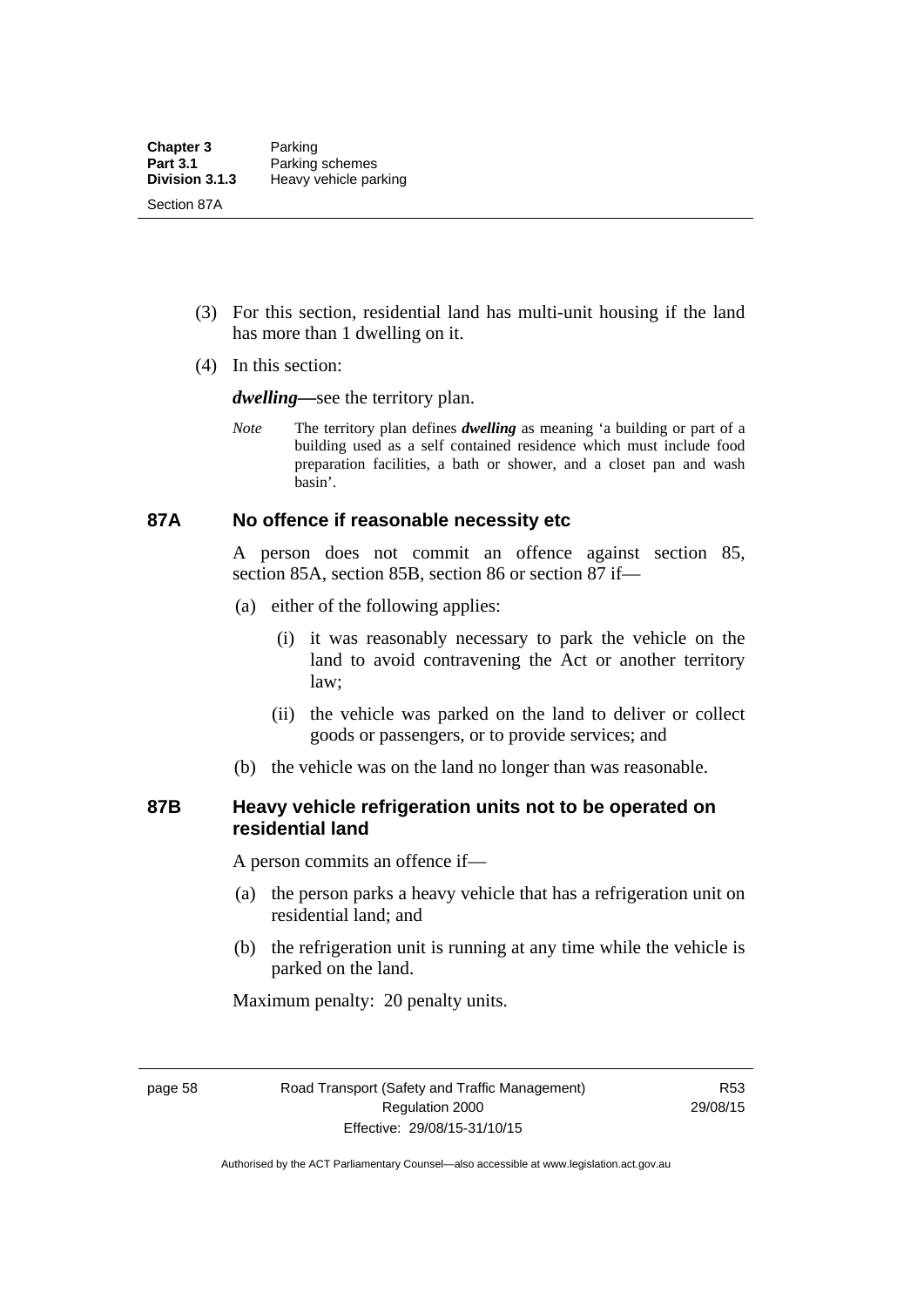### **87C Prohibition on night operation of heavy vehicle**

 (1) A person, other than an existing operator, commits an offence if the person operates a heavy vehicle parked on residential land at any time between 10 pm and 6 am.

Maximum penalty: 20 penalty units.

 (2) An existing operator commits an offence if the operator operates a heavy vehicle parked on residential land at any time between midnight and 5.30 am.

Maximum penalty: 20 penalty units.

(3) In this section:

*existing operator* means the holder of an existing operator's certificate issued under the *[Motor Traffic Act 1936](http://www.legislation.act.gov.au/a/1936-45)*, section 150R that is still in force.

### **88 Daily infringement**

A person who contravenes any of the following sections commits a separate offence for each day during any part of which the contravention continues:

- (a) section 85 (Parking of certain vehicles on residential land prohibited);
- (b) section 85A (No more than 1 heavy vehicle on residential land);
- (c) section 85B (Heavy vehicles to be parked away from residential land boundaries);
- (d) section 86 (Parking of certain vehicles on land adjoining residential land prohibited);

page 59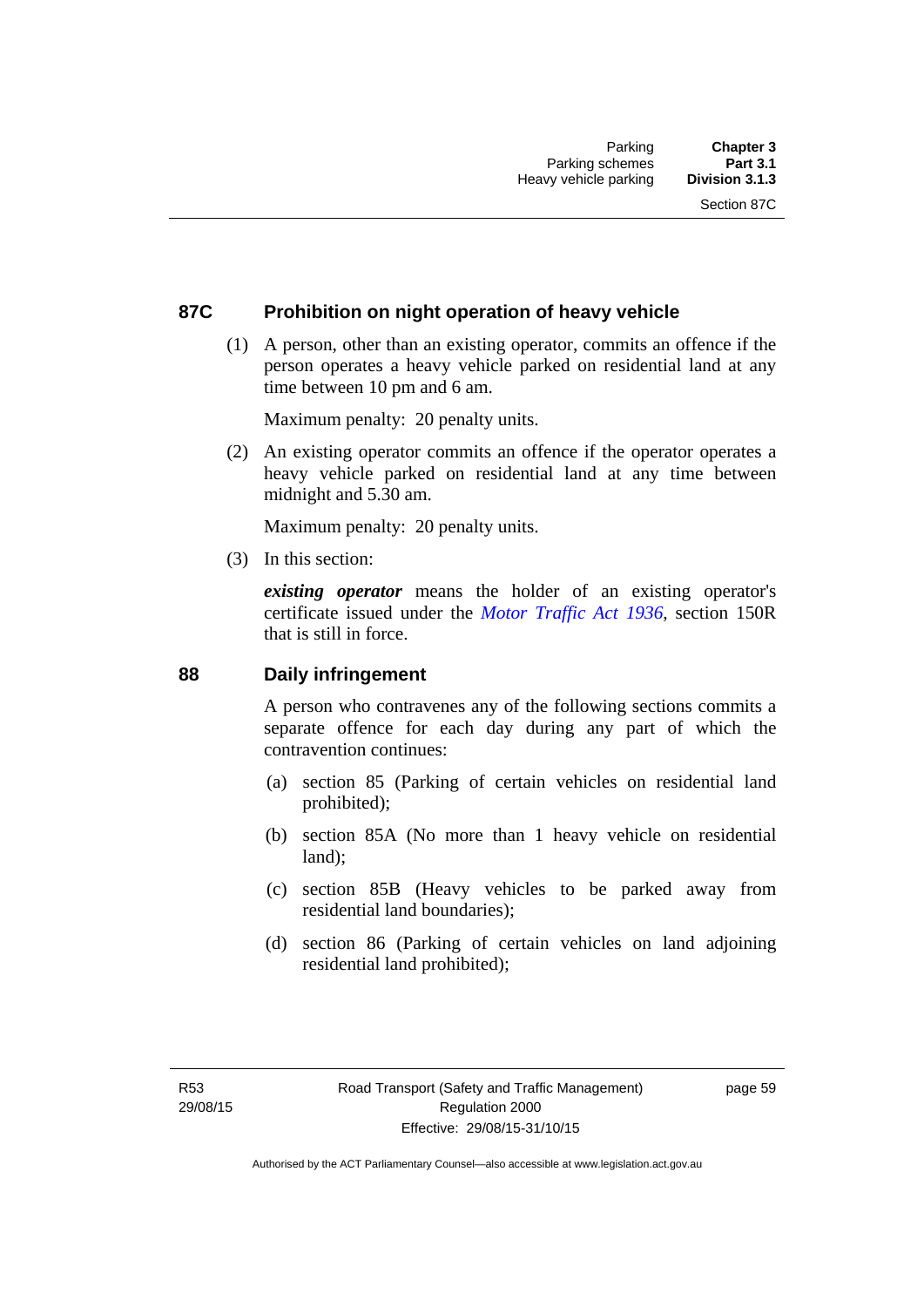- (e) section 87 (Parking of certain commercial vehicles on land with multi-unit housing);
- (f) section 87B (Heavy vehicle refrigeration units not to be operated on residential land).

## **Division 3.1.3A Heavy vehicle parking—enforcement**

### **89 Meaning of** *occupier***—div 3.1.3A**

In this division:

*occupier*, of premises, includes—

- (a) a person believed on reasonable grounds to be an occupier of the premises; and
- (b) a person apparently in charge of the premises.

### **90 Power to enter premises**

- (1) For division 3.1.3 (Heavy vehicle parking), an authorised person may—
	- (a) enter premises with the occupier's consent; or
	- (b) enter premises if the authorised person believes on reasonable grounds that—
		- (i) a heavy vehicle is parked on the premises in contravention of that division; and
		- (ii) it is necessary to enter the premises to inspect, take measurements, or record identification particulars about the vehicle.
- (2) An authorised person may, without the consent of the occupier of premises, enter land around the premises to ask for consent to enter the premises.

page 60 Road Transport (Safety and Traffic Management) Regulation 2000 Effective: 29/08/15-31/10/15

R53 29/08/15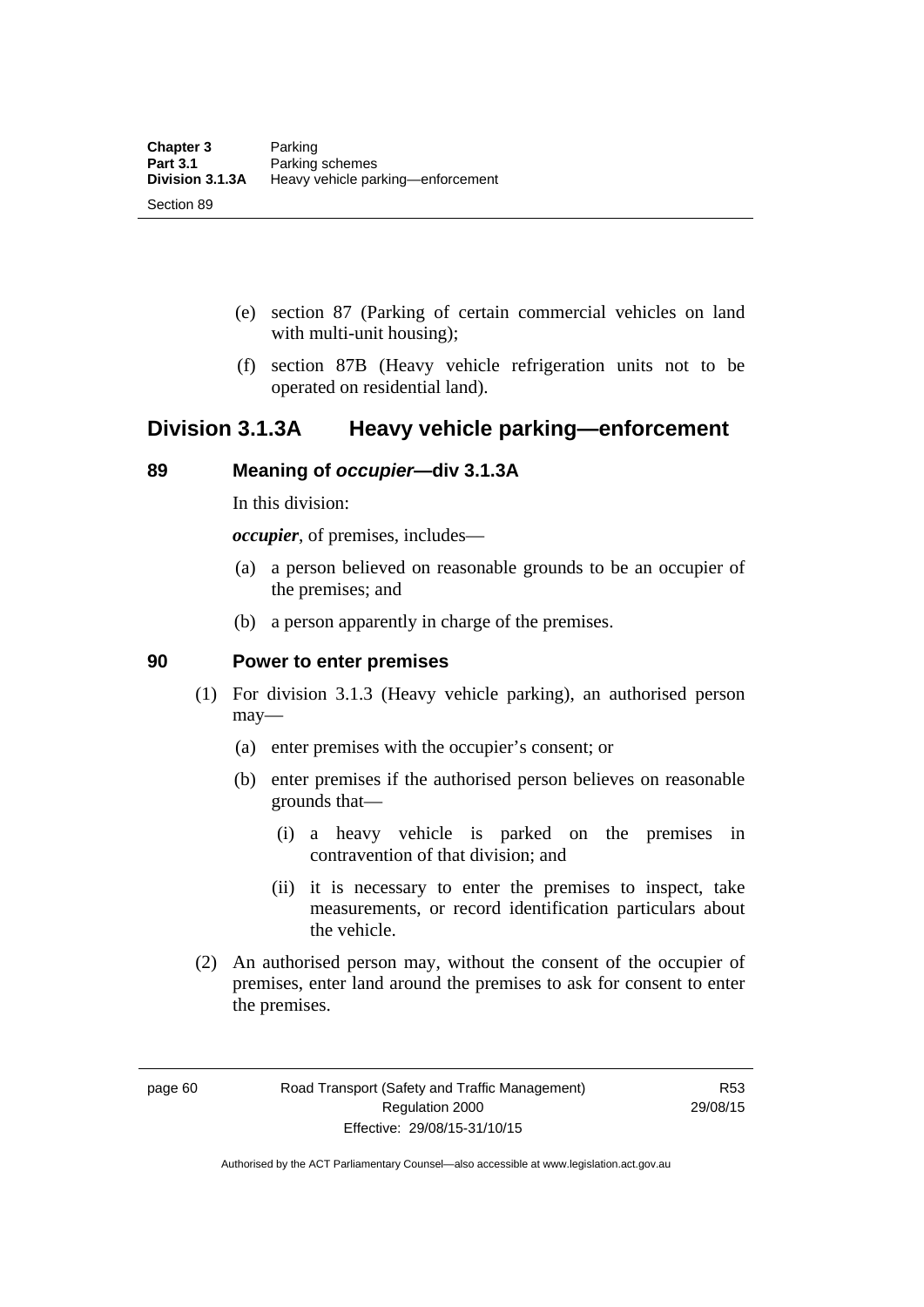- (3) An authorised person may enter premises under this section––
	- (a) for a contravention of section 87B or section 87C––at any time; and
	- (b) in any other case––between 8 am and 8 pm.

### **91 Production of identity card**

An authorised person must not remain at premises entered under this division if the authorised person does not produce his or her identity card when asked by the occupier.

*Note* Identity cards for authorised people are provided for in the *[Road](http://www.legislation.act.gov.au/a/1999-77)  [Transport \(General\) Act 1999](http://www.legislation.act.gov.au/a/1999-77)*, s 20.

### **92 Consent to entry**

- (1) When seeking the consent of an occupier of premises to enter premises under section 90 (1) (a), an authorised person must—
	- (a) produce his or her identity card; and
	- (b) tell the occupier—
		- (i) the purpose of the entry; and
		- (ii) that consent may be refused.
- (2) If the occupier consents, the authorised person must ask the occupier to sign a written acknowledgment (an *acknowledgment of consent*)—
	- (a) that the occupier was told—
		- (i) the purpose of the entry; and
		- (ii) that consent may be refused; and
	- (b) that the occupier consented to the entry; and
	- (c) stating the time and date when consent was given.

R53 29/08/15 page 61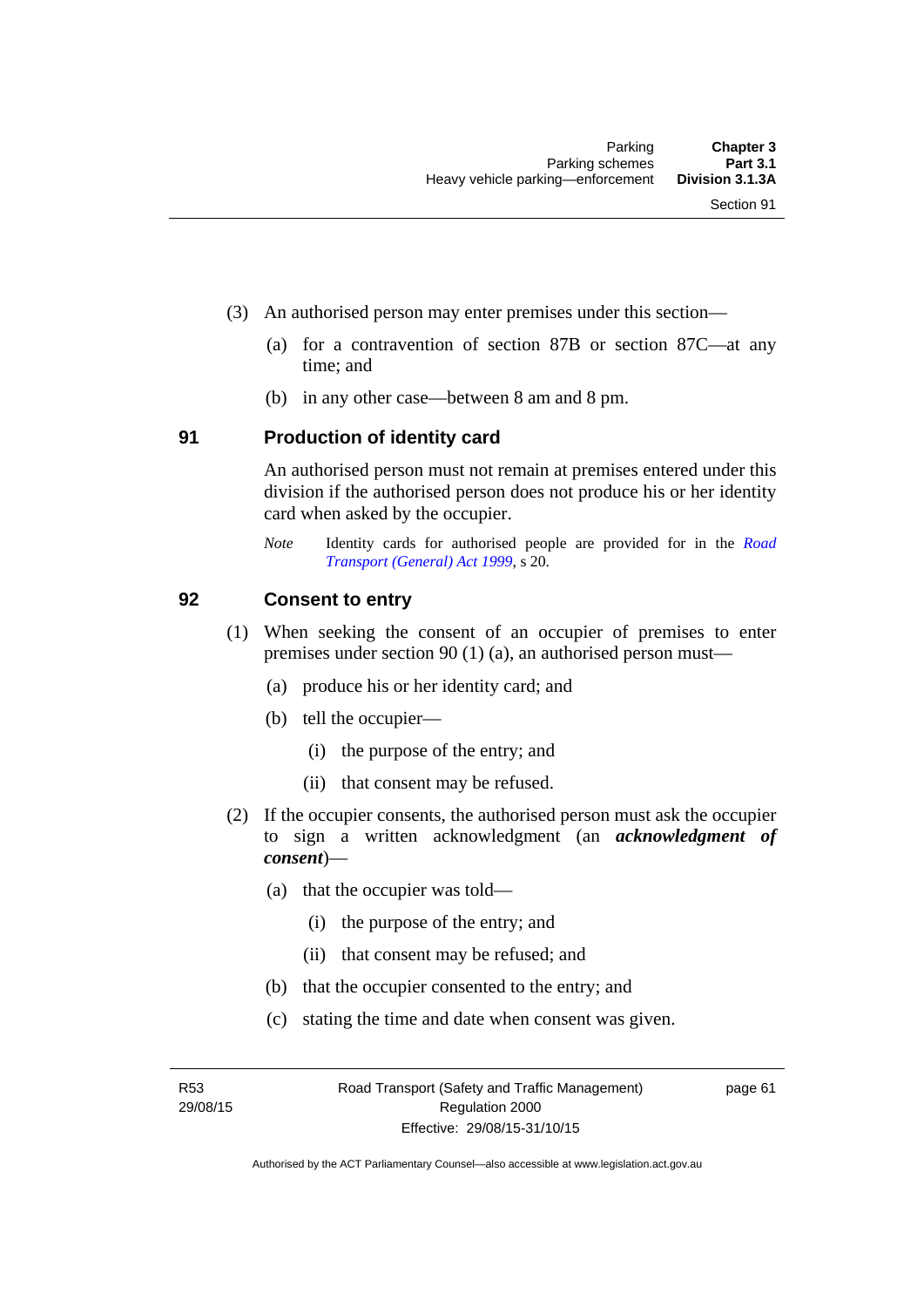- (3) If the occupier signs an acknowledgment of consent, the authorised person must immediately give a copy to the occupier.
- (4) A court must find that the occupier did not consent to entry to the premises by the authorised person under this division if—
	- (a) the question arises in a proceeding in the court whether the occupier consented to the entry; and
	- (b) an acknowledgment of consent is not produced in evidence; and
	- (c) it is not proved that the occupier consented to the entry.

### **93 General powers on entry to premises**

- (1) An authorised person who enters premises under this division may, for division 3.1.3 (Heavy vehicle parking) and this division, do 1 or more of the following in relation to a heavy vehicle on the premises:
	- (a) inspect the vehicle (including for its identification particulars);
	- (b) take measurements;
	- (c) take photographs, films, or audio, video or other recordings;
	- (d) require the occupier, or anyone at the premises to—
		- (i) give the authorised person information; or
		- (ii) produce documents to the authorised person; or
		- (iii) give the authorised person reasonable help to exercise a power under this division.
	- *Note* The [Legislation Act](http://www.legislation.act.gov.au/a/2001-14), s 170 and s 171 deal with the application of the privilege against self incrimination and client legal privilege.
- (2) A person must take all reasonable steps to comply with a requirement made of the person under subsection (1) (d).

Maximum penalty: 20 penalty units.

page 62 Road Transport (Safety and Traffic Management) Regulation 2000 Effective: 29/08/15-31/10/15

R53 29/08/15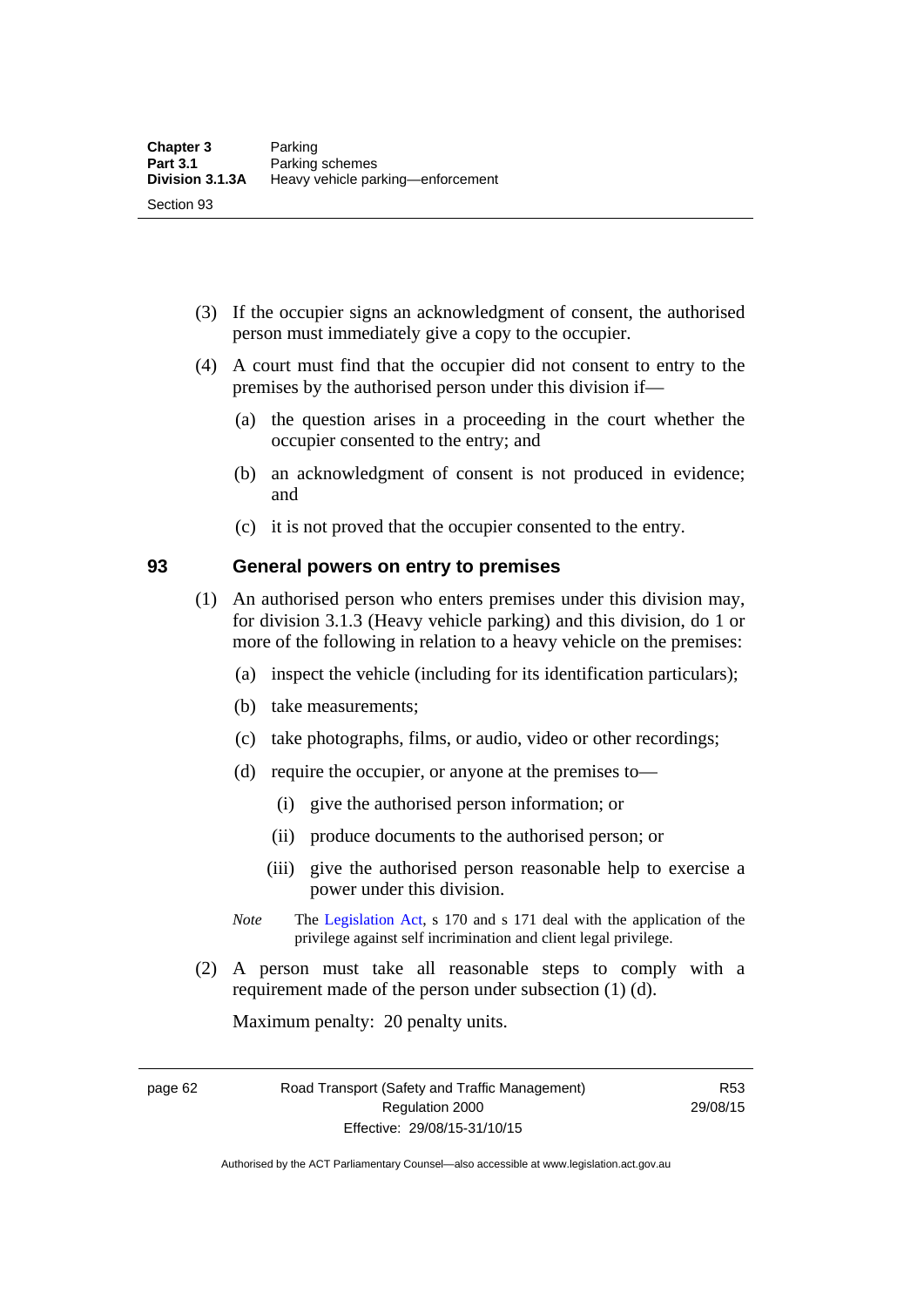### **94 Damage etc to be minimised**

- (1) In the exercise, or purported exercise, of a function under this division, an authorised person must take all reasonable steps to ensure that the authorised person, and any person assisting the authorised person, causes as little inconvenience, detriment and damage as practicable.
- (2) If an authorised person, or a person assisting an authorised person, damages anything in the exercise or purported exercise of a function under this division, the authorised person must give written notice of the particulars of the damage to the person the authorised person believes on reasonable grounds is the owner of the thing.
- (3) If the damage happens at premises entered under this division in the absence of the occupier, the notice may be given by leaving it, secured conspicuously, at the premises.

### **95 Compensation for exercise of enforcement powers**

- (1) A person may claim compensation from the Territory if the person suffers loss or expense because of the exercise, or purported exercise, of a function under this division by an authorised person or a person assisting an authorised person.
- (2) Compensation may be claimed and ordered in a proceeding for—
	- (a) compensation brought in a court of competent jurisdiction; or
	- (b) an offence against this regulation brought against the person making the claim for compensation.
- (3) A court may order the payment of reasonable compensation for the loss or expense only if satisfied that it is just to make the order in the circumstances of the particular case.
- (4) A regulation may prescribe matters that may, must or must not be taken into account by the court in considering whether it is just to make the order.

page 63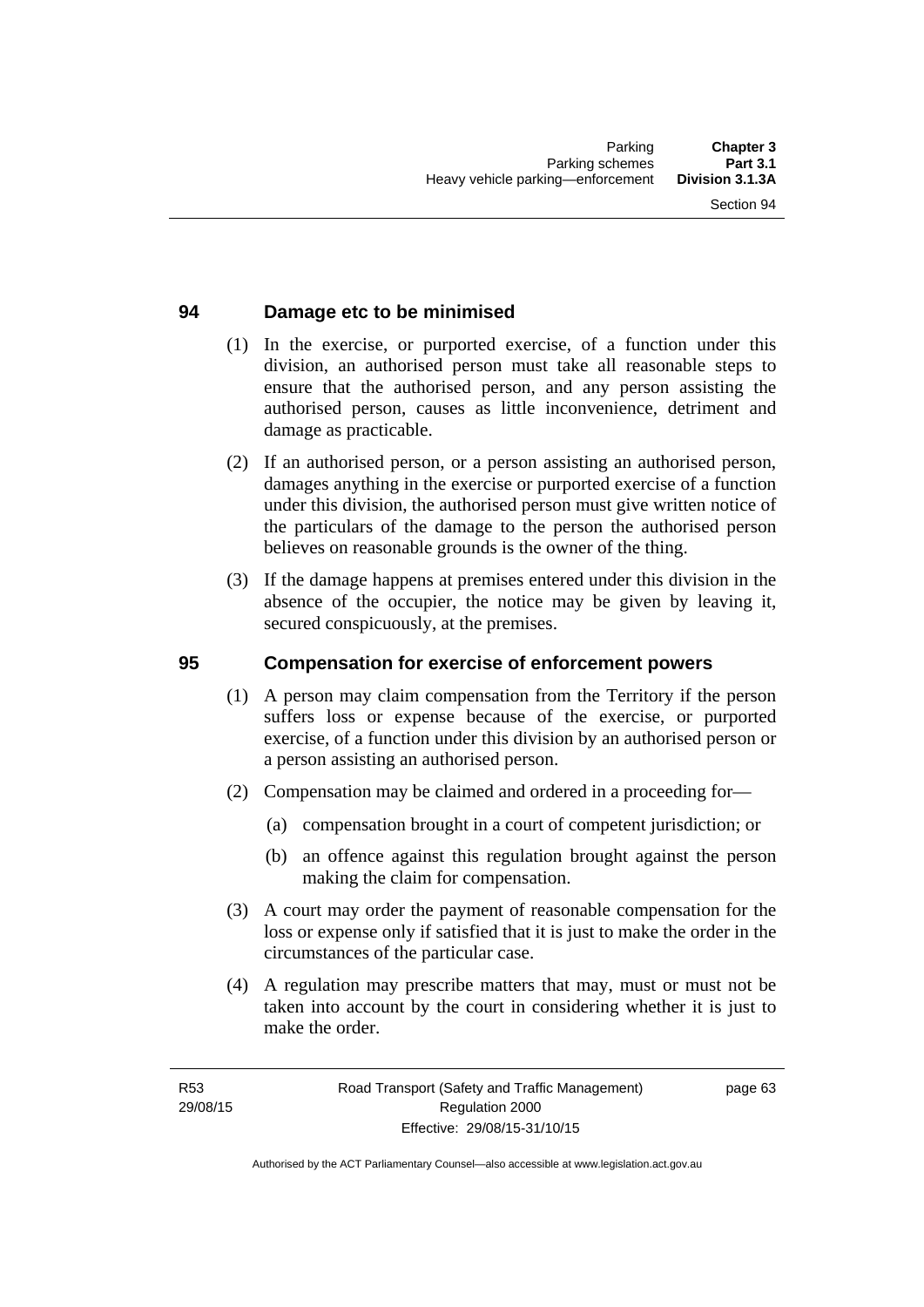# **Division 3.1.4 Miscellaneous**

### **97A Other powers to provide pay parking**

- (1) This part does not affect any other power of a parking authority to provide for parking on land within its area of operations.
- (2) A parking authority may exercise a power under this part in relation to land that it does not own only with the consent of the owner of the land.
- (3) Consent may be given subject to conditions, including conditions about the length and withdrawal of the consent.
- (4) Subject to the conditions of the consent, the consent may be withdrawn only after reasonable notice.
- (5) In this section:

*owner*, of land, includes lessee of land.

### **98 Overlapping schemes**

- (1) This part does not prevent the road transport authority or a parking authority from establishing and operating a pay parking scheme on the same length of road, or in the same area, where it is operating a different pay parking scheme.
- (2) The road transport authority or a parking authority may not recover the fee fixed for the parking of a vehicle in a metered space or ticket parking area if any other applicable parking fee has been paid for parking the vehicle in the space or area.

### **98A Income from ticket parking scheme**

- (1) All fees collected by a parking authority from the operation of a ticket parking scheme belong to the parking authority.
- (2) Any surplus arising from the operation of a ticket parking scheme may be applied at the discretion of the parking authority.

page 64 Road Transport (Safety and Traffic Management) Regulation 2000 Effective: 29/08/15-31/10/15

R53 29/08/15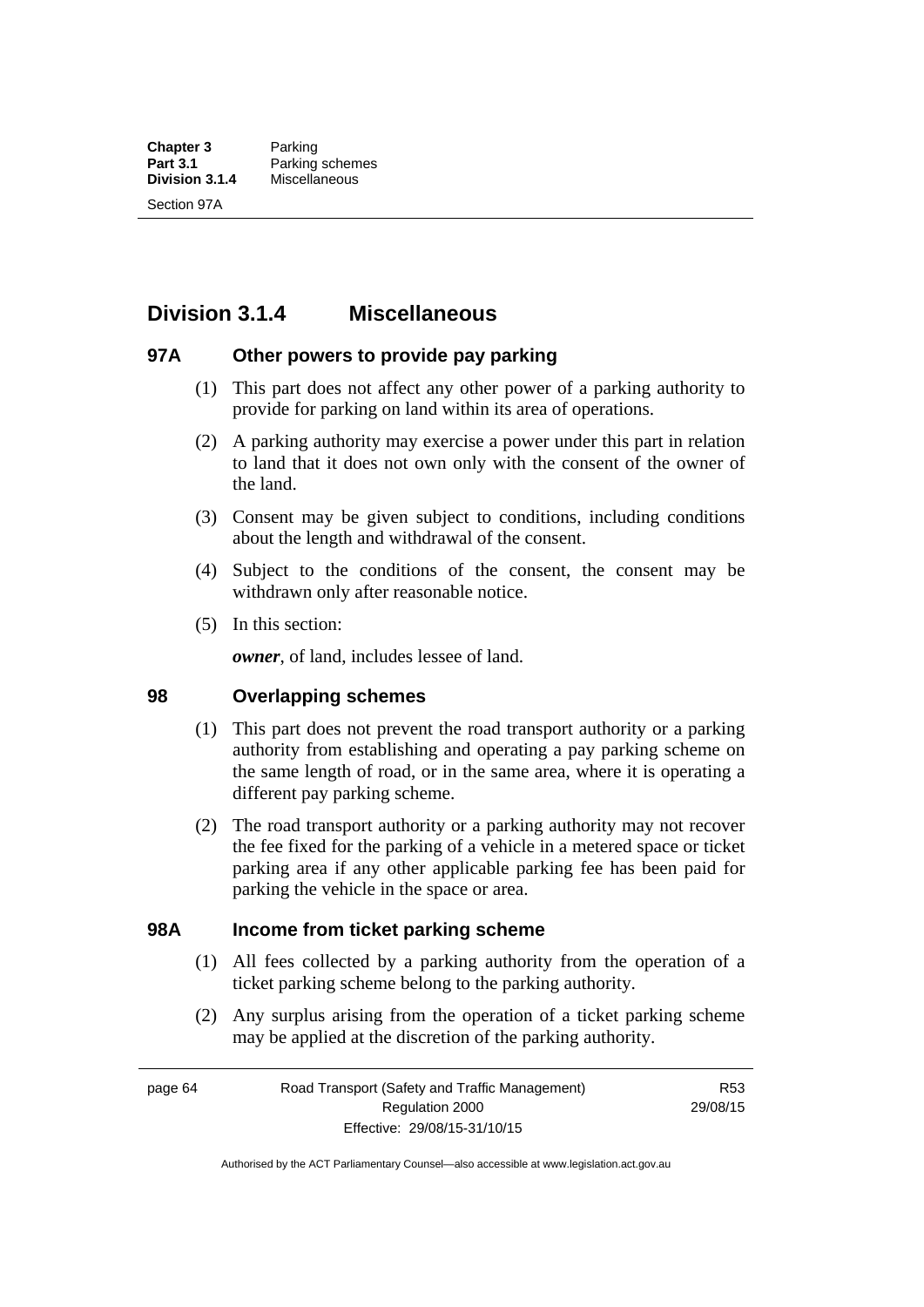## **98B Costs of ticket parking scheme**

The costs of administering a ticket parking scheme operated by a parking authority under section 76A are to be borne by the parking authority.

### **99 Trailers not separately chargeable**

A separate parking fee is not required to be paid for a trailer towed by another vehicle.

R53 29/08/15 Road Transport (Safety and Traffic Management) Regulation 2000 Effective: 29/08/15-31/10/15

page 65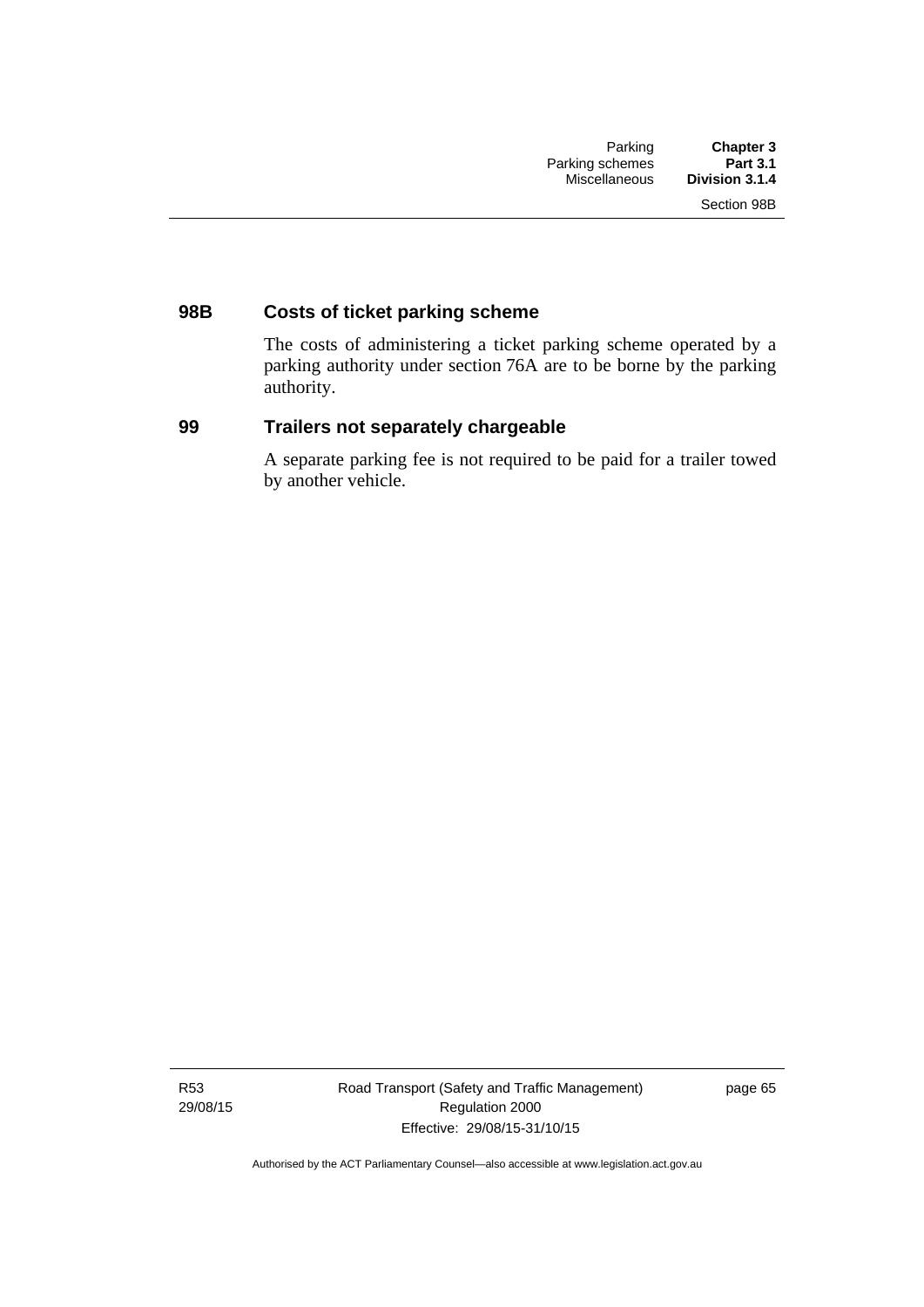# **Part 3.2 Parking permits and mobility parking scheme authorities**

### **100 Parking permits**

- (1) The road transport authority may issue a permit (a *parking permit*) of a kind mentioned in subsection (2) authorising the parking of a vehicle, without charge, on a length of road or in an area designated by a *permit zone sign* for use by holders of that kind of parking permit.
- (2) The parking permit may be of 1 or more of the following kinds:
	- (a) a business parking permit;
	- (b) a commuter parking permit;
	- (c) a loading zone permit;
	- (d) a resident parking permit;
	- (e) a resident's visitor parking permit;
	- (f) a special event parking permit;
	- (g) any other kind declared by the road transport authority for this section.
- (3) The parking permit may be issued subject to conditions.
- (4) The parking permit—
	- (a) must state when it expires; and
	- (b) may state anything else that the road transport authority considers appropriate.

#### **Examples for par (b)**

- 1 the length of road or area to which the permit applies
- 2 any conditions to which the permit is subject

page 66 Road Transport (Safety and Traffic Management) Regulation 2000 Effective: 29/08/15-31/10/15

R53 29/08/15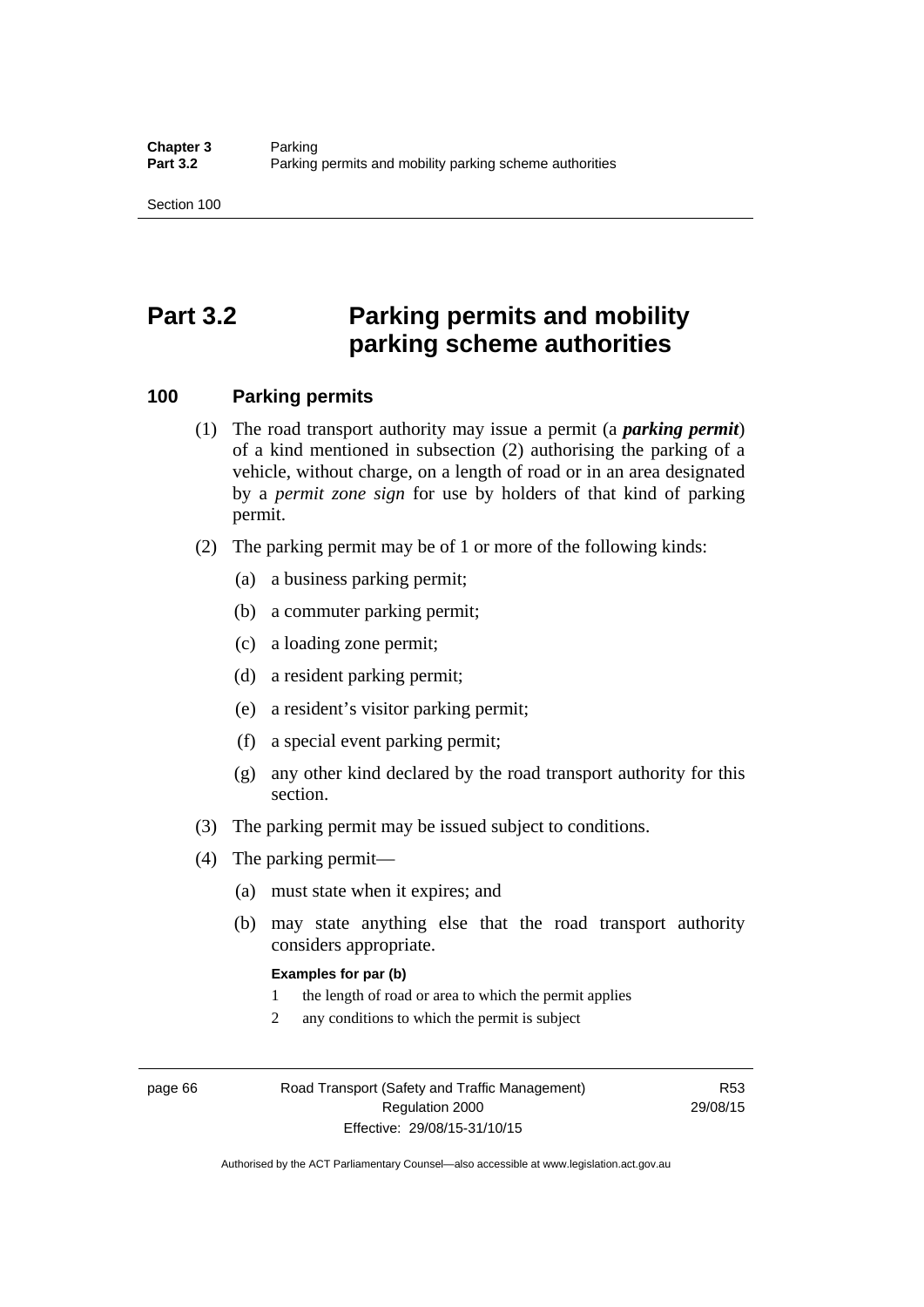- 3 the maximum period which a vehicle may be parked in a designated area under the permit
- 4 the name or address of the person to whom it is issued
- *Note* An example is part of the regulation, is not exhaustive and may extend, but does not limit, the meaning of the provision in which it appears (see [Legislation Act,](http://www.legislation.act.gov.au/a/2001-14) s 126 and s 132).
- (5) The holder of a permit may surrender the permit by returning it to the road transport authority.
- (6) A declaration under subsection  $(2)$  (g) is a notifiable instrument.

*Note* A notifiable instrument must be notified under the [Legislation Act](http://www.legislation.act.gov.au/a/2001-14).

### **101 Mobility parking scheme authorities**

- (1) The road transport authority may issue a mobility parking scheme authority—
	- (a) for use by a person with a disability; or
	- (b) for use by an entity for the transport of people with disabilities.
- (2) A mobility parking scheme authority may be issued subject to conditions.
- (3) A mobility parking scheme authority—
	- (a) must include a people with disabilities symbol; and
	- (b) must state when it expires; and
	- (c) may state anything else that the road transport authority considers appropriate.
	- *Note 1 People with disabilities symbol* is defined in the [ARR,](http://www.legislation.act.gov.au//ni/db_37271/default.asp) dict.
	- *Note 2* For parking by mobility parking scheme authority holders, see s 15 and [ARR,](http://www.legislation.act.gov.au//ni/db_37271/default.asp) r 206.

page 67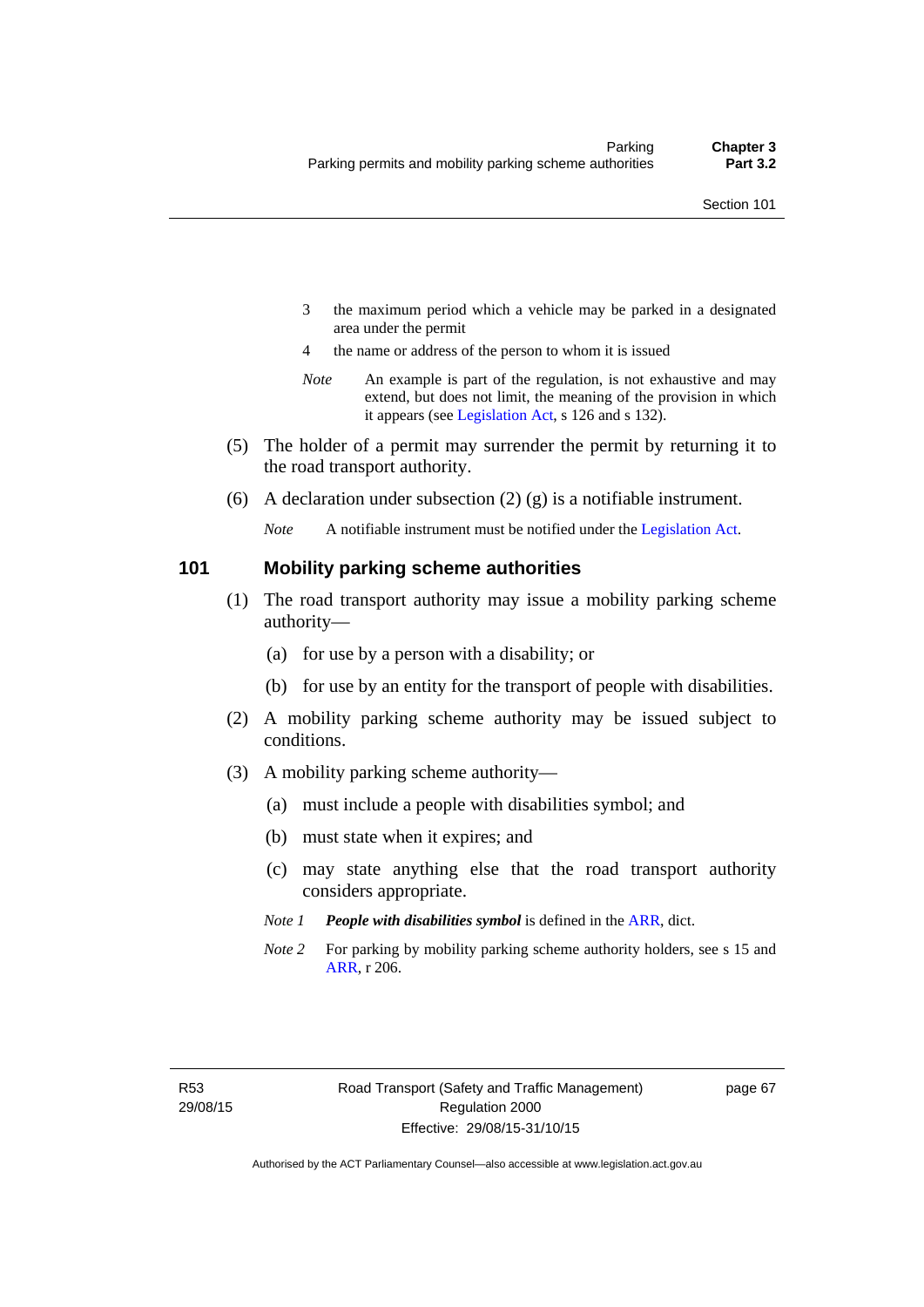### **101A Parking permits and mobility parking scheme authorities—cancellation**

- (1) This section applies if the road transport authority proposes to cancel (the *proposed action*) a parking permit or mobility parking scheme authority.
- (2) The road transport authority must give the person to whom the parking permit or mobility parking scheme authority was issued a written notice stating—
	- (a) the proposed action; and
	- (b) an explanation for the proposed action; and
	- (c) that the person may, within 14 days after the day the person receives the notice, give a written response to the authority about the notice.
- (3) In deciding whether to take the proposed action, the road transport authority must consider any response given to the authority in accordance with the notice.
- (4) The road transport authority must give the person written notice of the authority's decision.
- (5) If the road transport authority decides to take the proposed action, the authority's decision takes effect the day after the day when notice of the decision is given to the person or, if the notice states a later date of effect, that date.

page 68 Road Transport (Safety and Traffic Management) Regulation 2000 Effective: 29/08/15-31/10/15

R53 29/08/15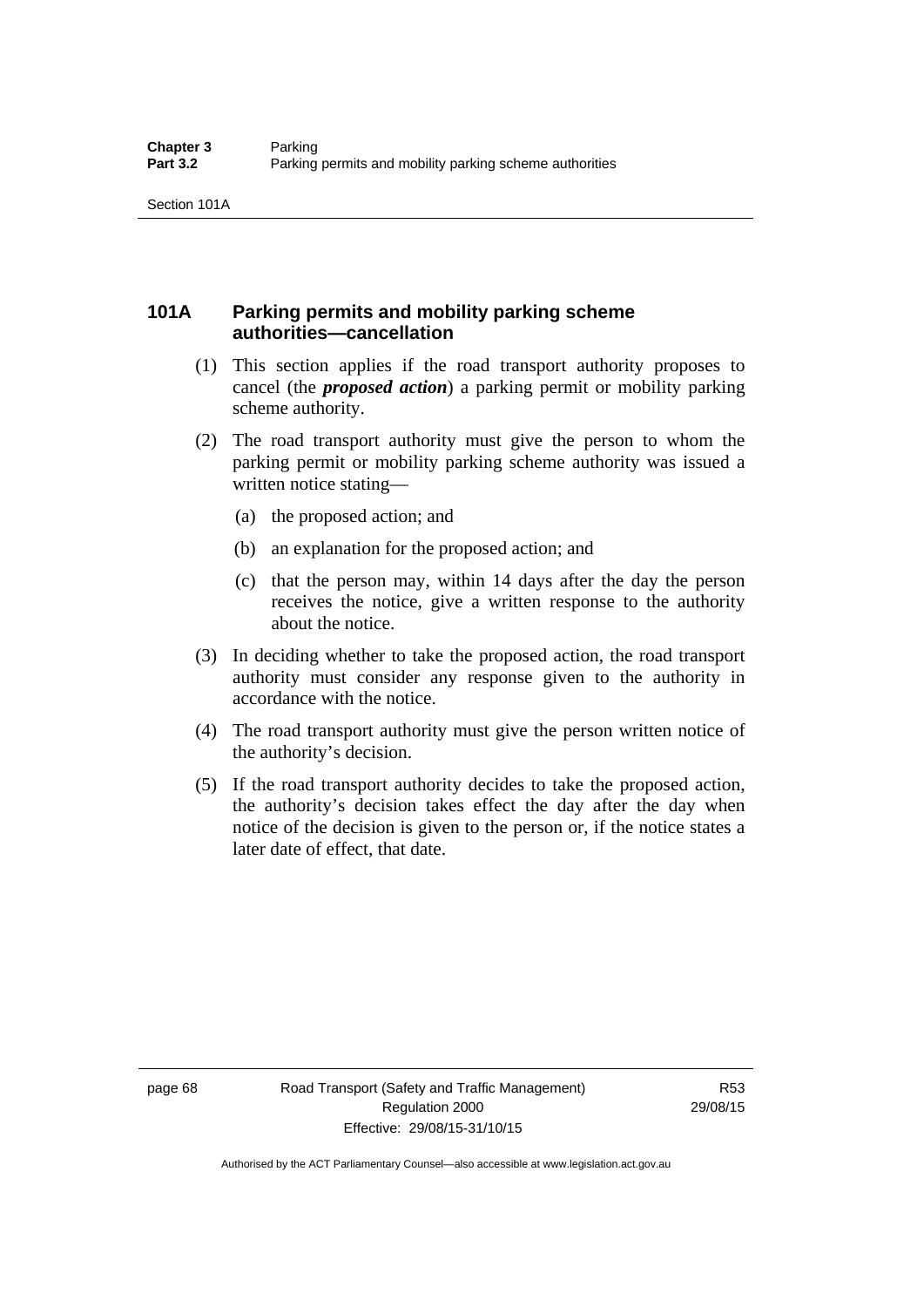### **101B Parking permits and mobility parking scheme authorities—return when cancelled**

If a parking permit or mobility parking scheme authority is cancelled under section 101A, the person to whom the parking permit or mobility parking scheme authority was issued must return the permit or authority to the road transport authority as soon as practicable but no later than 21 days after the date of effect of the cancellation of the permit or authority.

Maximum penalty: 20 penalty units.

R53 29/08/15 Road Transport (Safety and Traffic Management) Regulation 2000 Effective: 29/08/15-31/10/15

page 69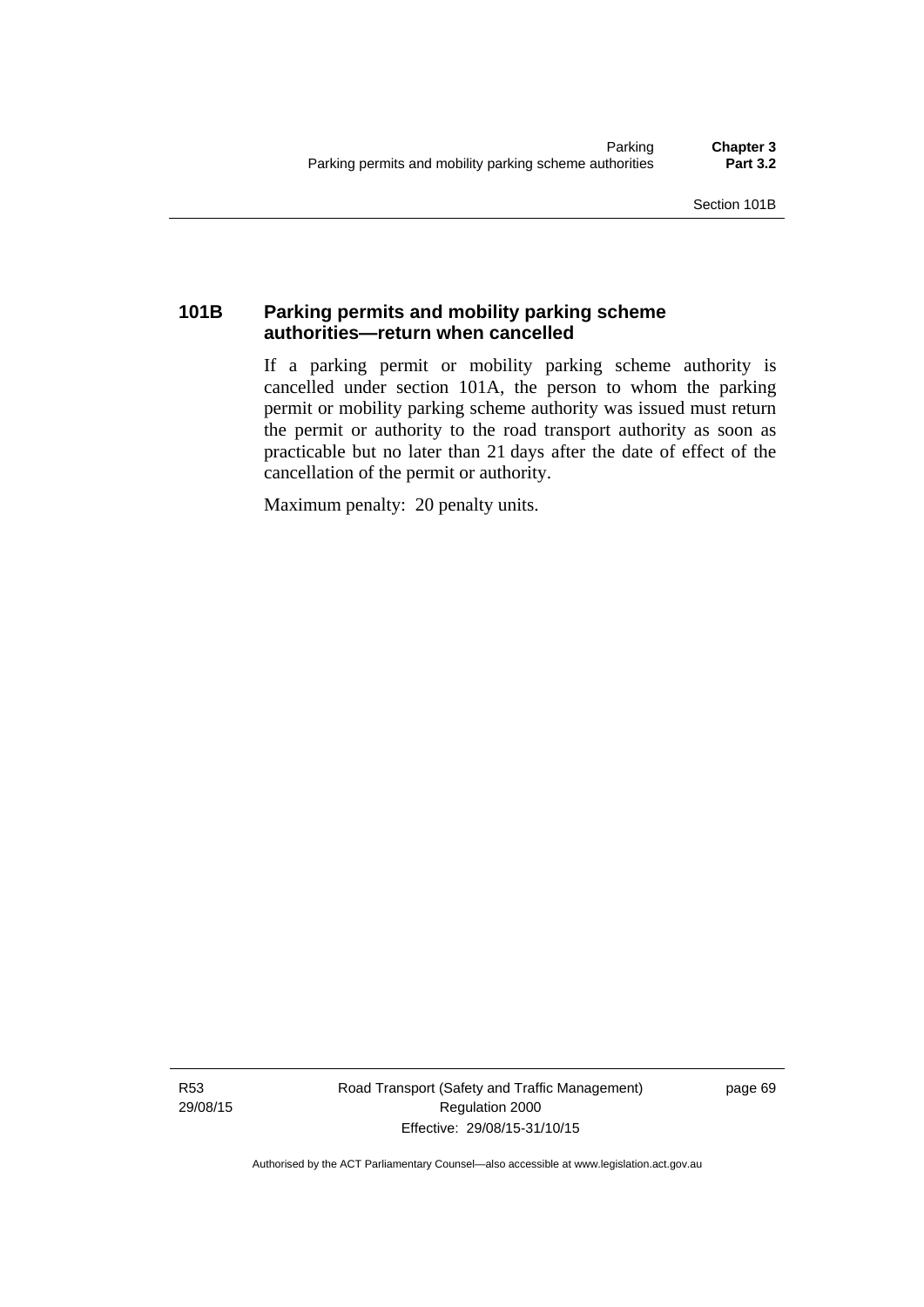**Chapter 3** Parking<br>**Part 3.3** Parking Parking—other provisions

# **Part 3.3 Parking—other provisions**

### **101C Marking tyres by parking inspectors**

A police officer or authorised person may mark the tyres on a vehicle using crayon, chalk or a similar substance as far as is reasonably necessary for the purpose of enforcing a provision of an Act relating to the regulation or prohibition of the parking of vehicles.

*Note* A reference to an Act includes a reference to the statutory instruments made or in force under the Act, including a regulation (see [Legislation](http://www.legislation.act.gov.au/a/2001-14)  [Act](http://www.legislation.act.gov.au/a/2001-14), s 104).

page 70 Road Transport (Safety and Traffic Management) Regulation 2000 Effective: 29/08/15-31/10/15

R53 29/08/15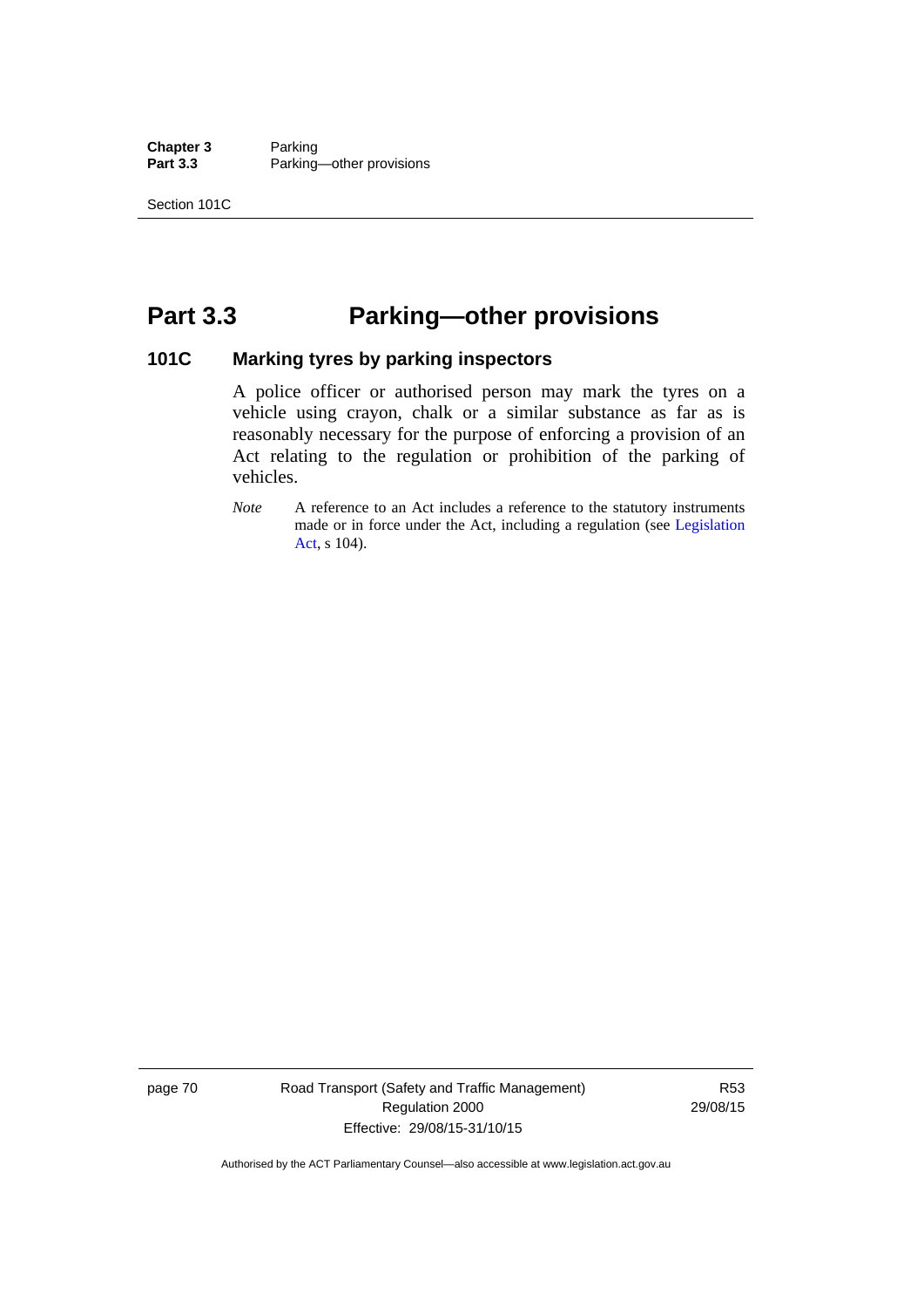# **Chapter 4 Traffic offence detection devices**

### **102 Definitions—ch 4**

In this chapter:

*approved police speedometer* means a speedometer approved under section 103A (Approval of police vehicle speedometers).

*digital camera detection device* means a camera detection device known as—

- (a) Gatsometer Digital Radar Camera System (DRCS) that includes, as a component, a radar speed measuring device; or
- (b) LaserCam 2000 that includes, as a component, a laser speed measuring device; or
- (c) LaserCam NT that includes, as a component, a laser speed measuring device; or
- (d) VITRONIC PoliScan SPEED M1 HP that includes, as a component, a laser speed measuring device.

*fixed camera detection device* means a camera detection device known as—

- (a) Centaur 2000 that includes, as a component, a piezo strip speed measuring device; or
- (b) Gatsometer Digital Radar Camera System (DRCS) that includes, as a component, a radar speed measuring device; or
- (c) Gatsometer Traffic Camera Digital (GTC-D) that includes, as a component, a loop detector speed measuring device; or
- (d) Gatsometer Traffic Camera (GTC-GS11) that includes, as a component, a loop detector speed measuring device; or

R53 29/08/15 page 71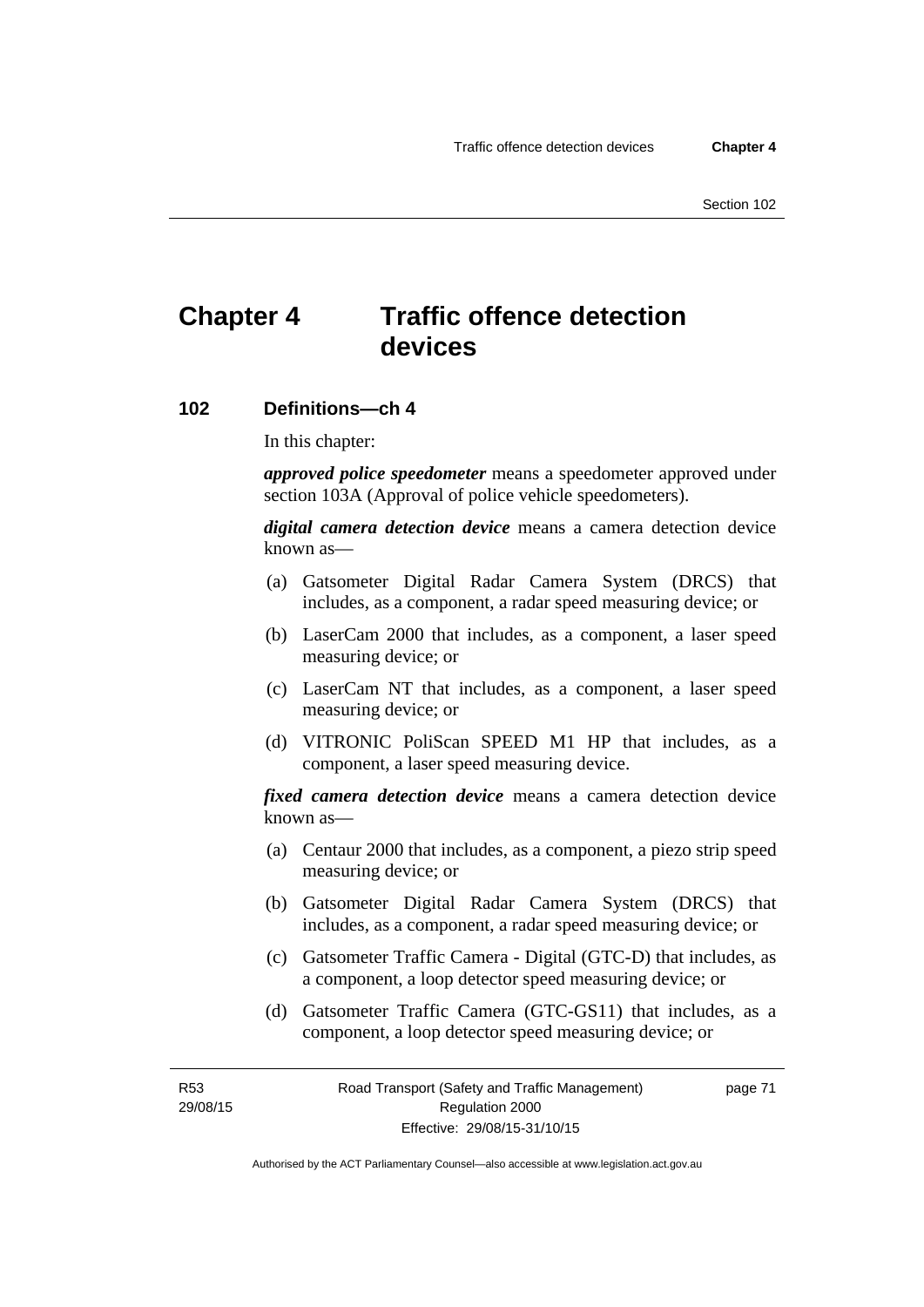- (e) Gatsometer Traffic Camera (T-series) (GT20) that includes, as a component, a radar speed measuring device; or
- (f) Gatsometer Multi Camera System (MCS) that includes, as a component, a loop detector speed measuring device.

*laser speed measuring device* means a speed measuring device known as—

- (a) Laser Technology Inc. LTI 20-20 Marksman (or Laser Technology Inc. LTI 20/20 Marksman); or
- (b) Laser Technology Inc. LTI 20-20 UltraLyte (or Laser Technology Inc. LTI 20/20 UltraLyte); or
- (c) Laser Technology Inc. LTI 20-20 UltraLyte LR (or Laser Technology Inc. LTI 20/20 UltraLyte LR); or
- (d) Laser Technology Inc. LTI 20-20 UltraLyte Compact (or Laser Technology Inc. LTI 20/20 UltraLyte Compact); or
- (e) Laser Technology Inc. LTI 20-20 SE (or Laser Technology Inc LTI 20/20 SE); or
- (f) Laser Technology Inc. LTI 20-20 TruSpeed (or Laser Technology Inc. LTI 20/20 TruSpeed); or
- (g) VITRONIC PoliScan SPEED M1 HP.

*loop detector speed measuring device* means a speed measuring device known as the Gatsometer Loop Detector (GLD4-2S).

*piezo strip speed measuring device* means a speed measuring device known as Truvelo M4 MPC.

*radar speed measuring device* means a speed measuring device known as—

- (a) Applied Concepts Inc. Stalker Dual; or
- (b) Gatsometer RT3 tracking radar; or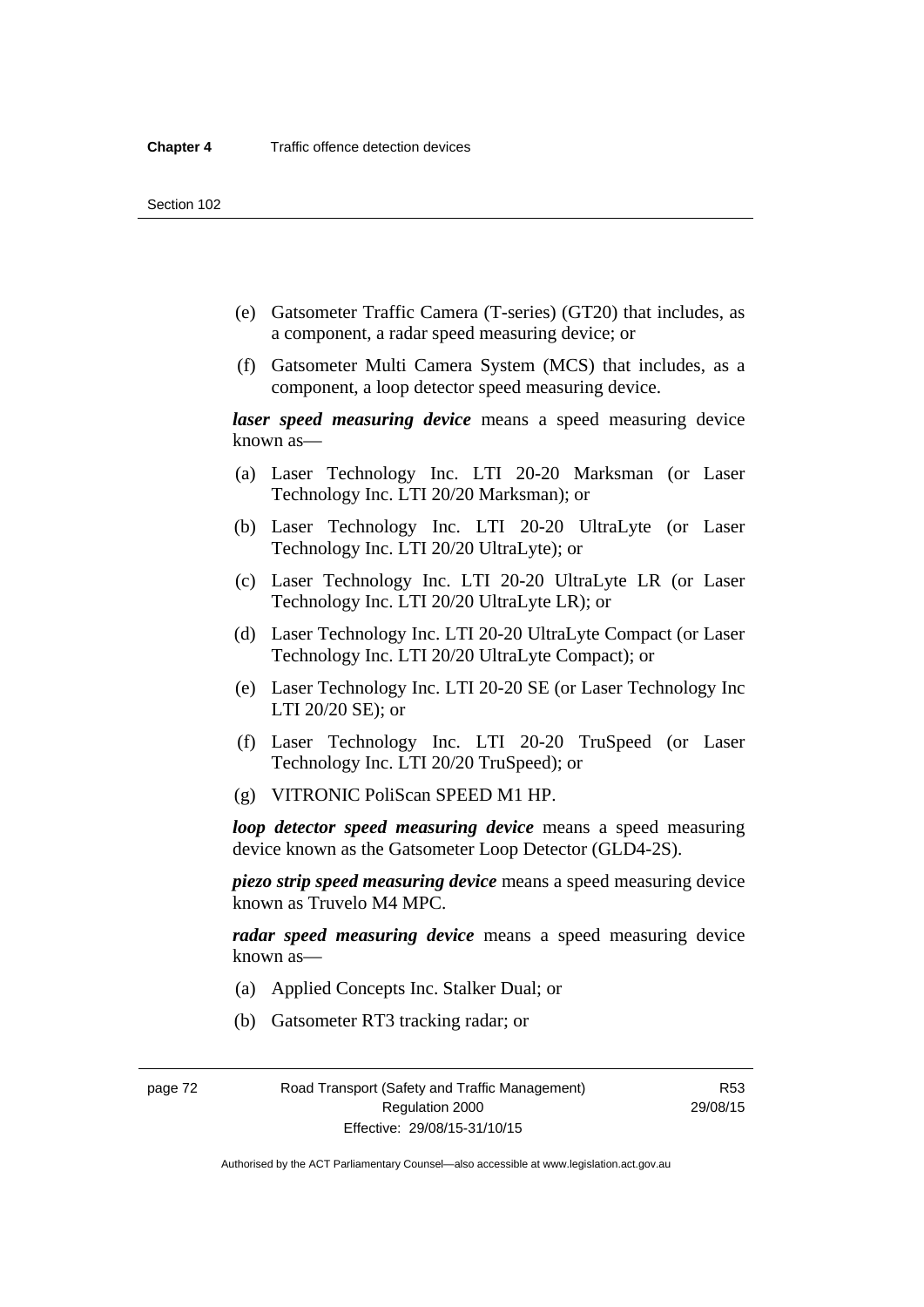- (c) Gatsometer Radar 24; or
- (d) Kustom Signals, Inc. Silver Eagle; or
- (e) Kustom Signals, Inc. Silver Eagle II; or
- (f) Kustom Signals, Inc. Raptor RP-1.

*security checksum*, for an electronic file, means the number (whether numerals or numerals and letters) produced by the application of an algorithm to the contents of an electronic file or a copy of the file.

*testing authority* means—

- (a) a department of electrical or electronic engineering at a university in Australia; or
- (b) the National Measurement Institute under the *[National](http://www.comlaw.gov.au/Series/C2004A07405)  [Measurement Act 1960](http://www.comlaw.gov.au/Series/C2004A07405)* (Cwlth); or
- (c) an entity that is accredited by the National Association of Testing Authorities to test traffic offence detection devices; or
- (d) Technical Services, Australian Federal Police, Canberra; or
- (e) for an approved police speedometer—an entity approved in writing by the chief police officer to test approved police speedometers.
- *Note* An entity includes an individual, see the [Legislation Act,](http://www.legislation.act.gov.au/a/2001-14) dict, pt 1, def of *entity*.

### **103 Approved traffic offence detection devices**

 (1) For the [Act,](http://www.legislation.act.gov.au/a/1999-80/default.asp) dictionary, definition of *approved camera detection device*, each digital camera detection device and fixed camera detection device is approved.

page 73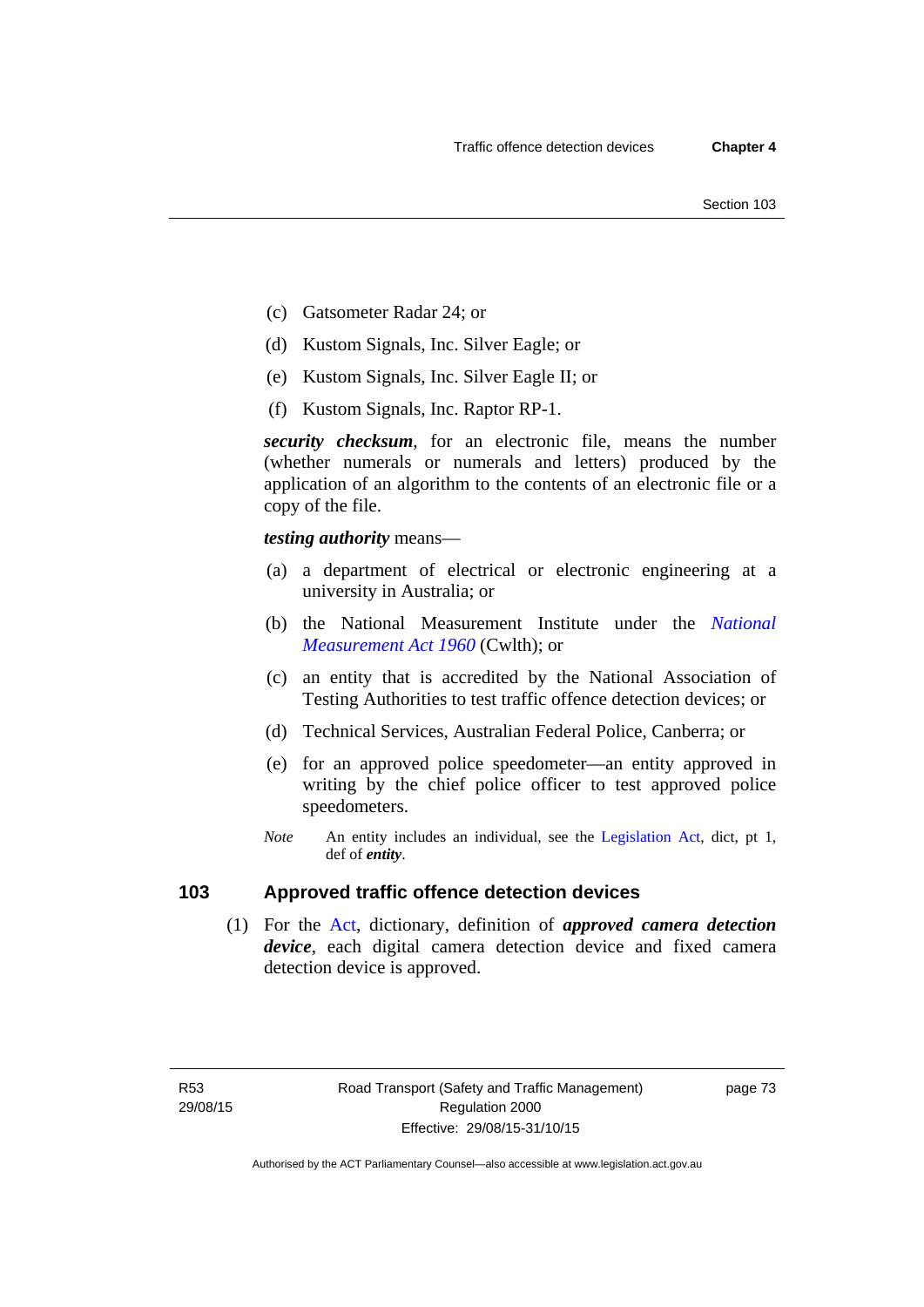- (2) For the [Act,](http://www.legislation.act.gov.au/a/1999-80/default.asp) dictionary, definition of *approved speed measuring device*, each laser speed measuring device, loop detector speed measuring device, piezo strip speed measuring device, radar speed measuring device and approved police speedometer is approved.
- (3) For the [Act](http://www.legislation.act.gov.au/a/1999-80/default.asp), dictionary, definition of *approved average speed detection system*, the P482 dual-camera automatic number plate recognition system manufactured by PIPS Technology Ltd, that is used with SpeedPoints matching software, is approved.

### **103A Approval of police vehicle speedometers**

- (1) For section 102, definition of *approved police speedometer*, the chief police officer may approve a kind of speedometer that is fitted to a motor vehicle driven by a police officer for measuring the speed at which vehicles are being driven.
- (2) An approval is a notifiable instrument.

*Note* A notifiable instrument must be notified under the [Legislation Act](http://www.legislation.act.gov.au/a/2001-14).

### **103B Average speed detection systems—Act, s 22AA, s 23B and s 24 (2)**

- (1) For the [Act](http://www.legislation.act.gov.au/a/1999-80/default.asp), section 22AA, definition of *average speed limit*, the average speed limit for the road between 2 detection points mentioned in an item in table 103B, column 2 is the speed mentioned in column 6 for the item.
- (2) For the [Act](http://www.legislation.act.gov.au/a/1999-80/default.asp), section 22AA, definition of *detection point*, the points mentioned in table 103B, column 2 are prescribed.
- (3) For the [Act](http://www.legislation.act.gov.au/a/1999-80/default.asp), section 22AA, definition of *shortest practicable distance*, the distance mentioned in an item in table 103B, column 3 is the shortest practicable distance between the 2 detection points mentioned in column 2 for the item.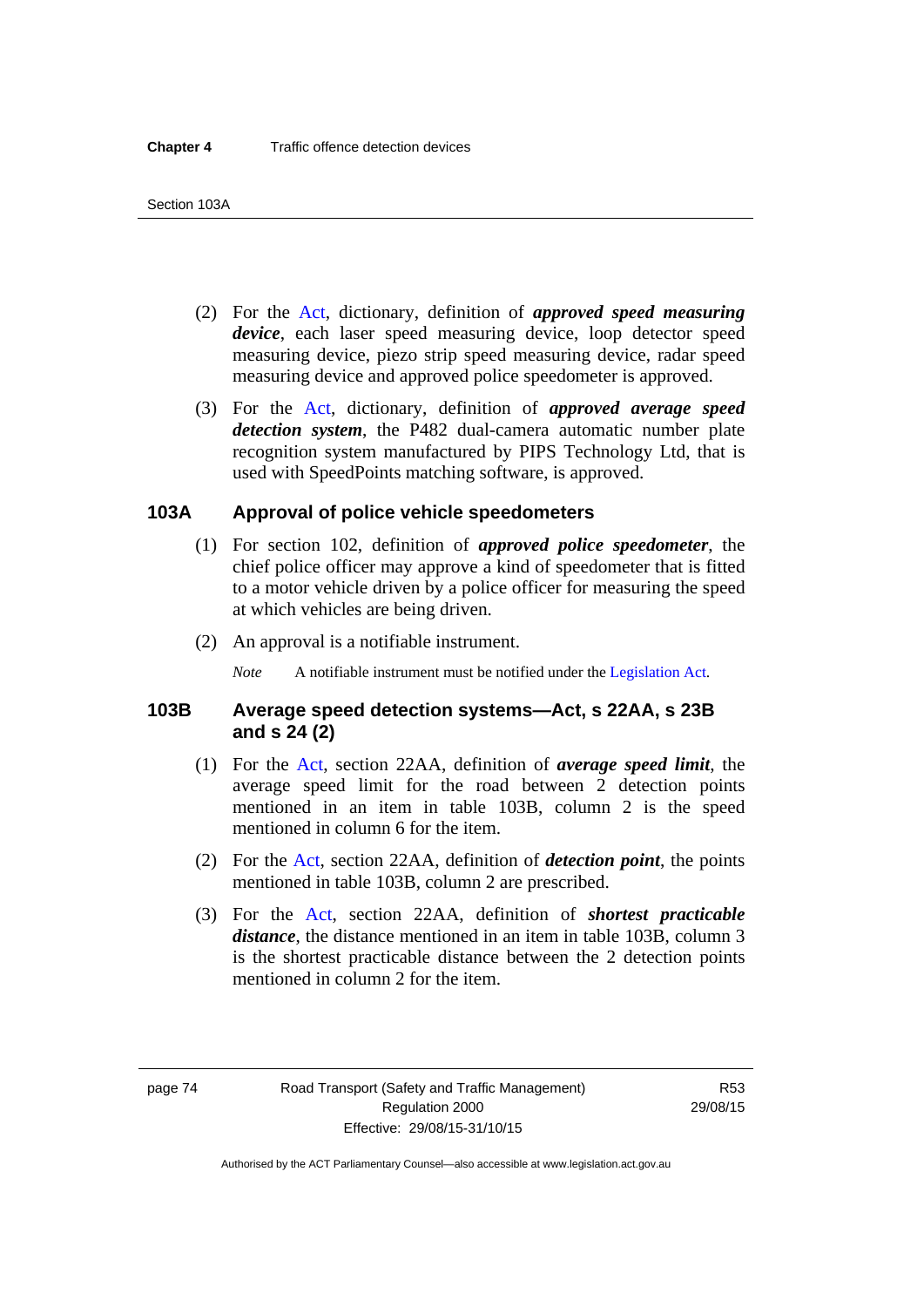- (4) For the [Act,](http://www.legislation.act.gov.au/a/1999-80/default.asp) section 23B (a), definition of *shortest practicable route*, the route mentioned in an item in table 103B, column 4 is the route used to work out the shortest practicable distance mentioned in column 3 for the item.
- (5) For the [Act](http://www.legislation.act.gov.au/a/1999-80/default.asp), section 23B (b), the minimum time that a vehicle's driver could take to drive the vehicle on the route mentioned in an item in table 103B, column 4 is the time mentioned in column 5 for the item.
- (6) In this section:

*ACT Standard Grid Coordinates*—see the *[Surveyors](http://www.legislation.act.gov.au/di/2010-267/default.asp)  [\(Surveyor-General\) Practice Directions 2010 \(No 2\)](http://www.legislation.act.gov.au/di/2010-267/default.asp)* (DI2010-267), schedule 2.

*AHD*—see the *[Surveyors \(Surveyor-General\) Practice Directions](http://www.legislation.act.gov.au/di/2010-267/default.asp)  [2010 \(No 2\)](http://www.legislation.act.gov.au/di/2010-267/default.asp)* (DI2010-267), direction 5 (Definitions).

R53 29/08/15 Road Transport (Safety and Traffic Management) Regulation 2000 Effective: 29/08/15-31/10/15

page 75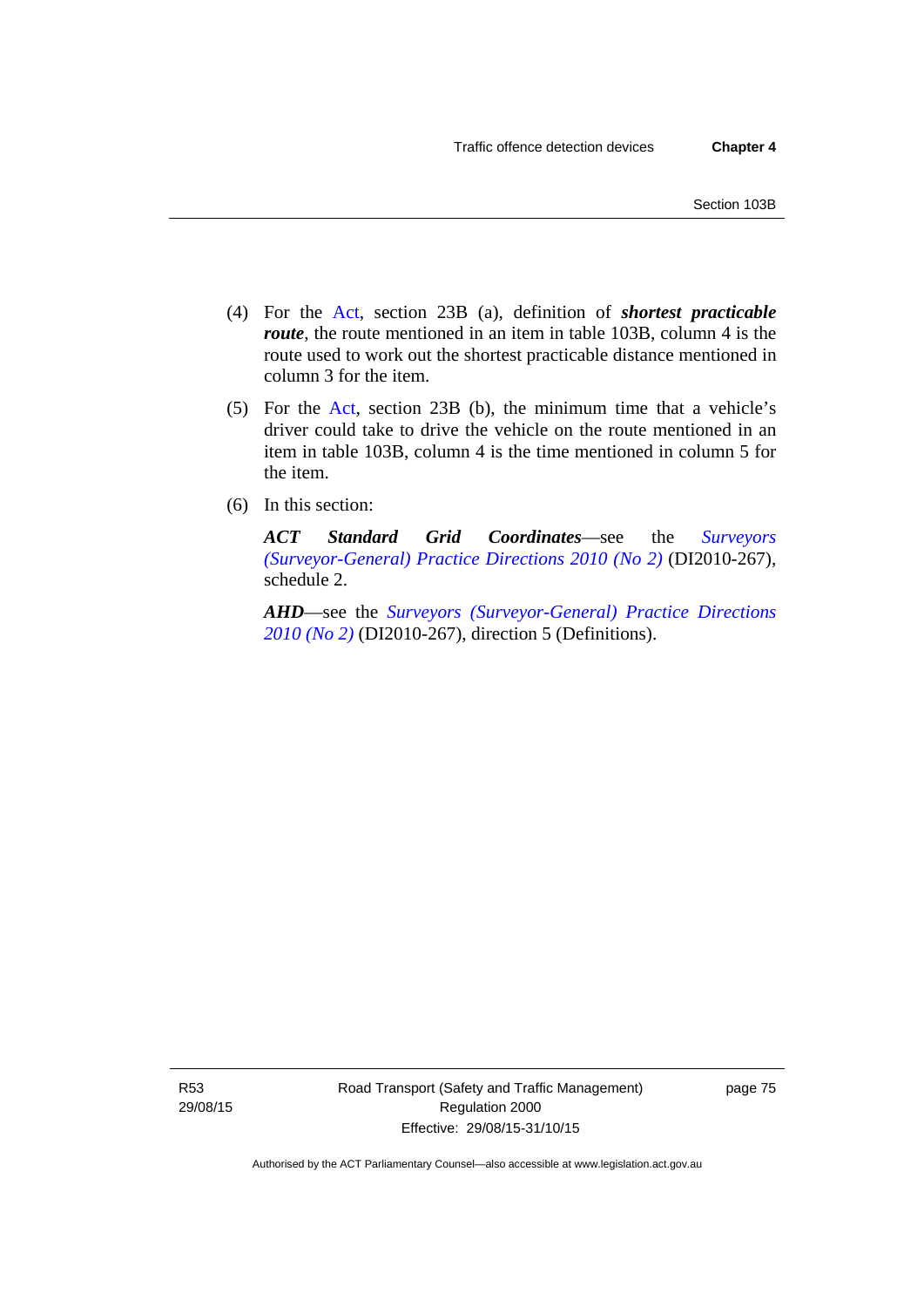#### Section 103B

#### **Table 103B**

| column 1       | column <sub>2</sub>                                                                                                                                                                                                        | column 3                            | column 4                                                                                                                                                                                                    | column 5                     | column 6                  |
|----------------|----------------------------------------------------------------------------------------------------------------------------------------------------------------------------------------------------------------------------|-------------------------------------|-------------------------------------------------------------------------------------------------------------------------------------------------------------------------------------------------------------|------------------------------|---------------------------|
| item           | detection<br>points                                                                                                                                                                                                        | shortest<br>practicable<br>distance | shortest<br>practicable<br>route                                                                                                                                                                            | minimum<br>time<br>(seconds) | average<br>speed<br>limit |
| $\mathbf{1}$   | <b>ACT</b> Standard<br>Grid<br>Coordinates<br>208876.18<br>East,<br>596541.65<br>North, AHD<br>629.88 Level<br><b>ACT</b> Standard<br>Grid<br>Coordinates<br>211361.44<br>East.<br>596864.50<br>North, AHD<br>644.45 Level | 2.7081km<br>(westbound)             | Hindmarsh<br>Drive<br>(westbound),<br>starting west<br>of the<br>intersection of<br>Dalrymple<br>Street and<br>Mugga Lane<br>and ending<br>north-east of<br>Tyagarah<br><b>Street</b>                       | 121.8645<br>(westbound)      | 80km/h                    |
| $\overline{2}$ | <b>ACT</b> Standard<br>Grid<br>Coordinates<br>208912.50<br>East,<br>596591.35<br>North, AHD<br>629.42 Level<br><b>ACT</b> Standard<br>Grid<br>Coordinates<br>211418.53<br>East,<br>596883.22<br>North, AHD<br>641.25 Level | 2.7146km<br>(eastbound)             | Hindmarsh<br>Drive<br>(eastbound),<br>starting<br>north-east of<br><b>Palmer Street</b><br>near Tyagarah<br>Street and<br>ending west of<br>the<br>intersection of<br>Dalrymple<br>Street and<br>Mugga Lane | 122.157<br>(eastbound)       | 80km/h                    |

page 76 Road Transport (Safety and Traffic Management) Regulation 2000 Effective: 29/08/15-31/10/15

R53 29/08/15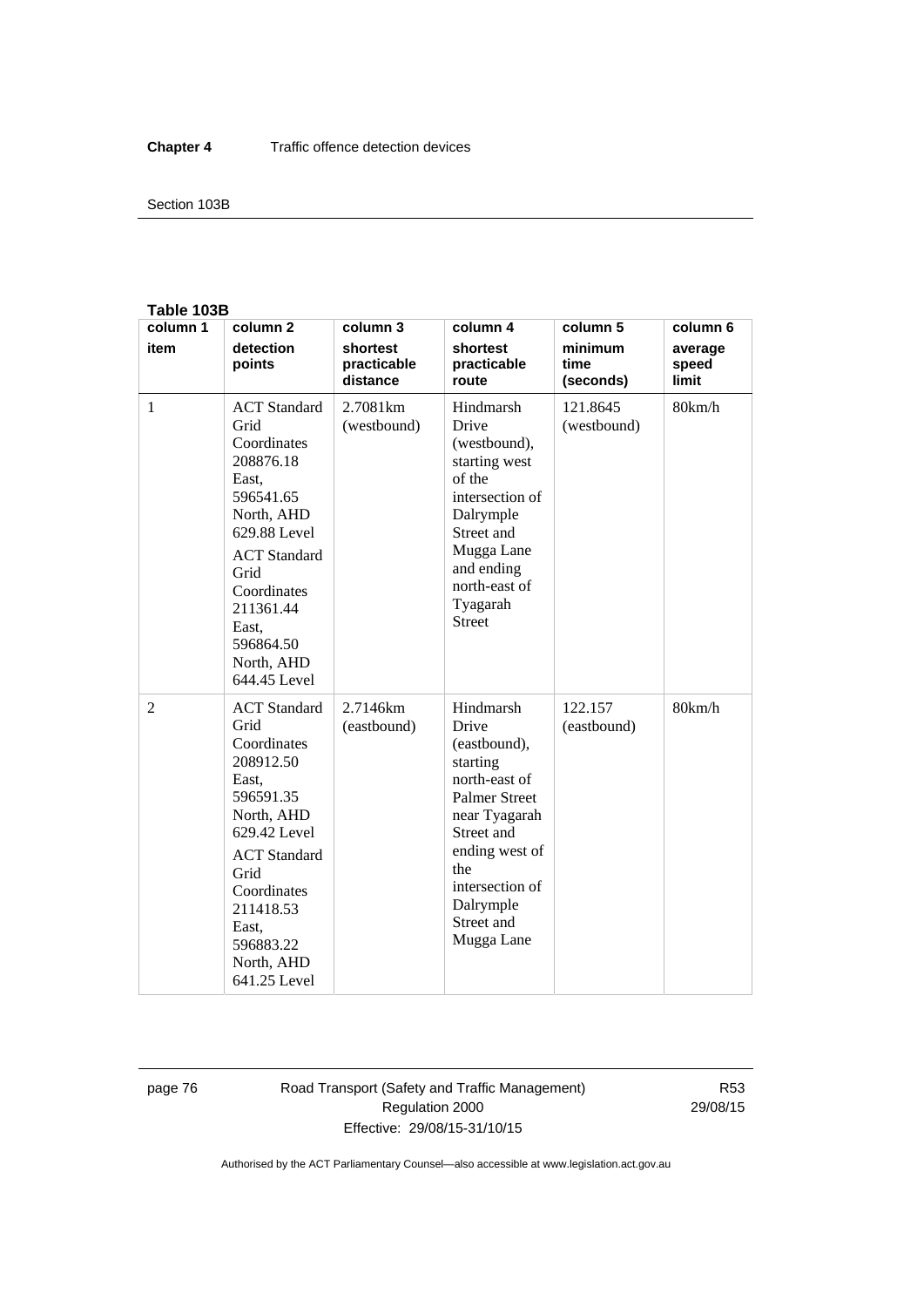| column 1<br>item | column <sub>2</sub><br>detection<br>points                                                                                                                                                                                 | column 3<br>shortest<br>practicable<br>distance | column 4<br>shortest<br>practicable<br>route                                                                                                                                                                                                            | column 5<br>minimum<br>time<br>(seconds) | column 6<br>average<br>speed<br>limit |
|------------------|----------------------------------------------------------------------------------------------------------------------------------------------------------------------------------------------------------------------------|-------------------------------------------------|---------------------------------------------------------------------------------------------------------------------------------------------------------------------------------------------------------------------------------------------------------|------------------------------------------|---------------------------------------|
| 3                | <b>ACT</b> Standard<br>Grid<br>Coordinates<br>207503.18<br>East,<br>593617.84<br>North, AHD<br>629.92 Level<br><b>ACT</b> Standard<br>Grid<br>Coordinates<br>205843.16<br>East,<br>591218.80<br>North, AHD<br>581.95 Level | 3.3226km<br>(southbound)                        | <b>Athllon Drive</b><br>(southbound),<br>starting south<br>of the<br>intersection of<br><b>Beasley Street</b><br>and Athllon<br>Drive and<br>ending<br>north-east of<br>the<br>intersection of<br>Drakeford<br>Drive and<br><b>Athllon Drive</b>        | 149.517<br>(southbound)                  | 80km/h                                |
| $\overline{4}$   | <b>ACT</b> Standard<br>Grid<br>Coordinates<br>205879.90<br>East,<br>591244.94<br>North, AHD<br>582.25 Level<br><b>ACT</b> Standard<br>Grid<br>Coordinates<br>207485.15<br>East,<br>593666.74<br>North, AHD<br>629.42 Level | 3.3022km<br>(northbound)                        | <b>Athllon Drive</b><br>(northbound),<br>starting<br>north-east of<br>the<br>intersection of<br><b>Drakeford</b><br>Drive and<br><b>Athllon Drive</b><br>and ending<br>south of the<br>intersection of<br><b>Beasley Street</b><br>and Athllon<br>Drive | 148.599<br>(northbound)                  | 80km/h                                |

R53 29/08/15 Road Transport (Safety and Traffic Management) Regulation 2000 Effective: 29/08/15-31/10/15

page 77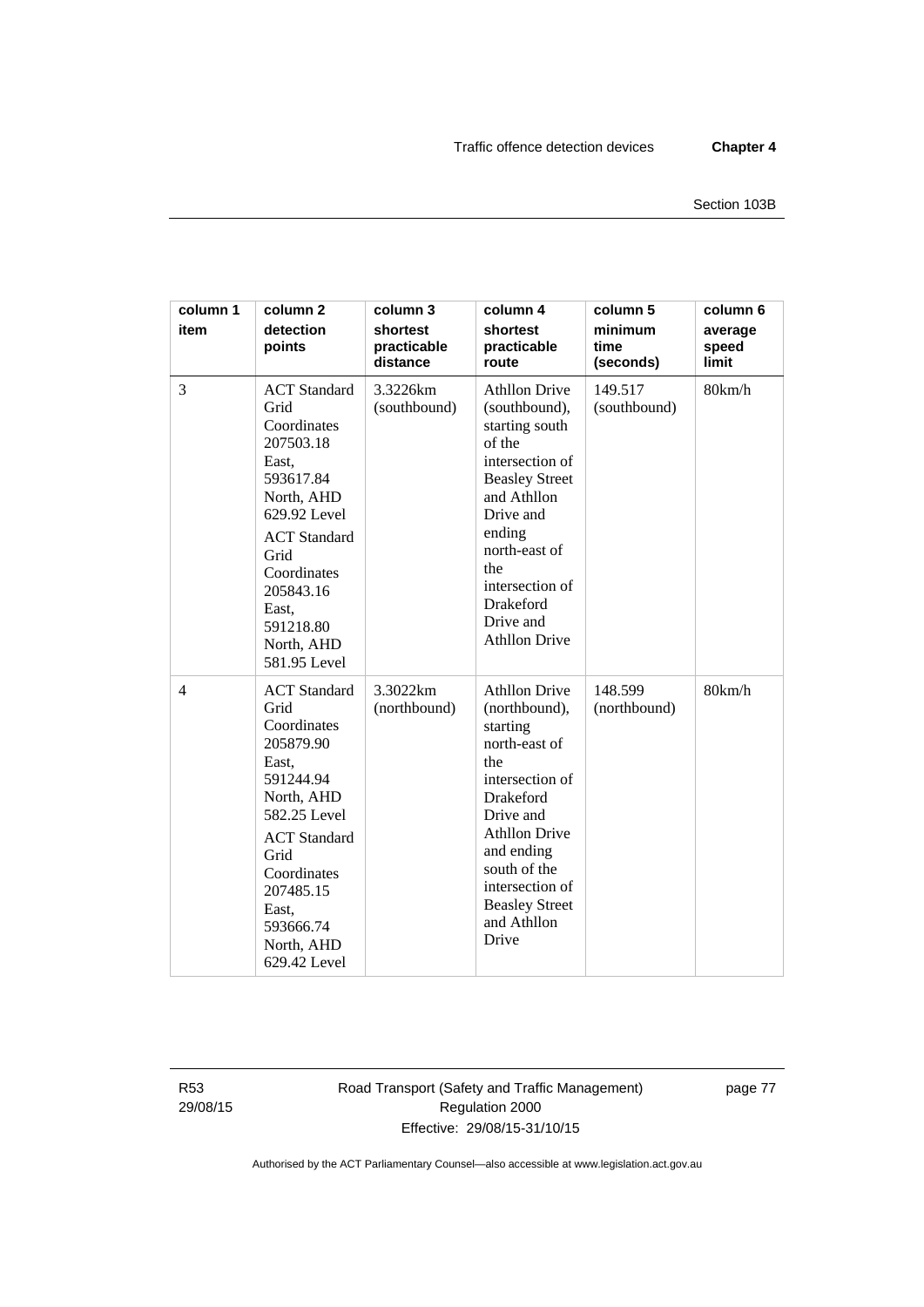### **104 Major testing of laser speed measuring devices**

- (1) The following devices must be tested in accordance with this section at least once every 12 months:
	- (a) a laser speed measuring device;
	- (b) the laser speed measuring device component of a digital camera detection device.
- (2) The test must be carried out—
	- (a) by a person approved under section 106 (Approved people testing and sealing); and
	- (b) in accordance with Australian Standard AS 4691.1-2003, as in force on the commencement of this paragraph.
		- *Note 1* The text of an applied, adopted or incorporated law or instrument, whether applied as in force from time to time or at a particular time, is taken to be a notifiable instrument if the operation of the [Legislation Act,](http://www.legislation.act.gov.au/a/2001-14) s 47 (5) or (6) is not disapplied (see s 47 (7)).
		- *Note 2* A notifiable instrument must be notified under the [Legislation](http://www.legislation.act.gov.au/a/2001-14)  [Act](http://www.legislation.act.gov.au/a/2001-14).
- (3) The [Legislation Act,](http://www.legislation.act.gov.au/a/2001-14) section 47 (5) does not apply in relation to subsection (2) (b).
- (4) The test must show whether the device—
	- (a) is operating in accordance with the manufacturer's specifications; and
	- (b) is accurate within a tolerance of 2km/h.
- (5) For this section, it is sufficient for the laser speed measuring device component of a digital camera detection device to be tested separately from the other components of the device, and it is not necessary for the other components to be tested.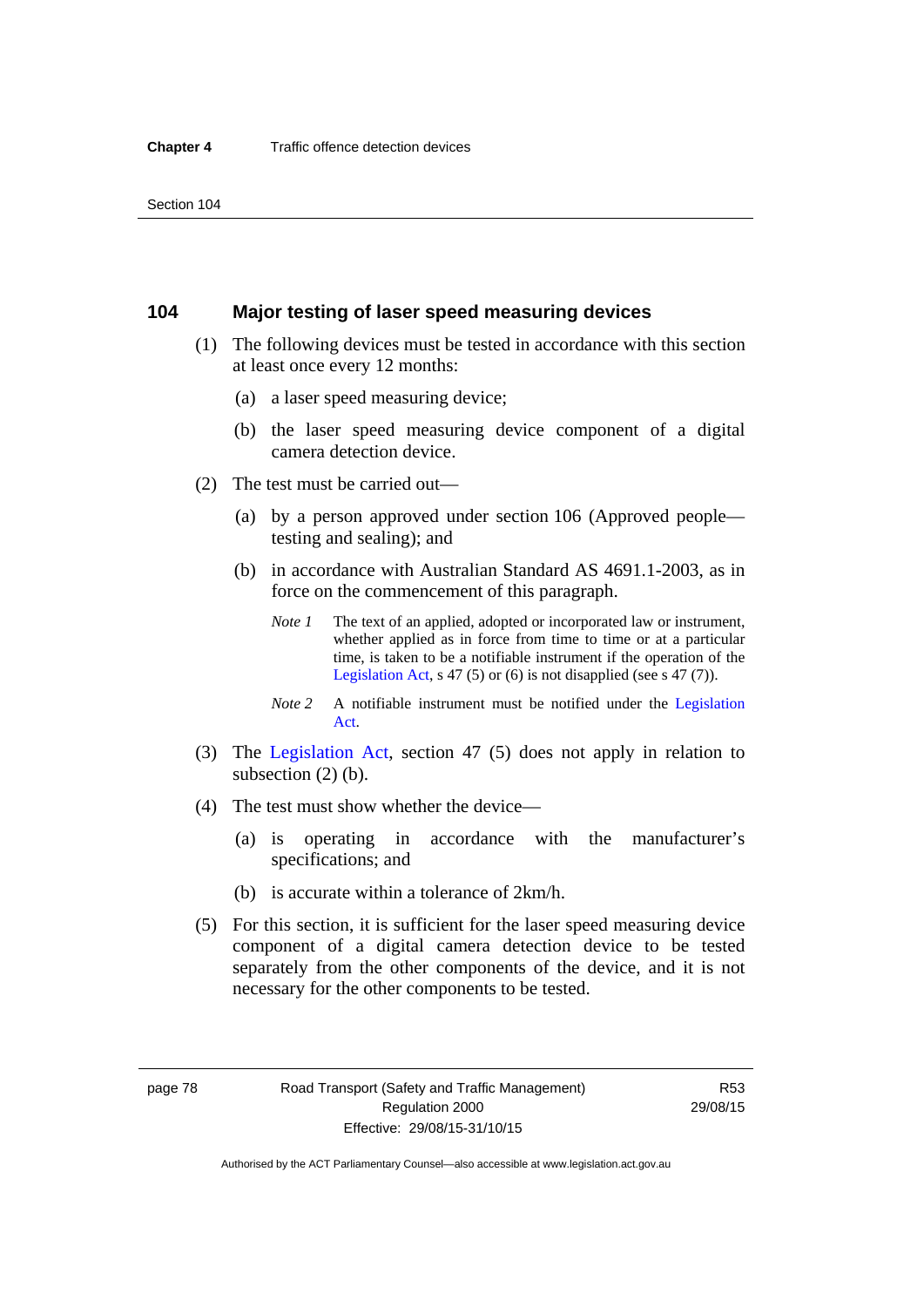### **104A Major testing of other traffic offence detection devices**

- (1) The following devices must be tested in accordance with this section:
	- (a) a radar speed measuring device that is not a component of a fixed camera detection device or a digital camera detection device;
	- (b) a radar speed measuring device component of a fixed camera detection device or a digital camera detection device;
	- (c) an approved police speedometer;
	- (d) the loop detector speed measuring device component of a fixed camera detection device;
	- (e) the piezo strip speed measuring device component of a fixed camera detection device;
	- (f) an approved average speed detection system.
- (2) The devices mentioned in subsection (1) must be tested at least once every 12 months.
- (3) The test must be carried out by a person approved under section 106 (Approved people—testing and sealing).
- (4) The test of a radar speed measuring device that is not a component of a fixed camera detection device, or a digital camera detection device, must show whether the device is operating in accordance with Australian Standard AS 2898.1-2, as in force on the commencement of this subsection.
	- *Note 1* AS 2898.1-2 may be purchased at [www.standards.org.au](http://www.standards.org.au/Pages/default.aspx)*.*
	- *Note* 2 The text of an applied, adopted or incorporated law or instrument, whether applied as in force from time to time or at a particular time, is taken to be a notifiable instrument if the operation of the [Legislation](http://www.legislation.act.gov.au/a/2001-14)  [Act,](http://www.legislation.act.gov.au/a/2001-14) s 47 (5) or (6) is not disapplied (see s 47 (7)).
	- *Note 3* A notifiable instrument must be notified under the [Legislation Act](http://www.legislation.act.gov.au/a/2001-14).

R53 29/08/15 page 79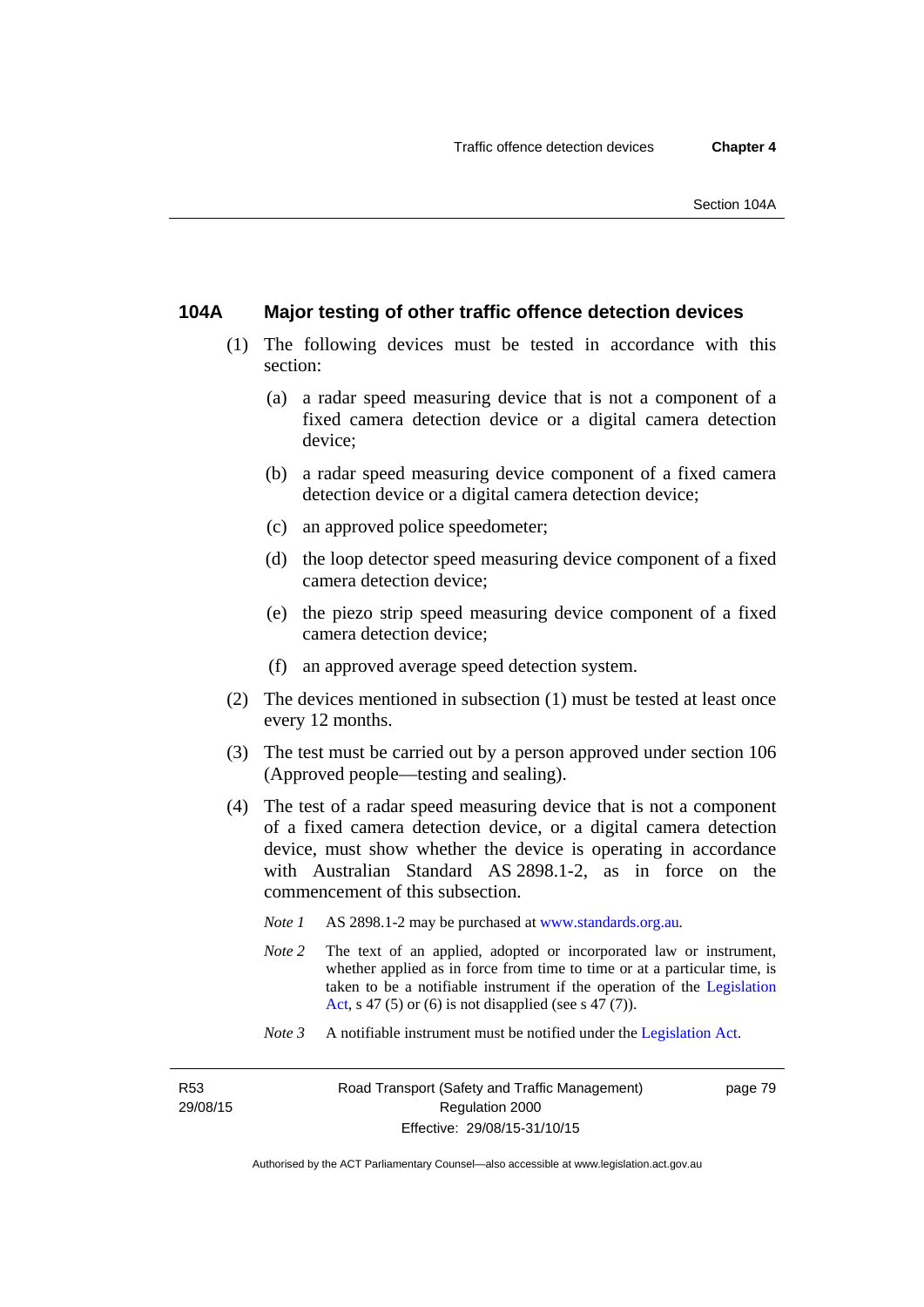- (5) The [Legislation Act,](http://www.legislation.act.gov.au/a/2001-14) section 47 (5) does not apply in relation to AS 2898.1-2 under subsection (4).
- (6) The test of the radar speed measuring device component of a fixed camera detection device, or a digital camera detection device, must show whether the device—
	- (a) is operating in accordance with the manufacturer's specifications; and
	- (b) for speeds of 100km/h and under—is accurate within a tolerance of 2km/h; and
	- (c) for speeds over 100km/h—is accurate within a tolerance of 2%.
- (7) The test of an approved police speedometer must show whether the device is accurate within a tolerance of 2km/h.
- (8) The test of the loop detector speed measuring device component of a fixed camera detection device must show whether the speed measuring device—
	- (a) for speeds of 100km/h and under—is accurate within a tolerance of 2km/h; and
	- (b) for speeds over 100km/h—is accurate within a tolerance of 2%.
- (9) The test of the piezo strip speed measuring device component of a fixed camera detection device must show whether the speed measuring device—
	- (a) is operating in accordance with the manufacturer's specifications; and
	- (b) is accurate within a tolerance of 2km/h.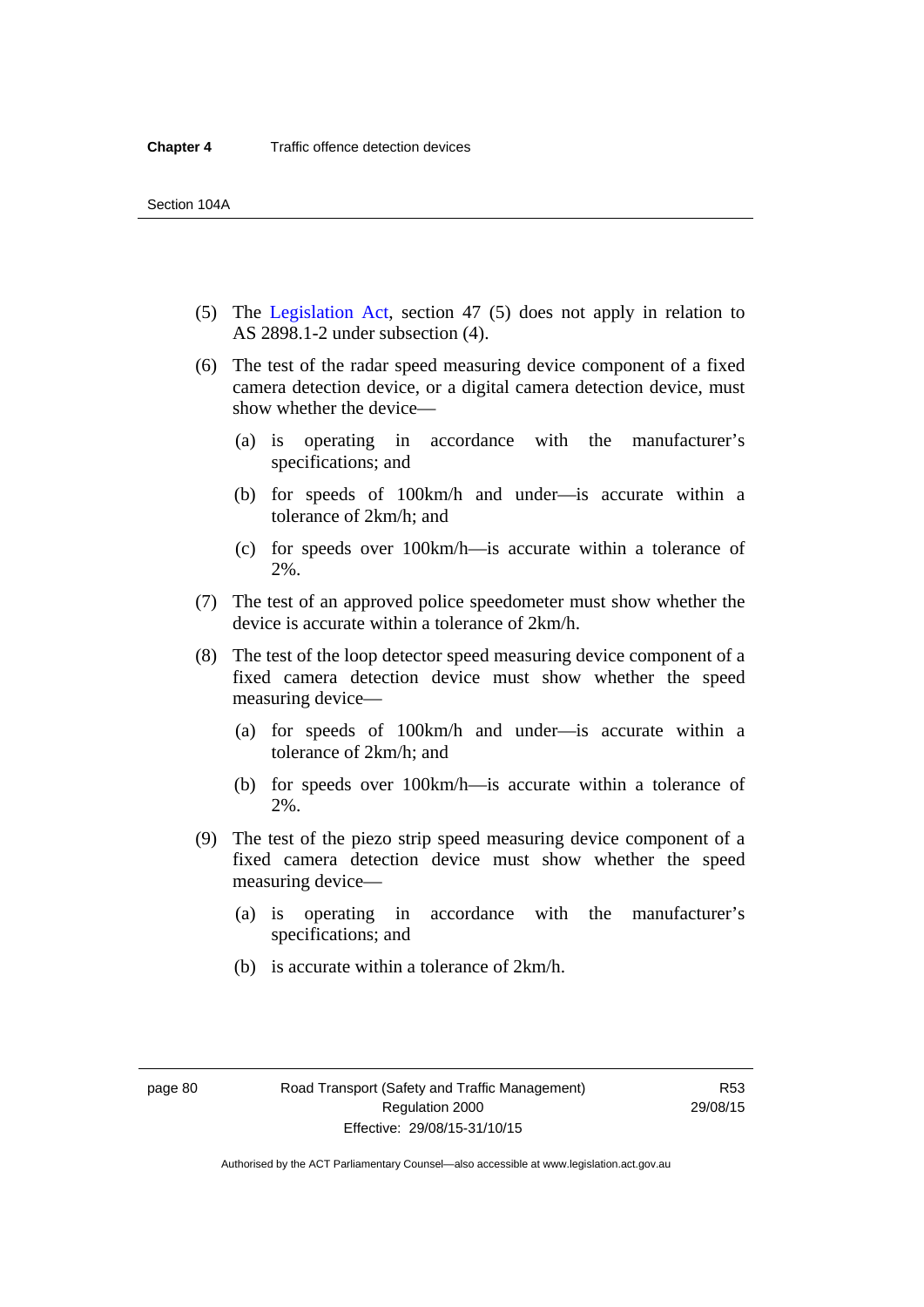- (10) The test of an approved average speed detection system that takes images of vehicles at 2 detection points must show whether the device—
	- (a) is operating in accordance with the manufacturer's specifications; and
	- (b) for the measurement of the time that elapses between vehicles passing the first and second detection points—is accurate within a tolerance of 2%.

## **104B Certification and sealing of traffic offence detection devices**

- (1) This section applies if a test of a traffic offence detection device under section 104 or section 104A establishes—
	- (a) a matter mentioned in section 104A (4) or (7) in relation to the device; or
	- (b) the matters mentioned in section 104 (4) or section 104A (9) in relation to the device.
- (2) The person who carried out the test must—
	- (a) sign a certificate to that effect; and
	- (b) if a seal on the device has been damaged or removed—seal the device.

### **105 Use of certain digital camera detection devices**

(1) This section applies to the operation of a digital camera detection device that is located in a vehicle that can be moved from place to place to detect traffic offences.

page 81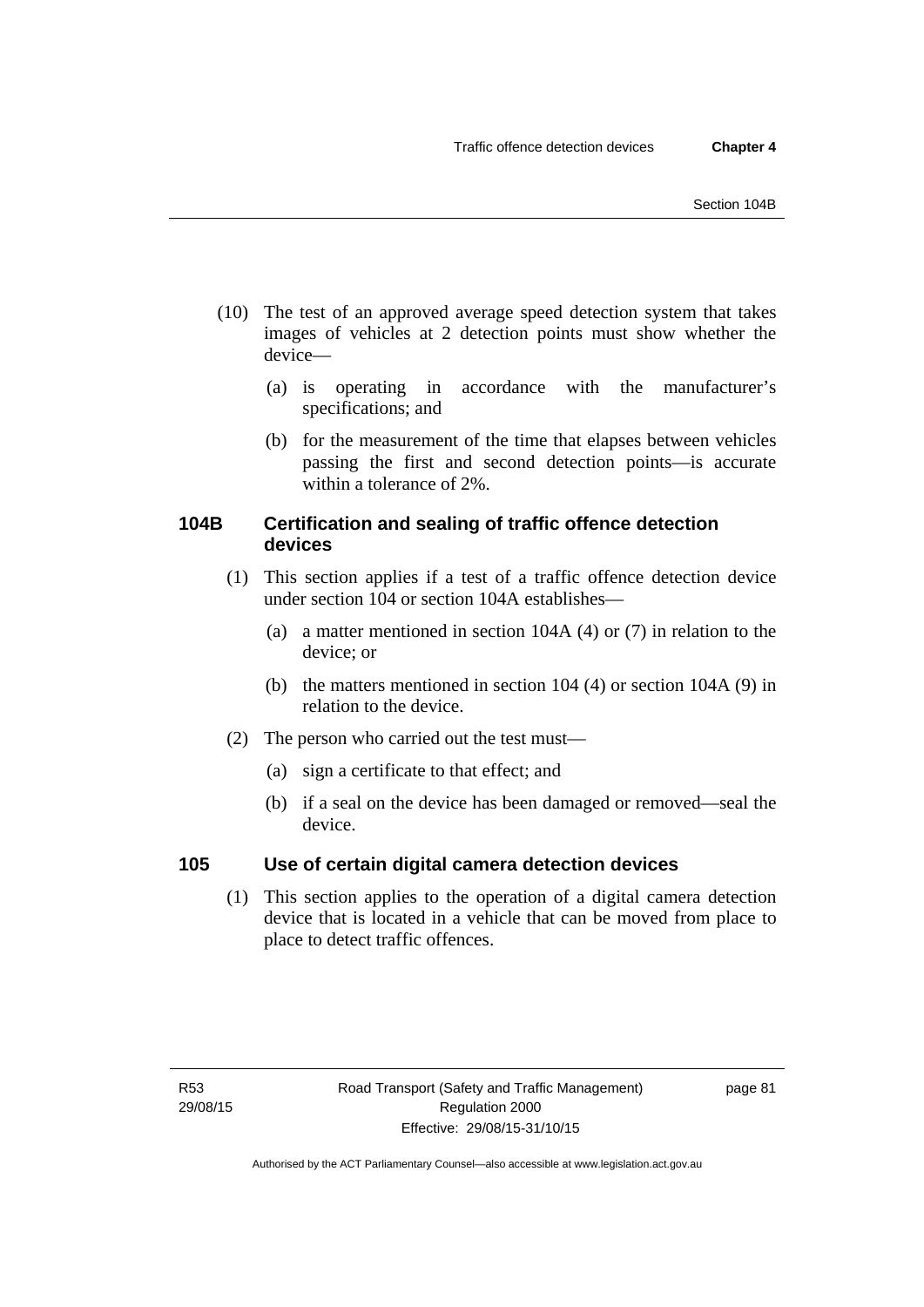- (2) The operator of a digital camera detection device that includes as a component a radar speed measuring device must ensure that the following operations are done in accordance with the manufacturer's instructions for the device:
	- (a) aligning the vehicle in which the device is located with the road;
	- (b) activating the device;
	- (c) operating the device.
- (3) The operator of a digital camera detection device that includes as a component a laser speed measuring device must ensure that the following operations are done in accordance with the manufacturer's instructions for the device:
	- (a) testing the laser speed measuring component of the device at the beginning and end of each shift of the operator by carrying out the following checks:
		- (i) an instrument confidence check;
		- (ii) a calibration verification check;
		- (iii) a scope alignment check;
	- (b) activating the device;
	- (c) operating the device.
- (4) However, subsection (3) (a) (ii) and (iii) do not apply in relation to the operation of a VITRONIC PoliScan SPEED M1 HP device.
- (5) To remove any doubt, if a device mentioned in subsection (3) is used at more than 1 place during a shift of the operator, the operator is not required to carry out the checks mentioned in subsection (3) (a) each time the device is activated at a different place.

page 82 Road Transport (Safety and Traffic Management) Regulation 2000 Effective: 29/08/15-31/10/15

R53 29/08/15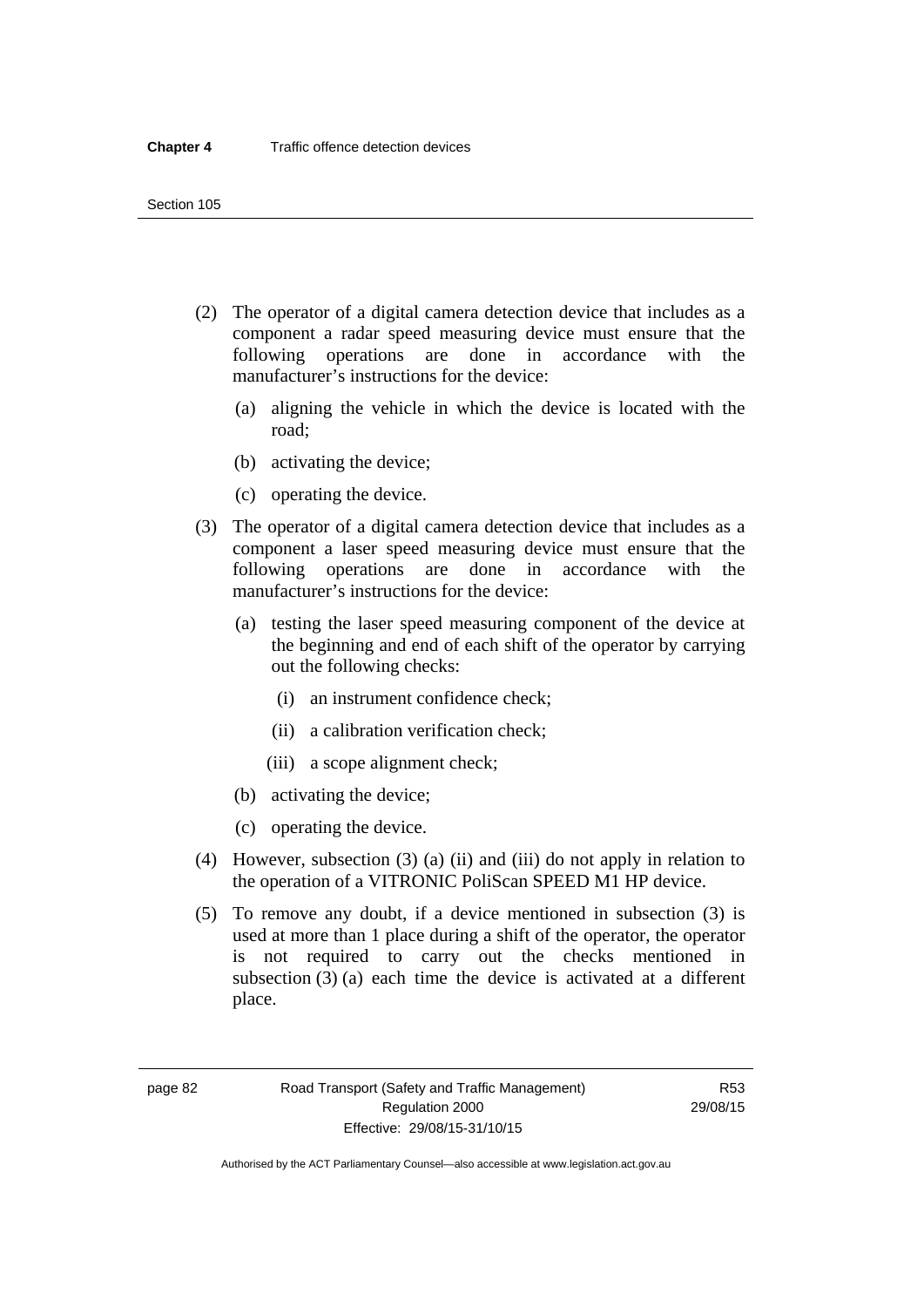- (6) If the requirements set out in this section are met, the device may operate unattended.
- (7) If a device is used by 2 or more operators, who are working together during a shift, the requirements set out in this section may be carried out by different operators.
- (8) In this section:

*operator* means a person approved to use a traffic offence detection device under section 107 (Approved people—use).

### **105A Use of certain laser speed measuring devices**

- (1) This section applies to a laser speed measuring device, other than a device mentioned in section 105 (Use of certain digital camera detection devices).
- (2) The operator of the laser speed measuring device must ensure that the following operations are done in accordance with the manufacturer's instructions for the device:
	- (a) testing the device at the beginning and end of each shift of the operator by carrying out the following checks:
		- (i) an instrument confidence check;
		- (ii) a calibration verification check;
		- (iii) a scope alignment check;
	- (b) activating the device;
	- (c) operating the device.
- (3) To remove any doubt, if the device is used at more than 1 place during a shift of the operator, the operator is not required to carry out the checks mentioned in subsection (1) (a) each time the device is activated at a different place.

page 83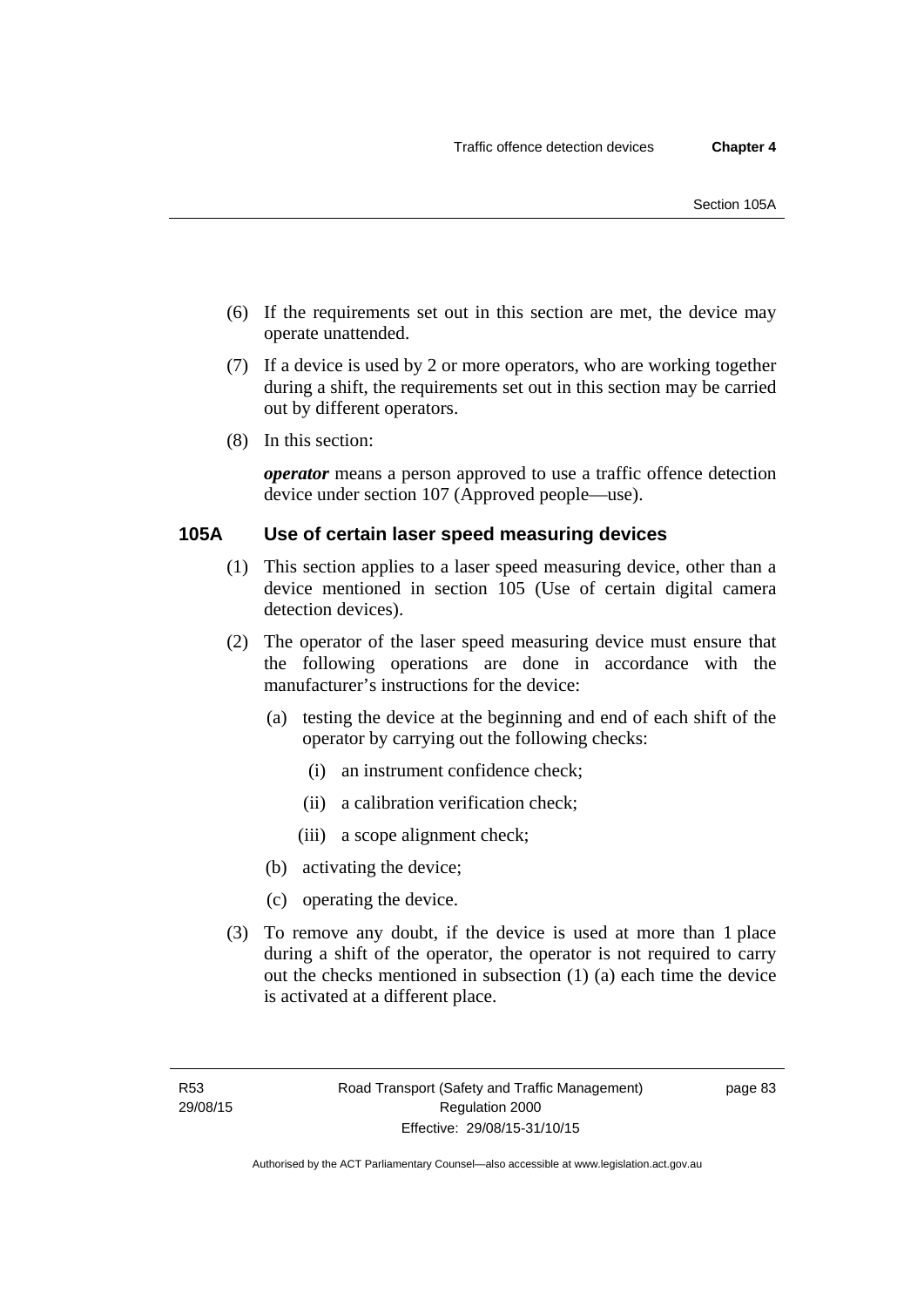- (4) If the device is used by 2 or more operators who are working together during the shift, the tests mentioned in subsection (1) (a) and (d) may be carried out by different operators.
- (5) In this section:

*operator* means a person approved to use a traffic offence detection device under section 107 (Approved people—use).

### **105B Use of certain radar speed measuring devices**

- (1) This section applies to a radar speed measuring device, other than a device that is a component of—
	- (a) a digital camera detection device; or
	- (b) a fixed camera detection device.
- (2) The radar speed measuring device must be used by an operator in accordance with the manufacturer's instructions for the device.
- (3) The operator must test the device—
	- (a) at the beginning of each shift of the operator against an approved police speedometer; and
	- (b) at the end of each shift of the operator against the speedometer mentioned in paragraph (a); and
	- (c) if the operator's shift is longer than 9 hours—9 hours after the beginning of the shift against the speedometer mentioned in paragraph (a).
- (4) After each test, the device must be found to be accurate within a tolerance of 2 km/h.
- (5) To remove any doubt, if the device is used at more than 1 place during a shift of the operator, the operator is not required to carry out the checks mentioned in subsection (3) (a) each time the device is activated at a different place.

page 84 Road Transport (Safety and Traffic Management) Regulation 2000 Effective: 29/08/15-31/10/15

R53 29/08/15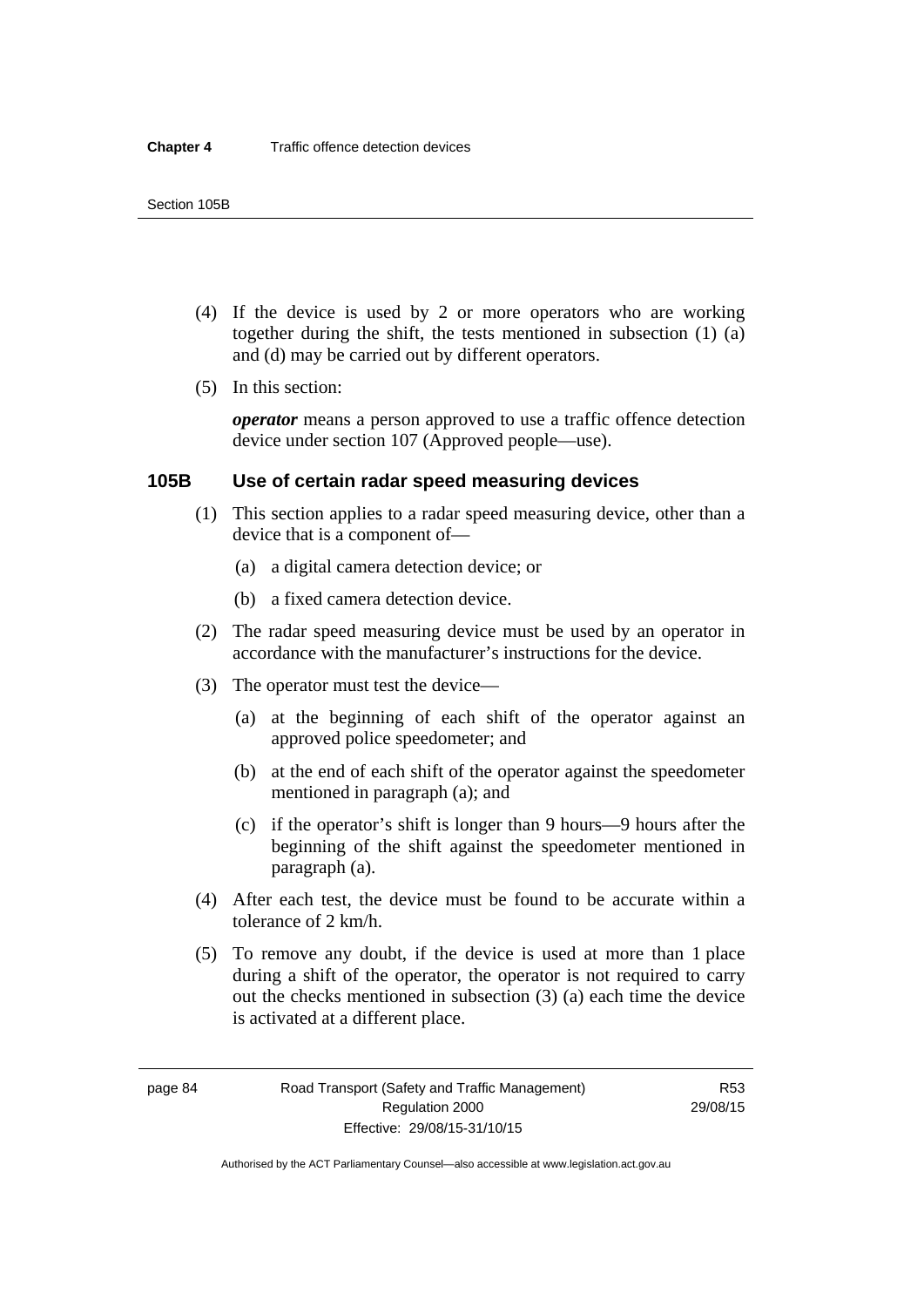- (6) If the device is used by 2 or more operators who are working together during the shift, the tests mentioned in subsection (3) may be carried out by different operators.
- (7) In this section:

*operator* means a person approved to use a traffic offence detection device under section 107 (Approved people—use).

### **106 Approved people—testing and sealing**

Each person employed by a testing authority to test and seal traffic offence detection devices is approved to test and seal traffic offence detection devices.

### **107 Approved people—use**

- (1) Each police officer is approved to use any traffic offence detection device (other than a fixed camera detection device).
- (2) The road transport authority may approve a person who is not a police officer to use digital camera detection devices.
- (3) The road transport authority may only approve a person under subsection (2) if the authority is satisfied that the person has appropriate qualifications to operate, or experience in the operation of, digital camera detection devices.

### **107A Recording of camera detection device image files—Act, s 23 (2) (c) (ii)**

(1) An electronic file created by a camera detection device must be recorded on a storage medium for electronic data (the *recording medium*).

*Note Camera detection device*—see the [Act](http://www.legislation.act.gov.au/a/1999-80/default.asp), s 23.

- (2) The recording medium for a camera detection device may be—
	- (a) attached directly to, or located with, the device; or

R53 29/08/15 page 85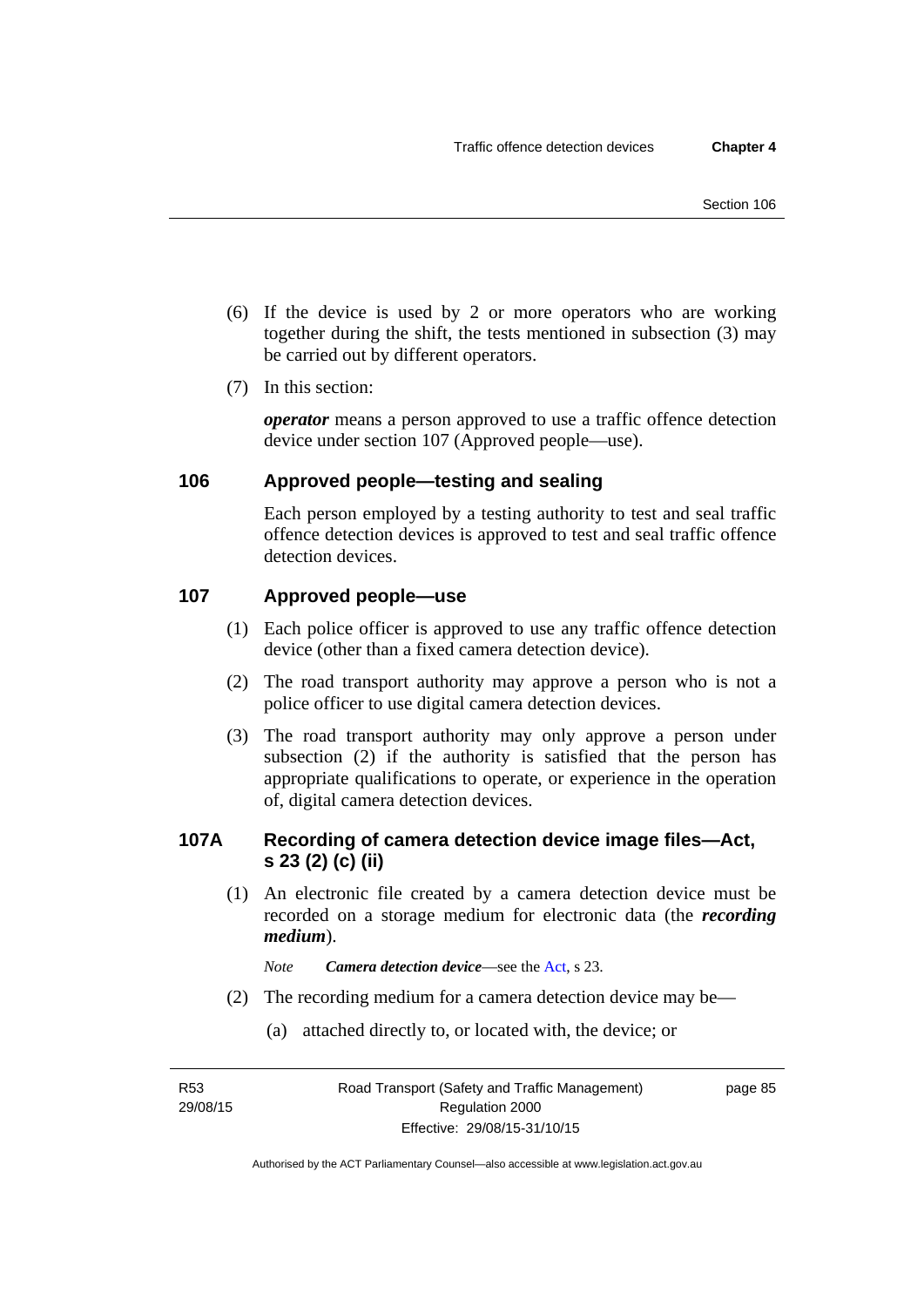(b) at a place other than the place where the device is located.

#### **Example—par (b)**

If a motor vehicle goes through a red traffic light and an image of the vehicle is taken by a fixed camera detection device, the electronic file created by the device in relation to the offence is sent along a wire or optical fibre, or across a wireless network, to a recording device in a building in another suburb and is stored at that building on a recording medium.

- *Note* An example is part of the regulation, is not exhaustive and may extend, but does not limit, the meaning of the provision in which it appears (see [Legislation Act,](http://www.legislation.act.gov.au/a/2001-14) s 126 and s 132).
- (3) If the recording medium for a camera detection device is at a place other than the place where the device is located—
	- (a) the device must produce a security checksum for each electronic file created by the device; and
	- (b) the device must encrypt the security checksum and the file; and
	- (c) the security checksum and the encrypted file must be recorded as soon as practicable on a recording medium.
- (4) However, subsection (3) does not prevent other security measures being taken in relation to a security checksum or an electronic file before it is recorded on the recording medium.

### **107B Verification of camera detection device image files—Act, s 23 (2) (c) (iii)**

- (1) This section applies if an electronic file that contains an image of a vehicle taken by a camera detection device is recorded on a recording medium that is at a place other than the place where the device is located.
- (2) Before the image of the vehicle is produced from the file, the accuracy of the file must be verified by using a computer to—
	- (a) recalculate the security checksum for the file; and

page 86 Road Transport (Safety and Traffic Management) Regulation 2000 Effective: 29/08/15-31/10/15

R53 29/08/15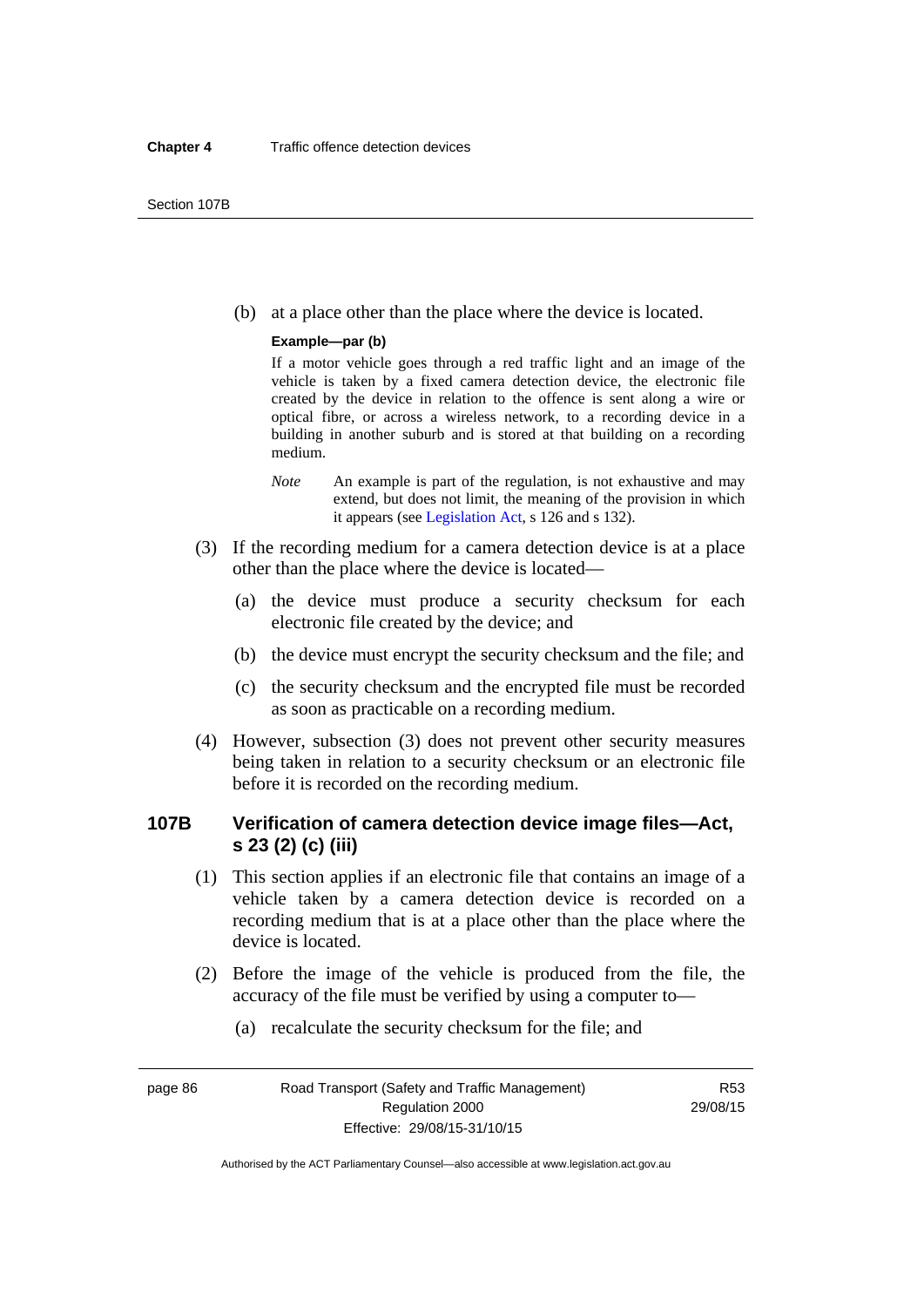(b) confirm that the security checksum produced by the recalculation is identical to the checksum produced by the device for the file.

### **108 Meaning of codes etc on image taken by approved camera detection device or approved average speed detection system—Act, s 24 (2) (a)**

(1) This section defines the meaning of codes and other information indicated on an image of a vehicle taken by an approved camera detection device or approved average speed detection system.

*Note* Information etc that is indicated on an image includes information etc accompanying or reasonably associated with the image (see [Act,](http://www.legislation.act.gov.au/a/1999-80/default.asp) dict, def of *indicated on*).

- (2) It is not necessary that all the codes and other information mentioned in this section be indicated on an image but if they do appear they have the meaning given in this section.
- (3) The characters (whether numbers, letters or both) in the field immediately after 'Device' is the code for—
	- (a) the laser speed measuring device component of the digital camera detection device that took the image; or
	- (b) the radar speed measuring device component of the digital camera detection device, or fixed camera detection device, that took the image; or
	- (c) the piezo strip speed measuring device component of the fixed camera detection device that took the image; or
	- (d) the loop detector speed measuring device component of the fixed camera detection device that took the image; or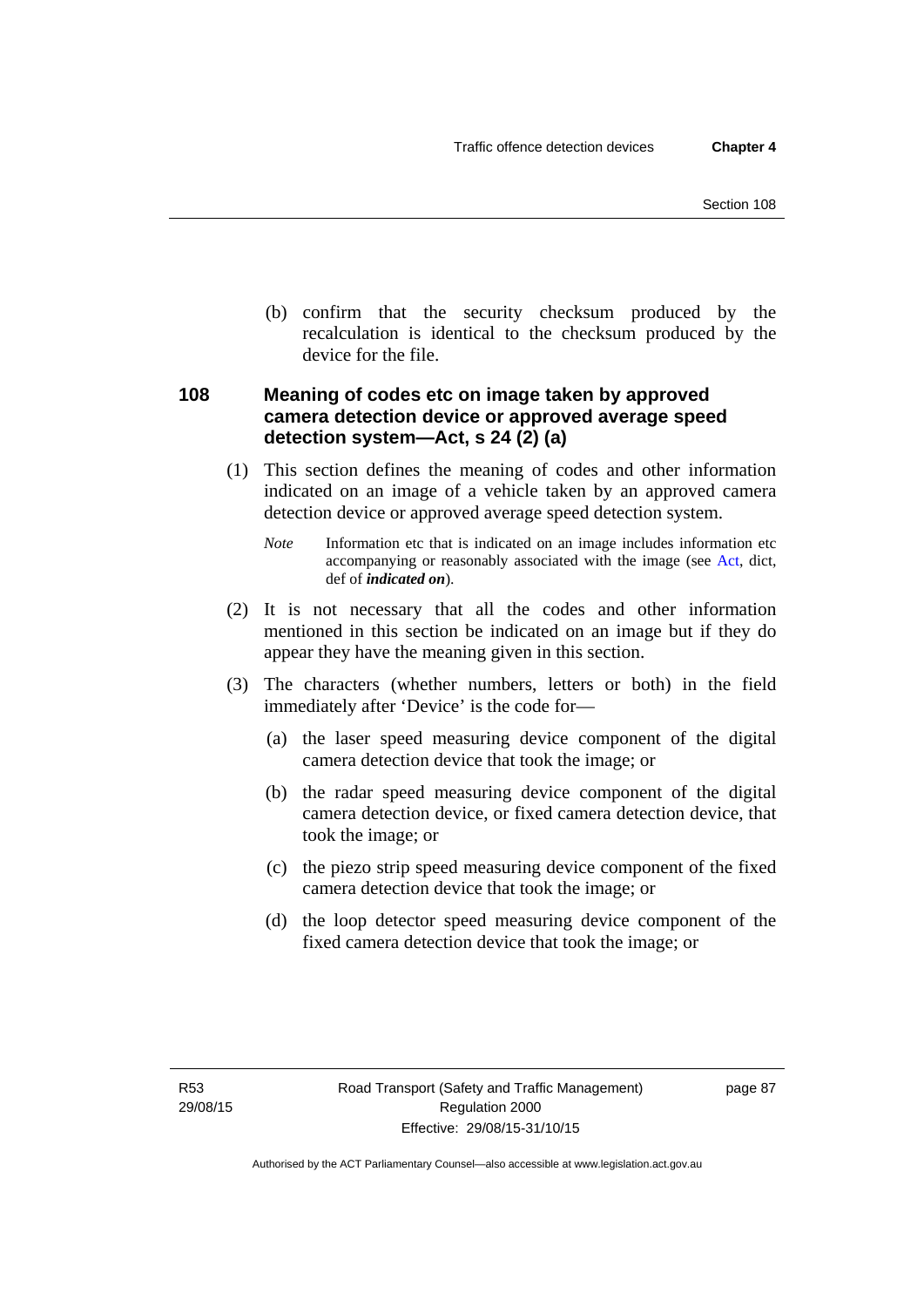#### Section 108

 (e) the automatic number plate recognition camera component of the average speed detection system that took the image.

#### **Example**

'Device: 012409' indicates that the code for the laser speed measuring device component of the digital detection device, or piezo strip speed measuring device component of the fixed camera detection device, that took the image, is 012409.

 (4) The characters in the field immediately after 'Date' is the date when the image was taken, with the first 2 numbers indicating the day of the month, followed by an abbreviation for the month and the year.

#### **Example**

'Date: 15/11/00' indicates that the image was taken on 15 November 2000.

 (5) The numbers in the field immediately after 'Time' is the time when the image was taken, stated in the 24-hour clock system.

#### **Examples**

- 1 'Time: 11.07.00.23' indicates that the image was taken at 0.23 seconds after 11.07 am.
- 2 'Time: 13:53:10:07' indicates that the image was taken at 10.07 seconds after 1.53 pm.
- (6) The letter in the field immediately after 'Direction' or 'Dir' indicates—
	- (a) for an image taken by a digital camera detection device whether the general direction in which the vehicle was travelling was away from or towards the device, with 'A' indicating away from the device and 'T' indicating towards the device; or
	- (b) for an image taken by a fixed camera detection device—the general direction in which the vehicle was travelling when the image was taken, with 'N' indicating north, 's' indicating south, 'E' indicating east and 'W' indicating west.

### **Example for par (a)**

'Direction: A' indicates that when the image was taken the vehicle was generally travelling away from the digital camera detection device that took the image.

page 88 Road Transport (Safety and Traffic Management) Regulation 2000 Effective: 29/08/15-31/10/15

R53 29/08/15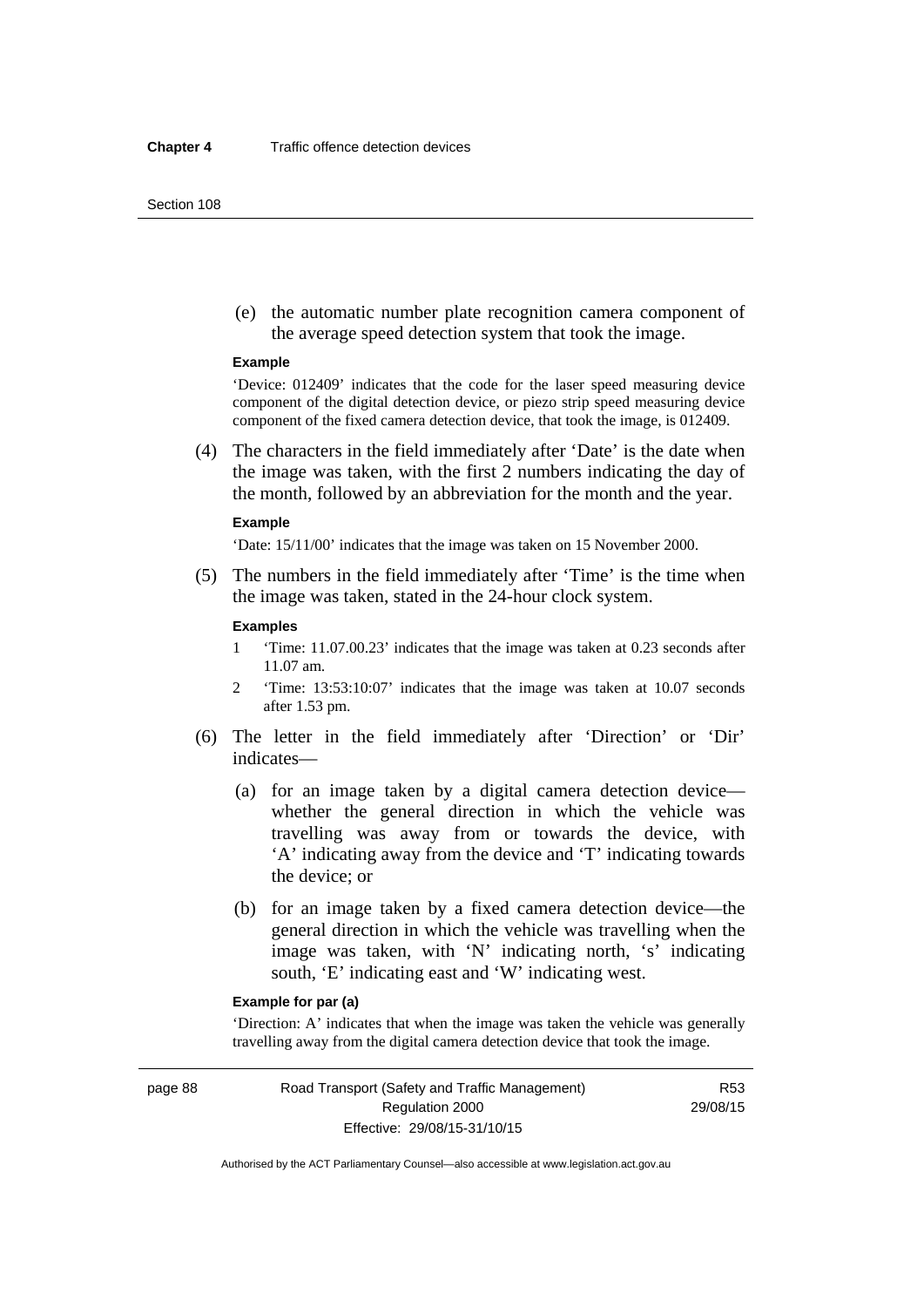### **Example for par (b)**

'Direction: N' indicates that when the image was taken the vehicle was travelling in the general direction of north.

 (7) The characters in the field immediately after 'Lane' is the code for the lane in which the vehicle was travelling when the image was taken, with the following codes having the stated meaning:

'L1' or '1': means the lane next to the centre of the road

'L2' or '2': means the lane immediately to the left of L1 (or 1)

'L3' or '3': means the lane immediately to the left of L2 (or 2)

'L4' or '4': means the lane immediately to the left of L3 (or 3).

#### **Example**

'Lane: L1' indicates that the vehicle was travelling in the lane next to the centre of the road when the image was taken.

 (8) The number in the field immediately after 'Red time' is the time in seconds and part seconds (stated as a fraction) that a red traffic light or red traffic arrow facing the driver of the vehicle had been showing before the driver entered the intersection concerned.

#### **Example**

'Red time: 1.50' indicates that the red traffic light or red traffic arrow facing the driver of the vehicle had been showing for 1.5 seconds before the driver entered the intersection concerned.

 (9) The number in the field immediately after 'Speed li', which may be described as 'Speed limit', is the speed limit applying to the driver of the vehicle for the length of road where the driver was driving when the image was taken.

#### **Example**

'Speed li: 60'or 'Speed limit 60' indicates that the speed limit applying to the driver of the vehicle for the length of road where the driver was driving when the image was taken is 60 km/h.

R53 29/08/15 page 89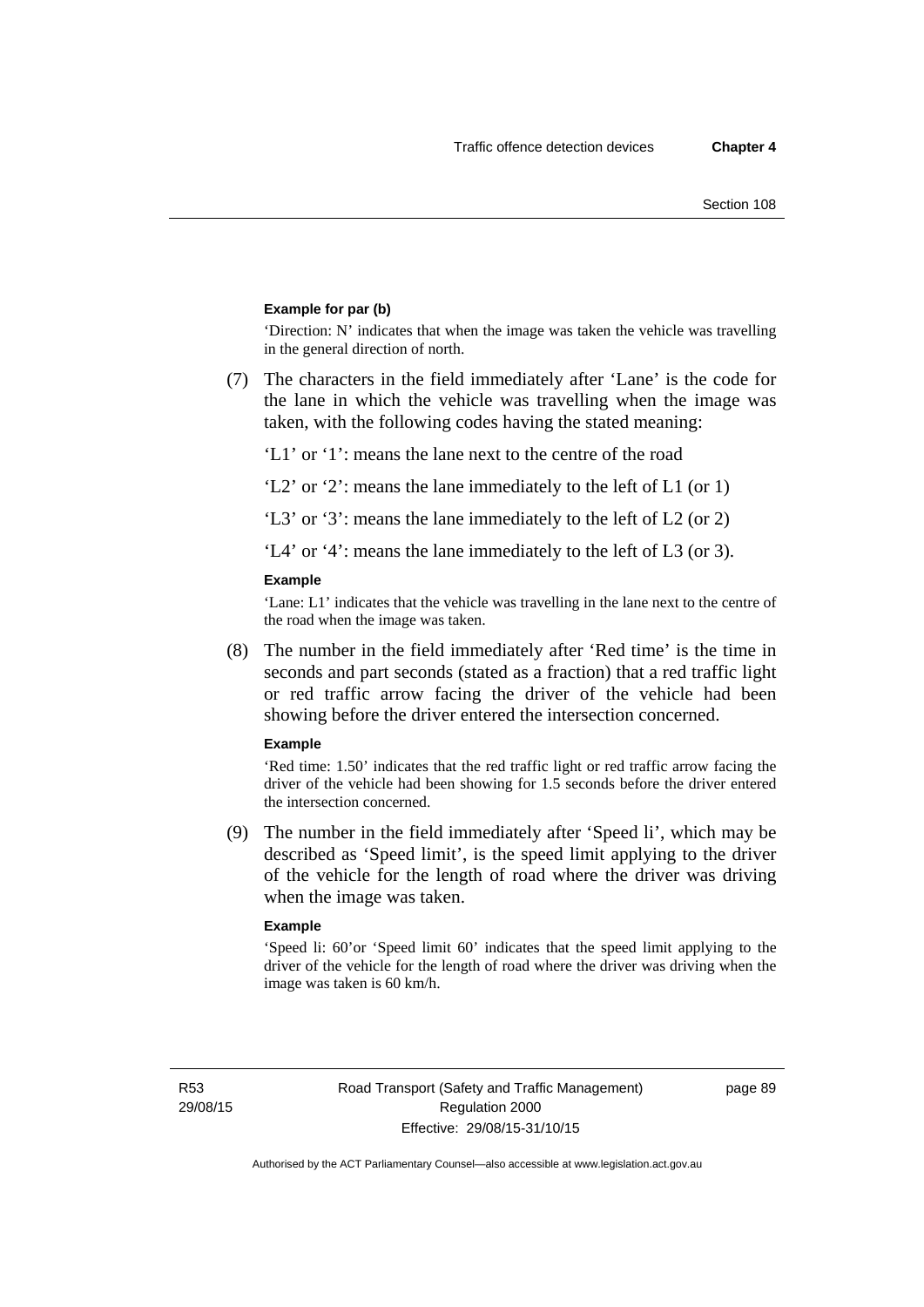(10) The number in the field immediately after 'Speed' is the speed in kilometres per hour at which the driver of the vehicle was driving when the image was taken.

### **Example**

'Speed: 82' indicates that the driver of the vehicle was driving at 82 km/h when the image was taken.

 (11) The characters (whether numbers, letters or both) in the field immediately after 'Operator' is the code for the person responsible for the use of the device when the image was taken.

#### **Example**

'Operator: op002' indicates that the code for the person responsible for the device when the image was taken is operator 002.

 (12) The characters (whether numbers, letters or both) in the field immediately after 'Disk' is the code for the recording medium used to record the image of the vehicle.

#### **Example**

'Disk: WD0022' indicates that the code for the device used to record the image was WD0022.

*Note* An example is part of the regulation, is not exhaustive and may extend, but does not limit, the meaning of the provision in which it appears (see [Legislation Act,](http://www.legislation.act.gov.au/a/2001-14) s 126 and s 132).

page 90 Road Transport (Safety and Traffic Management) Regulation 2000 Effective: 29/08/15-31/10/15

R53 29/08/15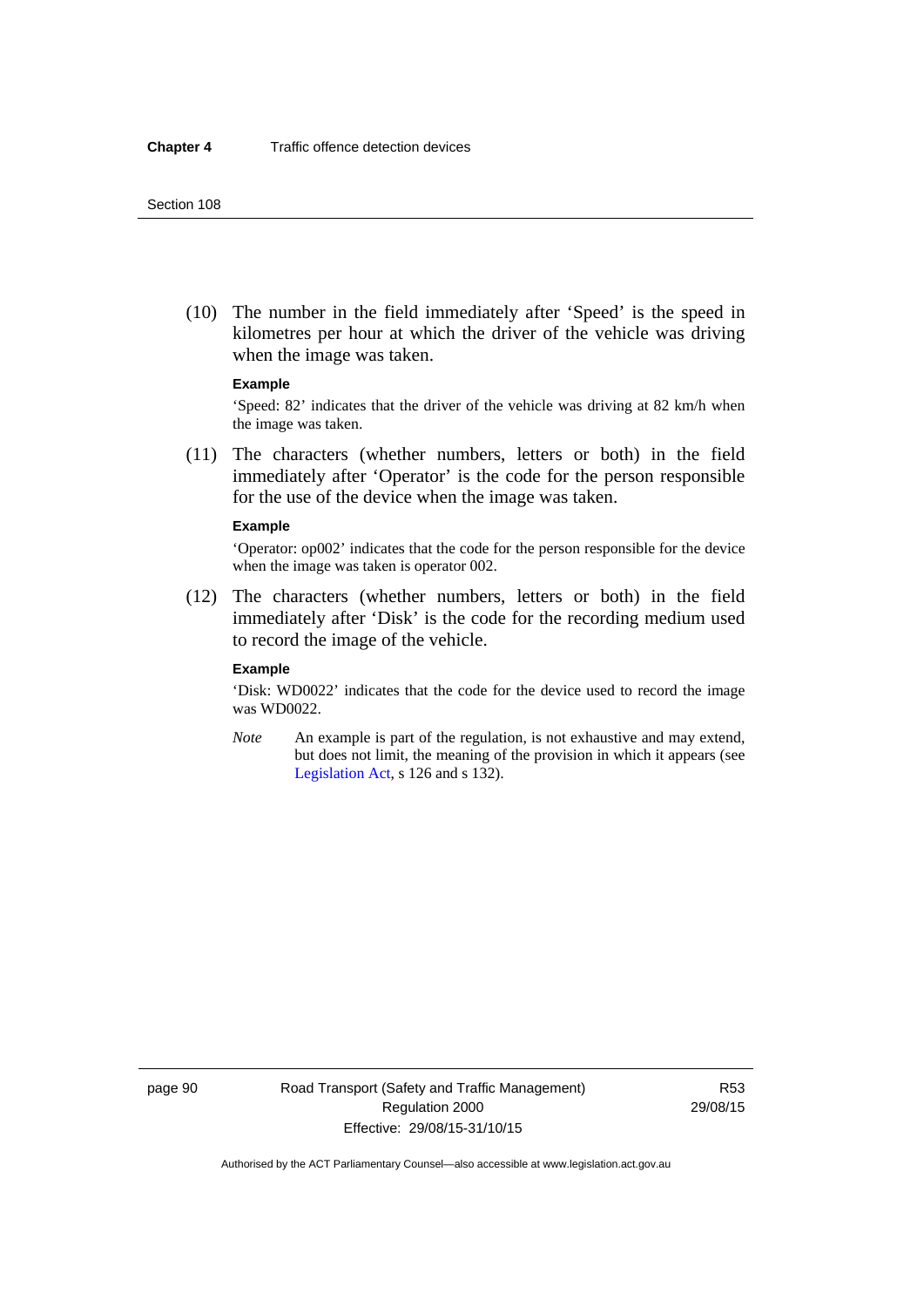# **Chapter 5 Miscellaneous**

### **109 Additional powers of police**

- (1) A police officer may request or signal the driver of a vehicle to stop the vehicle.
- (2) A person must not, without reasonable excuse, fail to comply with a request or signal made or given by a police officer under subsection  $(1)$ .

Maximum penalty: 20 penalty units.

 (3) A police officer may, during a temporary obstruction or danger to traffic or in an emergency, direct the responsible person for or driver of a vehicle parked in any part of a pay parking area to remove the vehicle or, if no-one appears to be in charge of the vehicle, remove the vehicle.

### **110 Prohibition on car minding**

- (1) The chief police officer may, by written notice given to a person, prohibit the person from—
	- (a) parking, minding, caring for, or taking charge of any motor vehicle or trailer (other than a motor vehicle or trailer of which the person is the driver) on a road; or
	- (b) offering his or her services for any such purpose.
- (2) A person who is given a notice under subsection (1) must comply with the notice.

Maximum penalty: 20 penalty units.

- (3) This section does not authorise the chief police officer to prohibit the proprietor of a parking station or parking area—
	- (a) from parking, minding, caring for, or taking charge of a motor vehicle or trailer in or on the parking station or parking area; or

R53 29/08/15 page 91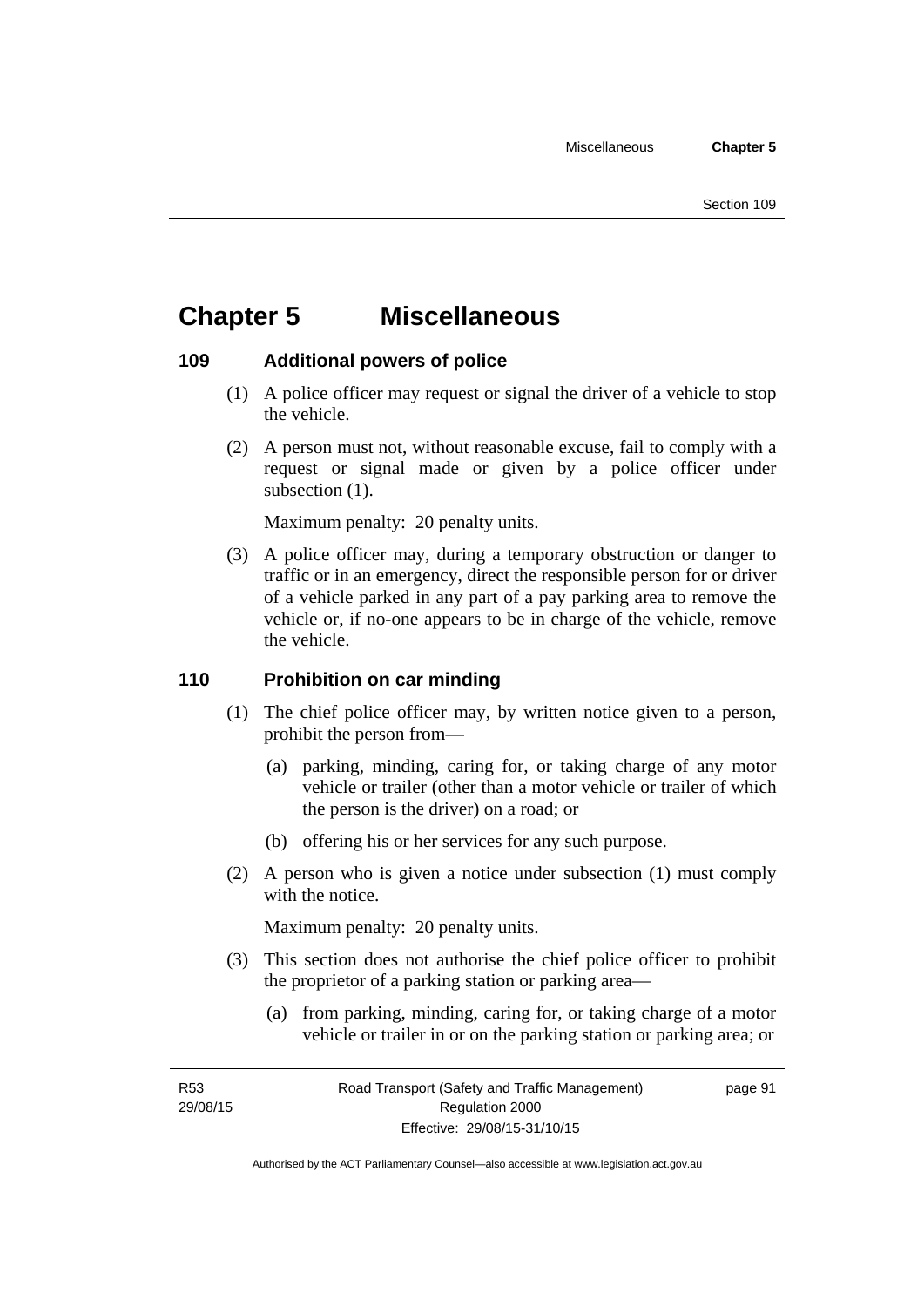- (b) from offering the proprietor's services for that purpose—
	- (i) whether by the display or publication of an advertisement in relation to the parking station or parking area or otherwise; and
	- (ii) whether the services are performed or offered to be performed by the proprietor or by an employee or agent of the proprietor.

## **111 Removal of unattended vehicles—Act, s 32 (1) (c)**

A police officer or authorised person may move an unattended vehicle from a road or road related area to a retention area if the vehicle is in—

- (a) a bus lane; or
- (b) a length of road to which a *clearway sign* applies; or
- (c) a transit lane.

## **112 Disposal of impounded vehicles—Act, s 10K**

- (1) This section applies to a vehicle impounded under the following provisions of the [Act:](http://www.legislation.act.gov.au/a/1999-80/default.asp)
	- (a) section 10A (Impounding of vehicles used for menacing driving on court order before conviction etc);
	- (b) section 10B (Impounding or forfeiture of vehicles on conviction etc for certain offences);
	- (c) section 10C (Powers of police officers to seize and impound vehicles used in committing certain offences).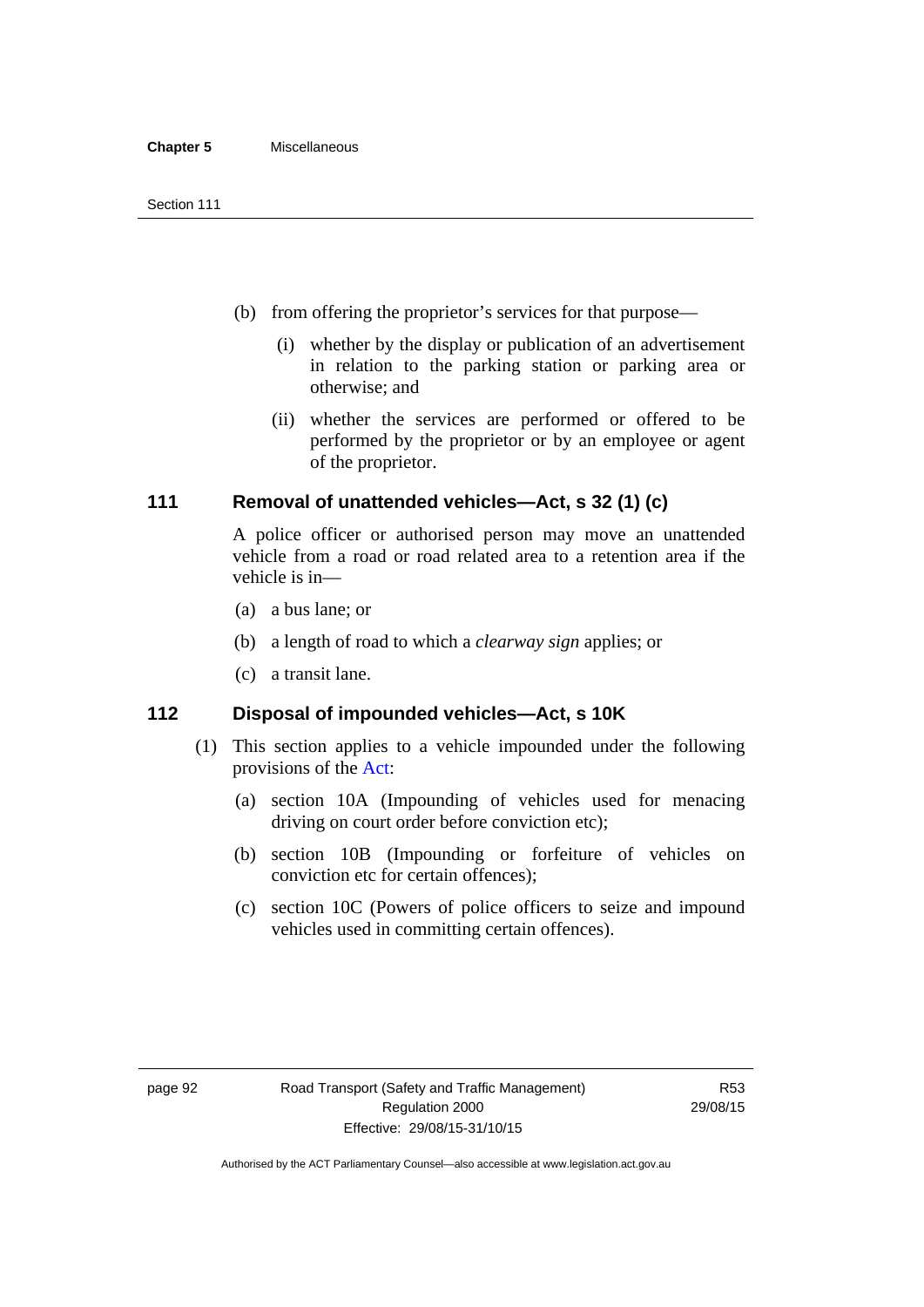- (2) If a person has not applied to the chief police officer for the release of the vehicle at the end of the period of impoundment, the chief police officer must, by notice served on the registered operator of the vehicle and every person who has a registered interest in the vehicle, warn them that the vehicle may be offered for sale if the vehicle is not removed from the place of impoundment within 28 days after the day of service of the notice.
- (3) The vehicle may be offered for sale, by public auction or public tender, if the vehicle is not removed within 28 days after service of the notice or, if more than 1 notice is served under subsection (2), the later of the notices.
- (4) A person may apply to the chief police officer for payment to the person of the balance of the proceeds of sale of a vehicle within 1 year after the vehicle is sold in accordance with subsection (3).
- (5) The balance of the proceeds of sale may be paid to the person if the person satisfies the chief police officer that—
	- (a) the person was lawfully entitled to possession of the vehicle immediately before its sale; and
	- (b) there was a reasonable excuse for the person's failure to obtain release of the vehicle before it was sold.
- (6) In this section:

*balance of the proceeds of sale*, of a vehicle, means the proceeds of the sale of the vehicle less—

- (a) any fee or other amount payable under the *[Road Transport](http://www.legislation.act.gov.au/a/1999-77)  [\(General\) Act 1999](http://www.legislation.act.gov.au/a/1999-77)* for the seizure, impounding and storage of the vehicle; and
- (b) the reasonable costs of or incidental to the sale.

page 93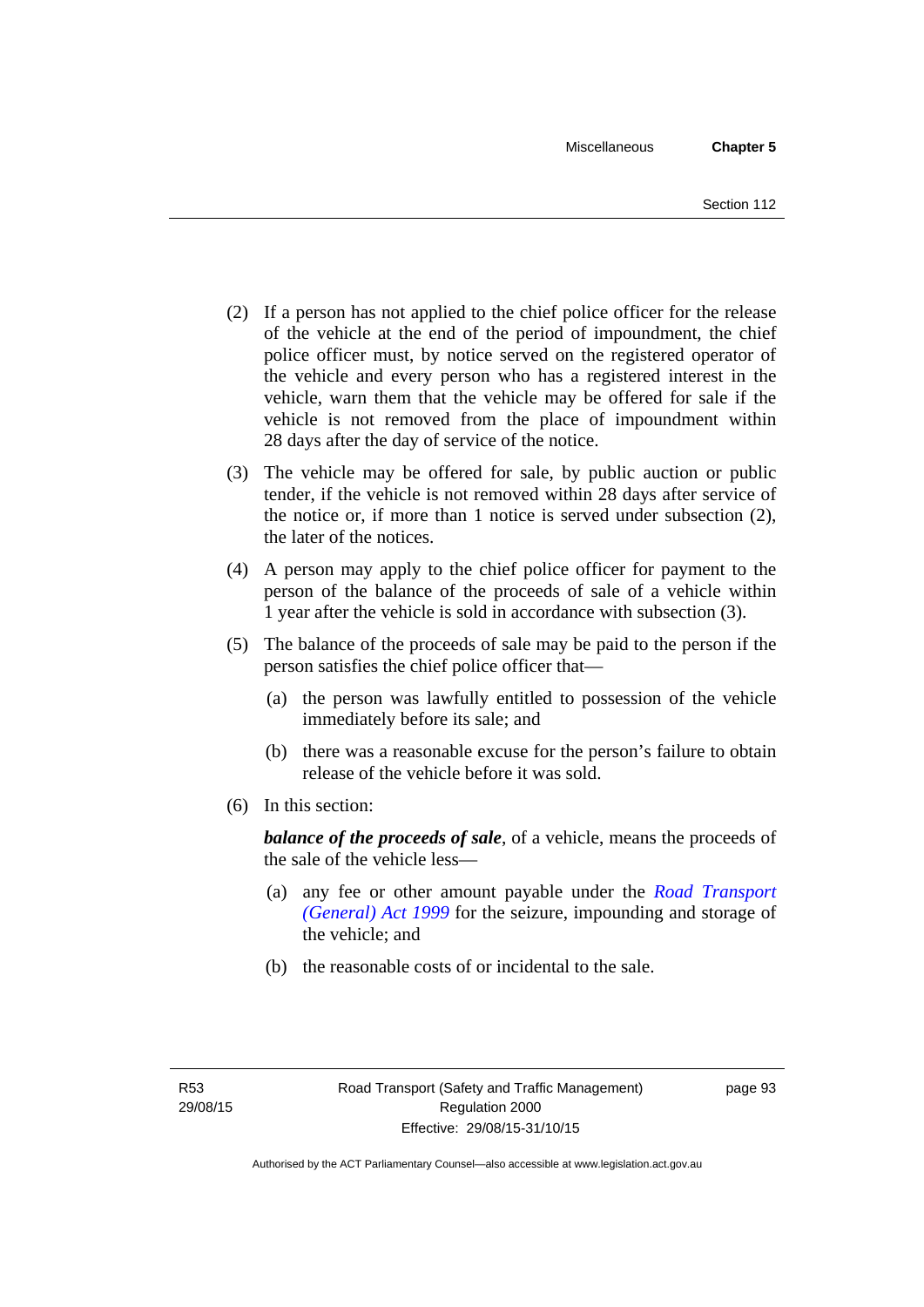(7) An interest mentioned in subsection (6), definition of *balance of proceeds of sale* paragraph (a) or (b) is a statutory interest of a kind to which the *[Personal Property Securities Act 2009](http://www.comlaw.gov.au/Series/C2009A00130)* (Cwlth), section 73 (2) applies.

## **112A Disposal of forfeited vehicles—Act, s 10K**

A vehicle that has been forfeited to the Territory under the [Act](http://www.legislation.act.gov.au/a/1999-80/default.asp), section 10B (Impounding or forfeiture of vehicles on conviction etc for certain offences) may be offered for sale by public auction or public tender.

## **113 Responsible person to inspect driver licence**

(1) Before permitting someone else to drive a motor vehicle, the responsible person for, or the person in charge of, the vehicle must require the person to produce his or her Australian driver licence or external driver licence and must inspect the licence.

Maximum penalty: 20 penalty units.

 (2) It is a defence to a prosecution of a person for an offence against subsection (1) if the person proves that the person had taken reasonable steps (other than those mentioned in the subsection) to ensure the person permitted to drive the motor vehicle was the holder of a current Australian driver licence or external driver licence.

## **114 Responsible person's consent**

The person in charge of a motor vehicle or trailer on a road must not, without reasonable excuse, permit anyone to use the vehicle without the consent of the responsible person for the vehicle.

Maximum penalty: 20 penalty units.

page 94 Road Transport (Safety and Traffic Management) Regulation 2000 Effective: 29/08/15-31/10/15

R53 29/08/15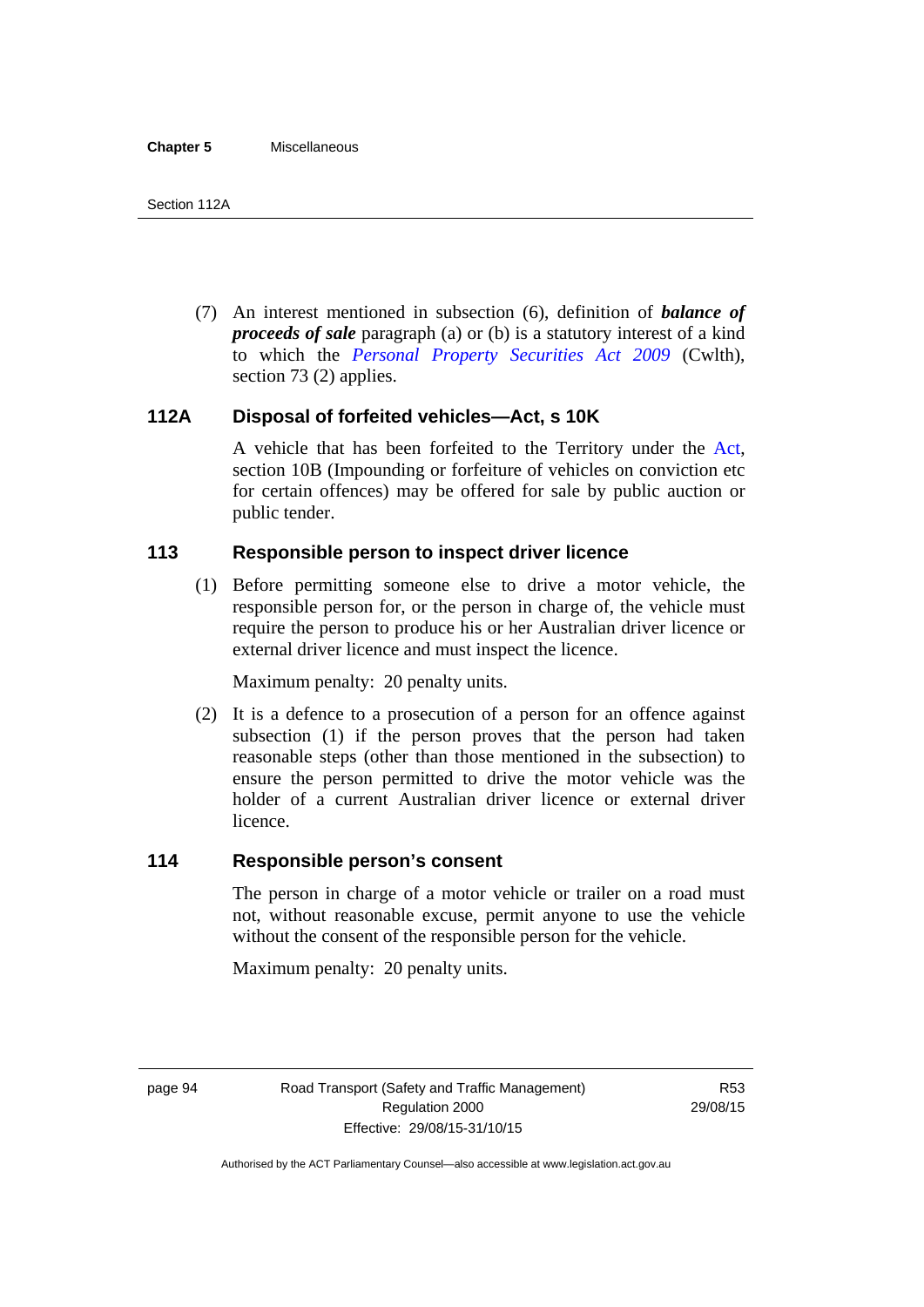## **115 Standards for safe carriage of loads—Act, s 14 (2)**

The prescribed standards are the performance standards in the *[Load](http://www.ntc.gov.au/viewpage.aspx?documentid=862)  [Restraint Guide—Guidelines and Performance Standards for the](http://www.ntc.gov.au/viewpage.aspx?documentid=862)  [Safe Carriage of Loads on Road Vehicles](http://www.ntc.gov.au/viewpage.aspx?documentid=862)*, 2nd ed (2004) published by the National Transport Commission.

## **116 Tracked vehicle—Act, dict, def** *vehicle***, par (b)**

- (1) Any tracked vehicle that is not used exclusively on a railway or tramway is prescribed.
- (2) In this section:

*tracked vehicle* means a vehicle that moves on wheels inside endless tracks.

**Example—tracked vehicle** 

bulldozer

*Note* An example is part of the regulation, is not exhaustive and may extend, but does not limit, the meaning of the provision in which it appears (see [Legislation Act,](http://www.legislation.act.gov.au/a/2001-14) s 126 and s 132).

R53 29/08/15 page 95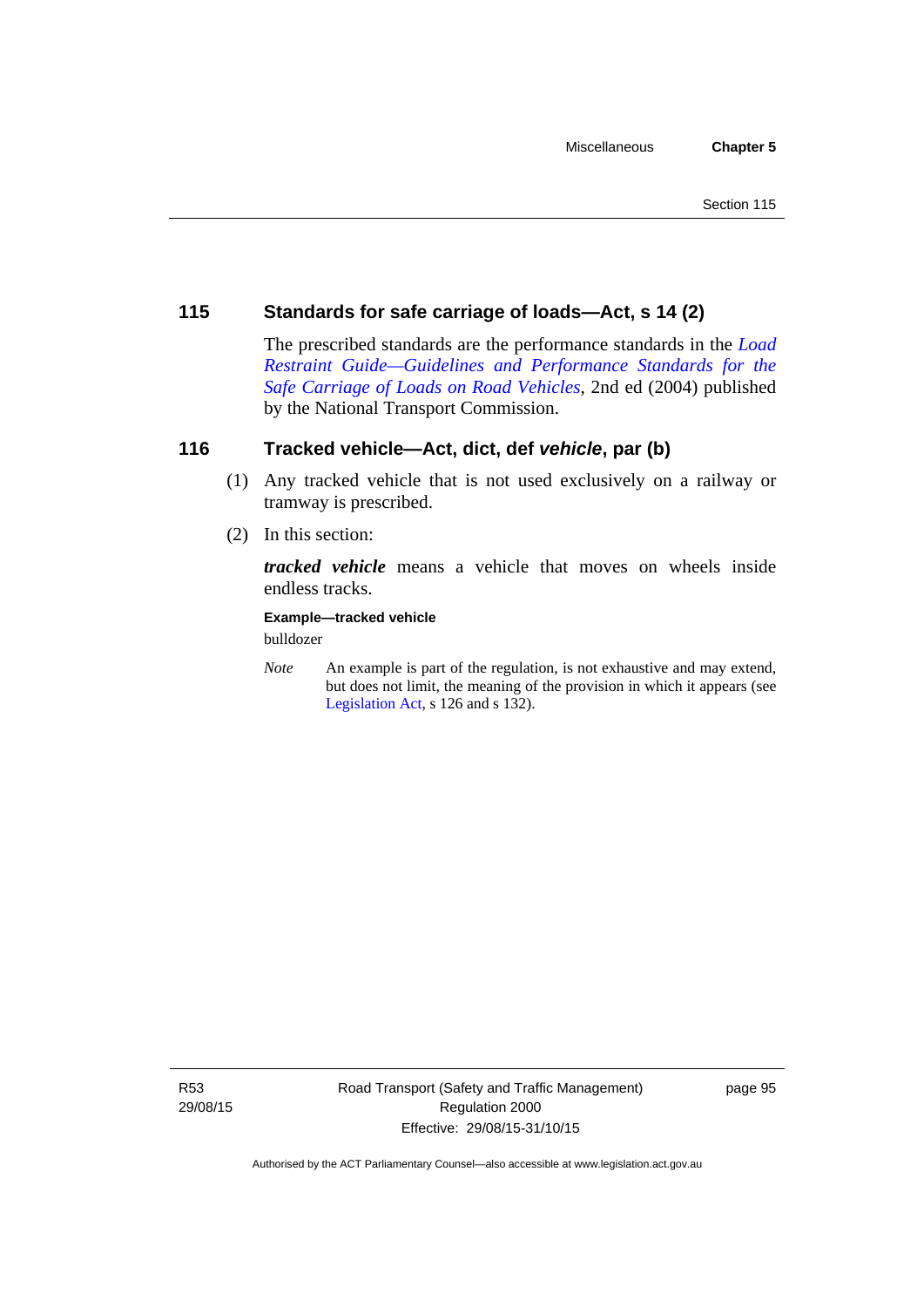**Dictionary** 

# **Dictionary**

(see s 3)

- *Note 1* The [Legislation Act](http://www.legislation.act.gov.au/a/2001-14) contains definitions and other provisions relevant to this regulation.
- *Note 2* For example, the [Legislation Act,](http://www.legislation.act.gov.au/a/2001-14) dict, pt 1, defines the following terms:
	- ambulance service
	- chief police officer
	- contravene
	- exercise
	- fire brigade
	- police officer
		- rural fire service
	- **SES**
	- territory plan
	- the Territory.

*Note 3* Terms used in this regulation have the same meaning that they have in the *[Road Transport \(Safety and Traffic Management\) Act 1999](http://www.legislation.act.gov.au/a/1999-80)* (see [Legislation Act,](http://www.legislation.act.gov.au/a/2001-14) s 148.) For example, the following terms are defined in the *[Road Transport \(Safety and Traffic Management\) Act 1999](http://www.legislation.act.gov.au/a/1999-80)*, dict:

- authorised person
- camera detection device (see s 23)
- indicated on
- registered interest
- road related area
- speed measuring device
- traffic offence detection device.

*Note 4* The *[Road Transport \(General\) Act 1999](http://www.legislation.act.gov.au/a/1999-77)* contains definitions relevant to this Regulation. For example, the following terms are defined in the *[Road Transport \(General\) Act 1999](http://www.legislation.act.gov.au/a/1999-77)*, dictionary:

- another jurisdiction
- bicycle
- combination

page 96 Road Transport (Safety and Traffic Management) Regulation 2000 Effective: 29/08/15-31/10/15

R53 29/08/15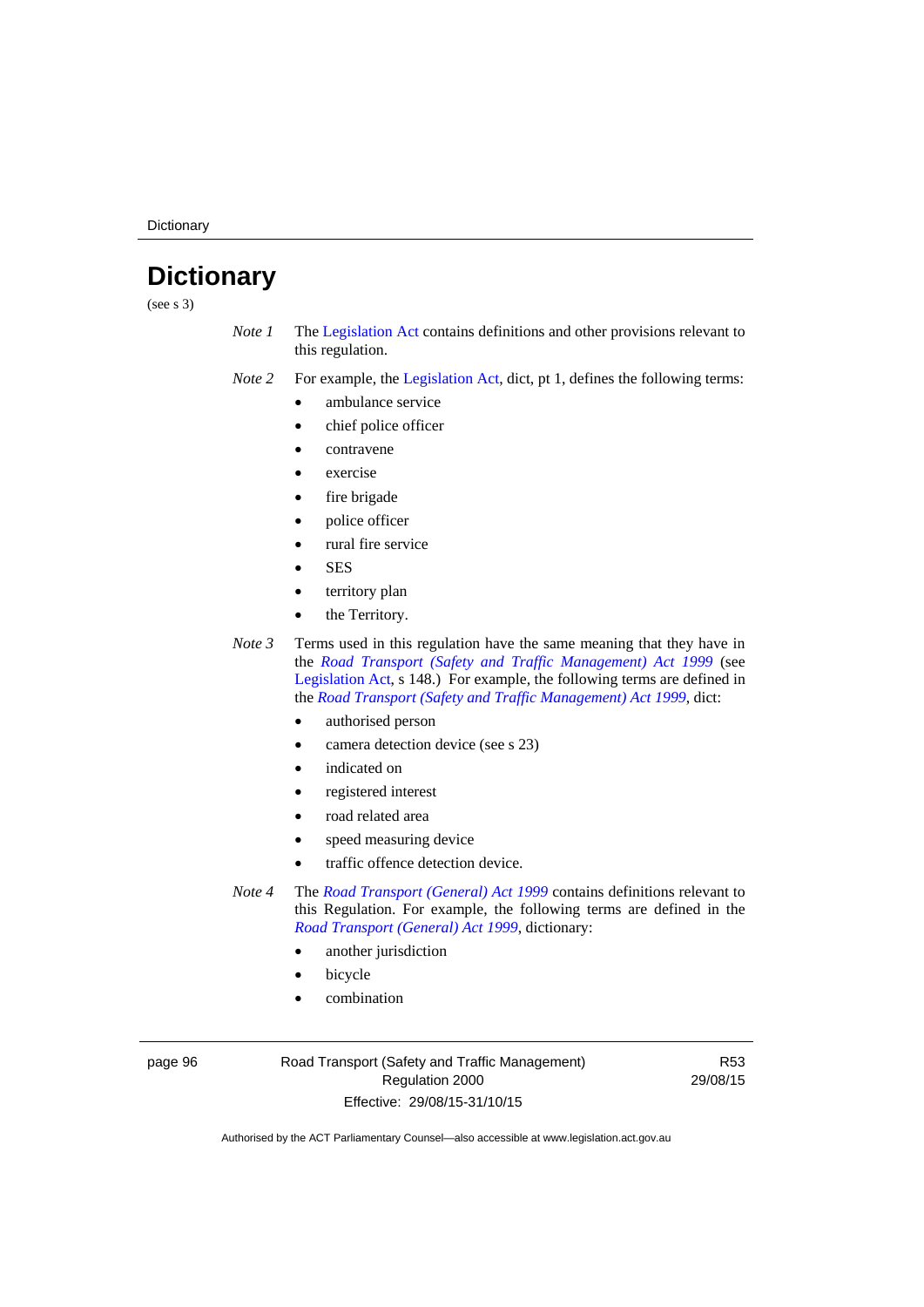- driver
- jurisdiction
- motor vehicle
- National Transport Commission
- ride
- road transport authority (or authority) (see s 16)
- road transport legislation (see s 6)
- taxi
- trailer
- use (in relation to a vehicle).

*approved child restraint* means a child restraint approved by the road transport authority under section 66 (1) (c).

*approved e-payment method*—see section 76AA.

*approved police speedometer*, for chapter 4 (Traffic offence detection devices)—see section 102.

*area*—see the [Australian Road Rules,](http://www.legislation.act.gov.au//ni/db_37271/default.asp) dictionary.

*area of operations*, for a parking authority, means the area of operations declared for the parking authority under section 75A.

*ARR* means [Australian Road Rules](http://www.legislation.act.gov.au//ni/db_37271/default.asp).

*articulated vehicle* means a motor vehicle with—

- (a) 2 rigid sections, each of which has wheels; and
- (b) the rear section pivoted on, and part of the rear section (other than a pole, drawbar or similar device, or an accessory of the motor vehicle) superimposed on, the front section.

*Australian driver licence*—see the *[Road Transport \(Driver](http://www.legislation.act.gov.au/a/1999-78)  [Licensing\) Act 1999](http://www.legislation.act.gov.au/a/1999-78)*, dictionary.

*Australian Road Rules*—see section 5.

R53 29/08/15 page 97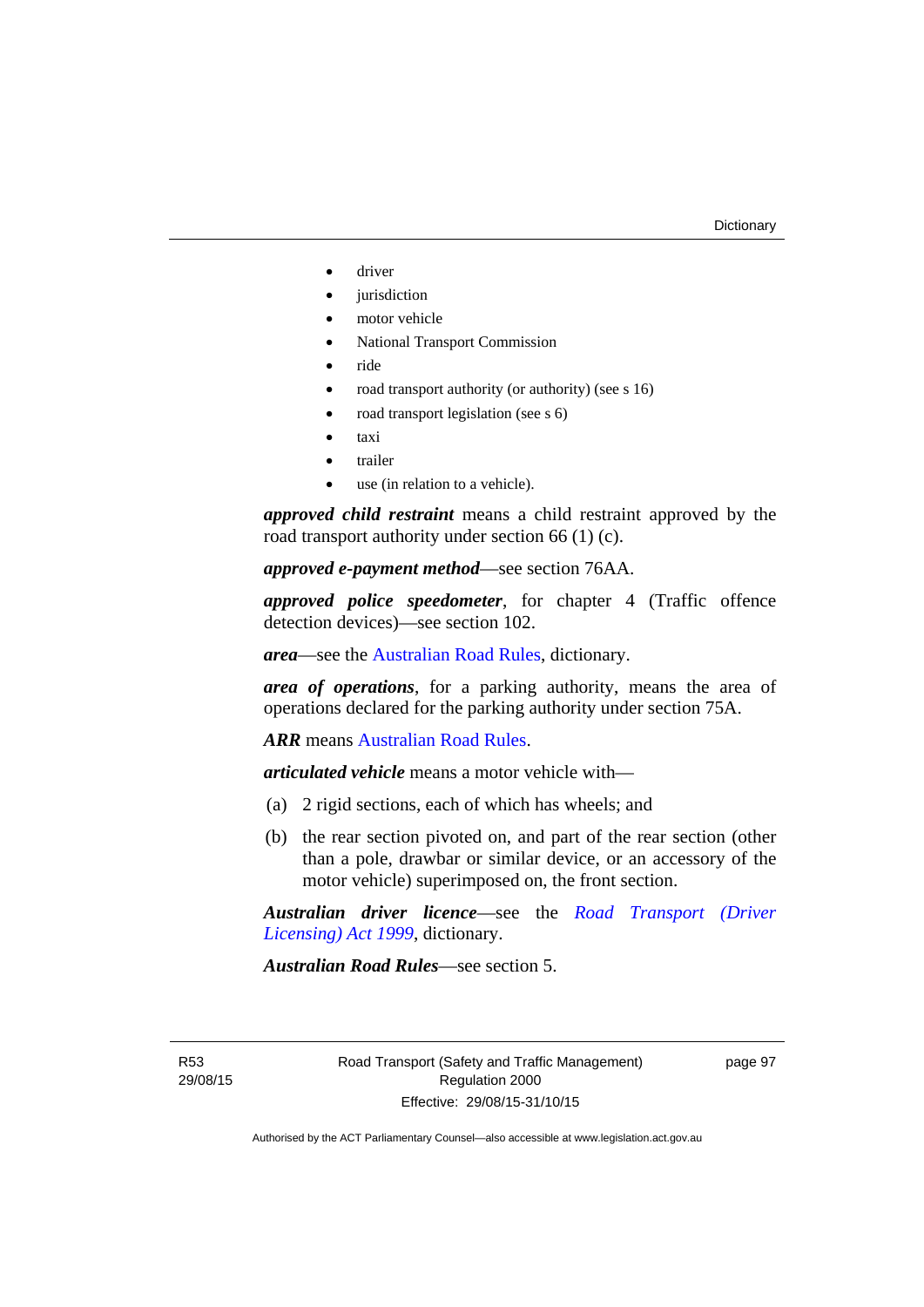*axle group*—see the *[Road Transport \(Vehicle Registration\)](http://www.legislation.act.gov.au/sl/2000-12)  [Regulation 2000](http://www.legislation.act.gov.au/sl/2000-12)*, dictionary.

*B-double*—see the *[Road Transport \(Vehicle Registration\)](http://www.legislation.act.gov.au/sl/2000-12)  [Regulation 2000](http://www.legislation.act.gov.au/sl/2000-12)*, dictionary.

**built-up area**, in relation to a length of road—see the Australian [Road Rules,](http://www.legislation.act.gov.au//ni/db_37271/default.asp) dictionary.

*bus*—see the [Australian Road Rules,](http://www.legislation.act.gov.au//ni/db_37271/default.asp) dictionary.

*bus lane*—see the [Australian Road Rules](http://www.legislation.act.gov.au//ni/db_37271/default.asp), rule 154.

*camera detection device*—see the [Act](http://www.legislation.act.gov.au/a/1999-80/default.asp), section 23 (1) (Use of camera detection devices).

*centre of the road*—see the [Australian Road Rules](http://www.legislation.act.gov.au//ni/db_37271/default.asp), dictionary.

*clearway sign*—see the [Australian Road Rules,](http://www.legislation.act.gov.au//ni/db_37271/default.asp) schedule 2, rule 314, rule 315 and rule 316.

*controlled parking hours*, in relation to a pay parking space, means the periods (as indicated by information on or with traffic signs applying to the space) when a vehicle may not be parked in the space unless the relevant parking fee has been paid.

*converter dolly*—see the *[Road Transport \(Vehicle Registration\)](http://www.legislation.act.gov.au/sl/2000-12)  [Regulation 2000](http://www.legislation.act.gov.au/sl/2000-12)*, dictionary.

*crash*—see the [Australian Road Rules](http://www.legislation.act.gov.au//ni/db_37271/default.asp), dictionary.

*demand responsive service vehicle*—see the *[Road Transport](http://www.legislation.act.gov.au/a/2001-62)  [\(Public Passenger Services\) Act 2001](http://www.legislation.act.gov.au/a/2001-62)*, section 81.

*digital camera detection device*, for chapter 4 (Traffic offence detection devices)—see section 102.

*dog trailer*—see the *[Road Transport \(Vehicle Registration\)](http://www.legislation.act.gov.au/sl/2000-12)  [Regulation 2000](http://www.legislation.act.gov.au/sl/2000-12)*, dictionary.

*do not overtake turning vehicle sign*—see the [Australian Road](http://www.legislation.act.gov.au//ni/db_37271/default.asp)  [Rules](http://www.legislation.act.gov.au//ni/db_37271/default.asp), schedule 4, rule 319 and rule 320.

page 98 Road Transport (Safety and Traffic Management) Regulation 2000 Effective: 29/08/15-31/10/15

R53 29/08/15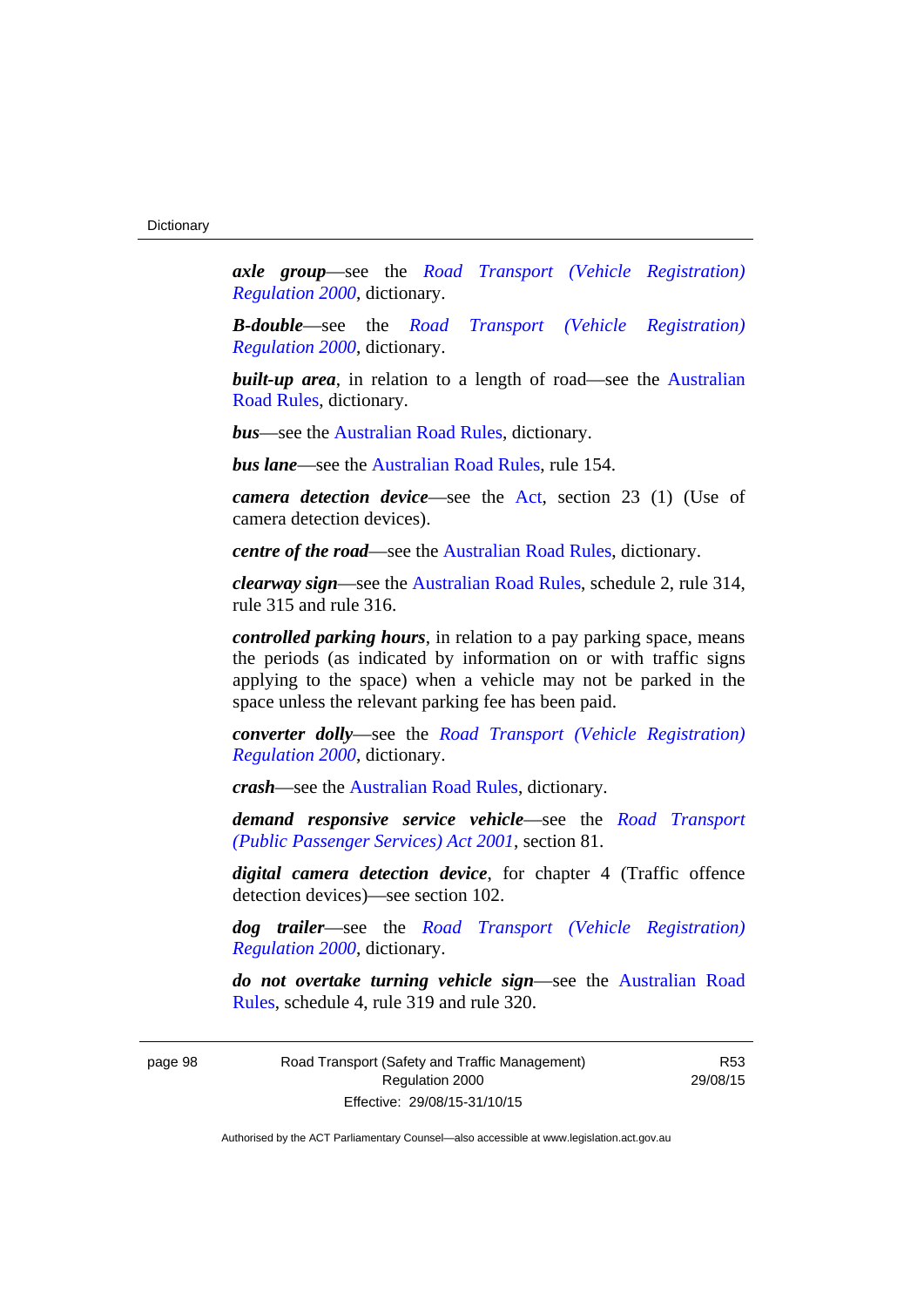*drawbar*—see the *[Road Transport \(Vehicle Registration\)](http://www.legislation.act.gov.au/sl/2000-12)  [Regulation 2000](http://www.legislation.act.gov.au/sl/2000-12)*, dictionary.

*driver's vehicle*, for a driver*—*see the [Australian Road Rules](http://www.legislation.act.gov.au//ni/db_37271/default.asp), dictionary.

*emergency stopping lane—see the [Australian Road Rules](http://www.legislation.act.gov.au//ni/db_37271/default.asp), rule 95.* 

*emergency vehicle* means any vehicle driven by a person who is—

- (a) an emergency worker; and
- (b) driving the vehicle in the course of his or her duties as an emergency worker.

*emergency worker*—see section 33 (1).

*external driver licence*—see the *[Road Transport \(Driver Licensing\)](http://www.legislation.act.gov.au/a/1999-78)  [Act 1999](http://www.legislation.act.gov.au/a/1999-78)*, dictionary.

*fixed camera detection device*, for chapter 4 (Traffic offence detection devices)—see section 102.

*footpath*—see the [Australian Road Rules](http://www.legislation.act.gov.au//ni/db_37271/default.asp), dictionary.

*give way*—see the [Australian Road Rules](http://www.legislation.act.gov.au//ni/db_37271/default.asp), dictionary.

*GVM*—see the *[Road Transport \(Vehicle Registration\) Act 1999](http://www.legislation.act.gov.au/a/1999-81)*, dictionary.

*heavy vehicle*, for division 3.1.3 (Heavy vehicle parking)—see section 82.

*hire car*—see the *[Road Transport \(Public Passenger Services\)](http://www.legislation.act.gov.au/a/2001-62)  [Act 2001](http://www.legislation.act.gov.au/a/2001-62)*, section 67.

*implement*—see the *[Road Transport \(Vehicle Registration\)](http://www.legislation.act.gov.au/sl/2000-12)  [Regulation 2000](http://www.legislation.act.gov.au/sl/2000-12)*, dictionary.

*land adjoining residential land*, for division 3.1.3 (Heavy vehicle parking)—see section 82.

R53 29/08/15 page 99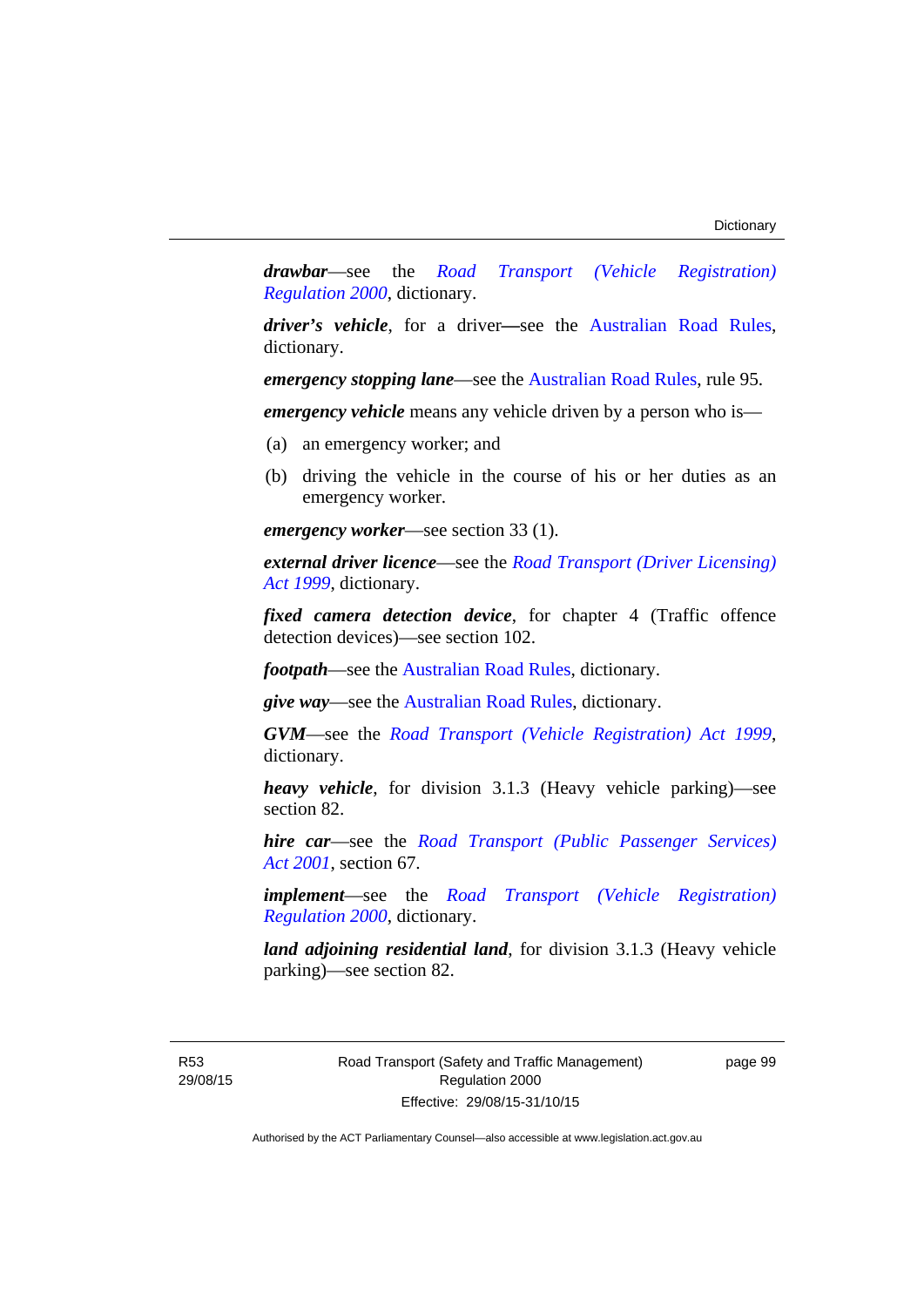*laser speed measuring device*, for chapter 4 (Traffic offence detection devices)—see section 102.

*length*, of road—see the [Australian Road Rules](http://www.legislation.act.gov.au//ni/db_37271/default.asp), dictionary.

*lift and tow trailer* means a trailer consisting of an axle group and a drawbar designed to support 1 axle group of a vehicle under tow.

*loading zone*—see the [Australian Road Rules,](http://www.legislation.act.gov.au//ni/db_37271/default.asp) rule 179.

*marked foot crossing*—see the [Australian Road Rules,](http://www.legislation.act.gov.au//ni/db_37271/default.asp) dictionary.

*metered parking area* means a length of road or area that is set aside as a metered parking area in accordance with section 73.

*metered parking scheme* means a metered parking scheme under division 3.1.1.

*metered parking sign* means a *permissive parking sign* with the word 'meter' on or with the sign.

*metered parking space* means an area that is a metered parking space mentioned in section 75.

*mobility parking scheme authority* means an authority issued under section 101.

*motorbike*—see the [Australian Road Rules,](http://www.legislation.act.gov.au//ni/db_37271/default.asp) dictionary, definition of *motor bike*.

*multi-space parking meter* means a parking meter that applies to 2 or more metered parking spaces.

*nature strip*—see the [Australian Road Rules](http://www.legislation.act.gov.au//ni/db_37271/default.asp), dictionary.

*night*—see the [Australian Road Rules,](http://www.legislation.act.gov.au//ni/db_37271/default.asp) dictionary.

*no parking sign*—see the [Australian Road Rules](http://www.legislation.act.gov.au//ni/db_37271/default.asp), schedule 2, schedule 3, rule 314, rule 315 and rule 316.

*no trucks sign*—see the [Australian Road Rules,](http://www.legislation.act.gov.au//ni/db_37271/default.asp) schedule 2, rule 314, rule 315 and rule 316.

page 100 Road Transport (Safety and Traffic Management) Regulation 2000 Effective: 29/08/15-31/10/15

R53 29/08/15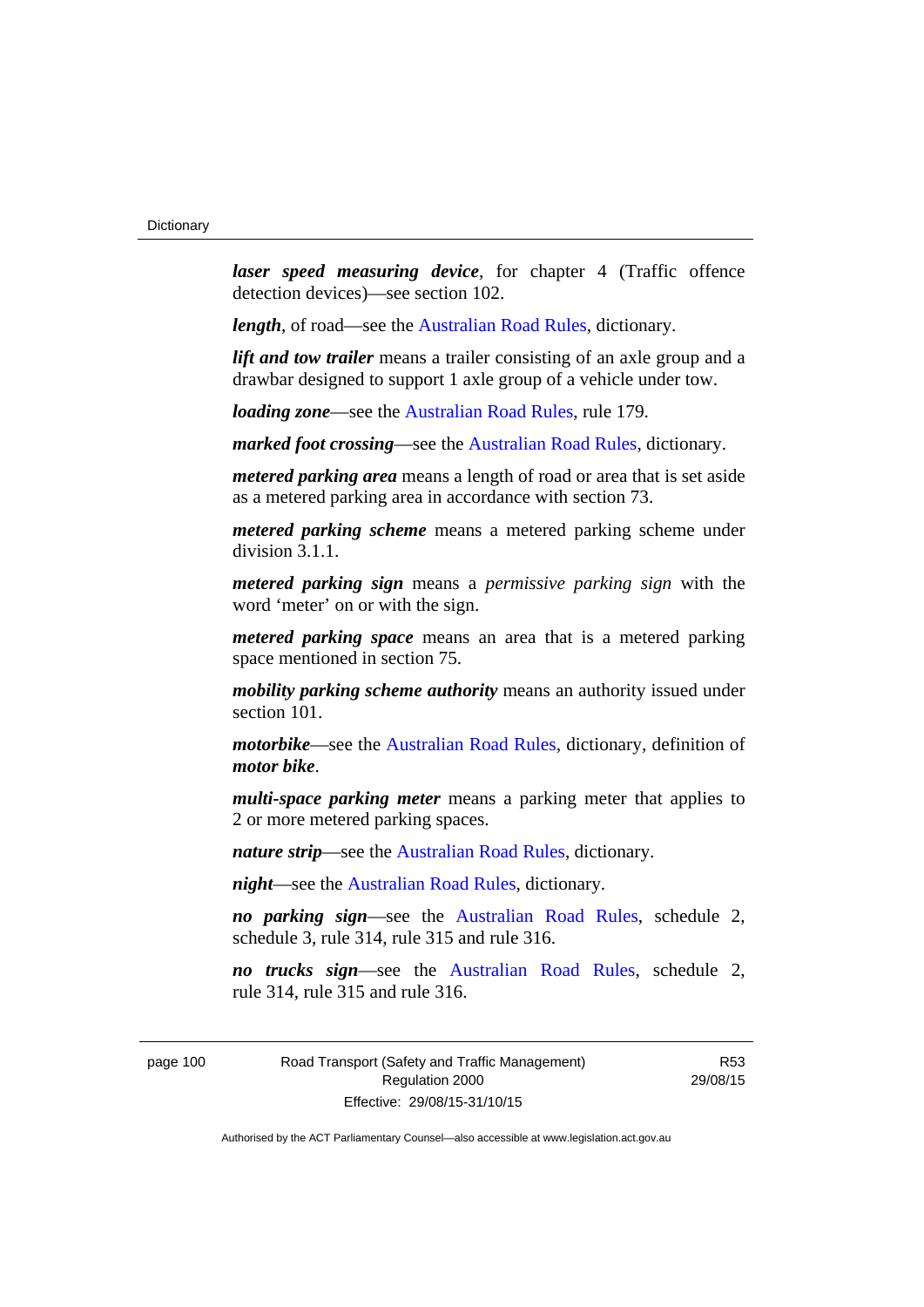*oncoming vehicle*, for a driver—see the [Australian Road Rules](http://www.legislation.act.gov.au//ni/db_37271/default.asp), dictionary.

*park*—see section 3B.

*parking authority* means a person declared to be a parking authority under section 75A.

*parking authority guidelines*—see section 75B (1).

*parking bay*—see the [Australian Road Rules,](http://www.legislation.act.gov.au//ni/db_37271/default.asp) dictionary.

*parking control sign*—see the [Australian Road Rules](http://www.legislation.act.gov.au//ni/db_37271/default.asp), dictionary.

*parking meter* means a device designed to indicate, or capable of indicating, whether the relevant parking fee for the parking of a vehicle in a metered parking space has been paid, and includes the stand on which the device is erected.

*parking meter hood* means a hood or other cover designed to be fitted to a parking meter and to cover the part of the meter that would normally display a sign with the word 'expired' when the meter is not in operation.

*parking permit* means a parking permit issued under section 100.

*parking ticket* means a ticket issued by the road transport authority or a parking authority (by means of a parking ticket machine) for display in or on a vehicle as evidence of the prepayment of a parking fee.

*parking ticket machine* means a device designed to issue parking tickets, and includes the stand on which the device is erected.

*pay parking area* means a metered parking area or ticket parking area.

*pay parking device* means a parking meter or parking ticket machine.

*pay parking scheme* means a metered parking scheme or ticket parking scheme.

Road Transport (Safety and Traffic Management) Regulation 2000 Effective: 29/08/15-31/10/15

page 101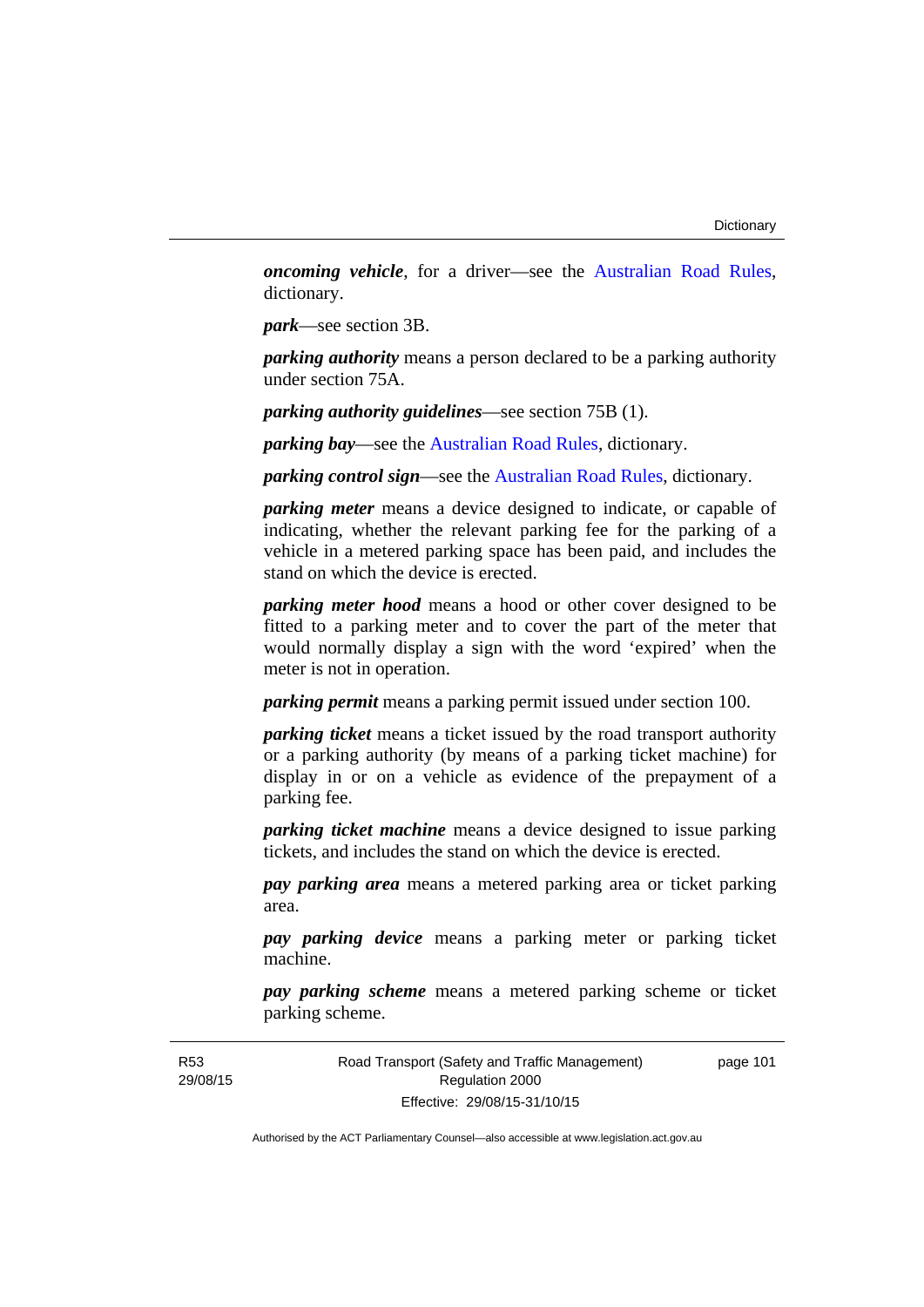*pay parking sign* means a metered parking sign or ticket parking sign.

*pay parking space* means a metered parking space or ticket parking space.

*pedestrian***—see the [Australian Road Rules](http://www.legislation.act.gov.au//ni/db_37271/default.asp)**, rule 18.

*permissive parking sign*—see the [Australian Road Rules](http://www.legislation.act.gov.au//ni/db_37271/default.asp), schedule 2, schedule 3, rule 314, rule 315 and rule 316.

*person with a disability* means a person—

- (a) who cannot walk because of permanent or temporary loss of the use of 1 or both legs or another permanent medical or physical condition; or
- (b) whose physical condition is detrimentally affected by walking 100m; or
- (c) who needs to use a walking frame, crutches, callipers, a scooter, a wheelchair or a similar mobility aid.

*piezo strip speed measuring device*, for chapter 4 (Traffic offence detection devices)—see section 102.

*police vehicle* means any vehicle driven by a person who is—

- (a) a police officer; and
- (b) driving the vehicle in the course of his or her duties as a police officer.

*postal vehicle*—see the [Australian Road Rules,](http://www.legislation.act.gov.au//ni/db_37271/default.asp) dictionary.

*premises* includes land.

*prime mover*—see the *[Road Transport \(Vehicle Registration\)](http://www.legislation.act.gov.au/sl/2000-12)  [Regulation 2000](http://www.legislation.act.gov.au/sl/2000-12)*, dictionary.

*public bus*—see the *[Road Transport \(Public Passenger Services\)](http://www.legislation.act.gov.au/a/2001-62)  [Act 2001](http://www.legislation.act.gov.au/a/2001-62)*, dictionary.

page 102 Road Transport (Safety and Traffic Management) Regulation 2000 Effective: 29/08/15-31/10/15

R53 29/08/15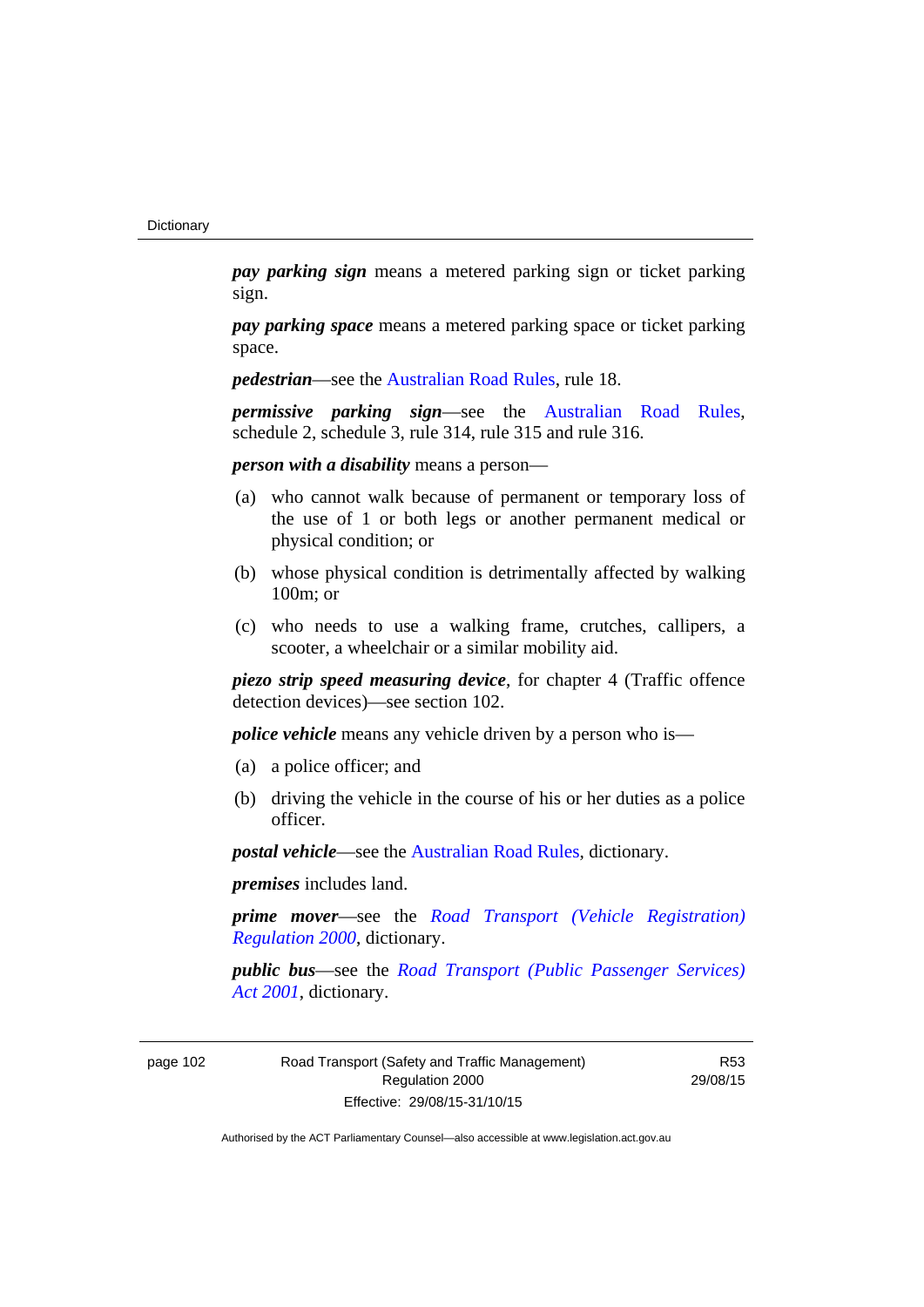*radar speed measuring device*, for chapter 4 (Traffic offence detection devices)—see section 102.

*recording medium*, for chapter 4 (Traffic offence detection devices)—see section 107B (1).

*red traffic arrow*—see the [Australian Road Rules,](http://www.legislation.act.gov.au//ni/db_37271/default.asp) dictionary.

*red traffic light*—see the [Australian Road Rules](http://www.legislation.act.gov.au//ni/db_37271/default.asp), dictionary.

*registered operator*—see the *[Road Transport \(Vehicle Registration\)](http://www.legislation.act.gov.au/a/1999-81)  [Act 1999](http://www.legislation.act.gov.au/a/1999-81)*, dictionary.

*relevant parking fee*, for parking a vehicle in a pay parking space, means the fee for parking the vehicle in the space, for the day and time when the vehicle is parked in the space, as indicated on or with the parking meter or parking ticket machine applying to the space.

*residential land*, for division 3.1.3 (Heavy vehicle parking)—see section 82.

*rider*—see the [Australian Road Rules,](http://www.legislation.act.gov.au//ni/db_37271/default.asp) rule 17.

*road*—see section 3A.

*road marking*—see the [Australian Road Rules](http://www.legislation.act.gov.au//ni/db_37271/default.asp), dictionary.

*road train*—see the *[Road Transport \(Vehicle Registration\)](http://www.legislation.act.gov.au/sl/2000-12)  [Regulation 2000](http://www.legislation.act.gov.au/sl/2000-12)*, dictionary.

*road user***—see the Australian Road Rules**, rule 14.

*security checksum*, for chapter 4 (Traffic offence detection devices)—see section 102.

*semitrailer*—see the *[Road Transport \(Vehicle Registration\)](http://www.legislation.act.gov.au/sl/2000-12)  [Regulation 2000](http://www.legislation.act.gov.au/sl/2000-12)*, dictionary.

*stock truck*, for division 3.1.3 (Heavy vehicle parking)—see section 82.

*stop*—see section 3B.

R53 29/08/15 Road Transport (Safety and Traffic Management) Regulation 2000 Effective: 29/08/15-31/10/15

page 103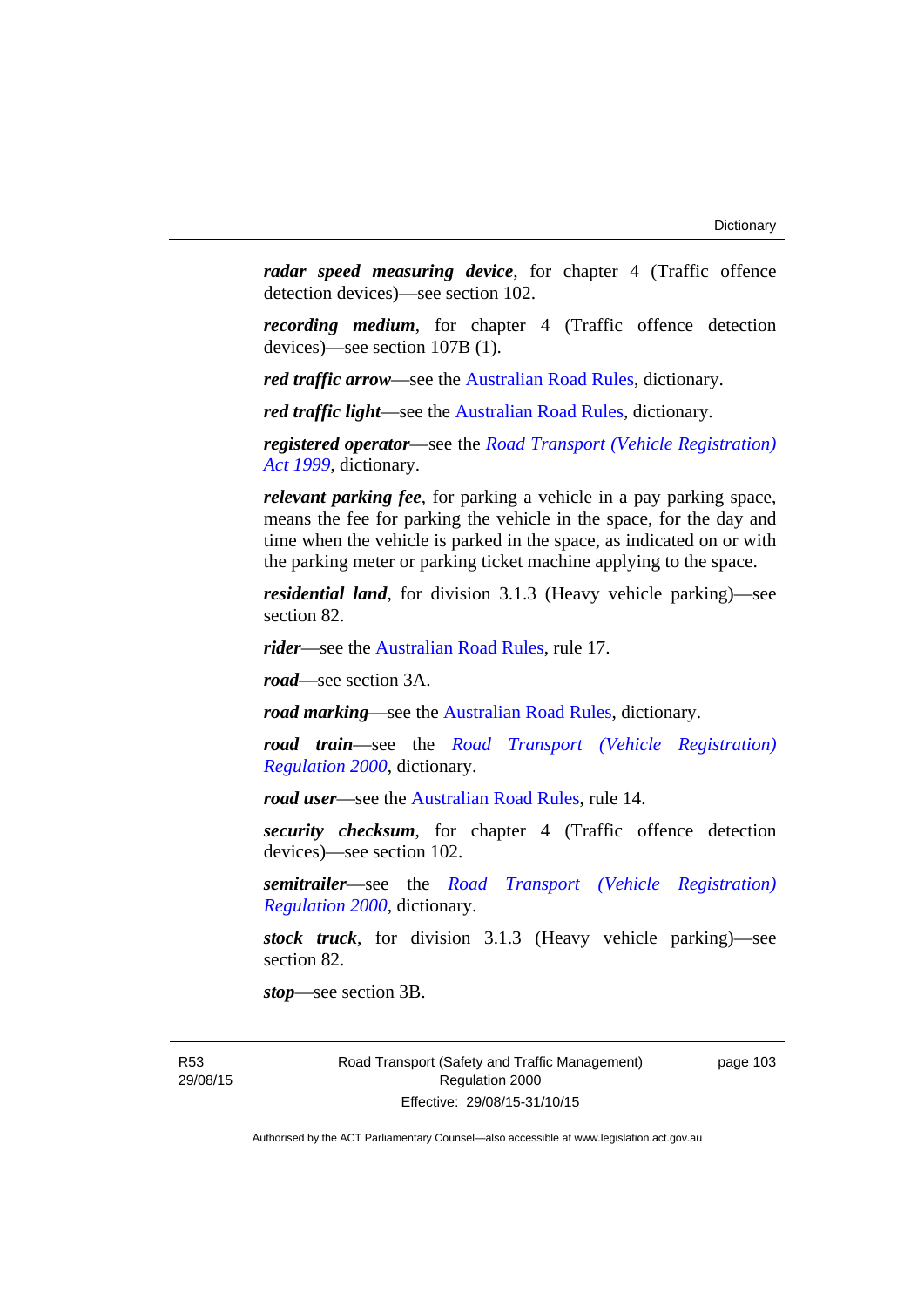*testing authority*, for chapter 4 (Traffic offence detection devices) see section 102.

#### *ticket parking area*—

- (a) means a length of road or area that is set aside as a ticket parking area under section 76 (2) (a) or section 76A (2) (a); but
- (b) does not include a length of road or area that, under section 77 (2), is not taken to be included in the length of road or area set aside.

*ticket parking scheme* means a ticket parking scheme under division 3.1.2.

*ticket parking sign* means a *permissive parking sign* with the word 'ticket' on or with the sign.

*ticket parking space* means a ticket parking space under section 78.

*tow truck*—see the *[Road Transport \(Vehicle Registration\)](http://www.legislation.act.gov.au/sl/2000-12)  [Regulation 2000](http://www.legislation.act.gov.au/sl/2000-12)*, dictionary.

*towing attachment* means a device fitted to a vehicle to which the drawbar of a trailer may be attached.

*tractor*—see the *[Road Transport \(Vehicle Registration\) Regulation](http://www.legislation.act.gov.au/sl/2000-12)  [2000](http://www.legislation.act.gov.au/sl/2000-12)*, dictionary.

*traffic control device*—see the [Australian Road Rules](http://www.legislation.act.gov.au//ni/db_37271/default.asp), dictionary.

*traffic-related item*—see the [Australian Road Rules,](http://www.legislation.act.gov.au//ni/db_37271/default.asp) dictionary.

*traffic sign*—see the [Australian Road Rules](http://www.legislation.act.gov.au//ni/db_37271/default.asp), dictionary.

*traffic signals*—see the [Australian Road Rules](http://www.legislation.act.gov.au//ni/db_37271/default.asp), dictionary.

*transit lane*—see the [Australian Road Rules,](http://www.legislation.act.gov.au//ni/db_37271/default.asp) rule 156.

*truck lane*—see the [Australian Road Rules,](http://www.legislation.act.gov.au//ni/db_37271/default.asp) rule 157.

*vehicle*—see the [Australian Road Rules](http://www.legislation.act.gov.au//ni/db_37271/default.asp), rule 15.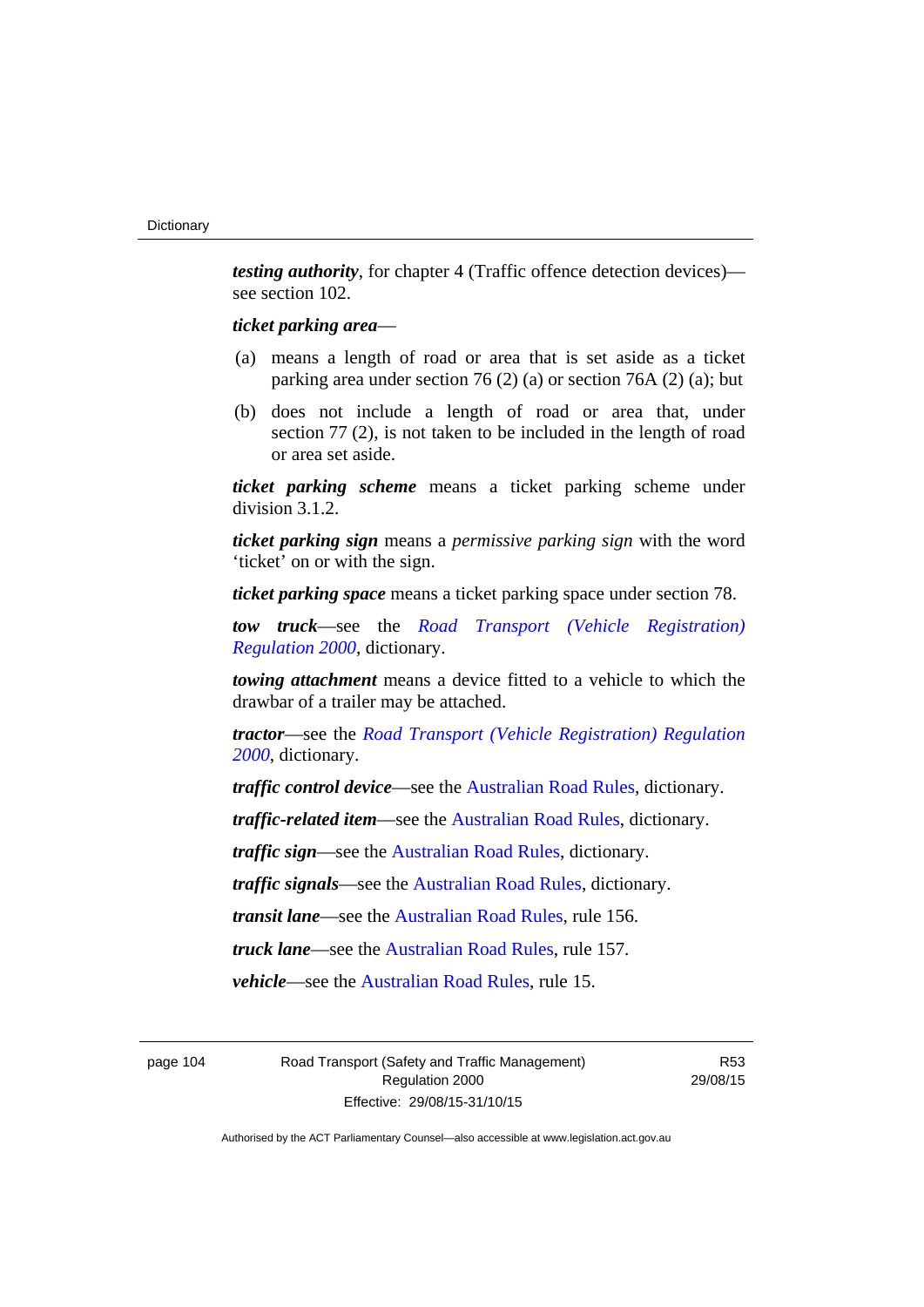*wheeled recreational device*—see the [Australian Road Rules](http://www.legislation.act.gov.au//ni/db_37271/default.asp), dictionary.

*wheeled toy*—see the [Australian Road Rules](http://www.legislation.act.gov.au//ni/db_37271/default.asp), dictionary.

*with*, for information about the application of a traffic control device—see the [Australian Road Rules](http://www.legislation.act.gov.au//ni/db_37271/default.asp), dictionary.

R53 29/08/15 Road Transport (Safety and Traffic Management) Regulation 2000 Effective: 29/08/15-31/10/15

page 105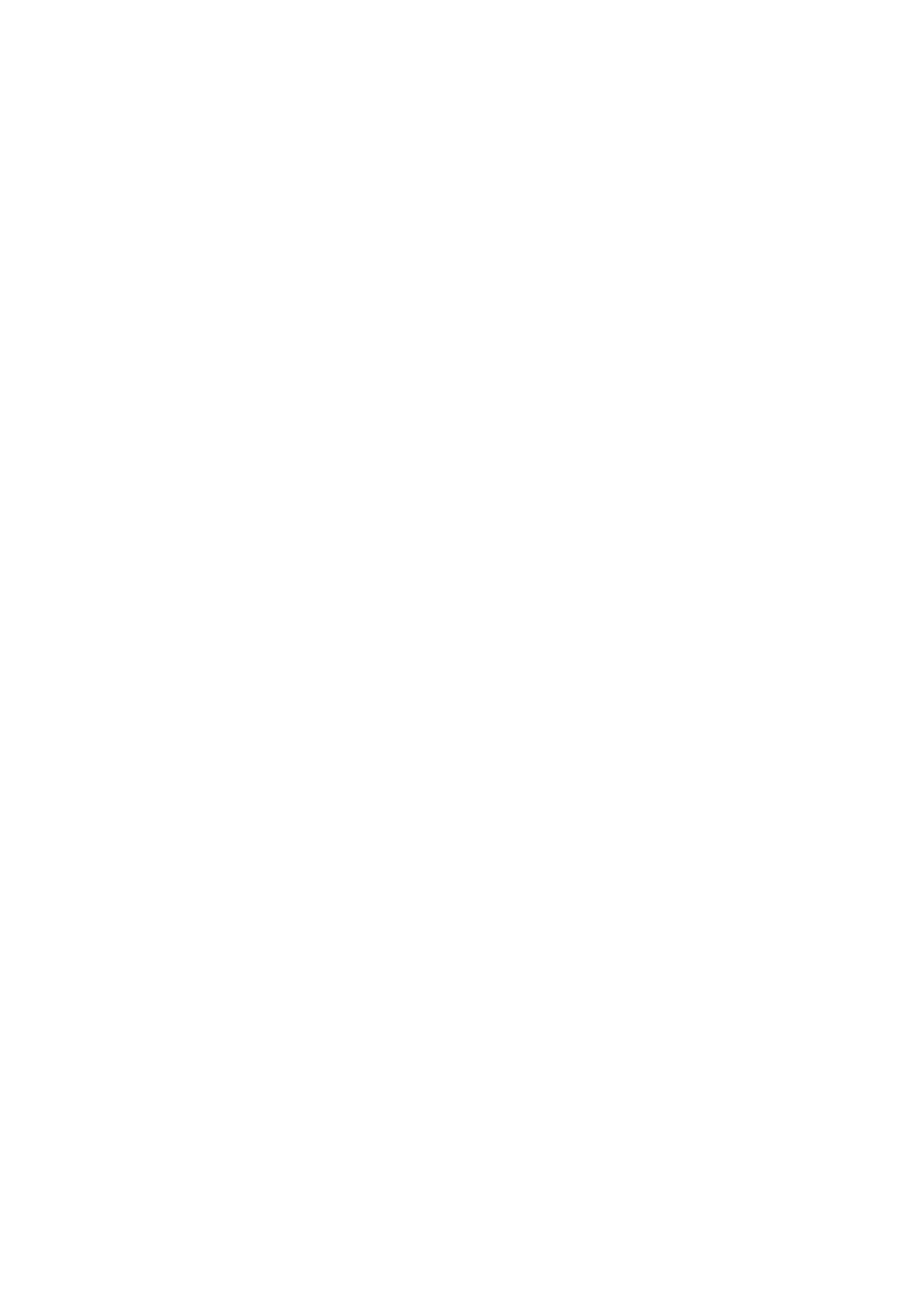1 About the endnotes

## **Endnotes**

## **1 About the endnotes**

Amending and modifying laws are annotated in the legislation history and the amendment history. Current modifications are not included in the republished law but are set out in the endnotes.

Not all editorial amendments made under the *[Legislation Act 2001](http://www.legislation.act.gov.au/a/2001-14)*, part 11.3 are annotated in the amendment history. Full details of any amendments can be obtained from the Parliamentary Counsel's Office.

Uncommenced amending laws are not included in the republished law. The details of these laws are underlined in the legislation history. Uncommenced expiries are underlined in the legislation history and amendment history.

If all the provisions of the law have been renumbered, a table of renumbered provisions gives details of previous and current numbering.

The endnotes also include a table of earlier republications.

| $A = Act$                                    | $NI =$ Notifiable instrument                |
|----------------------------------------------|---------------------------------------------|
| $AF =$ Approved form                         | $o = order$                                 |
| $am = amended$                               | $om = omitted/repealed$                     |
| $amdt = amendment$                           | $ord = ordinance$                           |
| $AR = Assembly resolution$                   | $orig = original$                           |
| $ch = chapter$                               | par = paragraph/subparagraph                |
| $CN =$ Commencement notice                   | $pres = present$                            |
| $def = definition$                           | prev = previous                             |
| $DI = Disallowable instrument$               | $(\text{prev}) = \text{previously}$         |
| $dict = dictionary$                          | $pt = part$                                 |
| $disallowed = disallowed by the Legislative$ | $r = rule/subrule$                          |
| Assembly                                     | $reloc = relocated$                         |
| $div = division$                             | $remum = renumbered$                        |
| $exp = expires/expired$                      | $R[X]$ = Republication No                   |
| $Gaz = gazette$                              | $RI = reissue$                              |
| $hdg =$ heading                              | $s = section/subsection$                    |
| $IA = Interpretation Act 1967$               | $sch = schedule$                            |
| $ins = inserted/added$                       | $sdiv = subdivision$                        |
| $LA =$ Legislation Act 2001                  | $SL = Subordinate$ law                      |
| $LR =$ legislation register                  | $sub =$ substituted                         |
| $LRA =$ Legislation (Republication) Act 1996 | $underlining = whole or part not commenced$ |
| $mod = modified/modification$                | or to be expired                            |
|                                              |                                             |

## **2 Abbreviation key**

page 106 Road Transport (Safety and Traffic Management) Regulation 2000 Effective: 29/08/15-31/10/15

R53 29/08/15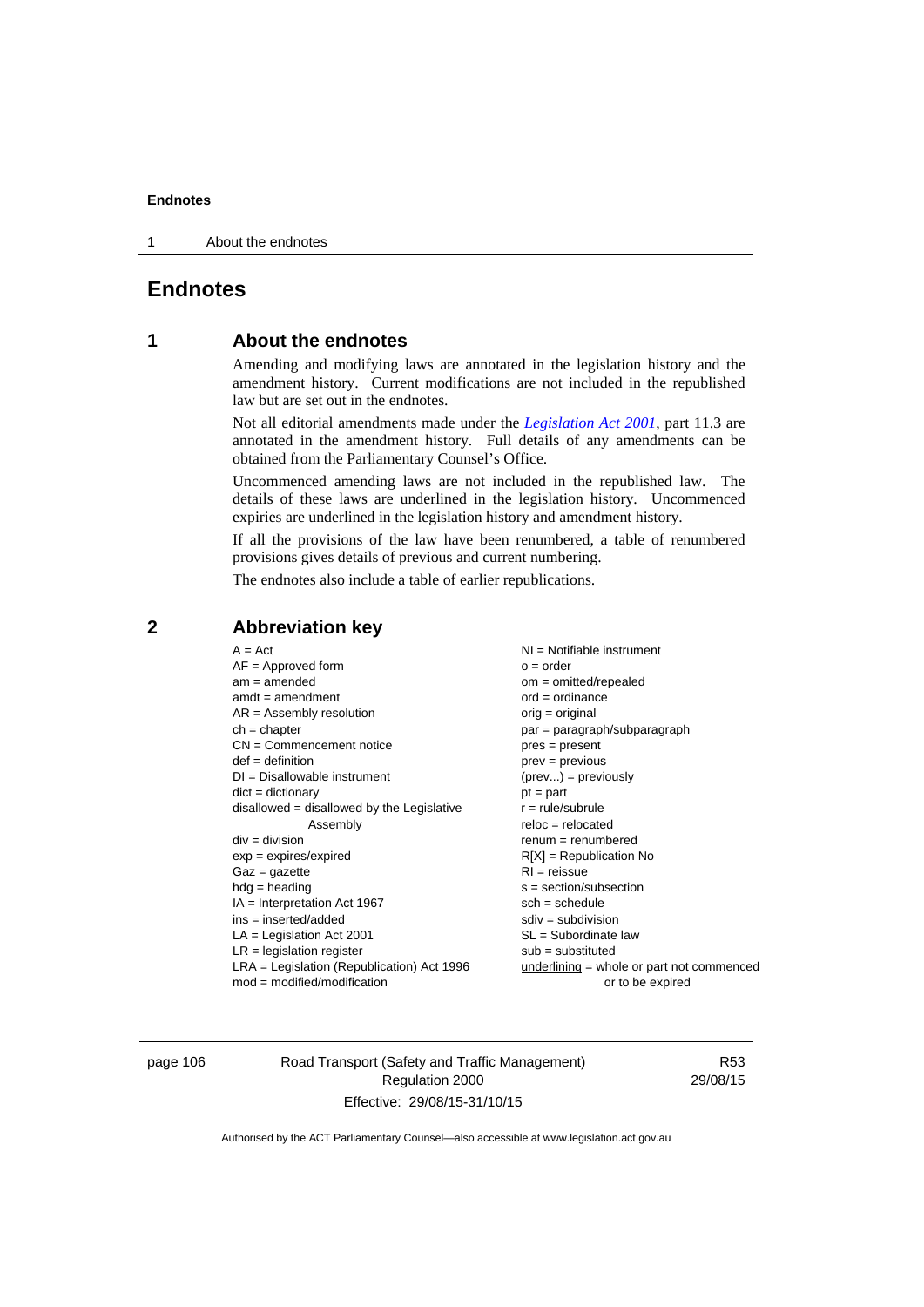#### **3 Legislation history**

This regulation was originally the *Road Transport (Safety and Traffic Management) Regulations 2000*. It was renamed under the *[Legislation Act 2001](http://www.legislation.act.gov.au/a/2001-14)*.

## **Road Transport (Safety and Traffic Management) Regulation 2000 SL2000-10**

notified 29 February 2000 [\(Gaz 2000 No S6](http://www.legislation.act.gov.au/gaz/2000-S6/default.asp))

s 1, s 2 commenced 29 February 2000 (IA 10B)

remainder commenced 1 March 2000 (s 2 and [Gaz 2000 No S5\)](http://www.legislation.act.gov.au/gaz/2000-S5/default.asp)

#### as amended by

## **Legislative Assembly [AR2000-2](http://www.legislation.act.gov.au/ar/2000-2/default.asp)**

notified 18 May 2000 ([Gaz 2000 No 20 p](http://www.legislation.act.gov.au/gaz/2000-20/default.asp) 505) commenced 18 May 2000 (SLA s 6 (13))

#### **[Road Transport \(Safety and Traffic Management\) Regulations](http://www.legislation.act.gov.au/sl/2000-21/default.asp)  [Amendment](http://www.legislation.act.gov.au/sl/2000-21/default.asp) SL2000-21 pt 2**

notified 18 May 2000 ([Gaz 2000 No 20\)](http://www.legislation.act.gov.au/gaz/2000-20/default.asp) commenced 18 May 2000 (s 1)

#### **[Road Transport Legislation Regulations Amendment](http://www.legislation.act.gov.au/sl/2000-33/default.asp) SL2000-33 pt 2**  notified 2 August 2000 ([Gaz 2000 No S41](http://www.legislation.act.gov.au/gaz/2000-S41/default.asp)) commenced 2 August 2000 (s 1)

## **[Road Transport Legislation Regulations Amendment](http://www.legislation.act.gov.au/sl/2000-52/default.asp) SL2000-52 pt 2**  notified 14 December 2000 [\(Gaz 2000 No 50](http://www.legislation.act.gov.au/gaz/2000-50/default.asp)) commenced 14 December 2000 (s 1)

## **[Road Transport Legislation Amendment Act 2001](http://www.legislation.act.gov.au/a/2001-27) A2001-27 sch 4**

notified 24 May 2001 ([Gaz 2001 No 21\)](http://www.legislation.act.gov.au/gaz/2001-21/default.asp) s 1, s 2 commenced 24 May 2001 (IA s 10B) sch 4 commenced 24 May 2001 (s 2)

#### **[Road Transport \(Safety and Traffic Management\) Amendment](http://www.legislation.act.gov.au/a/2001-29)  [Act 2001](http://www.legislation.act.gov.au/a/2001-29) A2001-29 pt 3**  notified 24 May 2001 ([Gaz 2001 No 21\)](http://www.legislation.act.gov.au/gaz/2001-21/default.asp)

commenced 24 May 2001 (s 2)

R53 29/08/15 Road Transport (Safety and Traffic Management) Regulation 2000 Effective: 29/08/15-31/10/15

page 107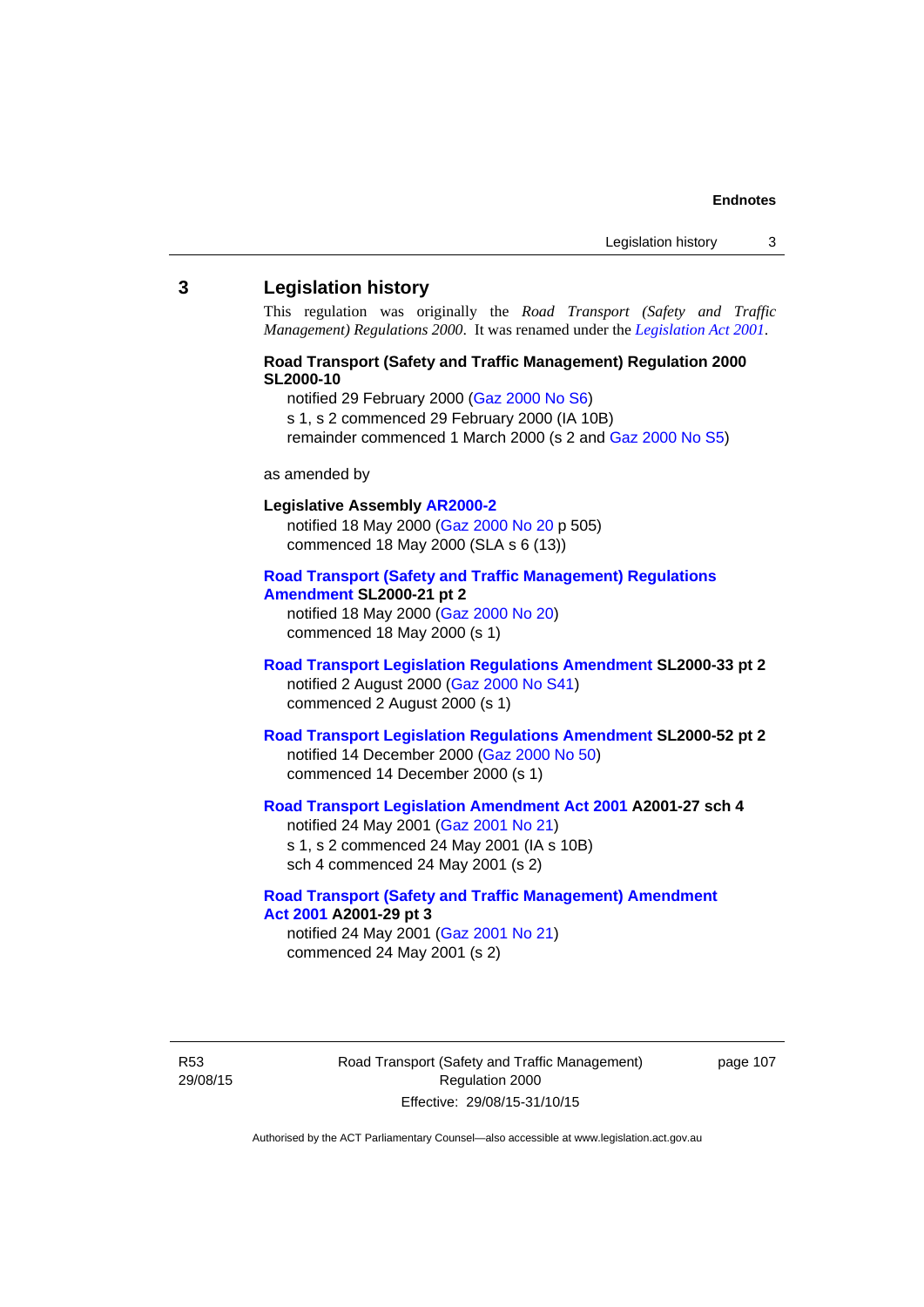| Legislation history<br>-3 |
|---------------------------|
|---------------------------|

| Legislation (Consequential Amendments) Act 2001 A2001-44 pt 348<br>notified 26 July 2001 (Gaz 2001 No 30)<br>s 1, s 2 commenced 26 July 2001 (IA s 10B)                                               |
|-------------------------------------------------------------------------------------------------------------------------------------------------------------------------------------------------------|
| pt 348 commenced 12 September 2001 (s 2 and see Gaz 2001<br><b>No S65)</b>                                                                                                                            |
| Statute Law Amendment Act 2001 A2001-11 pt 3.46<br>notified 5 September 2001 (Gaz 2001 No S 65)<br>s 1, s 2 commenced 5 September 2001 (IA s 10B)<br>pt 3.46 commenced 12 September 2001 (amdt 3.475) |
| <b>Road Transport (Safety and Traffic Management) Regulations</b><br><b>Amendment 2001 SL2001-32</b>                                                                                                  |
| notified 11 September 2001 (Gaz 2001 No S69)<br>commenced 11 September 2001 (s 1)                                                                                                                     |
| Road Transport (Public Passenger Services) Act 2001 A2001-62<br>pt 1.12                                                                                                                               |
| notified 10 September 2001 (Gaz 2001 No S66)<br>s 1, s 2 commenced 10 September 2001 (IA s 10B)                                                                                                       |
| pt 1.12 commenced 1 December 2001 (s 2 and CN2001-2)                                                                                                                                                  |
| Road Transport Legislation Amendment Regulations 2002 SL2002-2<br>pt 5                                                                                                                                |
| notified LR 27 February 2002                                                                                                                                                                          |
| s 1, s 2 commenced 27 February 2002 (LA s 75)<br>pt 5 commenced 1 March 2002 (s 2 and see CN2002-2)                                                                                                   |
| <b>Road Transport (Safety and Traffic Management) Amendment</b><br>Regulations 2002 SL2002-7<br>notified LR 15 April 2002<br>commenced 16 April 2002 (s 2)                                            |
| Statute Law Amendment Act 2002 A2002-30 pt 3.73                                                                                                                                                       |
| notified LR 16 September 2002<br>s 1, s 2 taken to have commenced 19 May 1997 (LA s 75 (2))                                                                                                           |
| pt 3.73 commenced 17 September 2002 (s 2 (1))                                                                                                                                                         |

page 108 Road Transport (Safety and Traffic Management) Regulation 2000 Effective: 29/08/15-31/10/15

R53 29/08/15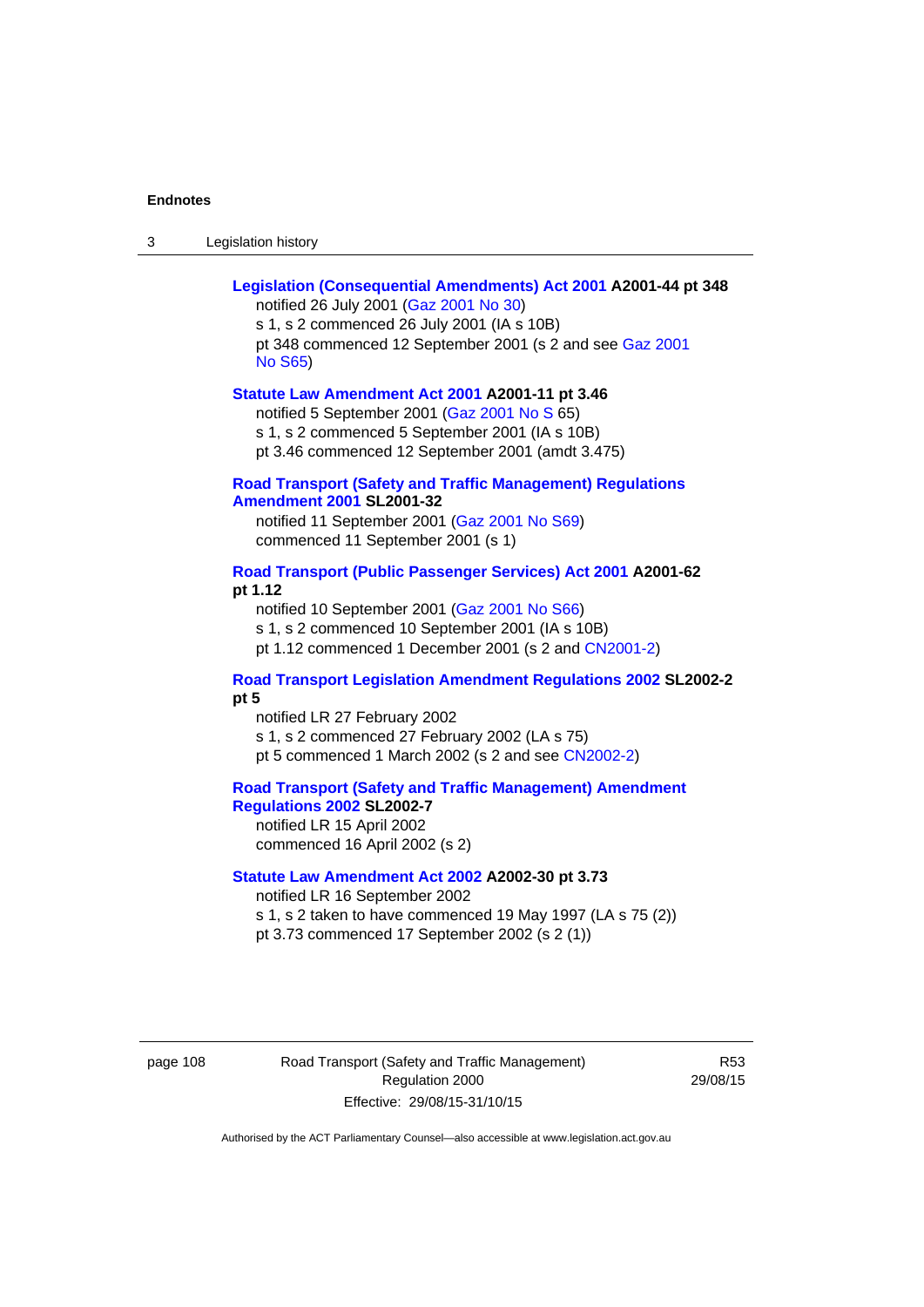#### **[Road Transport Legislation Amendment Regulations 2002 \(No 2\)](http://www.legislation.act.gov.au/sl/2002-31) SL2002-31 pt 5**

notified LR 31 October 2002 s 1, s 2 commenced 31 October 2002 (LA s 75 (1)) pt 5 commenced 1 November 2002 (s 2 (1))

#### **[Criminal Code 2002](http://www.legislation.act.gov.au/a/2002-51) A2002-51 pt 1.20**

notified LR 20 December 2002 s 1, s 2 commenced 20 December 2002 (LA s 75)

pt 1.20 commenced 1 January 2003 (s 2 (1))

## **[Urban Services \(Application of Criminal Code\) Amendment](http://www.legislation.act.gov.au/sl/2003-1)**

## **[Regulations 2002](http://www.legislation.act.gov.au/sl/2003-1) SL2003-1 pt 4**

notified LR 9 January 2003 s 1, s 2 commenced 9 January 2003 (LA s 75 (1)) pt 4 commenced 10 January 2003 (s 2 (3) and see LA s 73 (3) (b))

## **[Road Transport \(Safety and Traffic Management\) Amendment](http://www.legislation.act.gov.au/sl/2003-12)  [Regulations 2003 \(No 1\)](http://www.legislation.act.gov.au/sl/2003-12) SL2003-12**

notified LR 22 May 2003 s 1, s 2 commenced 22 May 2003 (LA s 75 (1)) remainder commenced 1 June 2003 (s 2 and [CN2003-3](http://www.legislation.act.gov.au/cn/2003-3/default.asp))

#### **[Road Transport \(Safety and Traffic Management\) Amendment](http://www.legislation.act.gov.au/sl/2003-14)  [Regulations 2003 \(No 2\)](http://www.legislation.act.gov.au/sl/2003-14) SL2003-14**

notified LR 10 June 2003 s 1, s 2 commenced 10 June 2003 (LA s 75 (1)) remainder commenced 11 June 2003 (s 2)

#### **[Dangerous Substances Act 2004](http://www.legislation.act.gov.au/a/2004-7) A2004-7 sch 1 pt 1.8**

notified LR 19 March 2004 s 1, s 2 commenced 19 March 2004 (LA s 75 (1)) sch 1 pt 1.8 commenced 5 April 2004 (s 2 and [CN2004-6](http://www.legislation.act.gov.au/cn/2004-6/default.asp))

R53 29/08/15 Road Transport (Safety and Traffic Management) Regulation 2000 Effective: 29/08/15-31/10/15

page 109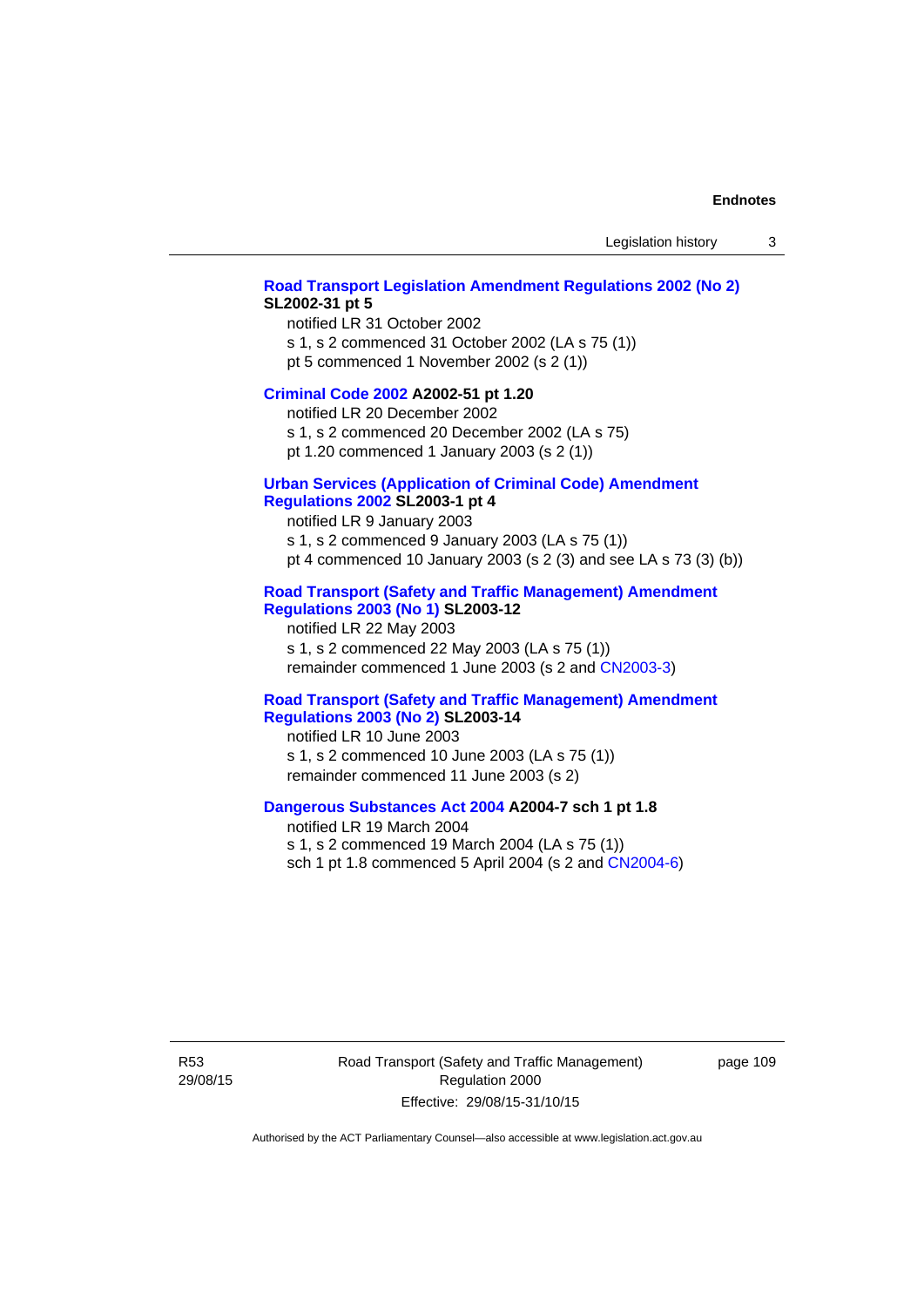## **[Road Transport Legislation \(Australian Road Rules\) Amendment](http://www.legislation.act.gov.au/sl/2004-16)  [Regulations 2004 \(No 1\)](http://www.legislation.act.gov.au/sl/2004-16) SL2004-16 pt 3**

notified LR 24 May 2004

s 1, s 2 commenced 24 May 2004 (LA s 75 (1)) pt 3 commenced 19 July 2004 (s 2 and [CN2004-10](http://www.legislation.act.gov.au/cn/2004-10/default.asp))

## **[Emergencies Act 2004](http://www.legislation.act.gov.au/a/2004-28) A2004-28 sch 3 pt 3.20**

notified LR 29 June 2004 s 1, s 2 commenced 29 June 2004 (LA s 75 (1)) sch 3 pt 3.20 commenced 1 July 2004 (s 2 (1) and [CN2004-11](http://www.legislation.act.gov.au/cn/2004-11/default.asp))

#### **[Road Transport Legislation Amendment Regulations 2004 \(No 1\)](http://www.legislation.act.gov.au/sl/2004-47) SL2004-47 pt 5**

notified LR 9 September 2004 s 1, s 2 commenced 9 September 2004 (LA s 75 (1)) pt 5 commenced 10 September 2004 (s 2)

## **[Road Transport Legislation \(Hire Cars\) Amendment Regulation 2005](http://www.legislation.act.gov.au/sl/2005-4)  [\(No 1\)](http://www.legislation.act.gov.au/sl/2005-4) SL2005-4 sch 2 pt 2.4**

notified LR 7 March 2005 s 1, s 2 commenced 7 March 2005 (LA s 75 (1)) sch 2 pt 2.4 commenced 9 March 2005 (s 2 and see [Road Transport](http://www.legislation.act.gov.au/a/2004-69)  [\(Public Passenger Services\) \(Hire Cars\) Amendment Act 2004](http://www.legislation.act.gov.au/a/2004-69) A2004-69, s 2 and LA s 79)

## **[Road Transport \(Safety and Traffic Management\) Amendment](http://www.legislation.act.gov.au/sl/2005-7)  [Regulation 2005 \(No 1\)](http://www.legislation.act.gov.au/sl/2005-7) SL2005-7**

notified LR 8 April 2005 s 1, s 2 commenced 8 April 2005 (LA s 75 (1)) remainder commenced 9 April 2005 (s 2)

## **[Road Transport \(Safety and Traffic Management\) Amendment](http://www.legislation.act.gov.au/sl/2005-22)  [Regulation 2005 \(No 2\)](http://www.legislation.act.gov.au/sl/2005-22) SL2005-22**

notified LR 15 September 2005 s 1, s 2 commenced 15 September 2005 (LA s 75 (1)) remainder commenced 16 September 2005 (s 2)

## **[Statute Law Amendment Act 2005 \(No 2\)](http://www.legislation.act.gov.au/a/2005-62) A2005-62 sch 1 pt 1.4**

notified LR 21 December 2005 s 1, s 2 commenced 21 December 2005 (LA s 75 (1)) sch 1 pt 1.4 commenced 11 January 2006 (s 2 (1))

page 110 Road Transport (Safety and Traffic Management) Regulation 2000 Effective: 29/08/15-31/10/15

R53 29/08/15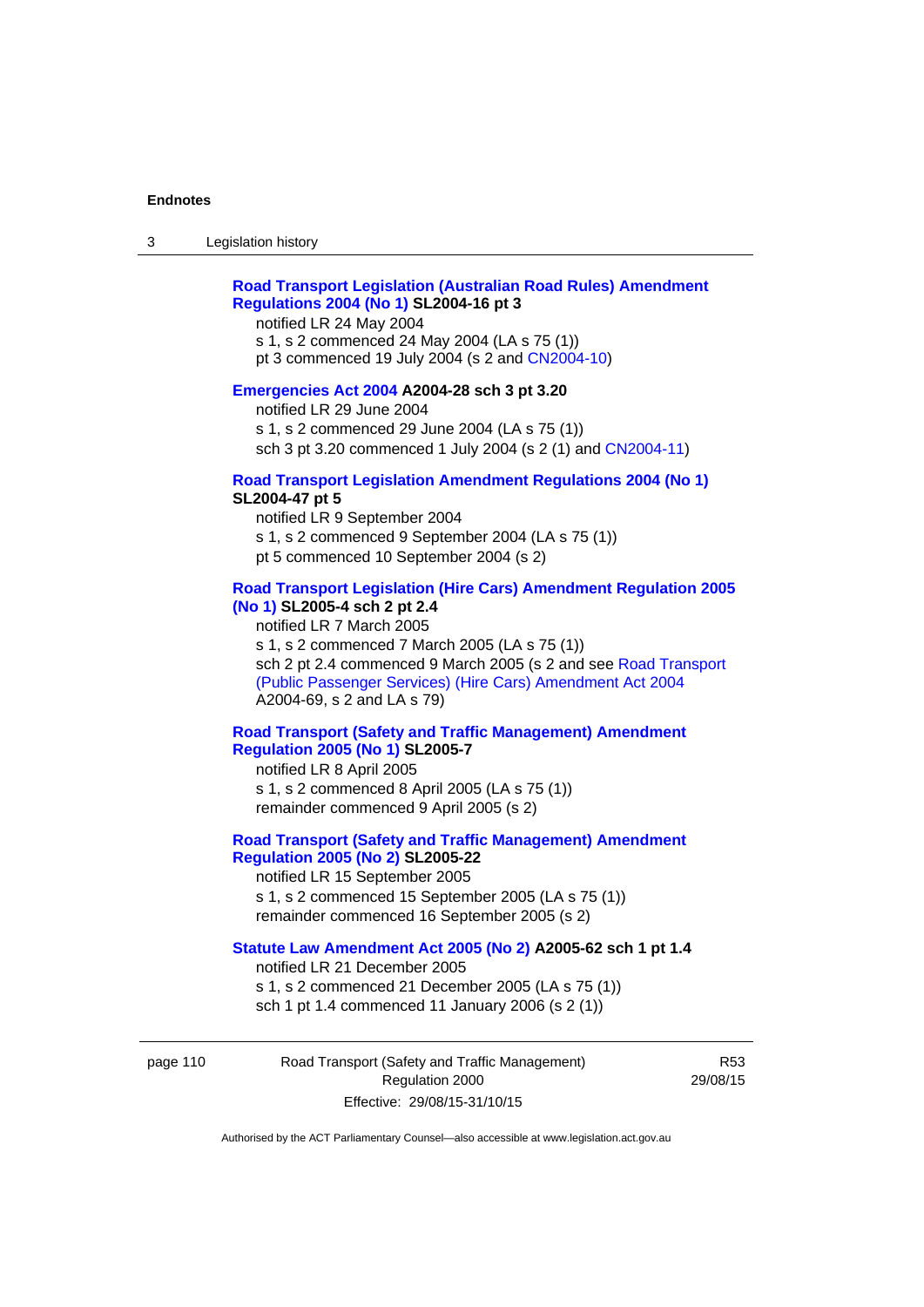| Legislation history |  |
|---------------------|--|
|---------------------|--|

#### **[Road Transport \(Safety and Traffic Management\) Amendment](http://www.legislation.act.gov.au/sl/2006-4)  [Regulation 2006 \(No 1\)](http://www.legislation.act.gov.au/sl/2006-4) SL2006-4**

notified LR 16 January 2006 s 1, s 2 commenced 16 January 2006 (LA s 75 (1)) remainder commenced 17 January 2006 (s 2)

#### **[Road Transport \(Public Passenger Services\) Amendment](http://www.legislation.act.gov.au/sl/2006-32)  [Regulation 2006 \(No 1\)](http://www.legislation.act.gov.au/sl/2006-32) SL2006-32 sch 1 pt 1.5**

notified LR 26 June 2006 s 1, s 2 commenced 26 June 2006 (LA s 75 (1)) sch 1 pt 1.5 commenced 3 July 2006 (s 2 (2))

#### **[Road Transport \(Safety and Traffic Management\) Amendment](http://www.legislation.act.gov.au/sl/2006-51)  [Regulation 2006 \(No 2\)](http://www.legislation.act.gov.au/sl/2006-51) SL2006-51**

notified LR 4 December 2006 s 1, s 2 commenced 4 December 2006 (LA s 75 (1)) remainder commenced 5 December 2006 (s 2)

#### **[Road Transport \(Safety and Traffic Management\) Amendment](http://www.legislation.act.gov.au/sl/2007-20)**

**[Regulation 2007 \(No 1\)](http://www.legislation.act.gov.au/sl/2007-20) SL2007-20**  notified LR 30 July 2007 s 1, s 2 commenced 30 July 2007 (LA s 75 (1)) remainder commenced 31 July 2007 (s 2)

#### **[Planning and Development \(Consequential Amendments\) Act 2007](http://www.legislation.act.gov.au/a/2007-25) A2007-25 sch 1 pt 1.29**

notified LR 13 September 2007 s 1, s 2 commenced 13 September 2007 (LA s 75 (1)) sch 1 pt 1.29 commenced 31 March 2008 (s 2 and see [Planning and](http://www.legislation.act.gov.au/a/2007-24)  [Development Act 2007](http://www.legislation.act.gov.au/a/2007-24) A2007-24, s 2 and [CN2008-1](http://www.legislation.act.gov.au/cn/2008-1/default.asp))

## **[Road Transport \(Safety and Traffic Management\) Amendment](http://www.legislation.act.gov.au/sl/2008-40)  [Regulation 2008 \(No 1\)](http://www.legislation.act.gov.au/sl/2008-40) SL2008-40**

notified LR 11 September 2008 s 1, s 2 commenced 11 September 2008 (LA s 75 (1)) remainder commenced 11 March 2009 (s 2 and LA s 79)

R53 29/08/15 Road Transport (Safety and Traffic Management) Regulation 2000 Effective: 29/08/15-31/10/15

page 111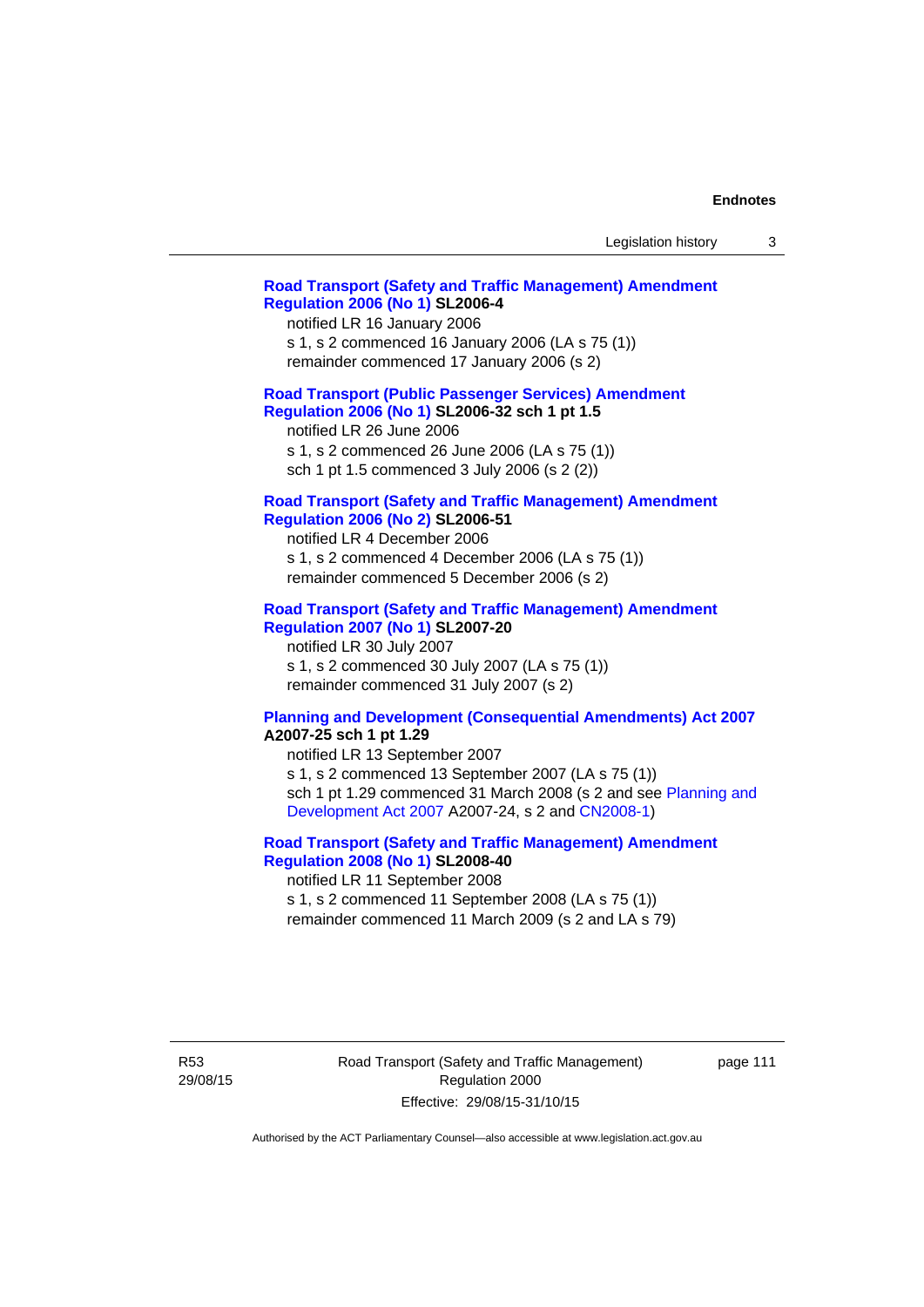## **[Road Transport Legislation Amendment Regulation 2008 \(No 2\)](http://www.legislation.act.gov.au/sl/2008-47) SL2008-47 sch 1 pt 1.3**

notified LR 1 December 2008 s 1, s 2 commenced 1 December 2008 (LA s 75 (1)) sch 1 pt 1.3 commenced 2 December 2008 (s 2)

#### **[Road Transport Legislation Amendment Regulation 2009 \(No 1\)](http://www.legislation.act.gov.au/sl/2009-6) SL2009-6 pt 4**

notified LR 11 March 2009 s 1, s 2 commenced 11 March 2009 (LA s 75 (1)) pt 4 commenced 16 March 2009 (s 2 and [CN2009-7\)](http://www.legislation.act.gov.au/cn/2009-7/default.asp)

## **[Road Transport \(Safety and Traffic Management\) Amendment](http://www.legislation.act.gov.au/sl/2009-7)  [Regulation 2009 \(No 1\)](http://www.legislation.act.gov.au/sl/2009-7) SL2009-7**

notified LR 12 March 2009 s 1, s 2 commenced 12 March 2009 (LA s 75 (1)) remainder commenced 13 March 2009 (s 2)

#### **[Road Transport \(Mass, Dimensions and Loading\) Act 2009](http://www.legislation.act.gov.au/a/2009-22/default.asp) A2009-22 sch 1 pt 1.10**

notified LR 3 September 2009 s 1, s 2 commenced 3 September 2009 (LA s 75 (1)) sch 1 pt 1.10 commenced 3 March 2010 (s 2 and LA s 79)

#### **[Dangerous Goods \(Road Transport\) Act 2009](http://www.legislation.act.gov.au/a/2009-34) A2009-34 sch 1 pt 1.3**

notified LR 28 September 2009 s 1, s 2 commenced 28 September 2009 (LA s 75 (1)) sch 1 pt 1.3 commenced 2 April 2010 (s 2, [CN2010-5 a](http://www.legislation.act.gov.au/cn/2010-5/default.asp)nd LA s 77 (3))

**[Road Transport Legislation Amendment Regulation 2010 \(No 1\)](http://www.legislation.act.gov.au/sl/2010-5)**

#### **SL2010-5 pt 4**

notified LR 1 March 2010 s 1, s 2 commenced 1 March 2010 (LA s 75 (1)) s 55, ss 58-62 commenced 15 March 2011 (s 2 (2)) pt 4 remainder commenced 15 March 2010 (s 2 (1))

#### **[Road Transport Legislation Amendment Regulation 2010 \(No 2\)](http://www.legislation.act.gov.au/sl/2010-7) SL2010-7 pt 5**  notified LR 16 March 2010

s 1, s 2 commenced 16 March 2010 (LA s 75 (1)) pt 5 commenced 17 March 2010 (s 2 (1))

page 112 Road Transport (Safety and Traffic Management) Regulation 2000 Effective: 29/08/15-31/10/15

R53 29/08/15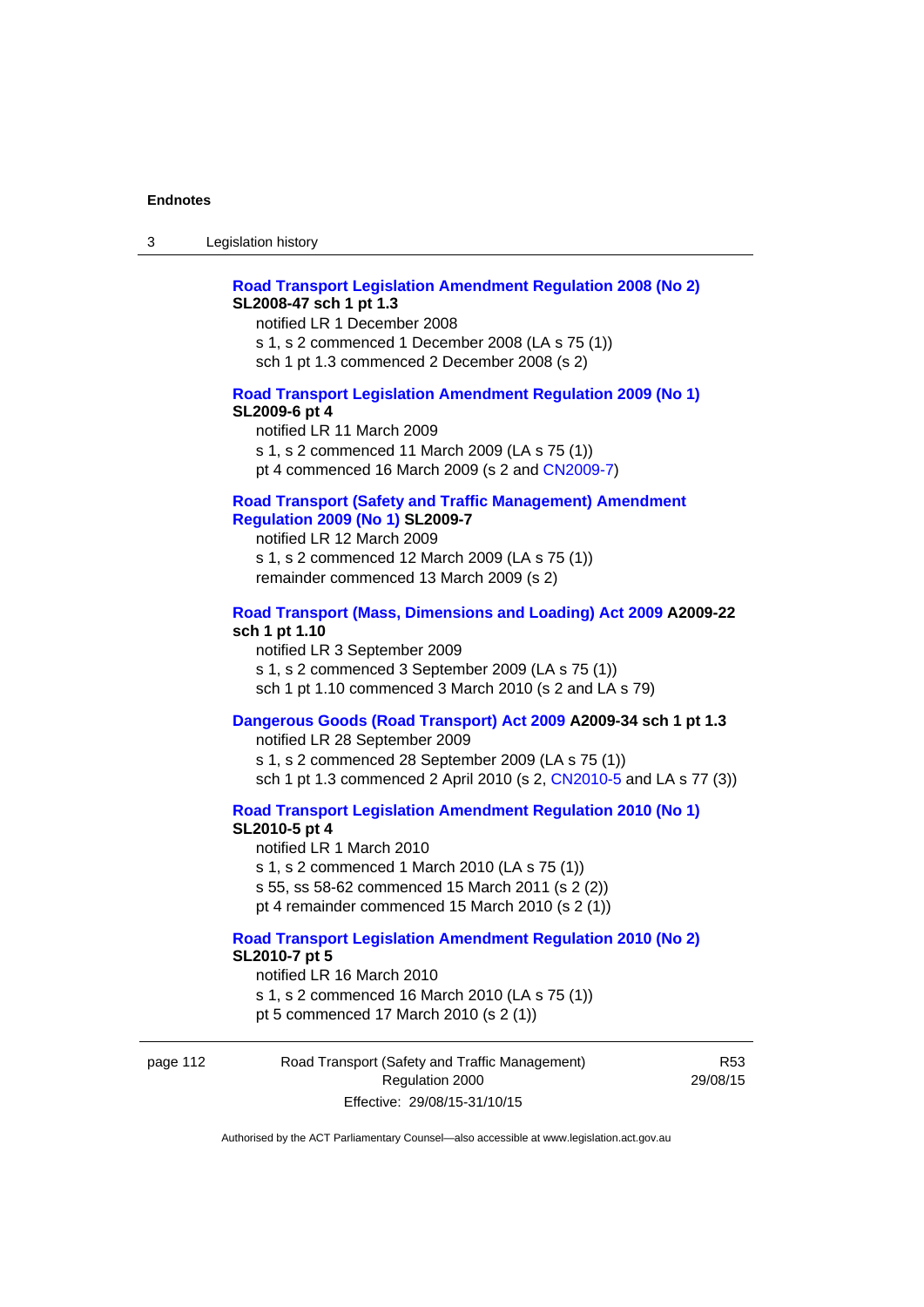| Legislation history |  |
|---------------------|--|
|---------------------|--|

#### **[Personal Property Securities Act 2010](http://www.legislation.act.gov.au/a/2010-15) A2010-15 sch 2 pt 2.5**

notified LR 1 April 2010 s 1, s 2 commenced 1 April 2010 (LA s 75 (1)) sch 2 pt 2.5 commenced 30 January 2012 (s 2 (2) (b))

## **[Statute Law Amendment Act 2010](http://www.legislation.act.gov.au/a/2010-18) A2010-18 sch 3 pt 3.21**

notified LR 13 May 2010 s 1, s 2 commenced 13 May 2010 (LA s 75 (1)) sch 3 pt 3.21 commenced 3 June 2010 (s 2)

#### **[Road Transport Legislation Amendment Regulation 2010 \(No 4\)](http://www.legislation.act.gov.au/sl/2010-33) SL2010-33 pt 3**

notified LR 5 August 2010 s 1, s 2 commenced 5 August 2010 (LA s 75 (1)) pt 3 commenced 6 August 2010 (s 2)

#### **[Road Transport \(Safety and Traffic Management\) Amendment](http://www.legislation.act.gov.au/sl/2010-38)  [Regulation 2010 \(No 1\)](http://www.legislation.act.gov.au/sl/2010-38) SL2010-38**

notified LR 16 September 2010 s 1, s 2 commenced 16 September 2010 (LA s 75 (1)) remainder commenced 17 September 2010 (s 2)

#### **[Road Transport Legislation Amendment Regulation 2011 \(No 1\)](http://www.legislation.act.gov.au/sl/2011-2) SL2011-2 pt 3**

notified LR 27 January 2011 s 1, s 2 commenced 27 January 2011 (LA s 75 (1)) pt 3 commenced 28 January 2011 (s 2)

## **[Statute Law Amendment Act 2011 \(No 3\)](http://www.legislation.act.gov.au/a/2011-52) A2011-52 sch 3 pt 3.49**

notified LR 28 November 2011 s 1, s 2 commenced 28 November 2011 (LA s 75 (1)) sch 3 pt 3.49 commenced 12 December 2011 (s 2)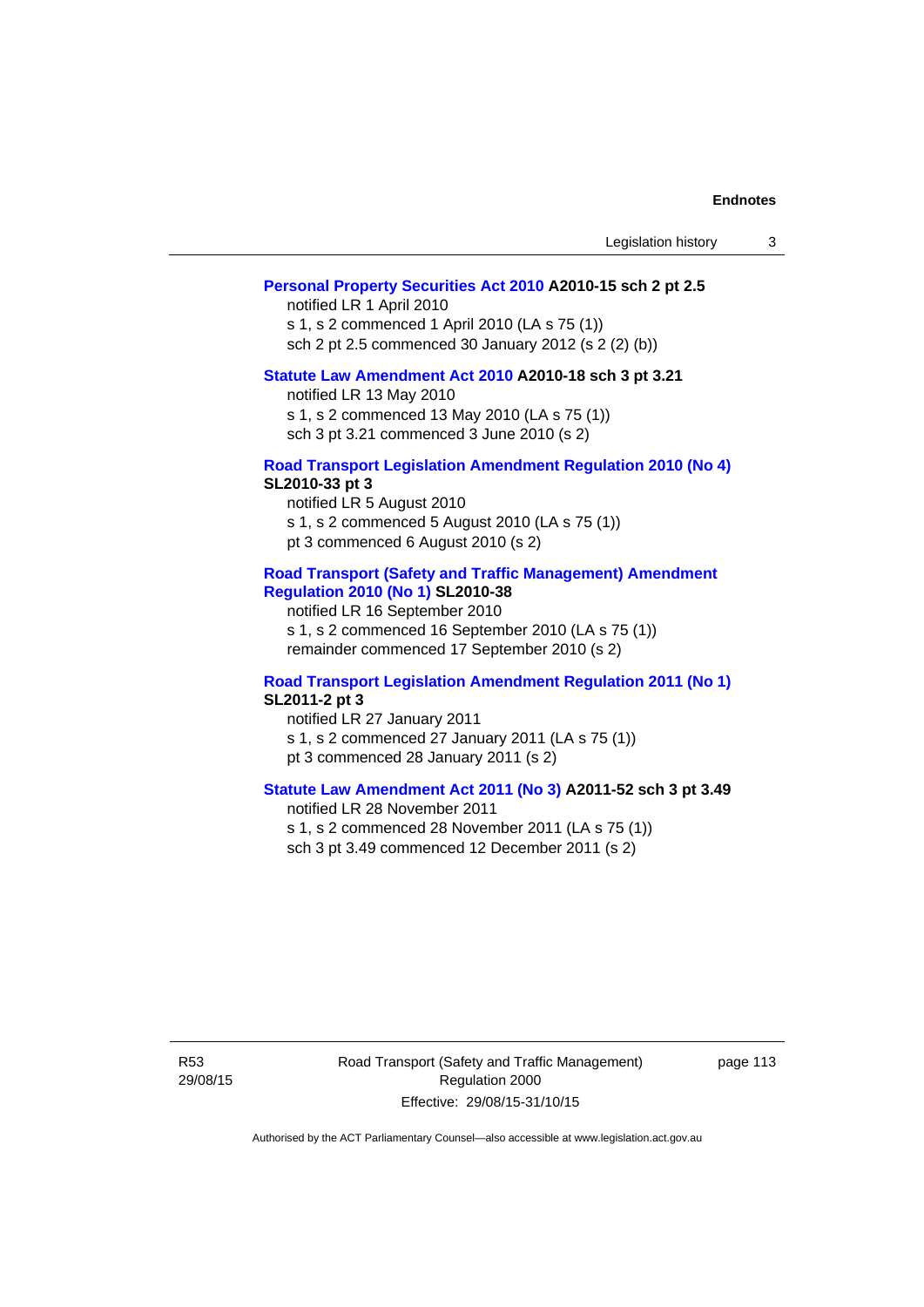3 Legislation history

## **[Road Transport \(Safety and Traffic Management\) Amendment](http://www.legislation.act.gov.au/sl/2011-35)  [Regulation 2011 \(No 1\)](http://www.legislation.act.gov.au/sl/2011-35) SL2011-35**

notified LR 19 December 2011

s 1, s 2 commenced 19 December 2011 (LA s 75 (1)) remainder commenced 15 January 2012 (s 2 and see [Road Transport](http://www.legislation.act.gov.au/a/2011-38)  [\(Safety and Traffic Management\) Amendment Act 2011](http://www.legislation.act.gov.au/a/2011-38) A2011-38, s 2 and [CN2011-15\)](http://www.legislation.act.gov.au/cn/2011-15/default.asp)

#### **[Road Transport Legislation Amendment Regulation 2012 \(No 1\)](http://www.legislation.act.gov.au/sl/2012-44/default.asp) SL2012-44 pt 6**

notified LR 19 December 2012 s 1, s 2 commenced 19 December 2012 (LA s 75 (1)) pt 6 commenced 20 December 2012 (s 2)

#### **[Road Transport \(Police Driver and Rider Exemptions\) Amendment](http://www.legislation.act.gov.au/sl/2013-9/default.asp)  [Regulation 2013 \(No 1\)](http://www.legislation.act.gov.au/sl/2013-9/default.asp) SL2013-9 pt 3**

notified LR 6 May 2013 s 1, s 2 commenced 6 May 2013 (LA s 75 (1)) pt 3 commenced 7 May 2013 (s 2)

#### **[Road Transport Legislation Amendment Regulation 2013 \(No 3\)](http://www.legislation.act.gov.au/sl/2013-20) SL2013-20 pt 3**  notified LR 29 July 2013

s 1, s 2 commenced 29 July 2013 (LA s 75 (1)) pt 3 commenced 1 August 2013 (s 2)

#### **[Road Transport \(Safety and Traffic Management\) Amendment](http://www.legislation.act.gov.au/sl/2013-25)  [Regulation 2013 \(No 1\)](http://www.legislation.act.gov.au/sl/2013-25) SL2013-25**

notified LR 5 September 2013 s 1, s 2 commenced 5 September 2013 (LA s 75 (1)) remainder commenced 6 September 2013 (s 2)

#### **[Heavy Vehicle National Law \(Consequential Amendments\) Act 2013](http://www.legislation.act.gov.au/a/2013-52) A2013-52 pt 13**  notified LR 9 December 2013

s 1, s 2 commenced 9 December 2013 (LA s 75 (1)) pt 13 commenced 10 February 2014 (s 2 and see [Heavy Vehicle](http://www.legislation.act.gov.au/a/2013-51/default.asp)  [National Law \(ACT\) Act 2013](http://www.legislation.act.gov.au/a/2013-51/default.asp) A2013-51, s 2 (1) and [CN2014-2](http://www.legislation.act.gov.au/cn/2014-2/default.asp))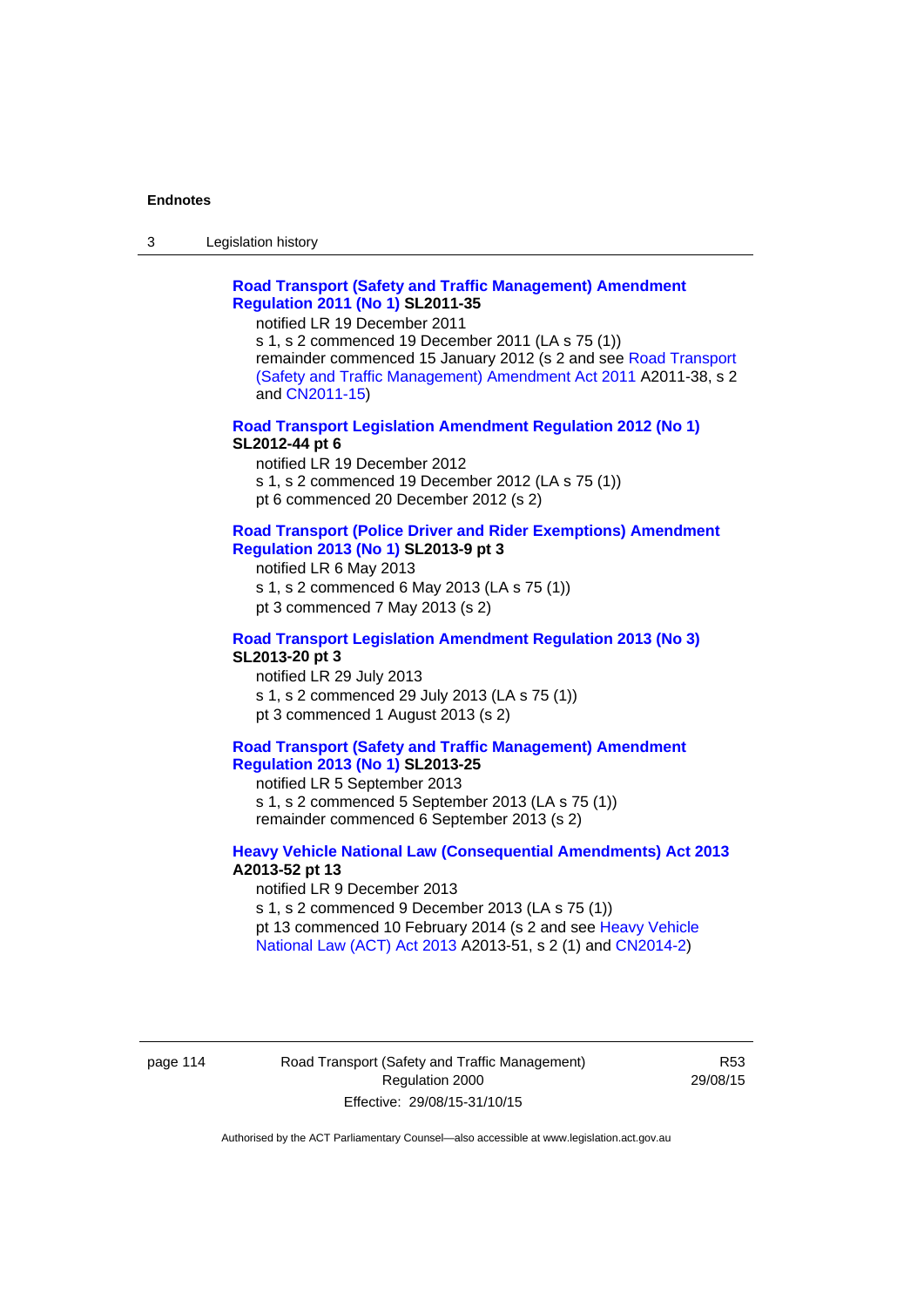#### **[Road Transport \(Safety and Traffic Management\) Amendment](http://www.legislation.act.gov.au/sl/2014-5)  [Regulation 2014 \(No 1\)](http://www.legislation.act.gov.au/sl/2014-5) SL2014-5**

notified LR 27 March 2014 s 1, s 2 commenced 27 March 2014 (LA s 75 (1)) remainder commenced 28 March 2014 (s 2)

## **[Road Transport \(Safety and Traffic Management\) Amendment](http://www.legislation.act.gov.au/sl/2014-11)**

**[Regulation 2014 \(No 2\)](http://www.legislation.act.gov.au/sl/2014-11) SL2014-11**  notified LR 26 June 2014 s 1, s 2 commenced 26 June 2014 (LA s 75 (1)) remainder commenced 27 June 2014 (s 2)

#### **[Road Transport Legislation Amendment Act 2015](http://www.legislation.act.gov.au/a/2015-30/default.asp) A2015-30 pt 8**

notified LR 21 August 2015 s 1, s 2 commenced 21 August 2015 (LA s 75 (1)) pt 8 commenced 22 August 2015 (s 2)

## **[Road Transport \(Safety and Traffic Management\) Amendment](http://www.legislation.act.gov.au/sl/2015-29)  [Regulation 2015 \(No 1\)](http://www.legislation.act.gov.au/sl/2015-29) SL2015-29**

notified LR 28 August 2015 s 1, s 2 commenced 28 August 2015 (LA s 75 (1)) remainder commenced 29 August 2015 (s 2)

Road Transport (Safety and Traffic Management) Regulation 2000 Effective: 29/08/15-31/10/15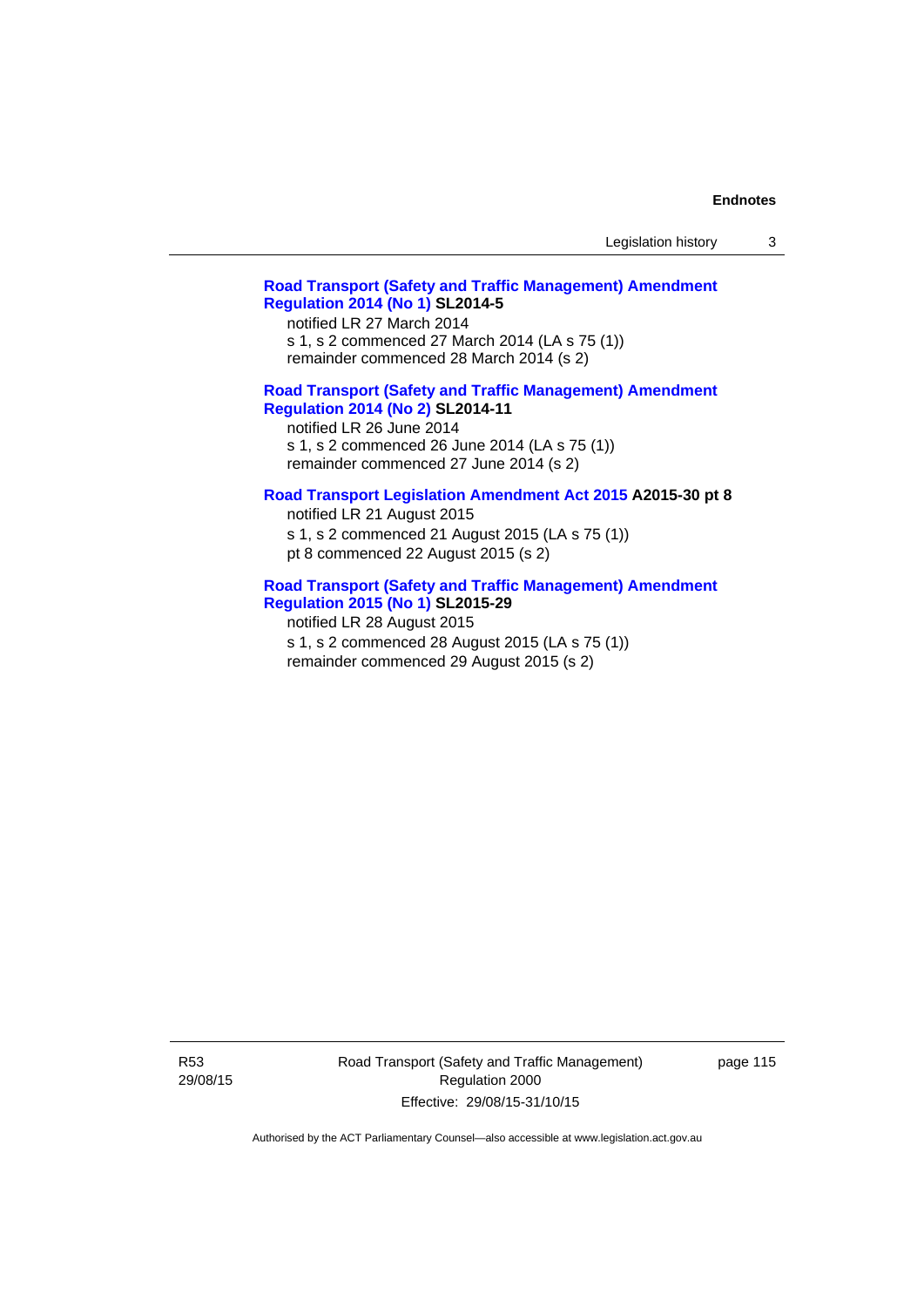| 4 | Amendment history |
|---|-------------------|
|---|-------------------|

## **4 Amendment history**

```
Name of regulation 
s 1 am R18 LA
Dictionary 
s 2 om A2001-27 amdt 4.24
                ins SL2005-22 amdt 1.1 
Dictionary—application to Australian Road Rules 
s 3 hdg bracketed note exp 17 September 2002 (s 4 (3))
s 3 am A2001-44 amdt 1.3793 
                sub SL2005-22 amdt 1.1 
Road includes road related area 
s 3A ins SL2005-22 amdt 1.1
Meaning of park and stop
SL2005-22 amdt 1.1
Notes 
s 4 hdg bracketed note exp 17 September 2002 (s 4 (3))<br>s 4 am A2001-44 amdt 1.3794: A2002-30 amdt 3.76
                A2001-44 A2002-30 amdt 3.769
                (2), (3) exp 17 September 2002 (s (4 (3)) 
Offences against regulation—application of Criminal Code etc 
SL2003-1 s 16
Offences against regulation are strict liability offences 
SL2003-1 s 16
General defence of accident or reasonable effort 
SL2003-1 s 16
Meaning of Australian Road Rules
s 5 hdg bracketed note exp 17 September 2002 (s 4 (3)) 
SL2004-16 s 25
                 am SL2005-22 amdt 1.2 
                sub SL2010-5 s 51 
                 am SL2013–20 s 24 
Incorporation of Australian Road Rules into ACT law 
s 6 hdg bracketed note exp 17 September 2002 (s 4 (3)) 
Transitional—ARR r 266 and r 267 
SL2010-5 s 52
                exp 14 March 2011 (s 6A (2)) 
Substitution—ARR r 300 
SL2010-38 s 4
                 om SL2013–20 s 25
```
page 116 Road Transport (Safety and Traffic Management) Regulation 2000 Effective: 29/08/15-31/10/15

R53 29/08/15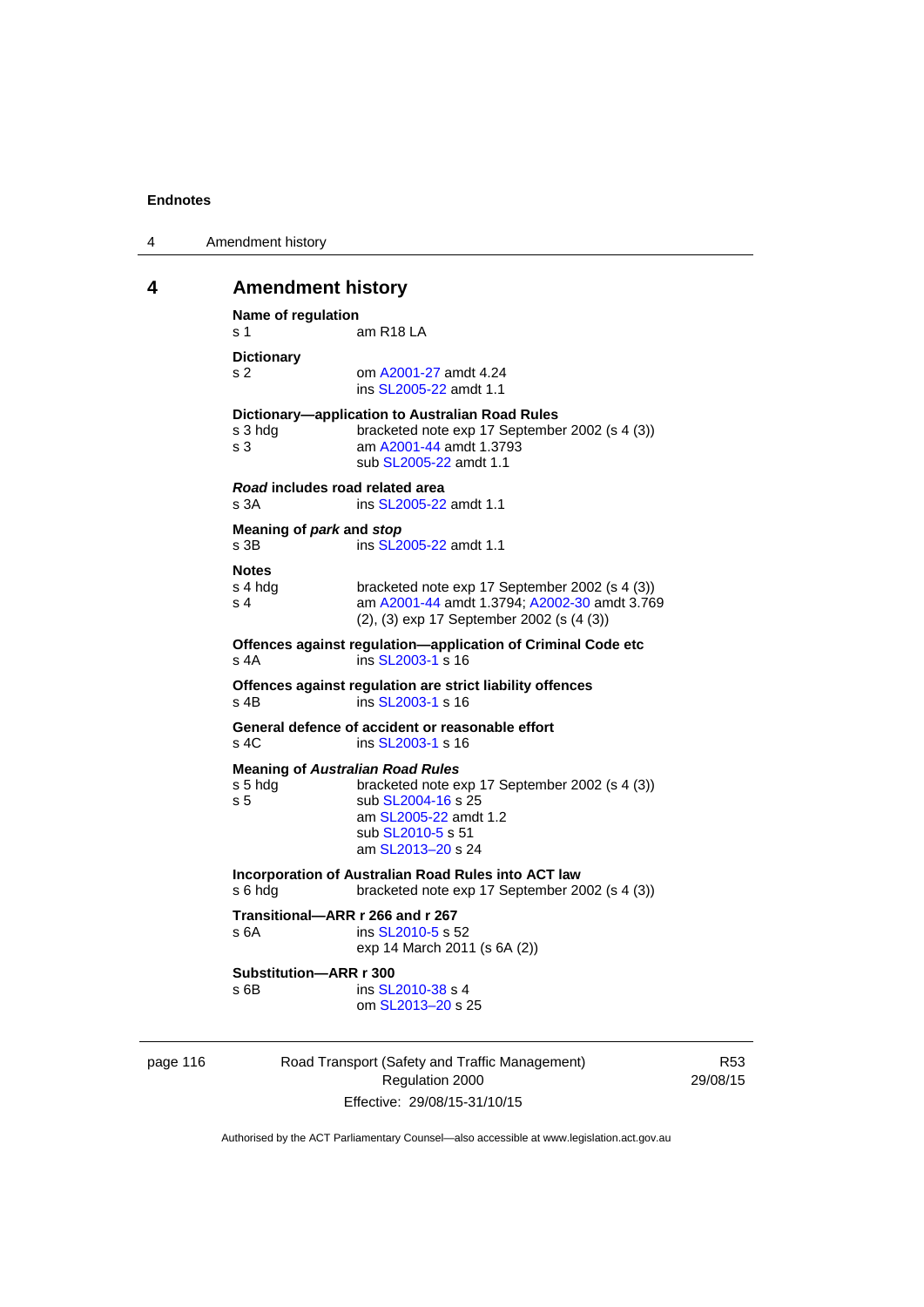| Amendment history |  |
|-------------------|--|
|-------------------|--|

| div 2.2.1 hdg<br>note 2  | am SL2000-52 s 3; SL2001-32 s 3; SL2002-31 s 22;                                                                                                 |
|--------------------------|--------------------------------------------------------------------------------------------------------------------------------------------------|
|                          | SL2003-12 s 4; SL2004-16 ss 26-30                                                                                                                |
|                          | sub SL2005-22 s 4                                                                                                                                |
|                          | am SL2006-32 amdt 1.92; items renum R24 LA; SL2010-5<br>s 53, s 54; items renum R34 LA; SL2010-5 s 55; SL2013-20<br>ss 26-28; items renum R47 LA |
| div 2.2.1 hdg            |                                                                                                                                                  |
| note 3                   | sub SL2005-22 s 4<br>am A2009-22 amdt 1.25; SL2010-33 s 5; items renum R38 LA;<br>A2013-52 s 65; A2015-30 s 42                                   |
|                          | References to another law of this jurisdiction etc                                                                                               |
| s 7 hda<br>s 7           | bracketed note exp 17 September 2002 (s 4 (3))<br>am A2001-44 amdt 1.3795, amdt 1.3796                                                           |
| s 8 hda                  | ARR r 10 (2)-penalties for offences<br>bracketed note exp 17 September 2002 (s 4 (3))                                                            |
|                          | ARR r 25 (2)—default speed-limit in built-up area                                                                                                |
| s 8A                     | ins SL2003-12 s 5                                                                                                                                |
|                          | om SL2004-16 s 31                                                                                                                                |
|                          | ARR r 95-emergency stopping lane only signs                                                                                                      |
| s 9 hdg<br>s 9           | bracketed note exp 17 September 2002 (s 4 (3))<br>am SL2005-22 amdt 1.3                                                                          |
| ARR r 104—no truck signs |                                                                                                                                                  |
| s 10 hdg                 | bracketed note exp 17 September 2002 (s 4 (3))                                                                                                   |
| s 10                     | am SL2005-22 amdt 1.4                                                                                                                            |
|                          | ARR r 158 (2) (c)-other vehicles permitted to travel in bus lanes                                                                                |
| s 12 hdg<br>s 12         | bracketed note exp 17 September 2002 (s 4 (3))<br>sub SL2002-31 s 23; SL2005-4 amdt 2.38                                                         |
|                          | am SL2006-32 amdt 1.93                                                                                                                           |
|                          | ARR r 170 (1)-driver not to stop in intersection unless permitted                                                                                |
| s 12A                    | ins SL2004-16 s 32<br>om SL2010-5 s 56                                                                                                           |
|                          | ARR r 179 (1) (c)-stopping in a loading zone-goods and permit vehicles                                                                           |
| s 13 hdg                 | bracketed note exp 17 September 2002 (s 4 (3))                                                                                                   |
| s 13                     | sub SL2005-22 s 5                                                                                                                                |
| s 13A                    | ARR r 179 (1) (c) and (2) (c)-stopping in loading zone-taxis<br>ins SL2005-22 s 5                                                                |
|                          | ARR r 183-stopping in a bus zone                                                                                                                 |
| s 13B                    | ins SL2006-32 amdt 1.94                                                                                                                          |

R53 29/08/15

Road Transport (Safety and Traffic Management) Regulation 2000 Effective: 29/08/15-31/10/15

page 117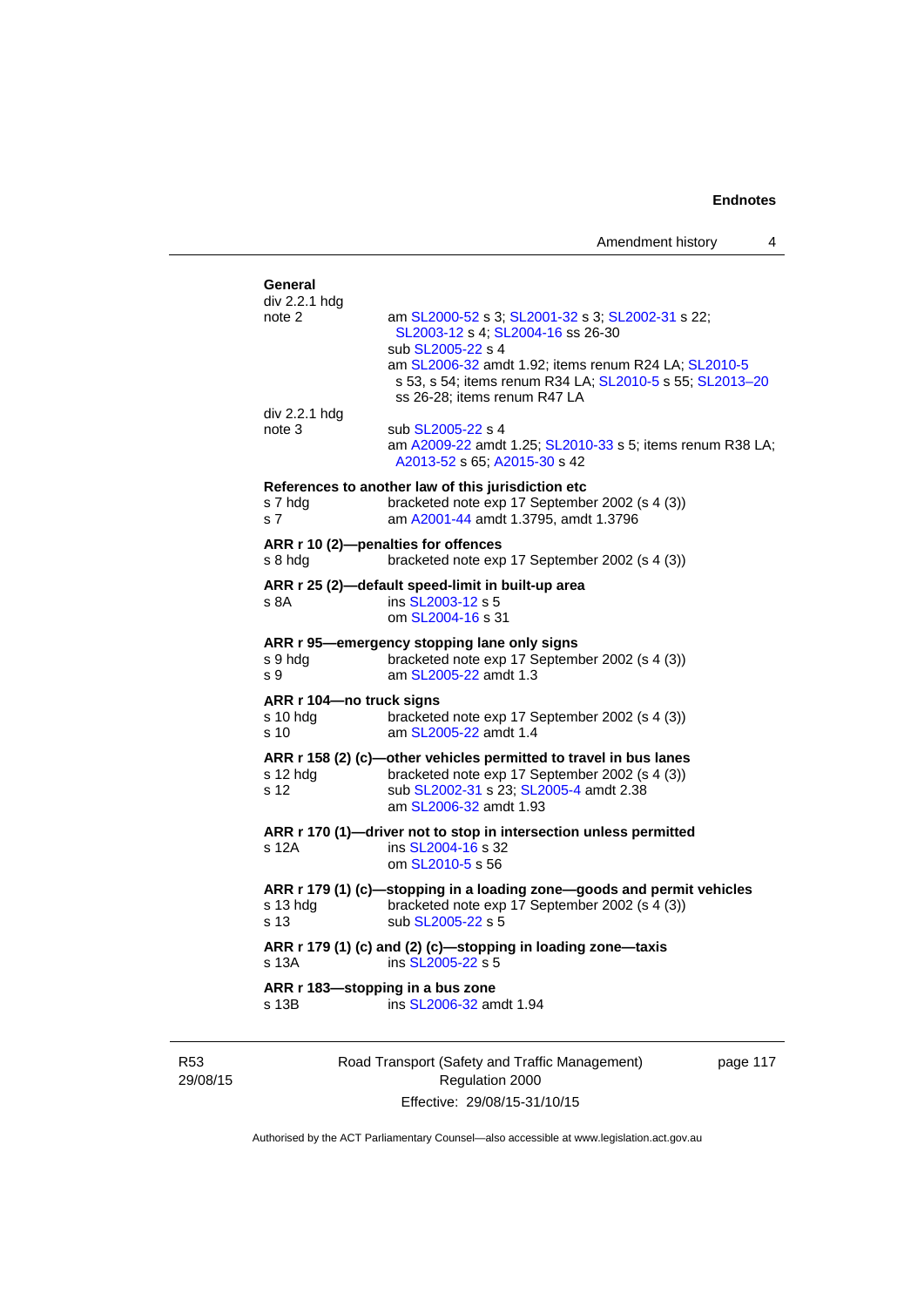| 4 | Amendment history                                                                                                                                                                                                               |
|---|---------------------------------------------------------------------------------------------------------------------------------------------------------------------------------------------------------------------------------|
|   | ARR r 195-stopping at or near a bus stop<br>s 13C<br>ins SL2006-32 amdt 1.94                                                                                                                                                    |
|   | ARR r 199 (2)-stopping near postbox<br>s 14 hdg<br>bracketed note exp 17 September 2002 (s 4 (3))                                                                                                                               |
|   | ARR r 206 (2) (b), (c)—time extension for people with disabilities permit<br>bracketed note exp 17 September 2002 (s 4 (3))<br>s 15 hdq<br>sub SL2005-22 amdt 1.5                                                               |
|   | ARR r 207 (2) (a)—fees for parking in pay parking spaces<br>s 16 hdg<br>bracketed note exp 17 September 2002 (s 4 (3))                                                                                                          |
|   | ARR r 213 (5)—making a motor vehicle secure—exception<br>ins Legislative Assembly AR2000-2 (see Gaz SL2000-20)<br>s 16A<br>am SL2004-16 s 33<br>sub SL2005-22 amdt 1.6                                                          |
|   | ARR r 216 (3)—towing a vehicle at night or in hazardous weather conditions<br>s 18 hdg<br>bracketed note exp 17 September 2002 (s 4 (3))<br>s 18<br>sub A2009-34 amdt 1.6                                                       |
|   | ARR r 225-use of radar detectors<br>s 22 hdg<br>bracketed note exp 17 September 2002 (s 4 (3))                                                                                                                                  |
|   | ARR r 236 (6)-hitchhiking, roadside commerce etc permitted<br>s 22A<br>ins SL2004-16 s 34                                                                                                                                       |
|   | ARR r 244C-motorised scooters not to be used<br>s 23 hdg<br>bracketed note exp 17 September 2002 (s 4 (3))<br>s 23<br>sub SL2010-5 s 57                                                                                         |
|   | ARR r 266-children travelling in interstate registered vehicles<br>ins SL2000-21 s 3<br>s 23A<br>om SL2004-16 s 35<br>ins SL2010-5 s 58<br>om SL2013-20 s 29                                                                    |
|   | ARR r 266 (2B)-children travelling in goods compartments<br>s 23B<br>ins SL2001-32 s 4<br>am SL2002-2 s 28; A2002-51 amdt 1.38; SL2005-4 amdt 2.39,<br>amdt 2.40; SL2006-32 amdt 1.95<br>sub SL2010-5 s 58<br>om SL2013-20 s 29 |
|   | ARR r 266 (7)-wearing of seatbelts by passengers under 16 years old<br>s 24 hdg<br>bracketed note exp 17 September 2002 (s 4 (3))<br>s 24<br>am SL2010-5 s 59                                                                   |

R53 29/08/15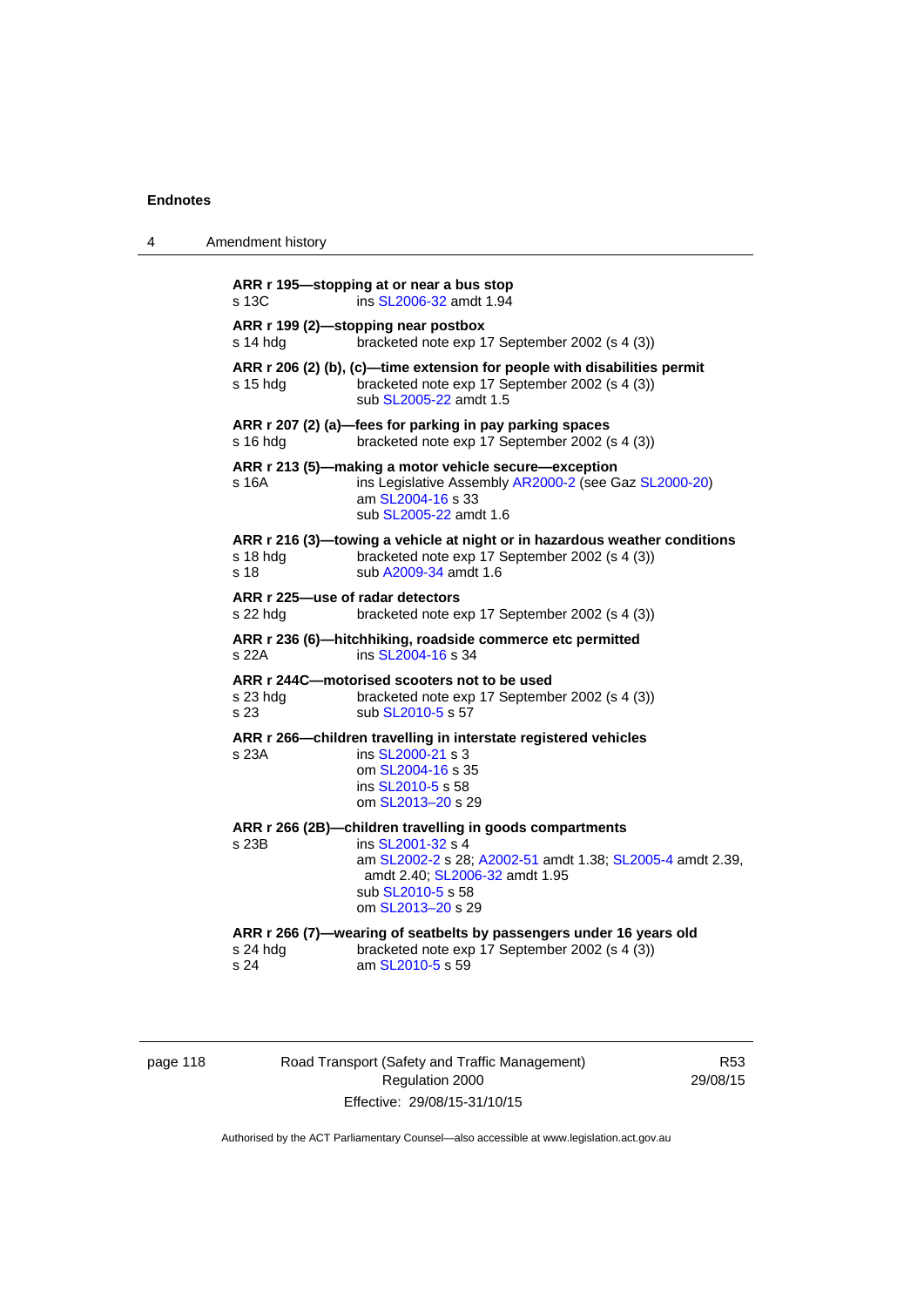|                                                         | Amendment history                                                                                                                                                                                                                                                                                                                                                                                                                                                                                                                                                                                                         | 4 |
|---------------------------------------------------------|---------------------------------------------------------------------------------------------------------------------------------------------------------------------------------------------------------------------------------------------------------------------------------------------------------------------------------------------------------------------------------------------------------------------------------------------------------------------------------------------------------------------------------------------------------------------------------------------------------------------------|---|
| s 25 hdg<br>s 25                                        | ARR r 267 (3)—certificates of exemption from wearing seatbelts<br>bracketed note exp 17 September 2002 (s 4 (3))<br>om SL2010-5 s 60                                                                                                                                                                                                                                                                                                                                                                                                                                                                                      |   |
| s 26 hdg                                                | ARR r 270 (3)—wearing motorbike helmets<br>bracketed note exp 17 September 2002 (s 4 (3))                                                                                                                                                                                                                                                                                                                                                                                                                                                                                                                                 |   |
| s 27 hdg                                                | ARR r 271 (6)-riding on motorbikes<br>bracketed note exp 17 September 2002 (s 4 (3))                                                                                                                                                                                                                                                                                                                                                                                                                                                                                                                                      |   |
| s 27A                                                   | ARR r 280 (2) (a)-other vehicles to which B light rules apply<br>ins SL2002-31 s 24<br>sub SL2005-4 amdt 2.41; SL2006-32 amdt 1.96                                                                                                                                                                                                                                                                                                                                                                                                                                                                                        |   |
| s 28 hdg<br>s 28                                        | ARR r 287 (3), (4)-duties of participants in crashes<br>bracketed note exp 17 September 2002 (s 4 (3))<br>sub SL2008-40 s 4                                                                                                                                                                                                                                                                                                                                                                                                                                                                                               |   |
| s 29 hdg<br>s 29                                        | ARR r 289 (1) (g)-driving on nature strip<br>bracketed note exp 17 September 2002 (s 4 (3))<br>am SL2004-16 s 36; pars renum R16 LA (see SL2004-16<br>s 37); SL2005-22 amdt 1.7                                                                                                                                                                                                                                                                                                                                                                                                                                           |   |
| s 30                                                    | ARR r 298-driving with a person in or on trailer<br>am SL2005-22 amdt 1.8                                                                                                                                                                                                                                                                                                                                                                                                                                                                                                                                                 |   |
| ARR r 313-postal workers<br>s 32 hdg                    | bracketed note exp 17 September 2002 (s 4 (3))                                                                                                                                                                                                                                                                                                                                                                                                                                                                                                                                                                            |   |
| ARR dict-definitions for dictionary<br>s 33 hda<br>s 33 | bracketed note exp 17 September 2002 (s 4 (3))<br>am SL2005-22 amdt 1.9; SL2013-20 s 31<br>def approved seatbelt ins SL2013-20 s 30<br>def authorised person am SL2010-33 s 6<br>def emergency worker am A2004-28 amdt 3.61<br>def <i>hire car</i> ins SL2005-4 amdt 2.43<br>def oversize vehicle sub A2009-22 amdt 1.26<br>am A2013-52 s 66<br>def <i>police officer</i> sub A2001-56 amdt 3.475<br>def <i>private hire car</i> om SL2005-4 amdt 2.44<br>def <i>public bus</i> sub A2001-62 amdt 1.38<br>def restricted hire vehicle om SL2005-4 amdt 2.44<br>def <i>taxi</i> sub SL2002-2 s 29<br>am SL2005-4 amdt 2.42 |   |
| div 2.2.3 hdg                                           | <b>Offences against the Australian Road Rules</b><br>om SL2003-1 s 17                                                                                                                                                                                                                                                                                                                                                                                                                                                                                                                                                     |   |

R53 29/08/15 Road Transport (Safety and Traffic Management) Regulation 2000 Effective: 29/08/15-31/10/15

page 119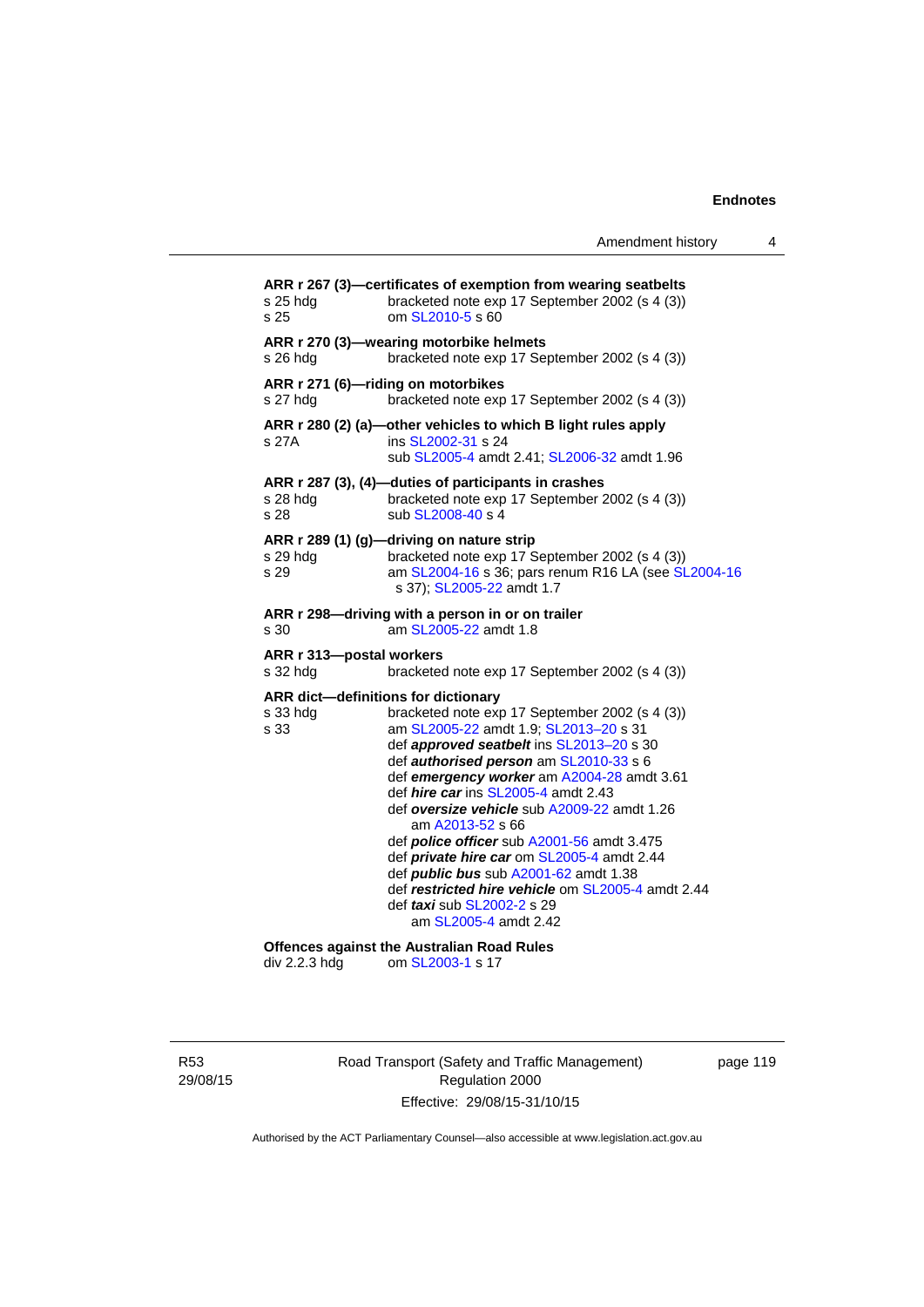| 4 | Amendment history                                          |                                                                                                                                                 |
|---|------------------------------------------------------------|-------------------------------------------------------------------------------------------------------------------------------------------------|
|   | <b>Application of Criminal Code</b><br>s 34 hda<br>s 34    | bracketed note exp 17 September 2002 (s 4 (3))<br>sub A2002-51 amdt 1.39<br>om SL2003-1 s 17                                                    |
|   | Offences are strict liability offences<br>s 35 hdg<br>s 35 | bracketed note exp 17 September 2002 (s 4 (3))<br>am A2002-51 amdt 1.40<br>om SL2003-1 s 17                                                     |
|   | s 36 hda<br>s 36                                           | General defence of accident or reasonable effort<br>bracketed note exp 17 September 2002 (s 4 (3))<br>am A2002-51 amdt 1.41<br>om SL2003-1 s 17 |
|   | Making unnecessary engine noise<br>s 37 hdg                | bracketed note exp 17 September 2002 (s 4 (3))                                                                                                  |
|   | Emission of waste oil or grease<br>s 38 hda                | bracketed note exp 17 September 2002 (s 4 (3))                                                                                                  |
|   | Safety of persons on trailers<br>s 39 hda<br>s 39          | bracketed note exp 17 September 2002 (s 4 (3))<br>am SL2005-22 amdt 1.10, amdt 1.11                                                             |
|   | Passengers in sidecars to be seated<br>s 40 hdg            | bracketed note exp 17 September 2002 (s 4 (3))                                                                                                  |
|   | Number of vehicles that may be drawn<br>s 41 hdg           | bracketed note exp 17 September 2002 (s 4 (3))                                                                                                  |
|   | Towing by vehicles under 4.5t<br>s 42 hdg                  | bracketed note exp 17 September 2002 (s 4 (3))                                                                                                  |
|   | Lights on motor vehicles generally<br>s 43 hda             | bracketed note exp 17 September 2002 (s 4 (3))                                                                                                  |
|   | <b>Metered parking</b><br>div 2.3.5 hdg                    | sub SL2005-22 s 6                                                                                                                               |
|   | Metered parking-parking in spaces<br>s 44 hda<br>s 44      | bracketed note exp 17 September 2002 (s 4 (3))<br>sub SL2005-22 s 7                                                                             |
|   | Metered parking-parking fees<br>s 44A                      | ins SL2005-22 s 7                                                                                                                               |
|   | s 44B                                                      | Metered parking-maximum length of stay<br>ins SL2005-22 s 7                                                                                     |

page 120 Road Transport (Safety and Traffic Management) Regulation 2000 Effective: 29/08/15-31/10/15

R53 29/08/15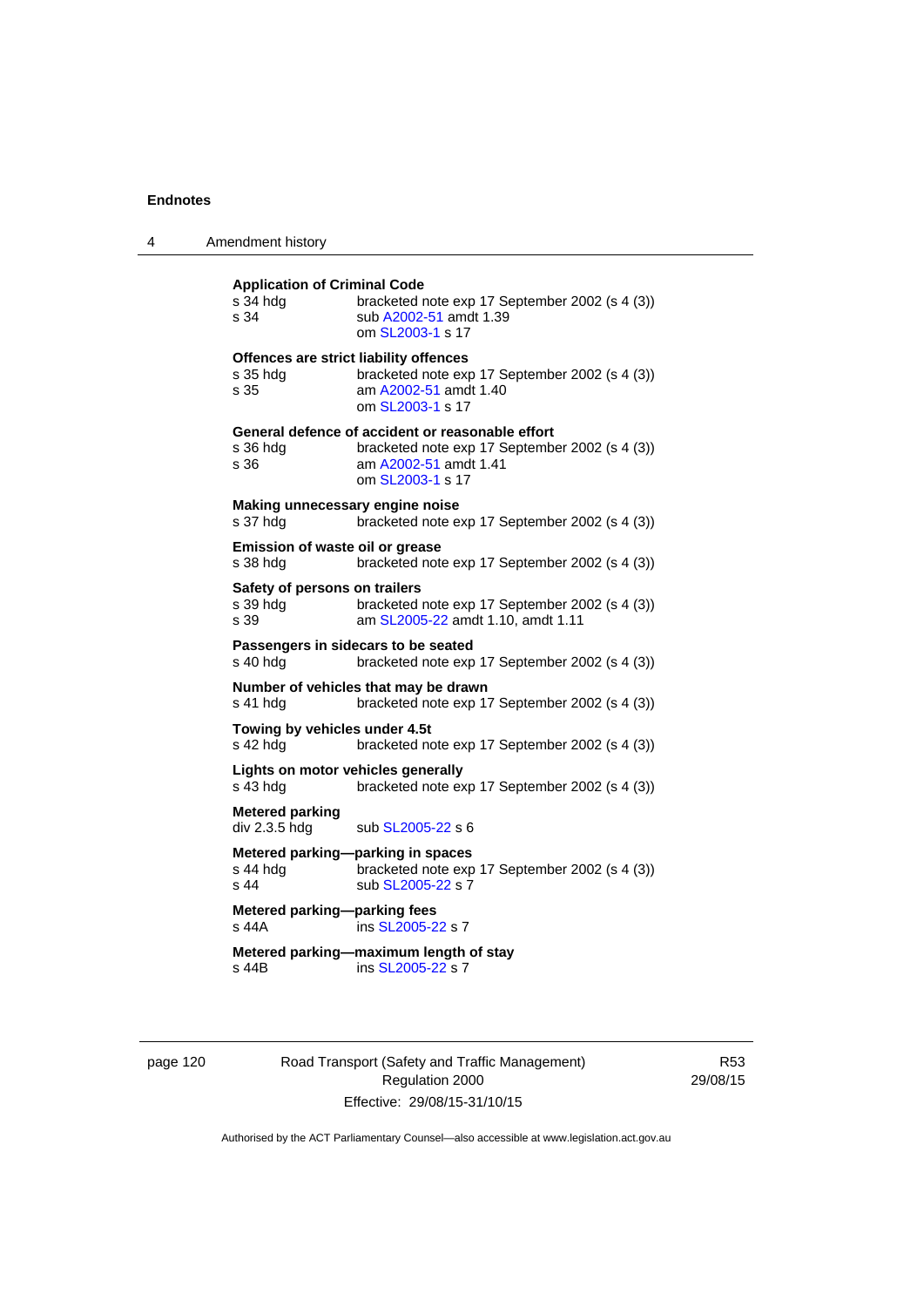| s 45 hdg<br>s 45                                                 | bracketed note exp 17 September 2002 (s 4 (3))<br>sub SL2005-22 s 7                                                               |
|------------------------------------------------------------------|-----------------------------------------------------------------------------------------------------------------------------------|
| s 46 hda                                                         | Temporary closure of metered parking spaces<br>bracketed note exp 17 September 2002 (s 4 (3))                                     |
| Misuse of parking meters<br>s 47 hdg                             | bracketed note exp 17 September 2002 (s 4 (3))                                                                                    |
| Interfering with parking meters etc<br>s 48 hdg                  | bracketed note exp 17 September 2002 (s 4 (3))                                                                                    |
| <b>Ticket parking</b><br>div 2.3.6 hdg                           | orig div 2.3.6 hdg renum as div 2.3.8 hdg<br>ins by SL2005-22 s 8                                                                 |
| Ticket parking-parking in spaces<br>s 49 hda<br>s 49             | bracketed note exp 17 September 2002 (s 4 (3))<br>sub SL2005-22 s 8                                                               |
| Ticket parking—display of tickets<br>s 49A                       | ins SL2005-22 s 8<br>am SL2010-7 s 42; SL2014-11 s 4                                                                              |
| Ticket parking-e-payment<br>s 49AA                               | ins SL2014-11 s 5                                                                                                                 |
| s 49B                                                            | Ticket parking-maximum length of stay<br>ins SL2005-22 s 8<br>am SL2014-11 s 6, s 7; ss renum R51 LA                              |
| s 50 hda<br>s <sub>50</sub>                                      | Ticket parking-exceptions to s 49A and s 49B<br>bracketed note exp 17 September 2002 (s 4 (3))<br>sub SL2005-22 s 8               |
| $s51$ hdg                                                        | Temporary closure of ticket parking spaces and areas<br>bracketed note exp 17 September 2002 (s 4 (3))<br>sub SL2005-22 amdt 1.12 |
| s 51                                                             | am SL2002-7 s 4, s 5; regs renum R6 LA (see SL2002-7 s 6)                                                                         |
| s 52 hda<br>s 52                                                 | Use of false or damaged parking tickets etc<br>bracketed note exp 17 September 2002 (s 4 (3))<br>sub SL2005-22 s 9                |
| Misuse of parking ticket machines<br>s 53 hdg<br>s <sub>53</sub> | bracketed note exp 17 September 2002 (s 4 (3))<br>sub SL2005-22 s 9                                                               |
| s 54 hdg                                                         | Interfering with parking ticket machines etc<br>bracketed note exp 17 September 2002 (s 4 (3))                                    |

R53 29/08/15 Road Transport (Safety and Traffic Management) Regulation 2000 Effective: 29/08/15-31/10/15

page 121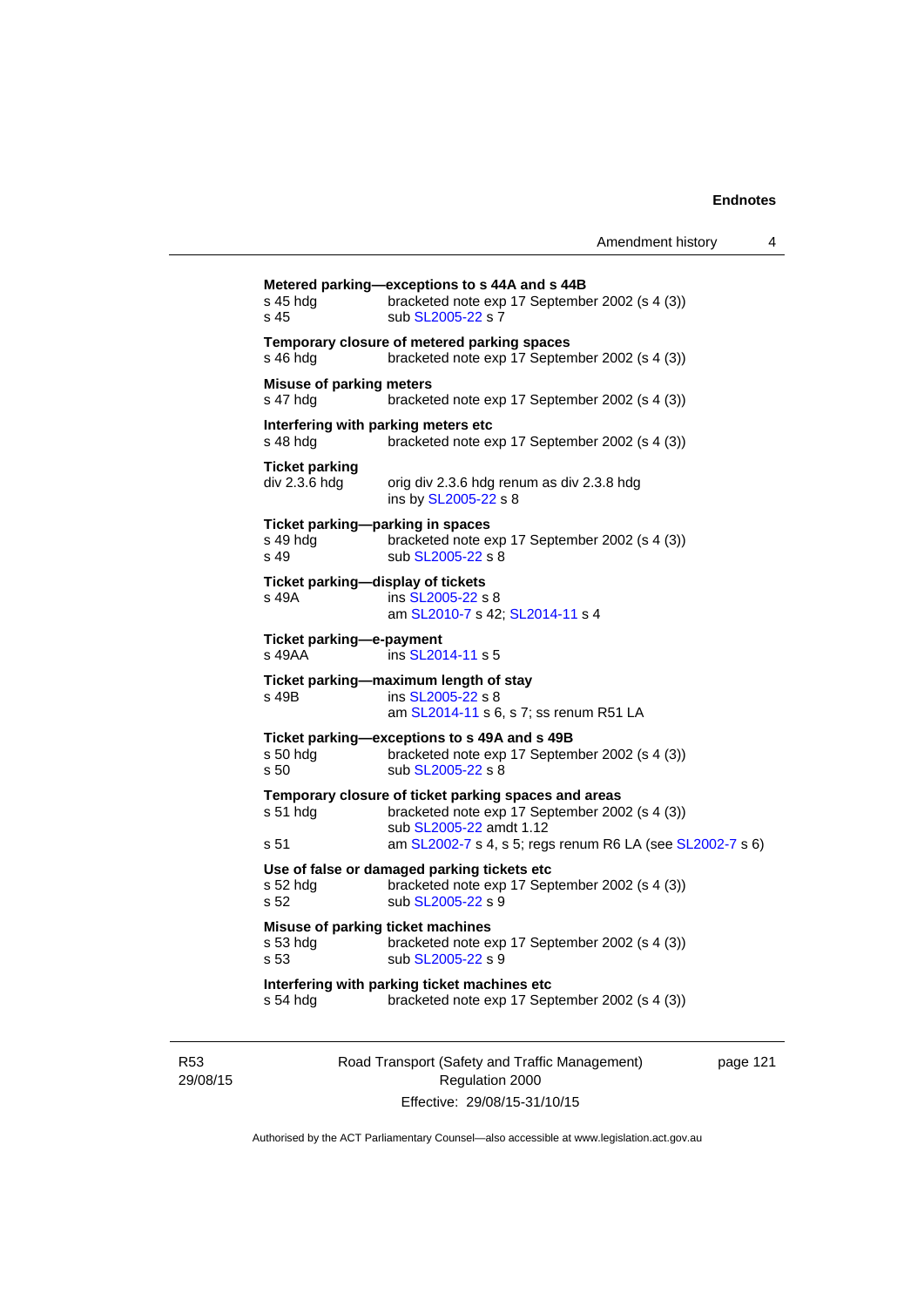| 4 | Amendment history                                                                                                                                                                                   |  |  |
|---|-----------------------------------------------------------------------------------------------------------------------------------------------------------------------------------------------------|--|--|
|   | Interfering with parking tickets<br>s 55 hda<br>bracketed note exp 17 September 2002 (s 4 (3))<br>s 55<br>sub SL2005-22 s 10                                                                        |  |  |
|   | Other ACT road rules about stopping and parking<br>ins SL2005-22 s 10<br>div 2.3.7 hdg                                                                                                              |  |  |
|   | Unauthorised use of parking permits and mobility parking scheme<br>authorities                                                                                                                      |  |  |
|   | $s$ 56 hdg<br>bracketed note exp 17 September 2002 (s 4 (3))<br>s 56<br>am A2002-30 amdt 3.770<br>sub SL2005-22 s 10                                                                                |  |  |
|   | Interfering with parking permits and mobility parking scheme authorities<br>s 56A<br>ins SL2005-22 s 10                                                                                             |  |  |
|   | No stopping on a road with a red kerb<br>s 57<br>am SL2001-32 s 5<br>exp 1 December 2002 (s 57 (2))                                                                                                 |  |  |
|   | Stopping public buses in bus zones and at bus stops<br>bracketed note exp 17 September 2002 (s 4 (3))<br>s 57A hdg<br>ins SL2000-33 s 3<br>s 57A<br>am 2001 Act No 62 amdts 1.39-1.41               |  |  |
|   | Stopping in an emergency etc or to comply with another law<br>s 58 hdg<br>bracketed note exp 17 September 2002 (s 4 (3))<br>am SL2005-22 s 11, s 12<br>s 58                                         |  |  |
|   | <b>Other ACT road rules</b><br>div 2.3.8 hdg<br>(prev div 2.3.6 hdg) ins SL2005-22 s 13                                                                                                             |  |  |
|   | <b>Carrying dangerous substances</b><br>s 59 hdg<br>bracketed note exp 17 September 2002 (s 4 (3))                                                                                                  |  |  |
|   | sub A2004-7 amdt 1.14<br>am A2004-7 amdt 1.15, amdt 1.16<br>s 59<br>om A2009-34 amdt 1.7                                                                                                            |  |  |
|   | Interrupting funeral processions etc<br>s 60 hdg<br>bracketed note exp 17 September 2002 (s 4 (3))                                                                                                  |  |  |
|   | Driving on roads closed to traffic<br>s 61 hdg<br>bracketed note exp 17 September 2002 (s 4 (3))                                                                                                    |  |  |
|   | Use of wheeled recreational devices and wheeled toys on roads<br>bracketed note exp 17 September 2002 (s 4 (3))<br>s 62 hdg                                                                         |  |  |
|   | Devices that are prescribed traffic control devices-Act, dict, def prescribed<br>traffic control device<br>bracketed note exp 17 September 2002 (s 4 (3))<br>s 63 hdg<br>s 63<br>sub SL2005-22 s 14 |  |  |
|   |                                                                                                                                                                                                     |  |  |

page 122 Road Transport (Safety and Traffic Management) Regulation 2000 Effective: 29/08/15-31/10/15

R53 29/08/15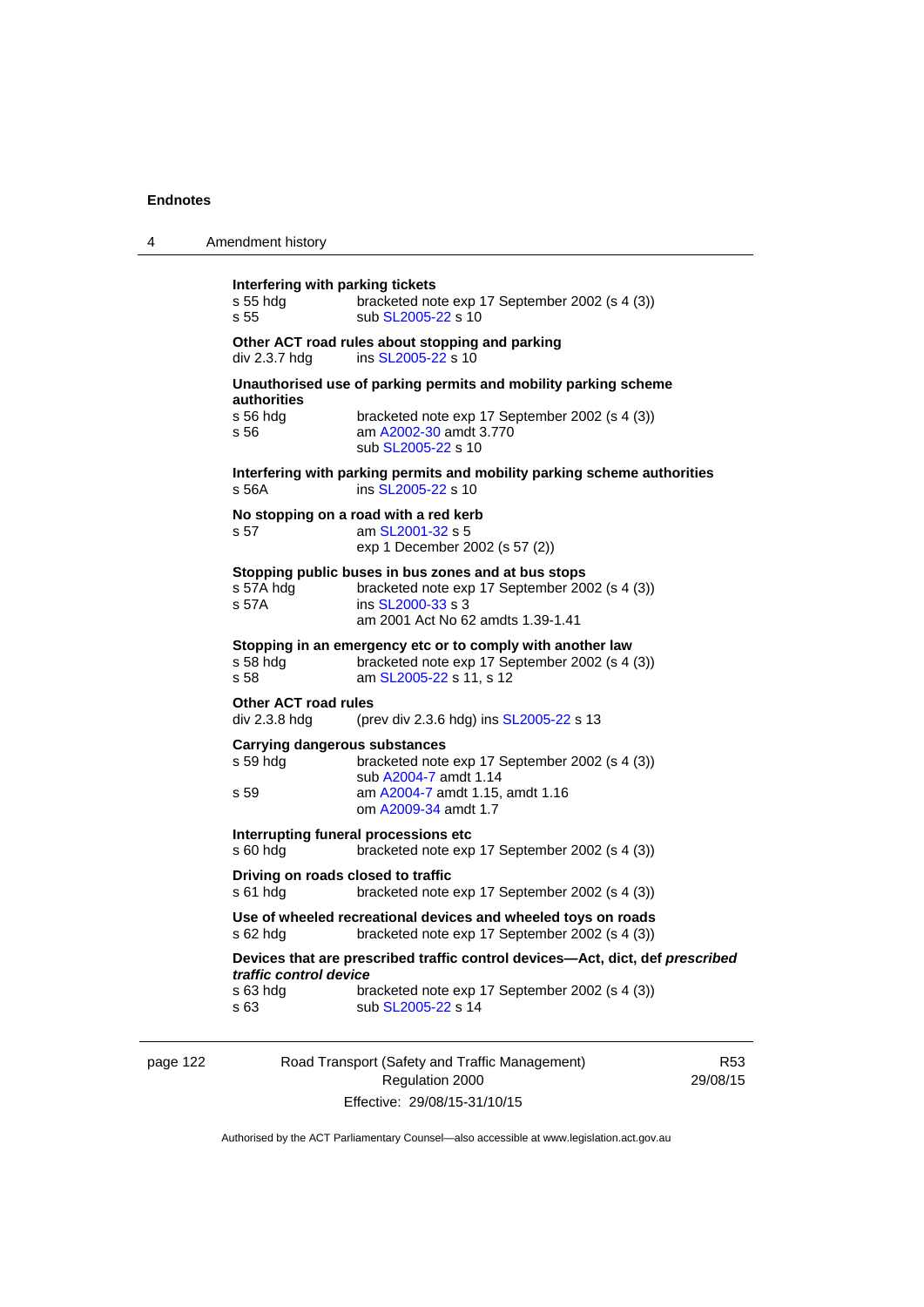|                                                   |                                                                                                                                                   | Amendment history | 4 |
|---------------------------------------------------|---------------------------------------------------------------------------------------------------------------------------------------------------|-------------------|---|
| s 64 hda                                          | Preventing prescribed traffic control devices being clearly visible<br>bracketed note exp 17 September 2002 (s 4 (3))                             |                   |   |
| s 65 hdg                                          | Use of do not overtake turning vehicle sign<br>bracketed note exp 17 September 2002 (s 4 (3))                                                     |                   |   |
| s 66                                              | Approvals etc by road transport authority<br>am A2001-44 amdt 1.3797, amdt 1.3798; SL2010-5 s 61, s 62;<br>pars renum R41 LA; A2011-52 amdt 3.184 |                   |   |
| s 68 hdg                                          | Defence of complying with direction of police officer or authorised person<br>bracketed note exp 17 September 2002 (s 4 (3))                      |                   |   |
| s 69 hda<br>s 69                                  | Exemption for driver of police vehicle-generally-Act, s 35<br>bracketed note exp 17 September 2002 (s 4 (3))<br>sub SL2013-9 s 8                  |                   |   |
| s 69A                                             | Exemption for driver of police vehicle-training and assessment<br>ins SL2013-9 s 9<br>am A2015-30 s 43                                            |                   |   |
| s 70 hdg                                          | <b>Exemption for driver of emergency vehicles</b><br>bracketed note exp 17 September 2002 (s 4 (3))                                               |                   |   |
| authorised people                                 | Stopping and parking exemption for police and emergency vehicles and                                                                              |                   |   |
| s 71 hda<br>s 71                                  | bracketed note exp 17 September 2002 (s 4 (3))<br>sub SL2002-7 s 7; SL2005-22 s 15                                                                |                   |   |
| Parking<br>ch 3 hdg                               | ins SL2001-32 s 6                                                                                                                                 |                   |   |
| <b>Metered parking schemes</b><br>s 72 hdg        | bracketed note exp 17 September 2002 (s 4 (3))                                                                                                    |                   |   |
| <b>Metered parking areas</b><br>s 73 hda<br>s 73  | bracketed note exp 17 September 2002 (s 4 (3))<br>am SL2005-22 amdt 1.13                                                                          |                   |   |
| <b>Parking meters</b><br>s 74 hdg                 | bracketed note exp 17 September 2002 (s 4 (3))                                                                                                    |                   |   |
| <b>Metered parking spaces</b><br>s 75 hdg<br>s 74 | bracketed note exp 17 September 2002 (s 4 (3))<br>am SL2005-22 s 16                                                                               |                   |   |
| <b>Parking authorities</b><br>s 75A               | ins SL2002-7 s 8<br>am A2011-52 amdt 3.185                                                                                                        |                   |   |

R53 29/08/15 Road Transport (Safety and Traffic Management) Regulation 2000 Effective: 29/08/15-31/10/15

page 123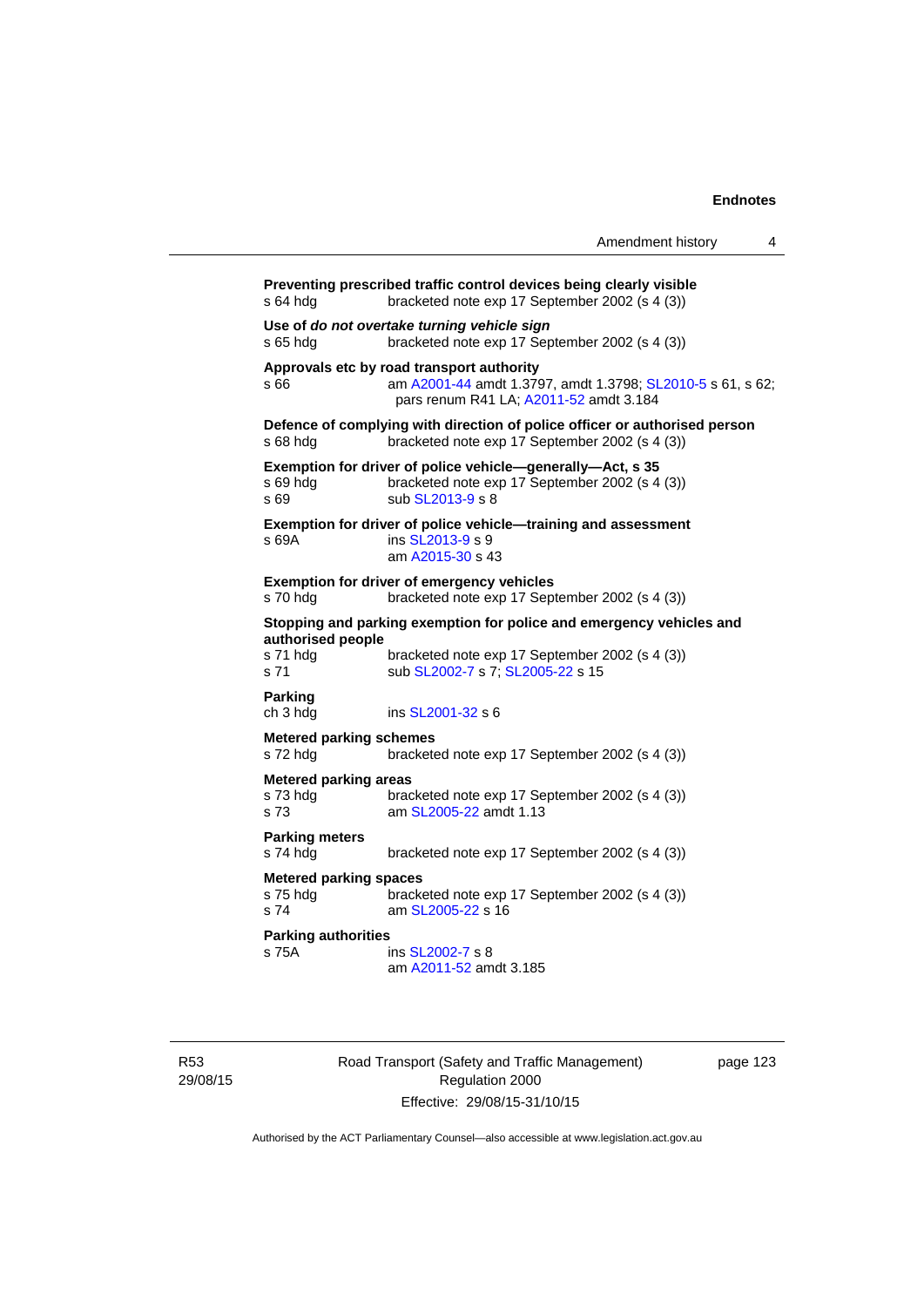| 4 | Amendment history                                  |                                                                                                                                                                                                                                                 |
|---|----------------------------------------------------|-------------------------------------------------------------------------------------------------------------------------------------------------------------------------------------------------------------------------------------------------|
|   | Parking authority guidelines<br>s 75B hdg<br>s 75B | bracketed note exp 17 September 2002 (s 4 (3))<br>ins SL2002-7 s 8<br>am A2011-52 amdt 3.186                                                                                                                                                    |
|   | s 76 hdg<br>s 76                                   | Ticket parking schemes-road transport authority<br>sub SL2002-7 s 9<br>bracketed note exp 17 September 2002 (s 4 (3))<br>am SL2005-22 s 17                                                                                                      |
|   | Approval of e-payment method<br>s 76AA             | ins SL2014-11 s 8                                                                                                                                                                                                                               |
|   | s 76A hdg<br>s 76A                                 | Ticket parking schemes-parking authorities<br>bracketed note exp 17 September 2002 (s 4 (3))<br>sub SL2005-22 amdt 1.14<br>ins SL2002-7 s 10                                                                                                    |
|   | <b>Ticket parking areas</b><br>s 77 hdg<br>s 77    | bracketed note exp 17 September 2002 (s 4 (3))<br>am SL2005-22 amdt 1.15, amdt 1.16<br>(3), (4) exp 1 December 2006 (s 77 (4))                                                                                                                  |
|   | <b>Ticket parking spaces</b><br>s 78 hdg           | bracketed note exp 17 September 2002 (s 4 (3))                                                                                                                                                                                                  |
|   | <b>Ticket machines</b><br>s 79 hdg                 | bracketed note exp 17 September 2002 (s 4 (3))                                                                                                                                                                                                  |
|   | <b>Parking tickets</b><br>s 80 hdg<br>s 80         | bracketed note exp 17 September 2002 (s 4 (3))<br>am SL2002-7 s 11; SL2005-22 ss 18-20; SL2010-7 ss 43-46                                                                                                                                       |
|   | s 81 hdg<br>s 81                                   | Duration of parking tickets and e-payment parking period<br>bracketed note exp 17 September 2002 (s 4 (3))<br>sub SL2014-11 s 9                                                                                                                 |
|   | Definitions-div 3.1.3<br>s 82 hdg<br>s 82          | bracketed note exp 17 September 2002 (s 4 (3))<br>def code of practice om SL2008-47 amdt 1.4<br>def exemption om SL2008-47 amdt 1.4<br>def existing operator om SL2008-47 amdt 1.4<br>def existing operator's certificate om SL2008-47 amdt 1.4 |
|   | s 83 hdg                                           | References in div 3.1.3 to land adjoining residential land<br>bracketed note exp 17 September 2002 (s 4 (3))                                                                                                                                    |
|   | s 84 hdg                                           | Vehicle parked partly on residential land<br>bracketed note exp 17 September 2002 (s 4 (3))                                                                                                                                                     |

page 124 Road Transport (Safety and Traffic Management) Regulation 2000 Effective: 29/08/15-31/10/15

R53 29/08/15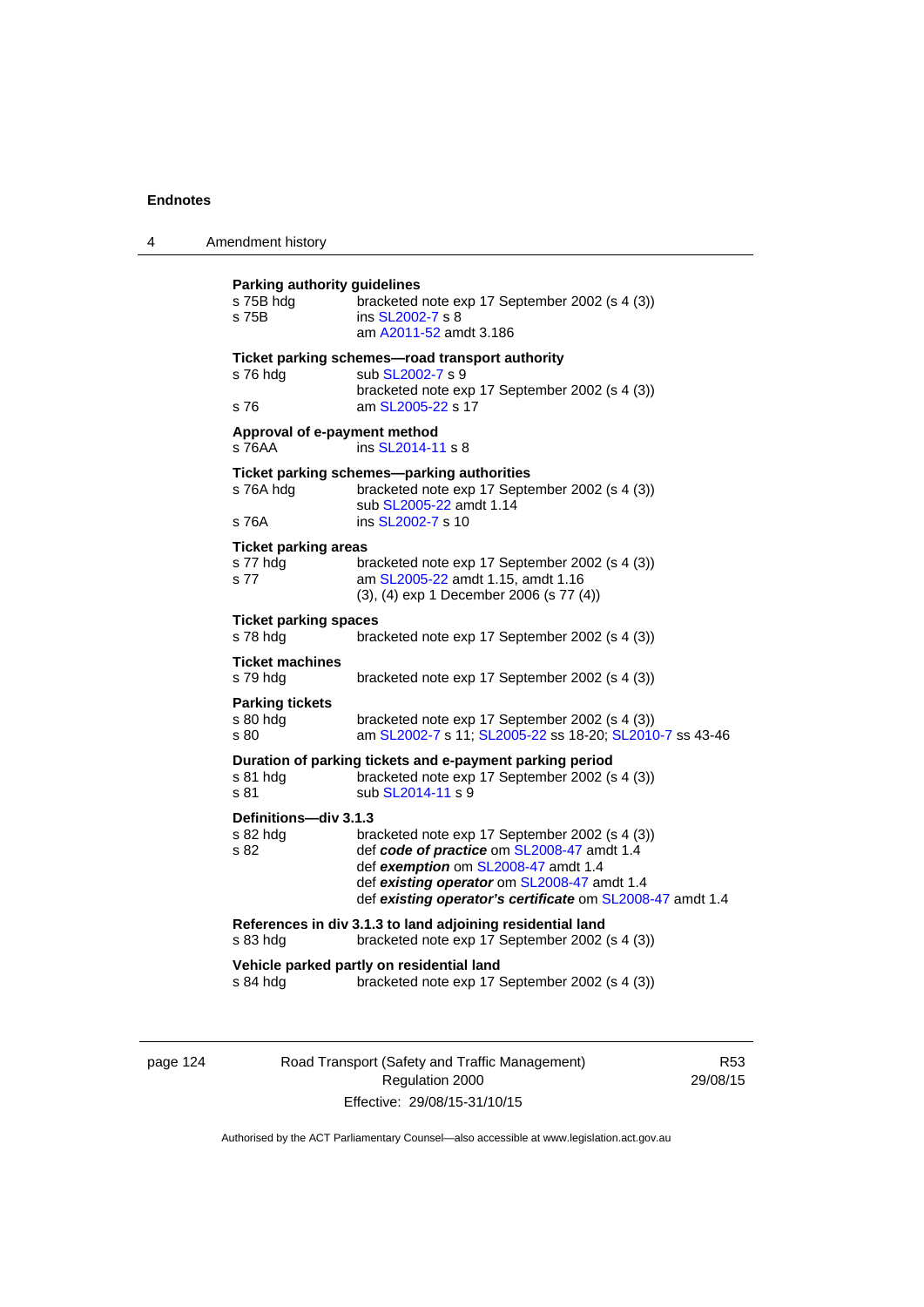| Amendment history |  |
|-------------------|--|
|-------------------|--|

| No more than 1 heavy vehicle on residential land<br>ins SL2008-47 amdt 1.6<br>Heavy vehicles to be parked away from residential land boundaries<br>ins SL2008-47 amdt 1.6<br>Parking of certain vehicles on land adjoining residential land prohibited<br>bracketed note exp 17 September 2002 (s 4 (3))<br>am SL2005-22 amdt 1.17; SL2008-47 amdt 1.7, amdt 1.8;<br>ss renum R29 LA<br>Parking of certain commercial vehicles on land with multi-unit housing<br>bracketed note exp 17 September 2002 (s 4 (3))<br>sub A2007-25 amdt 1.165<br>am A2002-30 amdt 3.771; SL2005-22 amdt 1.17; A2007-25<br>amdt 1.166, amdt 1.167; SL2008-47 amdt 1.9; ss renum R29<br>LA<br>No offence if reasonable necessity etc<br>ins SL2008-47 amdt 1.10<br>Heavy vehicle refrigeration units not to be operated on residential land<br>ins SL2008-47 amdt 1.10<br>Prohibition on night operation of heavy vehicle<br>ins SL2008-47 amdt 1.10 |  |
|----------------------------------------------------------------------------------------------------------------------------------------------------------------------------------------------------------------------------------------------------------------------------------------------------------------------------------------------------------------------------------------------------------------------------------------------------------------------------------------------------------------------------------------------------------------------------------------------------------------------------------------------------------------------------------------------------------------------------------------------------------------------------------------------------------------------------------------------------------------------------------------------------------------------------------|--|
|                                                                                                                                                                                                                                                                                                                                                                                                                                                                                                                                                                                                                                                                                                                                                                                                                                                                                                                                  |  |
|                                                                                                                                                                                                                                                                                                                                                                                                                                                                                                                                                                                                                                                                                                                                                                                                                                                                                                                                  |  |
|                                                                                                                                                                                                                                                                                                                                                                                                                                                                                                                                                                                                                                                                                                                                                                                                                                                                                                                                  |  |
|                                                                                                                                                                                                                                                                                                                                                                                                                                                                                                                                                                                                                                                                                                                                                                                                                                                                                                                                  |  |
|                                                                                                                                                                                                                                                                                                                                                                                                                                                                                                                                                                                                                                                                                                                                                                                                                                                                                                                                  |  |
|                                                                                                                                                                                                                                                                                                                                                                                                                                                                                                                                                                                                                                                                                                                                                                                                                                                                                                                                  |  |
|                                                                                                                                                                                                                                                                                                                                                                                                                                                                                                                                                                                                                                                                                                                                                                                                                                                                                                                                  |  |
| Daily infringement<br>bracketed note exp 17 September 2002 (s 4 (3))<br>am A2007-25 amdt 1.168<br>sub SL2008-47 amdt 1.11                                                                                                                                                                                                                                                                                                                                                                                                                                                                                                                                                                                                                                                                                                                                                                                                        |  |
| Heavy vehicle parking-enforcement<br>ins SL2008-47 amdt 1.13                                                                                                                                                                                                                                                                                                                                                                                                                                                                                                                                                                                                                                                                                                                                                                                                                                                                     |  |
| Meaning of occupier-div 3.1.3A<br>bracketed note exp 17 September 2002 (s 4 (3))<br>am A2001-44 amdt 1.3799, amdt 1.3800<br>om SL2008-47 amdt 1.12<br>ins SL2008-47 amdt 1.13                                                                                                                                                                                                                                                                                                                                                                                                                                                                                                                                                                                                                                                                                                                                                    |  |
| Power to enter premises                                                                                                                                                                                                                                                                                                                                                                                                                                                                                                                                                                                                                                                                                                                                                                                                                                                                                                          |  |
| bracketed note exp 17 September 2002 (s 4 (3))<br>am A2001-44 amdts 1.3801-1.3803<br>def the code of practice om A2001-44 amdt 1.3803<br>om SL2008-47 amdt 1.12<br>ins SL2008-47 amdt 1.13                                                                                                                                                                                                                                                                                                                                                                                                                                                                                                                                                                                                                                                                                                                                       |  |
|                                                                                                                                                                                                                                                                                                                                                                                                                                                                                                                                                                                                                                                                                                                                                                                                                                                                                                                                  |  |

R53 29/08/15

Road Transport (Safety and Traffic Management) Regulation 2000 Effective: 29/08/15-31/10/15

page 125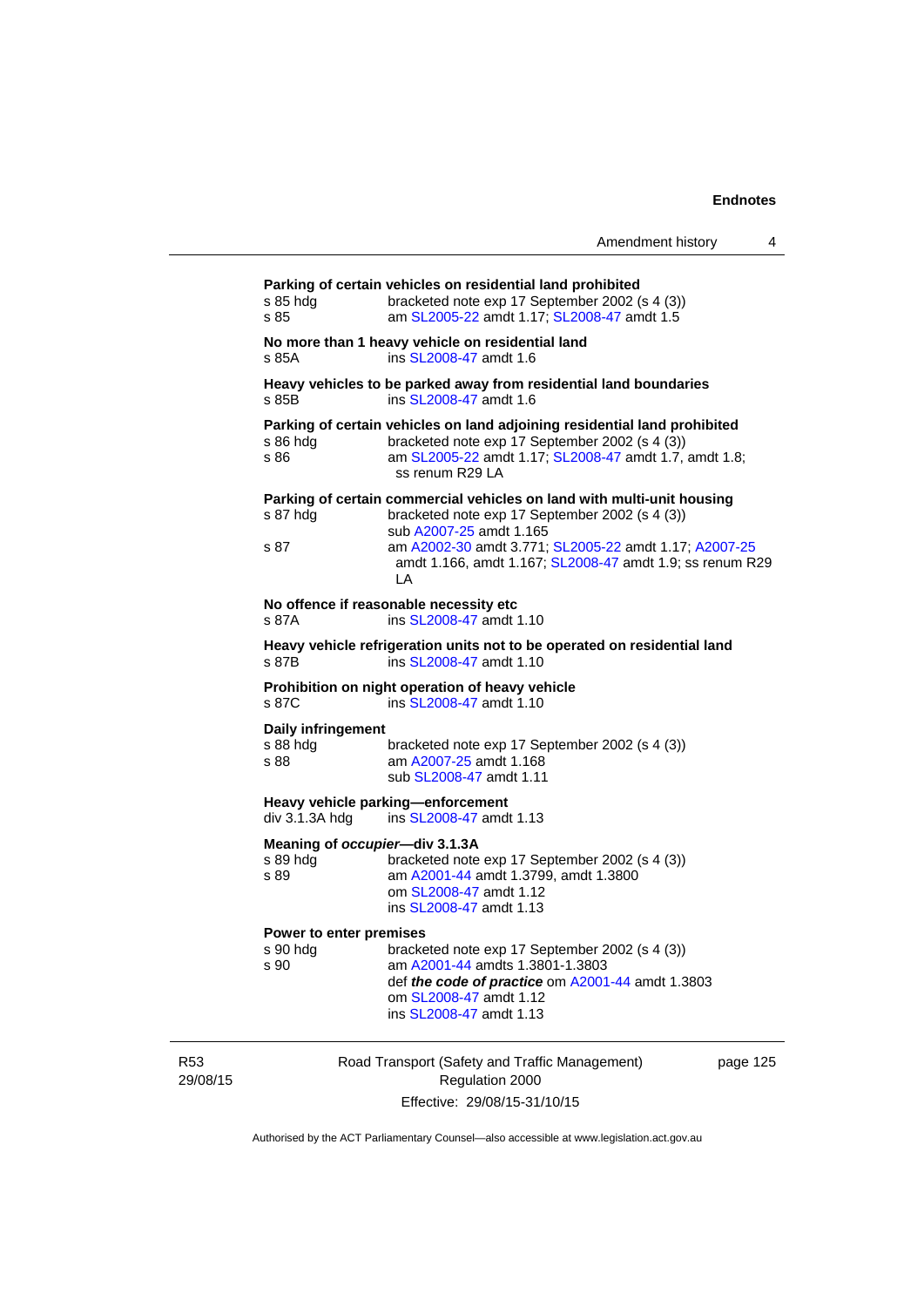| 4 | Amendment history                                                                                                                                                                                |
|---|--------------------------------------------------------------------------------------------------------------------------------------------------------------------------------------------------|
|   | <b>Production of identity card</b><br>s 91 hdg<br>bracketed note exp 17 September 2002 (s 4 (3))<br>om SL2008-47 amdt 1.12<br>s 91<br>ins SL2008-47 amdt 1.13                                    |
|   | <b>Consent to entry</b><br>s 92 hda<br>bracketed note exp 17 September 2002 (s 4 (3))<br>s 92<br>am SL2005-22 s 21<br>om SL2008-47 amdt 1.12<br>ins SL2008-47 amdt 1.13<br>am A2010-18 amdt 3.93 |
|   | General powers on entry to premises<br>s 93 hdg<br>bracketed note exp 17 September 2002 (s 4 (3))<br>s 93<br>om SL2008-47 amdt 1.12<br>ins SL2008-47 amdt 1.13                                   |
|   | Damage etc to be minimised<br>s 94 hdg<br>bracketed note exp 17 September 2002 (s 4 (3))<br>s 94<br>om SL2008-47 amdt 1.12<br>ins SL2008-47 amdt 1.13                                            |
|   | <b>Compensation for exercise of enforcement powers</b><br>s 95 hdg<br>bracketed note exp 17 September 2002 (s 4 (3))<br>s 95<br>om SL2008-47 amdt 1.12<br>ins SL2008-47 amdt 1.13                |
|   | Loss etc of existing operator's certificate<br>bracketed note exp 17 September 2002 (s 4 (3))<br>s 96 hdg<br>s 96<br>om SL2008-47 amdt 1.12                                                      |
|   | Cancellation of existing operator's certificate etc<br>bracketed note exp 17 September 2002 (s 4 (3))<br>s 97 hdg<br>s 97<br>am A2002-30 amdt 3.772<br>om SL2008-47 amdt 1.12                    |
|   | Other powers to provide pay parking<br>s 97A hdg<br>bracketed note exp 17 September 2002 (s 4 (3))<br>s 97A<br>ins SL2002-7 s 12                                                                 |
|   | <b>Overlapping schemes</b><br>s 98 hdg<br>bracketed note exp 17 September 2002 (s 4 (3))<br>s 98<br>am SL2002-7 s 13                                                                             |
|   | Income from ticket parking scheme<br>s 98A hdg<br>bracketed note exp 17 September 2002 (s 4 (3))<br>s 98A<br>ins SL2002-7 s 14                                                                   |

page 126 Road Transport (Safety and Traffic Management) Regulation 2000 Effective: 29/08/15-31/10/15

R53 29/08/15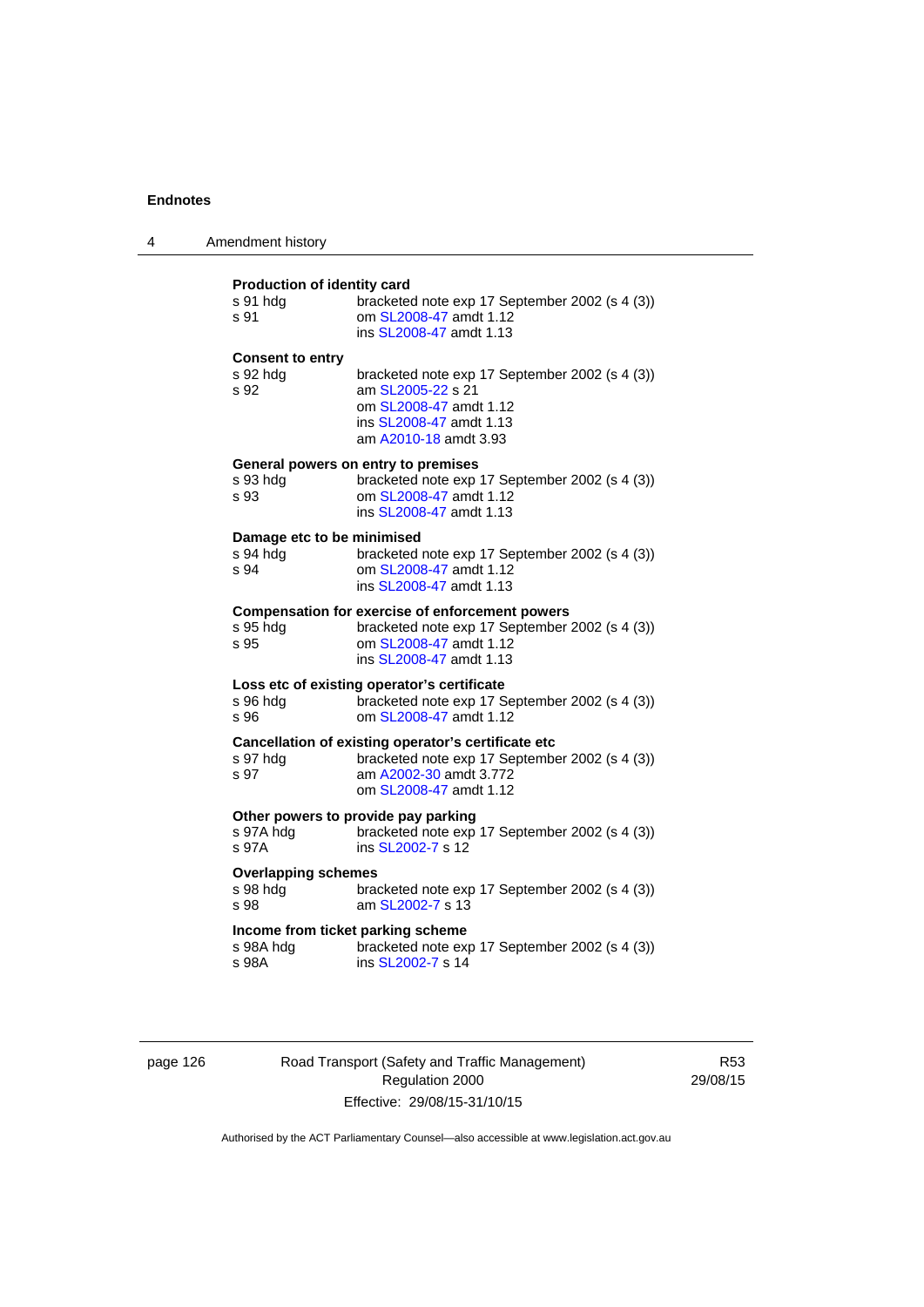| Costs of ticket parking scheme<br>s 98B hdg<br>s 98B      | bracketed note exp 17 September 2002 (s 4 (3))<br>ins SL2002-7 s 14                                                                                                                                                                                                                                                                                                                                                                                                                                                                                                                                                                                                                                                                                                                                                 |
|-----------------------------------------------------------|---------------------------------------------------------------------------------------------------------------------------------------------------------------------------------------------------------------------------------------------------------------------------------------------------------------------------------------------------------------------------------------------------------------------------------------------------------------------------------------------------------------------------------------------------------------------------------------------------------------------------------------------------------------------------------------------------------------------------------------------------------------------------------------------------------------------|
| Trailers not separately chargeable<br>s 99 hda            | bracketed note exp 17 September 2002 (s 4 (3))                                                                                                                                                                                                                                                                                                                                                                                                                                                                                                                                                                                                                                                                                                                                                                      |
| <b>Parking permits</b><br>s 100 hdg<br>s 100              | bracketed note exp 17 September 2002 (s 4 (3))<br>sub SL2005-22 s 22                                                                                                                                                                                                                                                                                                                                                                                                                                                                                                                                                                                                                                                                                                                                                |
| Mobility parking scheme authorities<br>s 101 hdq<br>s 101 | bracketed note exp 17 September 2002 (s 4 (3))<br>sub SL2005-22 s 22                                                                                                                                                                                                                                                                                                                                                                                                                                                                                                                                                                                                                                                                                                                                                |
| s 101A                                                    | Parking permits and mobility parking scheme authorities-cancellation<br>ins SL2005-22 s 22                                                                                                                                                                                                                                                                                                                                                                                                                                                                                                                                                                                                                                                                                                                          |
| cancelled<br>s 101B                                       | Parking permits and mobility parking scheme authorities—return when<br>ins SL2005-22 s 22                                                                                                                                                                                                                                                                                                                                                                                                                                                                                                                                                                                                                                                                                                                           |
| Parking-other provisions<br>pt 3.3 hdg                    | ins SL2006-51 s 4                                                                                                                                                                                                                                                                                                                                                                                                                                                                                                                                                                                                                                                                                                                                                                                                   |
| s 101C                                                    | Marking tyres by parking inspectors<br>ins SL2006-51 s 4                                                                                                                                                                                                                                                                                                                                                                                                                                                                                                                                                                                                                                                                                                                                                            |
| Definitions-ch 4<br>s 102 hdg<br>s 102                    | bracketed note exp 17 September 2002 (s 4 (3))<br>am SL2000-33 s 4; SL2000-52 s 4<br>def approved police speedometer ins SL2001-32 s 7<br>def digital camera detection device sub SL2001-32 s 8;<br>SL2007-20 s 4<br>am SL2014-11 s 10<br>def fixed camera detection device ins SL2007-20 s 5<br>am SL2014-11 s 11; pars renum R51 LA<br>def laser speed measuring device sub SL2004-47 s 40<br>am SL2009-7 s 4; SL2014-11 s 12<br>def loop detector speed measuring device ins SL2006-51<br>s 5<br>def piezo strip speed measuring device sub SL2006-51 s 6<br>def radar speed measuring device sub SL2004-47 s 41;<br>SL2007-20 s 6<br>am SL2009-7 s 5; SL2014-11 s 13; pars renum R51 LA<br>def security checksum ins SL2001-32 s 9<br>def testing authority am SL2001-32 s 10; SL2004-47 s 42;<br>SL2009-6 s 33 |

R53 29/08/15 Road Transport (Safety and Traffic Management) Regulation 2000 Effective: 29/08/15-31/10/15

page 127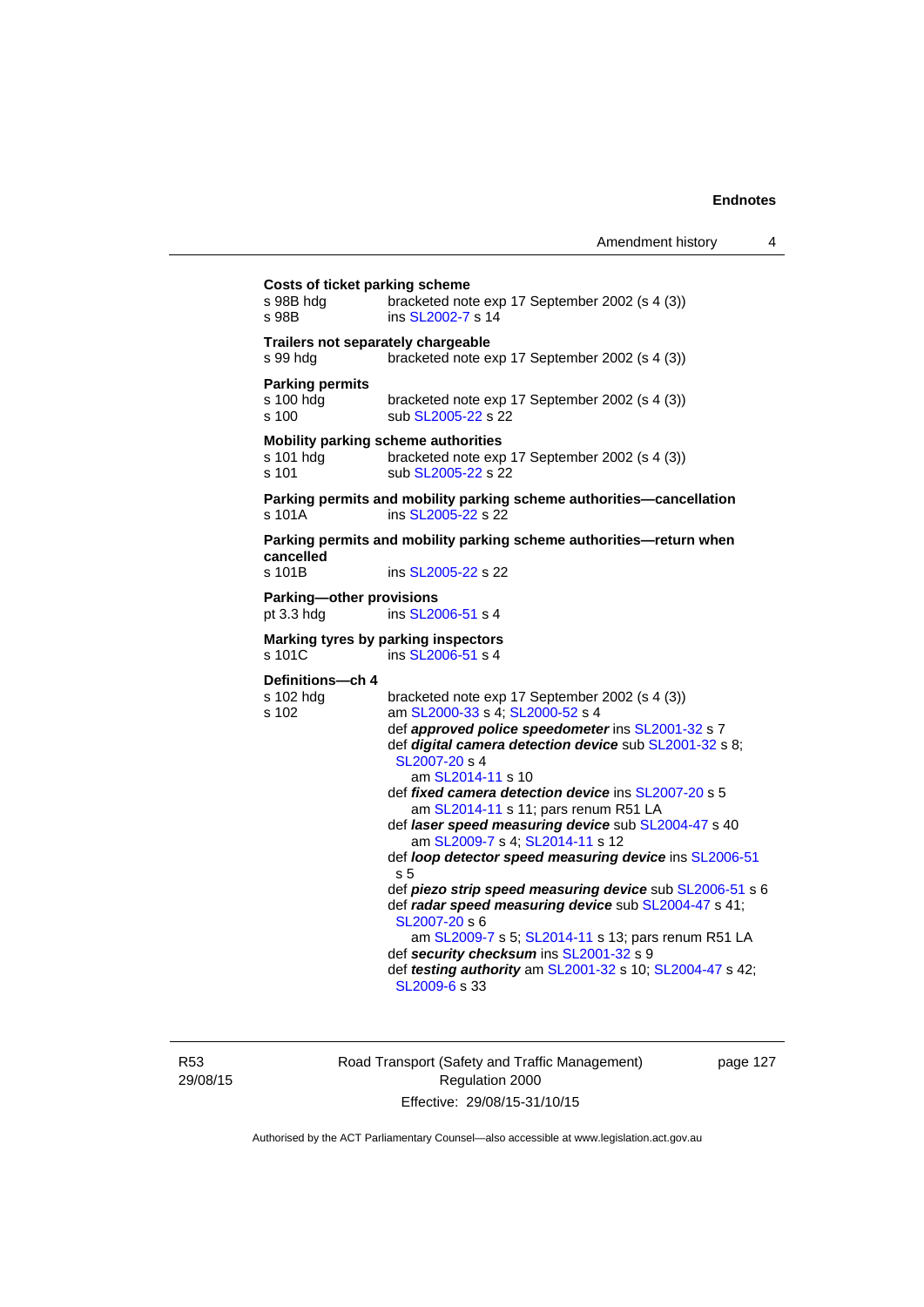4 Amendment history def *traffic lights camera detection device* am [SL2006-51](http://www.legislation.act.gov.au/sl/2006-51) s 7 om [SL2007-20](http://www.legislation.act.gov.au/sl/2007-20) s 7 def *WORM disk* ins [SL2004-47](http://www.legislation.act.gov.au/sl/2004-47) s 43 om [SL2014-11](http://www.legislation.act.gov.au/sl/2014-11) s 14 **Approved traffic offence detection devices**  s 103 hdg bracketed note exp 17 September 2002 (s 4 (3)) s 103 sub [SL2000-52](http://www.legislation.act.gov.au/sl/2000-52) s 5 am [SL2001-32](http://www.legislation.act.gov.au/sl/2001-32) s 11; [SL2006-51](http://www.legislation.act.gov.au/sl/2006-51) s 8; [SL2007-20](http://www.legislation.act.gov.au/sl/2007-20) s 8; [SL2011-35](http://www.legislation.act.gov.au/sl/2011-35) s 4 **Approval of police vehicle speedometers**  s 103A **ins [SL2001-32](http://www.legislation.act.gov.au/sl/2001-32) s 12**  am [A2011-52](http://www.legislation.act.gov.au/a/2011-52) amdt 3.187 **Average speed detection systems—Act, s 22AA, s 23B and s 24 (2)**  s 103B ins [SL2011-35](http://www.legislation.act.gov.au/sl/2011-35) s 5 table am [SL2013-25](http://www.legislation.act.gov.au/sl/2013-25) s 4 **Major testing of laser speed measuring devices**  s 104 hdg bracketed note exp 17 September 2002 (s 4 (3)) s 104 am [SL2000-33](http://www.legislation.act.gov.au/sl/2000-33) s 5 sub [SL2000-52](http://www.legislation.act.gov.au/sl/2000-52) s 5 am [SL2001-32](http://www.legislation.act.gov.au/sl/2001-32) regs 13-17 sub [SL2004-47](http://www.legislation.act.gov.au/sl/2004-47) s 44 **Major testing of other traffic offence detection devices**  s 104A ins [SL2004-47](http://www.legislation.act.gov.au/sl/2004-47) s 44 am [SL2006-51](http://www.legislation.act.gov.au/sl/2006-51) ss 9-11; ss renum R26 LA sub [SL2007-20](http://www.legislation.act.gov.au/sl/2007-20) s 9 am [SL2011-35](http://www.legislation.act.gov.au/sl/2011-35) s 6, s 7; [SL2014-11](http://www.legislation.act.gov.au/sl/2014-11) s 15 **Certification and sealing of traffic offence detection devices**  s 104B ins [SL2004-47](http://www.legislation.act.gov.au/sl/2004-47) s 44 am [SL2011-35](http://www.legislation.act.gov.au/sl/2011-35) s 8 **Use of certain digital camera detection devices**  s 105 hdg bracketed note exp 17 September 2002 (s 4 (3)) s 105 sub [SL2001-32](http://www.legislation.act.gov.au/sl/2001-32) s 18; [SL2007-20](http://www.legislation.act.gov.au/sl/2007-20) s 10 am [SL2014-11](http://www.legislation.act.gov.au/sl/2014-11) s 16; ss renum R51 LA **Use of certain laser speed measuring devices**  s 105A hdg bracketed note exp 17 September 2002 (s 4 (3)) sub [SL2007-20](http://www.legislation.act.gov.au/sl/2007-20) s 11 s 105A ins [SL2001-32](http://www.legislation.act.gov.au/sl/2001-32) s 18 am [SL2007-20](http://www.legislation.act.gov.au/sl/2007-20) s 11; ss renum R27 LA

| page 128 |  |
|----------|--|
|          |  |

Road Transport (Safety and Traffic Management) Regulation 2000 Effective: 29/08/15-31/10/15

R53 29/08/15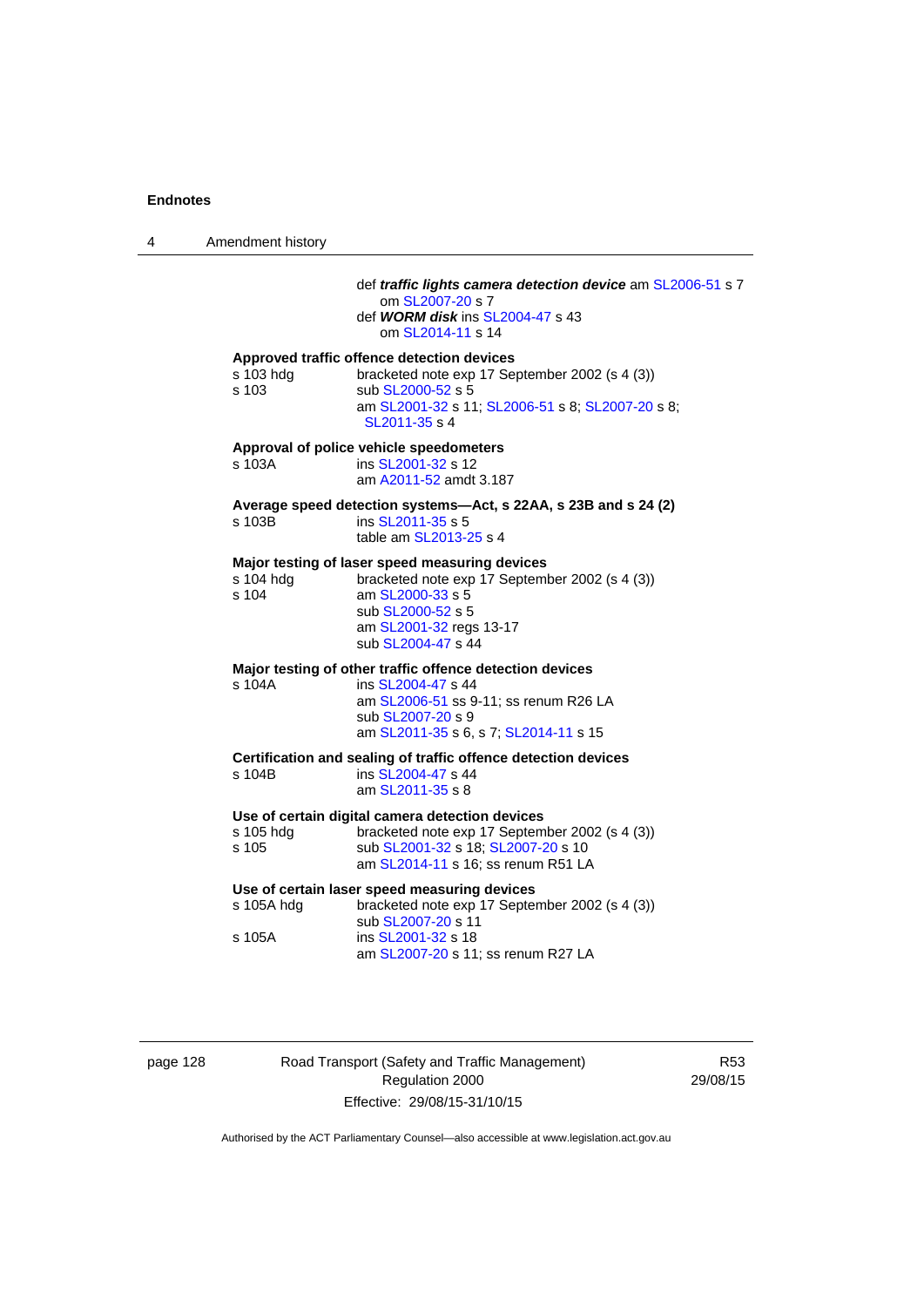| s 105B hdg                              | Use of certain radar speed measuring devices<br>bracketed note exp 17 September 2002 (s 4 (3))<br>sub SL2007-20 s 12 |
|-----------------------------------------|----------------------------------------------------------------------------------------------------------------------|
| s 105B                                  | ins SL2001-32 s 18<br>am SL2007-20 s 12; ss renum R27 LA                                                             |
| s 106 hdg                               | Approved people-testing and sealing<br>bracketed note exp 17 September 2002 (s 4 (3))                                |
| Approved people-use                     |                                                                                                                      |
| s 107 hdg<br>s 107                      | bracketed note exp 17 September 2002 (s 4 (3))<br>am SL2000-52 s 6; SL2007-20 s 13                                   |
|                                         | Recording of camera detection device image files-Act, s 23 (2) (c) (ii)                                              |
| s 107A                                  | ins SL2001-32 s 19                                                                                                   |
|                                         | am SL2004-47 s 45<br>sub SL2007-20 s 14                                                                              |
|                                         | am SL2014-11 s 17                                                                                                    |
|                                         | Verification of camera detection device image files-Act, s 23 (2) (c) (iii)                                          |
| s 107B                                  | ins SL2001-32 s 19                                                                                                   |
|                                         | sub SL2007-20 s 14                                                                                                   |
| s 23 (2) (c) (iii)                      | Verification of traffic lights camera detection device image files-Act,                                              |
| s 107C                                  | ins SL2001-32 s 19                                                                                                   |
|                                         | om SL2007-20 s 14                                                                                                    |
|                                         | Meaning of codes etc on image taken by approved camera detection device                                              |
|                                         | or approved average speed detection system-Act, s 24 (2) (a)<br>bracketed note exp 17 September 2002 (s 4 (3))       |
| s 108 hdg                               | sub SL2011-35 s 9                                                                                                    |
| s 108                                   | sub SL2000-33 s 6; SL2000-52 s 7                                                                                     |
|                                         | am SL2001-32 regs 20-22; SL2005-7 ss 4-6; SL2006-51 s 12;                                                            |
|                                         | SL2007-20 s 15, s 16, SL2011-35 s 10, s 11, SL2014-11                                                                |
|                                         | ss 18-21; A2015-29 s 4; ss renum R53 LA                                                                              |
| <b>Additional powers of police</b>      |                                                                                                                      |
| s 109 hdg                               | bracketed note exp 17 September 2002 (s 4 (3))                                                                       |
| Prohibition on car minding<br>s 110 hdg | bracketed note exp 17 September 2002 (s 4 (3))                                                                       |
|                                         | Removal of unattended vehicles-Act, s 32 (1) (c)                                                                     |
| s 111 hdg                               | bracketed note exp 17 September 2002 (s 4 (3))                                                                       |
| s 111                                   | sub SL2005-22 amdt 1.18                                                                                              |

R53 29/08/15 Road Transport (Safety and Traffic Management) Regulation 2000 Effective: 29/08/15-31/10/15

page 129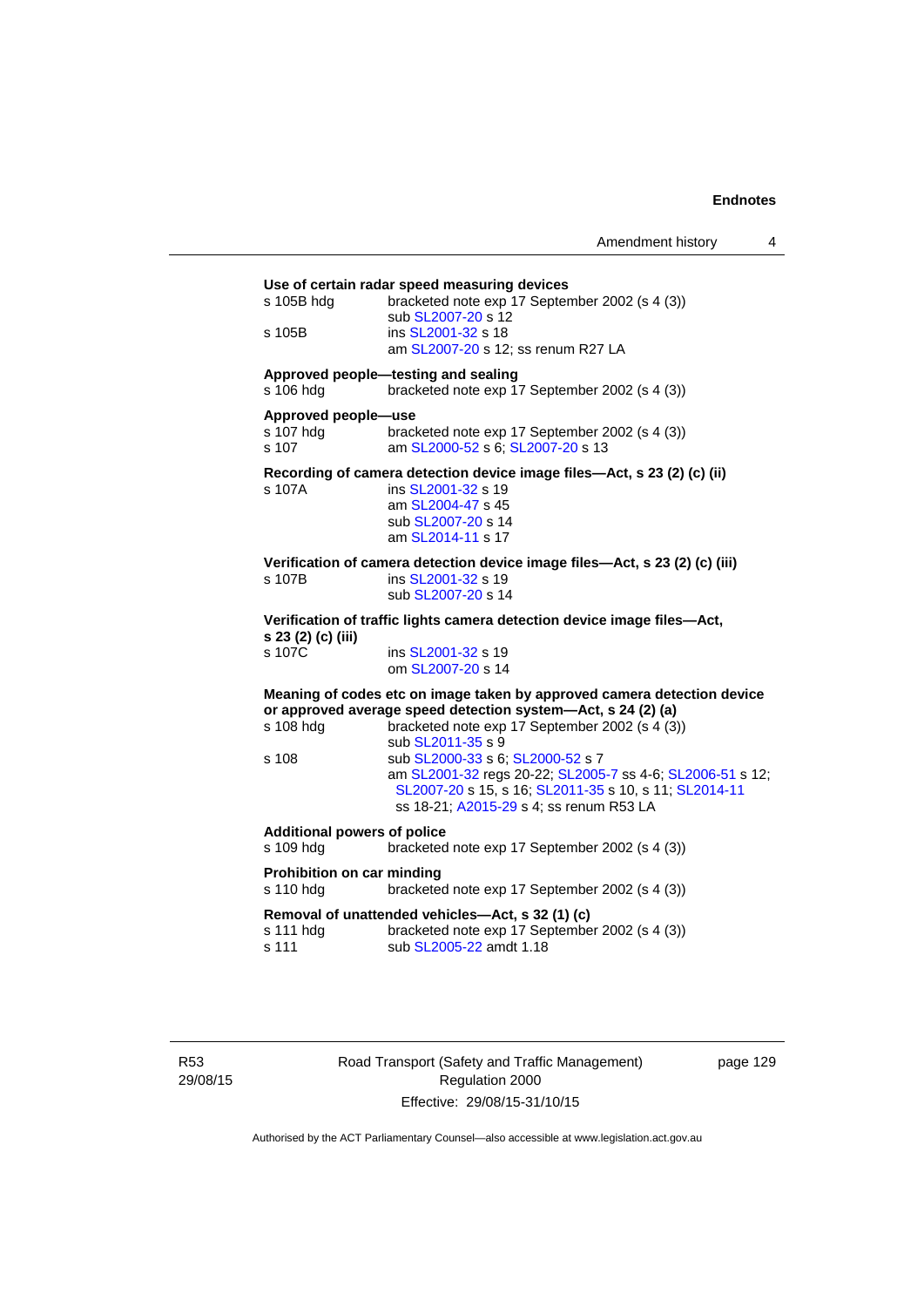| 4 | Amendment history                                                                                                                                                                                 |  |  |
|---|---------------------------------------------------------------------------------------------------------------------------------------------------------------------------------------------------|--|--|
|   | Disposal of impounded or forfeited vehicles<br>s 112 hdg<br>bracketed note exp 17 September 2002 (s 4 (3))<br>s 112<br>am A2001-29 s 14<br>sub SL2001-32 s 23<br>am A2010-15 amdt 2.5             |  |  |
|   | Disposal of forfeited vehicles—Act, s 10J<br>s 112A hda<br>bracketed note exp 17 September 2002 (s 4 (3))<br>s 112A<br>ins SL2001-32 s 23                                                         |  |  |
|   | Responsible person to inspect driver licence<br>s 113 hda<br>bracketed note exp 17 September 2002 (s 4 (3))                                                                                       |  |  |
|   | Responsible person's consent<br>s 114 hdg<br>bracketed note exp 17 September 2002 (s 4 (3))                                                                                                       |  |  |
|   | Standards for safe carriage of loads—Act, s 14 (2)<br>bracketed note exp 17 September 2002 (s 4 (3))<br>s 115 hdg<br>sub A2002-51 amdt 1.42<br>s 115<br>om SL2003-1 s 18<br>ins A2005-62 amdt 1.6 |  |  |
|   | Tracked vehicle-Act, dict, def vehicle, par (b)<br>bracketed note exp 17 September 2002 (s 4 (3))<br>s 116 hdg<br>s 116<br>am A2002-51 amdt 1.43<br>om SL2003-1 s 18<br>ins SL2012-44 s 8         |  |  |
|   | General defence of accident or reasonable effort<br>s 117 hdg<br>bracketed note exp 17 September 2002 (s 4 (3))<br>am A2002-51 amdt 1.44<br>s 117<br>om SL2003-1 s 18                             |  |  |
|   | Transitional<br>ch 6 hdg<br>exp 1 March 2002 (s 128)                                                                                                                                              |  |  |
|   | Parking<br>pt 6.1 hdg<br>exp 1 March 2002 (s 128)                                                                                                                                                 |  |  |
|   | <b>Existing Class A and Class B parking spaces</b><br>exp 1 March 2002 (s 128)<br>s 118                                                                                                           |  |  |
|   | <b>Existing parking labels</b><br>s 119<br>exp 1 March 2002 (s 128)                                                                                                                               |  |  |
|   | <b>Existing disability labels</b><br>s 120<br>exp 1 June 2000 (s 120)                                                                                                                             |  |  |
|   | <b>Existing codes of practice</b><br>s 121<br>exp 1 March 2002 (s 128)                                                                                                                            |  |  |

# page 130 Road Transport (Safety and Traffic Management) Regulation 2000 Effective: 29/08/15-31/10/15

R53 29/08/15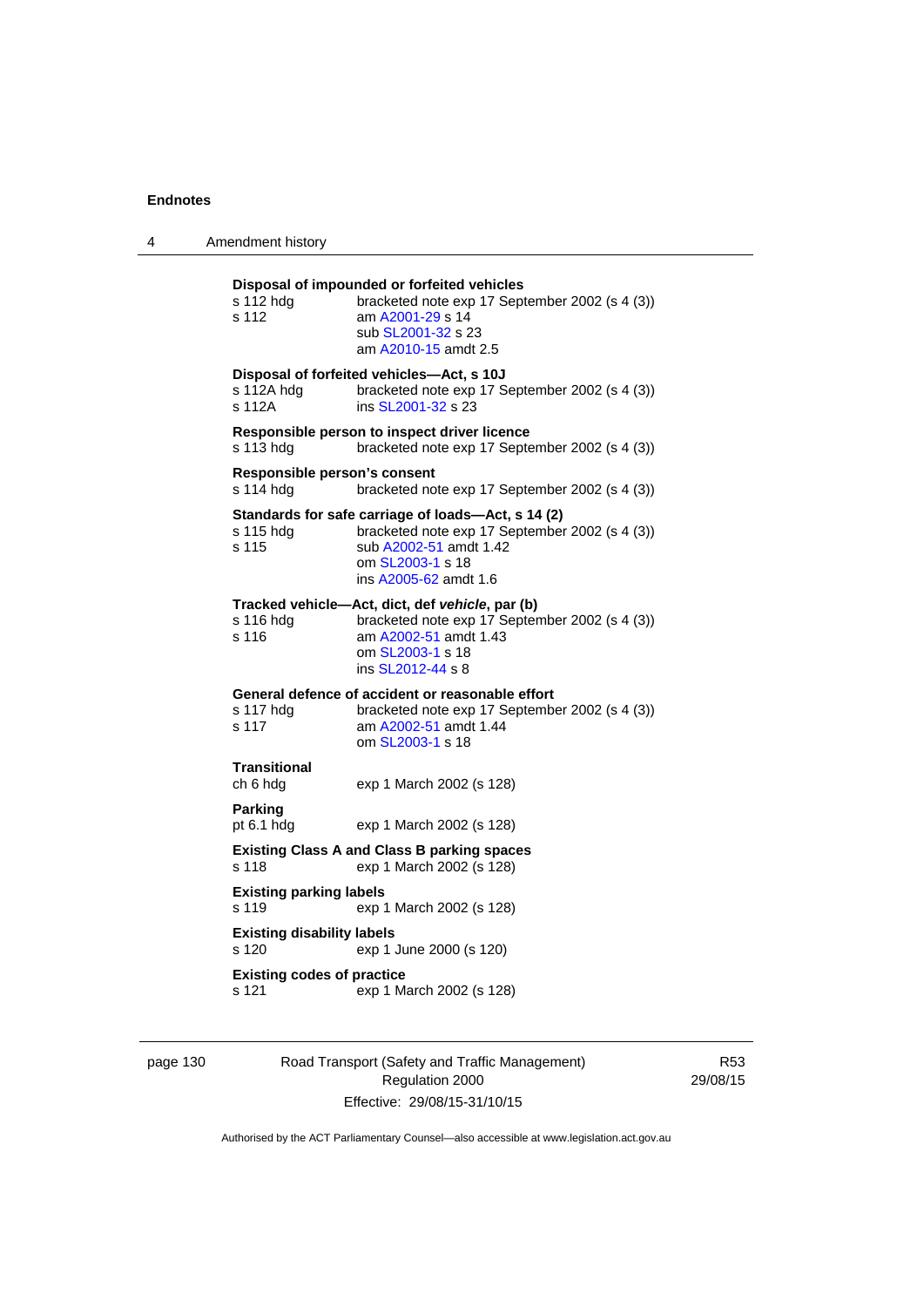**Existing exemptions**  s 122 exp 1 March 2002 (s 128) **Existing applications for exemptions and variation of conditions**  s 123 exp 1 March 2002 (s 128) **Existing notices to show cause**  s 124 exp 1 March 2002 (s 128) **Traffic offence detection devices**  pt 6.2 hdg exp 1 March 2002 (s 128) **Existing tests and certificates**  s 125 **am [SL2001-32](http://www.legislation.act.gov.au/sl/2001-32) s 24** exp 1 March 2002 (s 128) **Existing approved people—use**  s 126 exp 1 March 2002 (s 128) **Other transitional provisions**  pt 6.3 hdg exp 1 March 2002 (s 128) **Existing medical certificate about seatbelts**  s 127 exp 1 March 2002 (s 128) **Expiry of ch 6**  s 128 am [A2001-27](http://www.legislation.act.gov.au/a/2001-27) amdt 4.25 am [A2001-44](http://www.legislation.act.gov.au/a/2001-44) amdt 1.3804 exp 1 March 2002 (s 128) **Meaning of location codes on images**  sch 1 sub [SL2000-33](http://www.legislation.act.gov.au/sl/2000-33) s 8 om [A2015-29](http://www.legislation.act.gov.au/a/2015-29) s 5 **Digital camera detection devices**  sch 1 pt 1.1 hdg (prev sch 1 pt 1 hdg) ins  $SL2000-52$  s 8 renum R4 LA sch 1 pt 1.1 am [SL2000-52](http://www.legislation.act.gov.au/sl/2000-52) s 8; [SL2005-7](http://www.legislation.act.gov.au/sl/2005-7) s 7; [SL2006-4](http://www.legislation.act.gov.au/sl/2006-4) s 4; [SL2006-51](http://www.legislation.act.gov.au/sl/2006-51) ss 13-15; [SL2011-2](http://www.legislation.act.gov.au/sl/2011-2) ss 6-10; [SL2014-5](http://www.legislation.act.gov.au/sl/2014-5) s 4 om [A2015-29](http://www.legislation.act.gov.au/a/2015-29) s 5 **Fixed camera detection devices**  sch 1 pt 1.2 hdg (prev sch 1 pt 2 hdg) ins [SL2000-52](http://www.legislation.act.gov.au/sl/2000-52) s 8 renum R4 LA sub [SL2007-20](http://www.legislation.act.gov.au/sl/2007-20) s 17 sch 1 pt 1.2 ins [SL2000-52](http://www.legislation.act.gov.au/sl/2000-52) s 8 am [SL2003-14](http://www.legislation.act.gov.au/sl/2003-14) s 4; items renum [SL2005-7](http://www.legislation.act.gov.au/sl/2005-7) s 8; [SL2006-51](http://www.legislation.act.gov.au/sl/2006-51) s 16; [SL2007-20](http://www.legislation.act.gov.au/sl/2007-20) s 18 om [A2015-29](http://www.legislation.act.gov.au/a/2015-29) s 5

R53 29/08/15 Road Transport (Safety and Traffic Management) Regulation 2000 Effective: 29/08/15-31/10/15

page 131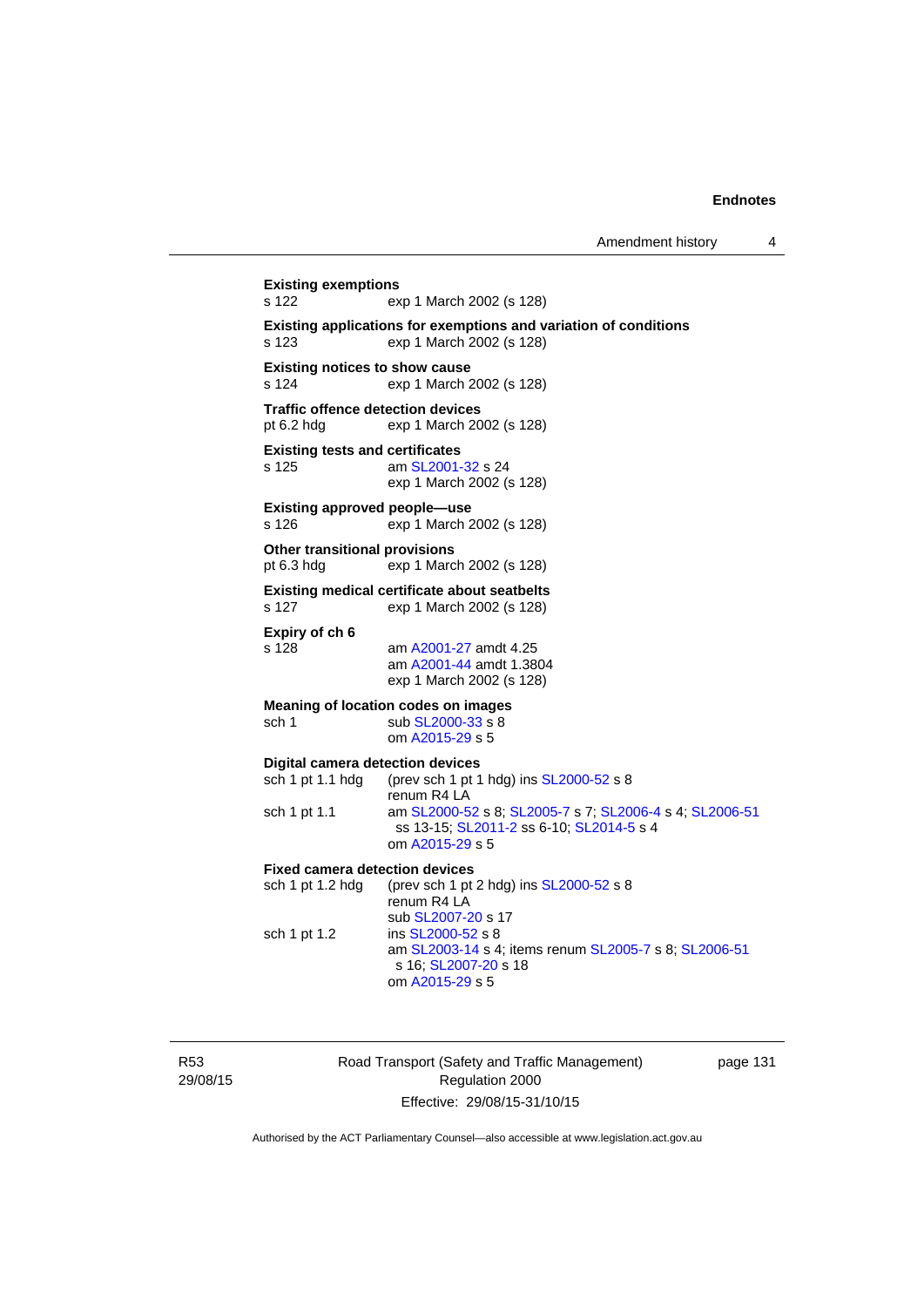| 4 | Amendment history |                                                                       |
|---|-------------------|-----------------------------------------------------------------------|
|   |                   |                                                                       |
|   |                   | Average speed detection system                                        |
|   | sch 1 pt 1.3      | ins SL2011-35 s 12                                                    |
|   |                   | am SL2013-25 s 5                                                      |
|   |                   | om A2015-29 s 5                                                       |
|   | <b>Dictionary</b> |                                                                       |
|   | dict              | am A2004-28 amdt 3.62; SL2007-20 s 19; A2007-25                       |
|   |                   | amdt 1.169; SL2008-47 amdt 1.14; A2010-18 amdt 3.94;<br>SL2013-9 s 10 |
|   |                   | def approved e-payment method ins SL2014-11 s 22                      |
|   |                   | def approved police speedometer ins SL2001-32 s 26                    |
|   |                   | def area of operations ins SL2002-7 s 15                              |
|   |                   | def <i>ARR</i> ins SL2003-12 s 6                                      |
|   |                   | def <b>bicycle</b> om A2010-18 amdt 3.95                              |
|   |                   | def camera detection device ins SL2000-52 s 9                         |
|   |                   | sub SL2001-32 s 25                                                    |
|   |                   | def centre of the road ins SL2000-52 s 9                              |
|   |                   | def code of practice om SL2008-47 amdt 1.15                           |
|   |                   | def combination om A2010-18 amdt 3.96                                 |
|   |                   | def demand responsive service vehicle ins SL2006-32<br>amdt 1.97      |
|   |                   | def digital camera detection device ins SL2000-52 s 9                 |
|   |                   | def emergency worker om SL2004-16 s 38<br>ins SL2005-22 amdt 1.19     |
|   |                   | def exemption om SL2008-47 amdt 1.15                                  |
|   |                   | def existing operator's certificate om SL2008-47 amdt 1.15            |
|   |                   | def <i>fixed camera detection device</i> ins SL2007-20 s 20           |
|   |                   | def give way ins SL2000-21 s 4                                        |
|   |                   | def <i>hire car</i> ins SL2005-4 amdt 2.43                            |
|   |                   | def <i>indicated on</i> ins SL2001-32 s 26<br>om R <sub>18</sub> LA   |
|   |                   | def laser speed measuring device ins SL2000-52 s 9                    |
|   |                   | def <i>length</i> ins SL2000-52 s 9                                   |
|   |                   | def length of road om SL2000-52 s 9                                   |
|   |                   | def <i>loading zone permit</i> om SL2005-22 s 23                      |
|   |                   | def marked foot crossing ins SL2000-21 s 4                            |
|   |                   | def <i>motor vehicle</i> ins SL2000-52 s 9                            |
|   |                   | om A2010-18 amdt 3.97                                                 |
|   |                   | def park sub SL2005-22 amdt 1.10                                      |
|   |                   | def parking authority ins SL2002-7 s 15                               |
|   |                   | def parking authority guidelines ins SL2002-7 s 15                    |
|   |                   | def parking meter am SL2005-22 s 24                                   |
|   |                   | def parking permit sub SL2005-22 s 25                                 |
|   |                   | def parking ticket am SL2002-7 s 16                                   |
|   |                   | def pay parking device sub SL2005-22 s 25                             |
|   |                   | def pay parking sign ins SL2005-22 s 26                               |
|   |                   | def pedestrian ins SL2000-21 s 4                                      |
|   |                   |                                                                       |

page 132 Road Transport (Safety and Traffic Management) Regulation 2000 Effective: 29/08/15-31/10/15

R53 29/08/15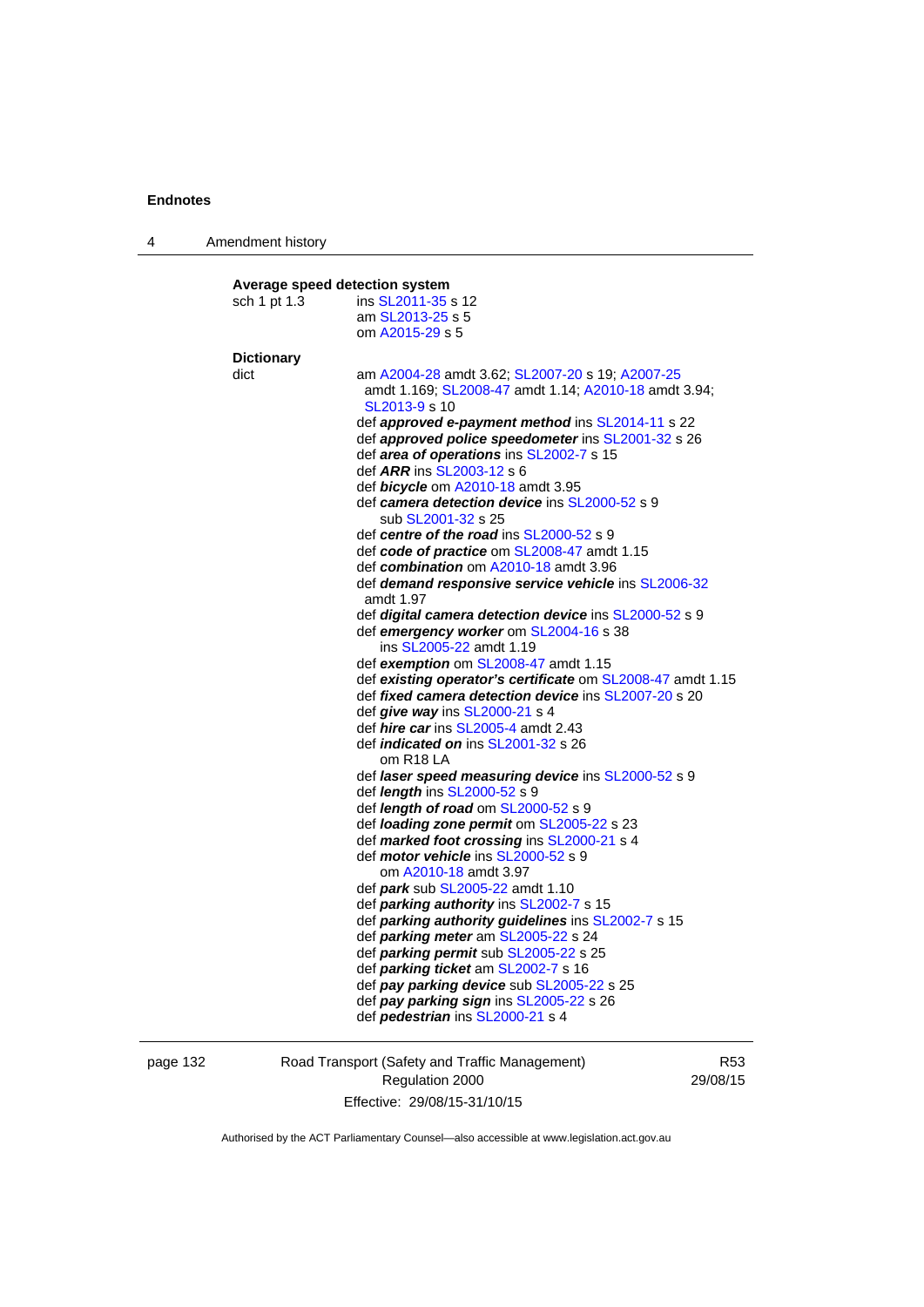```
 def piezo strip speed measuring device ins SL2000-52 s 9 
def postal vehicle am SL2004-16 s 39 
def premises ins SL2008-47 amdt 1.16 
def private hire car om SL2005-4 amdt 2.44 
def public bus sub A2001-62 amdt 1.42
def radar speed measuring device ins SL2000-52 s 9 
def recording medium ins SL2001-32 s 26 
def red traffic arrow ins SL2000-52 s 9 
def red traffic light ins SL2000-52 s 9 
def registered interest om R18 LA 
def relevant parking fee sub SL2005-22 s 27 
def restricted hire vehicle om SL2005-4 amdt 2.44 
def restricted taxi om SL2002-2 s 30 
def ride ins SL2000-21 s 4 
   om A2010-18 amdt 3.97
def rider ins SL2000-21 s 4 
def road sub A2002-30 amdt 3.773; SL2005-22 amdt 1.20 
def road related area ins A2002-30 amdt 3.774 
  om R18 LA 
def security checksum ins SL2001-32 s 26 
def speed measuring device ins SL2000-52 s 9 
  om R18 LA 
def stop sub SL2005-22 amdt 1.20 
def taxi sub SL2002-2 s 31 
   om A2010-18 amdt 3.97
def testing authority ins SL2000-52 s 9 
def the Act om A2001-44 amdt 1.3805 
def ticket parking area sub SL2005-22 s 27 
def ticket parking space sub SL2005-22 s 27 
def traffic lights camera detection device ins SL2000-52 s 9 
   om SL2007-20 s 21 
def trailer ins SL2000-52 s 9 
   om A2010-18 amdt 3.97
def use om A2010-18 amdt 3.97 
def vehicle ins SL2000-52 s 9 
def WORM disk ins SL2001-32 s 26 
   sub SL2004-47 s 46 
   om SL2014-11 s 23
```
R53 29/08/15 Road Transport (Safety and Traffic Management) Regulation 2000 Effective: 29/08/15-31/10/15

page 133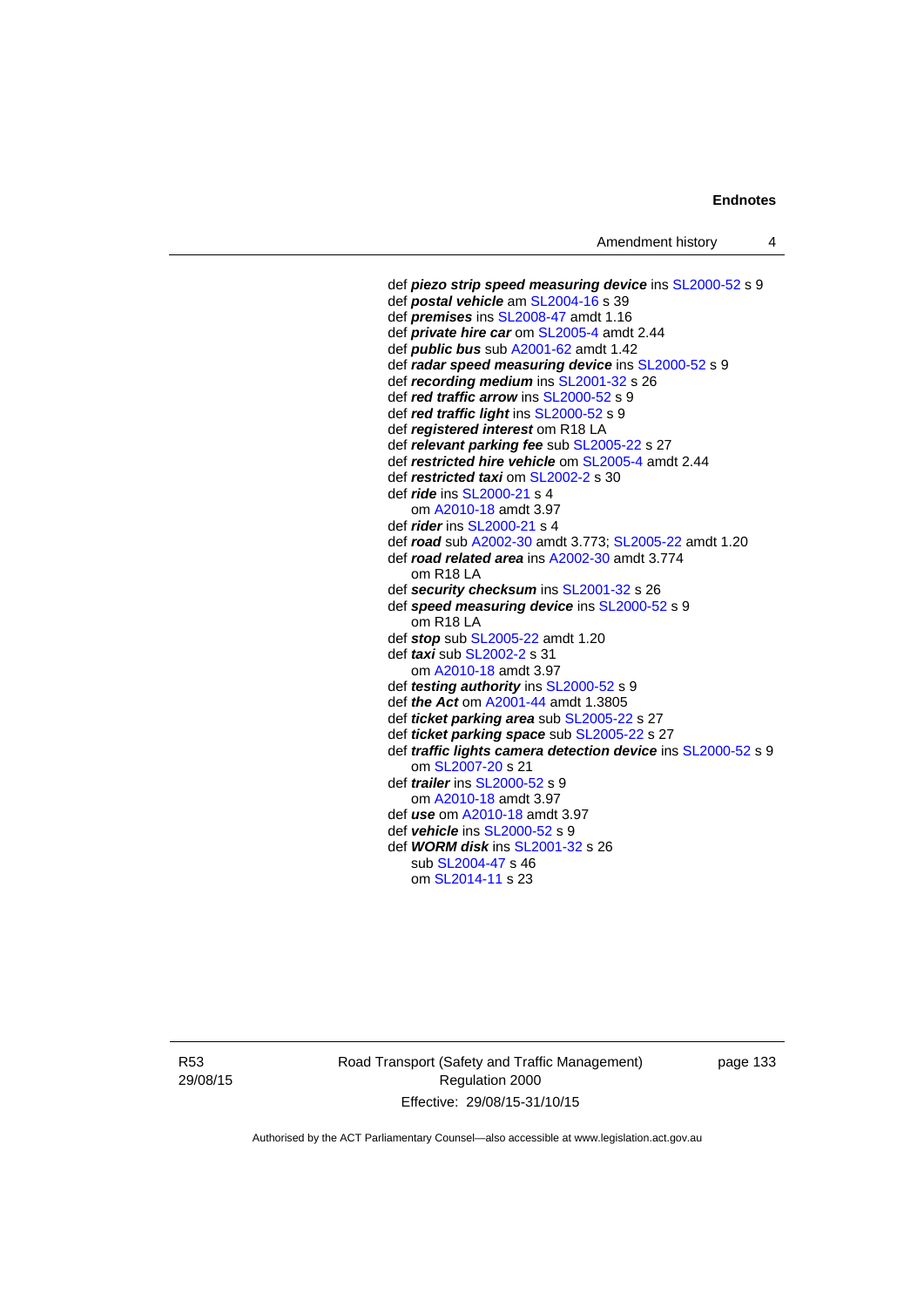# **5 Earlier republications**

Some earlier republications were not numbered. The number in column 1 refers to the publication order.

Since 12 September 2001 every authorised republication has been published in electronic pdf format on the ACT legislation register. A selection of authorised republications have also been published in printed format. These republications are marked with an asterisk (\*) in column 1. Electronic and printed versions of an authorised republication are identical.

| <b>Republication No</b> | <b>Amendments to</b> | <b>Republication date</b> |
|-------------------------|----------------------|---------------------------|
| 1                       | not amended          | 1 March 2000              |
| 2                       | A2001-56             | 12 September 2001         |
| 3                       | A2001-62             | 3 December 2001           |
| 4                       | SL2002-2             | 1 March 2002              |
| $5^*$                   | <b>SL2002-2</b>      | 2 March 2002              |
| 6                       | SL2002-7             | 16 April 2002             |
| 7                       | A2002-30             | 10 October 2002           |
| 8                       | SL2002-31            | 1 November 2002           |
| 9                       | SL2002-31            | 2 December 2002           |
| 10                      | A2002-51             | 1 January 2003            |
| 11                      | SL2003-1             | 10 January 2003           |
| $12*$                   | SL2003-12            | 1 June 2003               |
| 13                      | SL2003-14            | 11 June 2003              |
| 14                      | A2004-7              | 5 April 2004              |
| 15                      | A2004-28             | 1 July 2004               |
| 16                      | A2004-28             | 19 July 2004              |
| 17                      | SL2004-47            | 10 September 2004         |
| 18                      | SL2004-47            | 2 November 2004           |
| 19                      | <b>SL2005-4</b>      | 9 March 2005              |
| 20                      | SL2005-7             | 9 April 2005              |
| $21*$                   | SL2005-22            | 16 September 2005         |
|                         |                      |                           |

page 134 Road Transport (Safety and Traffic Management) Regulation 2000 Effective: 29/08/15-31/10/15

R53 29/08/15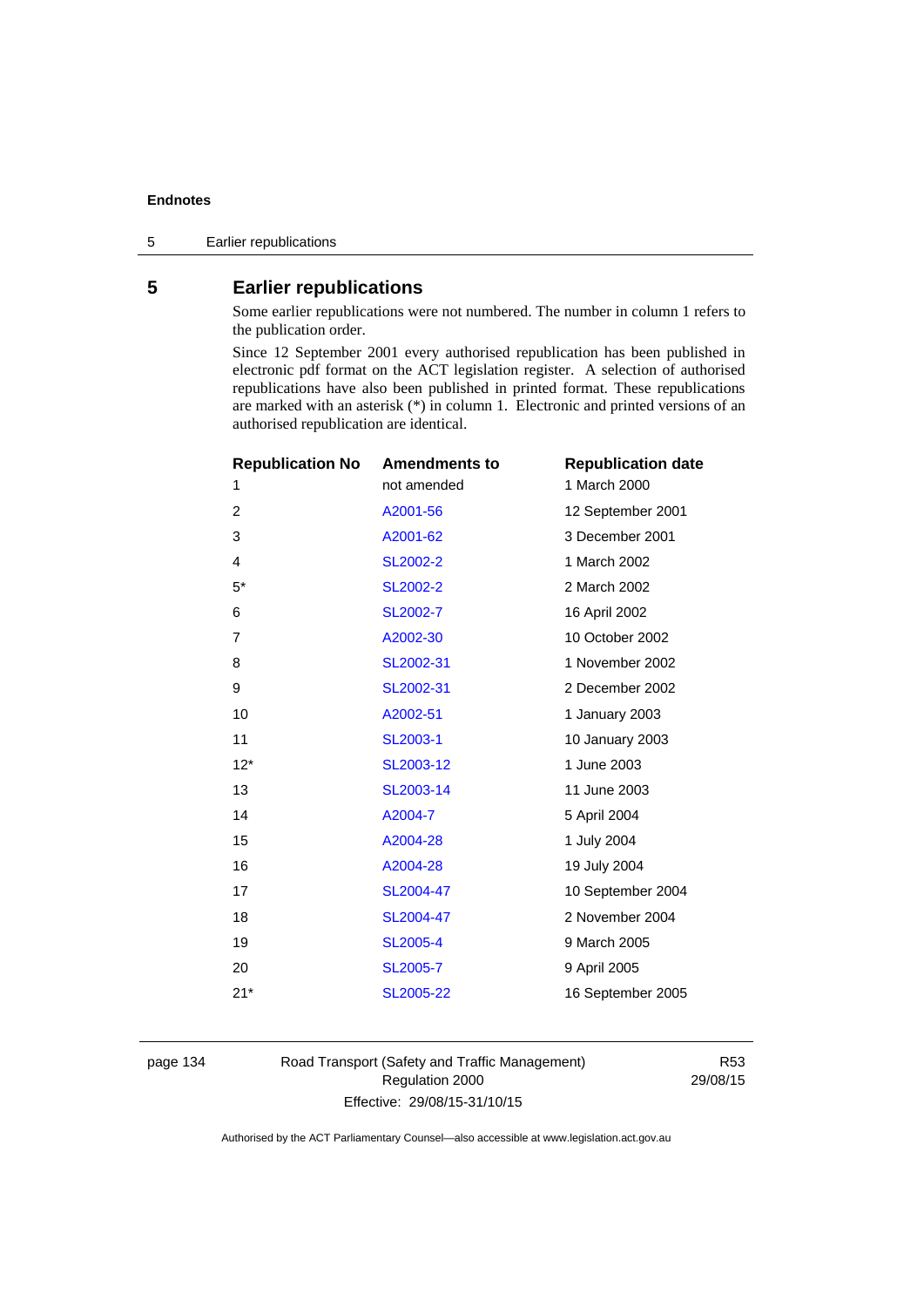Earlier republications 5

| <b>Republication No</b> | <b>Amendments to</b> | <b>Republication date</b> |
|-------------------------|----------------------|---------------------------|
| 22                      | A2005-62             | 11 January 2006           |
| 23                      | <b>SL2006-4</b>      | 17 January 2006           |
| 24                      | SL2006-32            | 3 July 2006               |
| 25                      | SL2006-32            | 2 December 2006           |
| 26                      | SL2006-51            | 5 December 2006           |
| 27                      | <b>SL2007-20</b>     | 31 July 2007              |
| 28                      | A2007-25             | 31 March 2008             |
| 29                      | SL2008-47            | 2 December 2008           |
| 30                      | SL2008-47            | 11 March 2009             |
| 31                      | <b>SL2009-7</b>      | 13 March 2009             |
| 32                      | <b>SL2009-7</b>      | 16 March 2009             |
| 33                      | SL2010-5             | 3 March 2010              |
| 34                      | SL2010-5             | 15 March 2010             |
| 35                      | SL2010-7             | 17 March 2010             |
| 36 (RI)                 | A2010-15             | 6 April 2010              |
| 37                      | A2010-18             | 3 June 2010               |
| 38                      | SL2010-33            | 6 August 2010             |
| 39                      | SL2010-38            | 17 September 2010         |
| 40                      | SL2011-2             | 28 January 2011           |
| 41                      | SL2011-2             | 15 March 2011             |
| 42                      | A2011-52             | 12 December 2011          |
| 43                      | SL2011-35            | 15 January 2012           |
| 44*                     | SL2011-35            | 30 January 2012           |
| 45                      | SL2012-44            | 20 December 2012          |
| 46                      | SL2013-9             | 7 May 2013                |
| 47                      | SL2013-20            | 1 August 2013             |
| 48                      | SL2013-25            | 6 September 2013          |

R53 29/08/15 Road Transport (Safety and Traffic Management) Regulation 2000 Effective: 29/08/15-31/10/15

page 135